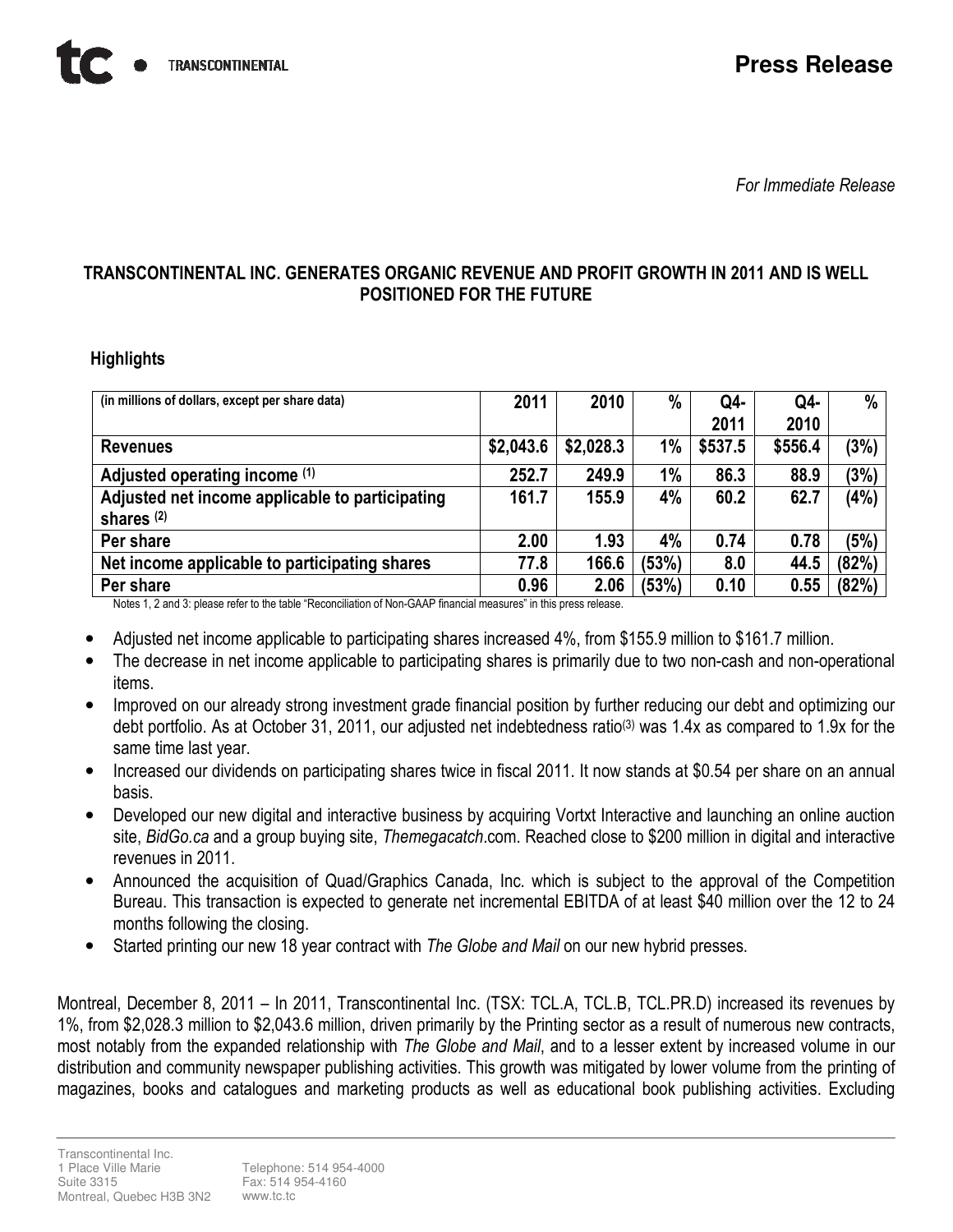acquisitions, divestitures and closures, the impact of the exchange rate and the paper component variance, organic revenue growth was slightly positive and was generated in all three operating sectors.

For this same period, adjusted operating income increased 1%, from \$249.9 million to \$252.7 million, driven primarily by the Printing sector through the contribution of new contracts coupled with the synergies associated with the use of our most productive assets and continued efficiency improvement initiatives. This growth was partially offset by continued strategic investments in the Media and Interactive sectors. Excluding acquisitions, divestitures and closures and the impact of the exchange rate, we generated close to 5% of organic profit growth.

"I am very proud of our 2011 results as we managed to grow both our revenues and profit in an industry that is undergoing a profound transformation. This past year alone we aligned our business portfolio with our strategy by making strategic acquisitions, divesting non-core businesses and consolidating our operations. We also signed new contracts and launched new products and services to develop both our traditional and new digital offering. In fact, we have now built a business of close to \$200 million in digital and interactive solutions. In addition, we laid the groundwork to accelerate our development by adapting our go-to-market strategy, through the integration of our Media and Interactive sectors, by launching a new brand and positioning and by improving our financial position significantly. Given all this, we are very well positioned to be a Canadian leader in marketing activation, helping our customers attract, reach and retain their target consumers," said François Olivier, President and Chief Executive Officer.

|                                                  |   |                          |           |       |                           |           |       |    | Net income applicable   |            |  |
|--------------------------------------------------|---|--------------------------|-----------|-------|---------------------------|-----------|-------|----|-------------------------|------------|--|
| (in millions of dollars)                         |   | <b>Revenues</b>          | $\%$      |       | Adjusted operating income | $\%$      |       |    | to participating shares | $\%$       |  |
| Results - For fiscal 2010                        |   | 2.028.3                  |           |       | \$<br>249.9               |           |       | \$ | 166.6                   |            |  |
| Acquisitions/Divestitures/Closures               |   | 0.9                      | $0.0\,$   | %     | (2.1)                     | $(0.8)$ % |       |    | (1.6)                   | $(1.0)$ %  |  |
| Existing operations                              |   |                          |           |       |                           |           |       |    |                         |            |  |
| Paper effect                                     |   | 19.3                     | 1.0       | $\%$  | (1.8)                     | $(0.7)$ % |       |    | (1.4)                   | $(0.8)$ %  |  |
| Exchange rates effect                            |   | (11.0)                   | $(0.5)$ % |       | (5.0)                     | $(2.0)$ % |       |    | (4.0)                   | $(2.4)$ %  |  |
| Organic growth                                   |   | 6.1                      | 0.3       | $\%$  | 11.7                      | 4.7 %     |       |    | 12.8                    | $7.7\%$    |  |
| Discontinued operations                          |   | $\overline{\phantom{a}}$ |           | $-$ % | $\overline{\phantom{a}}$  |           | $-$ % |    | (50.6)                  | $(30.4)$ % |  |
| Impairment of assets, restructuring costs        |   |                          |           |       |                           |           |       |    |                         |            |  |
| impairment of goodwill and intangible assets and |   |                          |           |       |                           |           |       |    |                         |            |  |
| and unusual adjustments to income taxes          |   |                          |           | $-$ % |                           |           | $-$ % |    | (39.8)                  | $(23.9)$ % |  |
| Expenses related to debt prepayment              |   | -                        |           | $-$ % | $\overline{\phantom{a}}$  |           | $-$ % |    | (4.2)                   | $(2.5)$ %  |  |
| Results - For fiscal 2011                        | S | 2,043.6                  | 0.8       | $\%$  | \$<br>252.7               | 1.1       | %     | S  | 77.8                    | $(53.3)$ % |  |

## Net income applicable to participating shares

Net income applicable to participating shares decreased 53%, from \$166.6 million, or \$2.06 per share, to \$77.8 million, or \$0.96 per share. This decrease is mainly attributable to two non-cash and non-operational items. The first item is an impairment of goodwill and intangible assets of \$52.2 million in 2011 as compared to only \$12.5 million in 2010. Of the total amount in 2011, \$31.0 million was related to a goodwill impairment primarily linked to one-to-one marketing activities in the Interactive sector and \$21.2 million was related to intangible assets, mainly in the Media sector, linked to trade names of our newspaper publishing assets in the Atlantic provinces and Saskatchewan. The second item is a significant negative variance related to discontinued operations due to the double effect of a net gain of \$29.4 million in 2010, on the disposal of our direct mail operations in the U.S., compared with a net loss of \$21.2 million in 2011, on the disposal of our Mexican operations, mainly linked to an accumulated foreign exchange loss. The net difference of \$50.6 million is non-cash and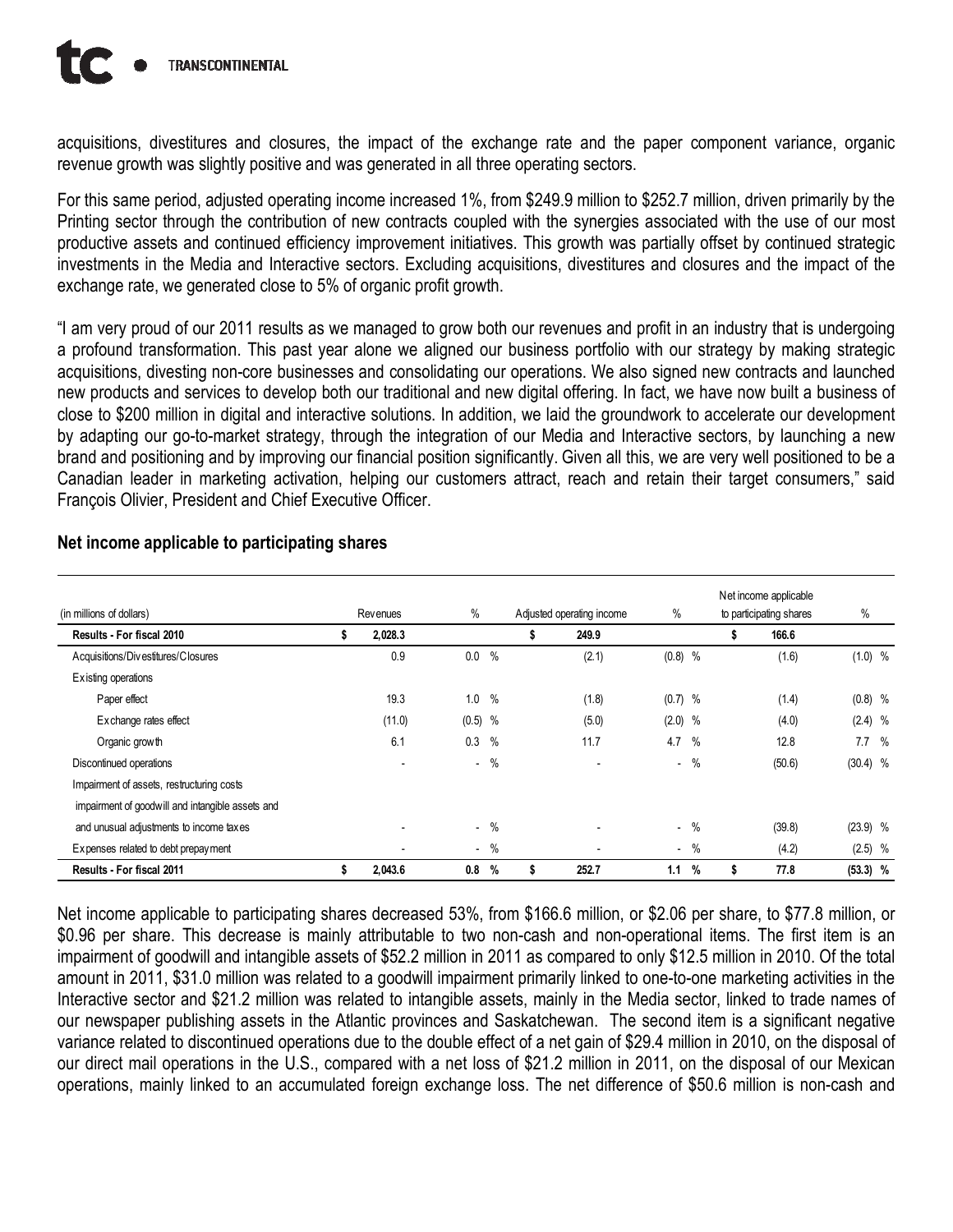

non-operational. Excluding unusual items and discontinued operations, adjusted net income applicable to participating shares increased 4%, from \$155.9 million, or \$1.93 per share, to \$161.7 million, or \$2.00 per share.

## Fourth quarter

Transcontinental's revenues decreased 3%, from \$556.4 million to \$537.5 million. This decrease was primarily due to the non-recurring revenue from the printing contract for the Canadian Census last year. Adjusted operating income decreased 3%, from \$88.9 million to \$86.3 million. This decrease was primarily due to the non-recurrence of the Census contract as well as continued strategic investments in the Media and Interactive sectors. Net income applicable to participating shares decreased 82%, from \$44.5 million, or \$0.55 per share, to \$8.0 million, or \$0.10 per share. This decrease is mainly due to an impairment of goodwill and intangible assets of \$52.2 million, as explained above, which is non-cash and nonoperational. Excluding unusual items and discontinued operations, adjusted net income applicable to participating shares decreased 4%, from \$62.7 million, or \$0.78 per share, to \$60.2 million, or \$0.74 per share.

## Other Financial Highlights

- For the year, free cash flow increased significantly as capital expenditures decreased, from \$125.0 million to \$47.4 million.
- In fiscal 2011, Transcontinental optimized its debt portfolio. First, it set up a new two-year \$200 million securitization program with a Canadian bank, which is currently unused. Second, it repaid more expensive debt (\$100 million term credit facility with Caisse de dépôt et placement du Québec and its five-year term loan of \$50 million with SGF Rexfor Inc.) by drawing on its line of credit, which boasts a much lower interest cost.
- On December 21, 2010, Standard & Poor's raised Transcontinental's credit rating from BBB- (stable) to BBB (stable) reflecting the continued improvement in Transcontinental's financial position and prospects.
- As at October 31, 2011, the adjusted net indebtedness ratio<sup>(3)</sup> was 1.4x, as compared to 1.9x as at October 31, 2010. Over the next year, it should continue to improve given the expected increase in cash flow generation and a level of capital expenditures at around \$75 million.

For more detailed financial information, please see Management's Discussion and Analysis for the fiscal year ended October 31, 2011 and the complete financial statements on our website at www.tc.tc, under "Investors."

## Operating Highlights for Fiscal 2011

- Announced the indirect acquisition of all the shares of Quad/Graphics Canada, Inc. This transaction is subject to approval of the Competition Bureau. The Corporation expects this transaction to close at the beginning of 2012. We also sold our Mexican operations (revenues of C\$67 million in 2010) and our black and white book printing business destined for U.S. export (revenues of C\$25 million in 2010) to Quad/Graphics. This exchange of assets is expected to generate at least \$40 million in net incremental EBITDA for Transcontinental, over 12 to 24 months following closing of the Canadian transaction.
- Adjusted our go-to-market strategy by combining the Interactive and Media sectors on November 1, 2011. This reorganization will make it easier to market our products and services and emphasize our offer on the various communication platforms, while continuing to deploy our other media and printing products.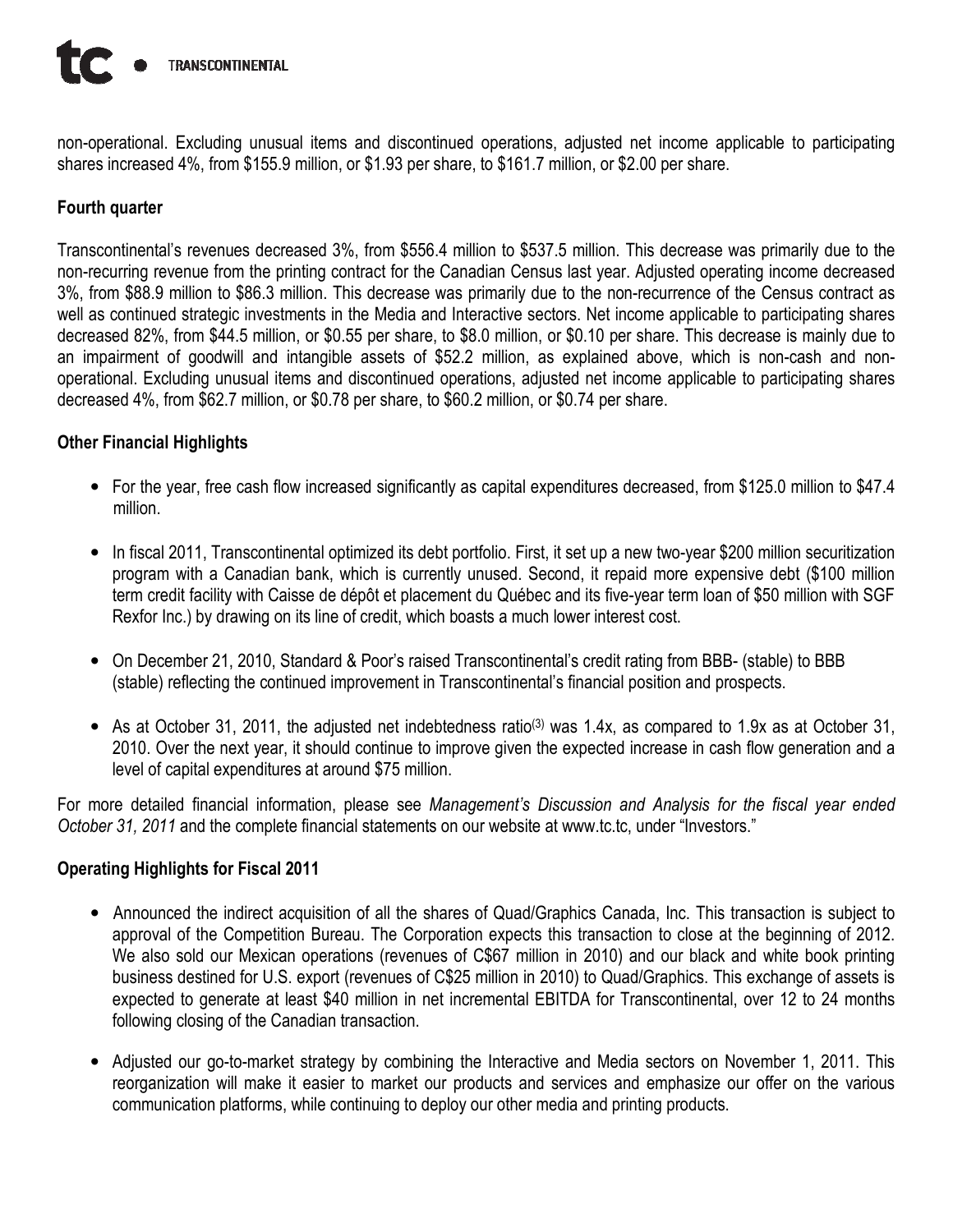# TRANSCONTINENTAL

- Launched a new brand and positioning to better reflect our evolution into a leading player in the new marketing communications landscape: TC Transcontinental, a marketing activation company. The new brand better reflects the company's comprehensive and integrated marketing communications service offering including print, media, digital, interactive and mobile.
- Consolidated five printing plants by transferring the volume to larger plants which have benefited from investments in the recent years.
- Continued to grow our newspaper publishing operations in Quebec by acquiring the publishing assets of Groupe Le Canada Français, Avantage Consommateurs de l'Est du Québec inc., Journal Nouvelles Hebdo as well as launching several newspapers.
- Launched new services for our small and medium-sized business customers in local communities including Search Engine Marketing (SEM), web site design, online auctions through BidGo.ca and a group buying site under the brand Themegacatch.com.
- Expanded our digital advertising representation by signing numerous deals which have led us to triple our digital network audience. We are now reaching over 13 million unique monthly visitors per month in Canada through more than 1,000 websites, bringing our global reach to almost 1 in 2 Canadian Internet users.
- Acquired Vortxt Interactive, a leading provider of integrated mobile solutions located in Toronto.
- Concluded a four-year agreement with Canadian Tire, which will add about \$30 to \$40 million in incremental revenues on an annual basis, starting in January 2012. This new agreement makes Transcontinental Canadian Tire's leading provider of marketing solutions across Canada.
- Launched our second Sustainability Report, based on the Global Reporting Initiative (GRI). Transcontinental Inc. was also ranked by the independent Canadian media corporation Corporate Knights as one of the Best 50 Corporate Citizens in 2011 for the fifth consecutive year and was included in the Maclean's/Jantzi-Sustainalytics ranking of the 50 most socially responsible corporations in Canada, for the third year in a row.
- Nominated Isabelle Marcoux as Chair of the Board, starting February 16, 2012, following the decision by the founder, Mr. Rémi Marcoux, to officially leave his position as Executive Chair of the Board at the next shareholders' meeting. Mr. Marcoux will, however, remain a member of the Board.
- Elected two new members to the Corporation's Board of Directors, Ms. Nathalie Marcoux, Vice President, Finance of Capinabel Inc., and Ms. Anna Martini, F.C.A., President of Groupe Dynamite Inc.
- Appointed Katya Laviolette as Corporate Vice President, Human Resources and Nelson Gentiletti as Chief Financial and Development Officer.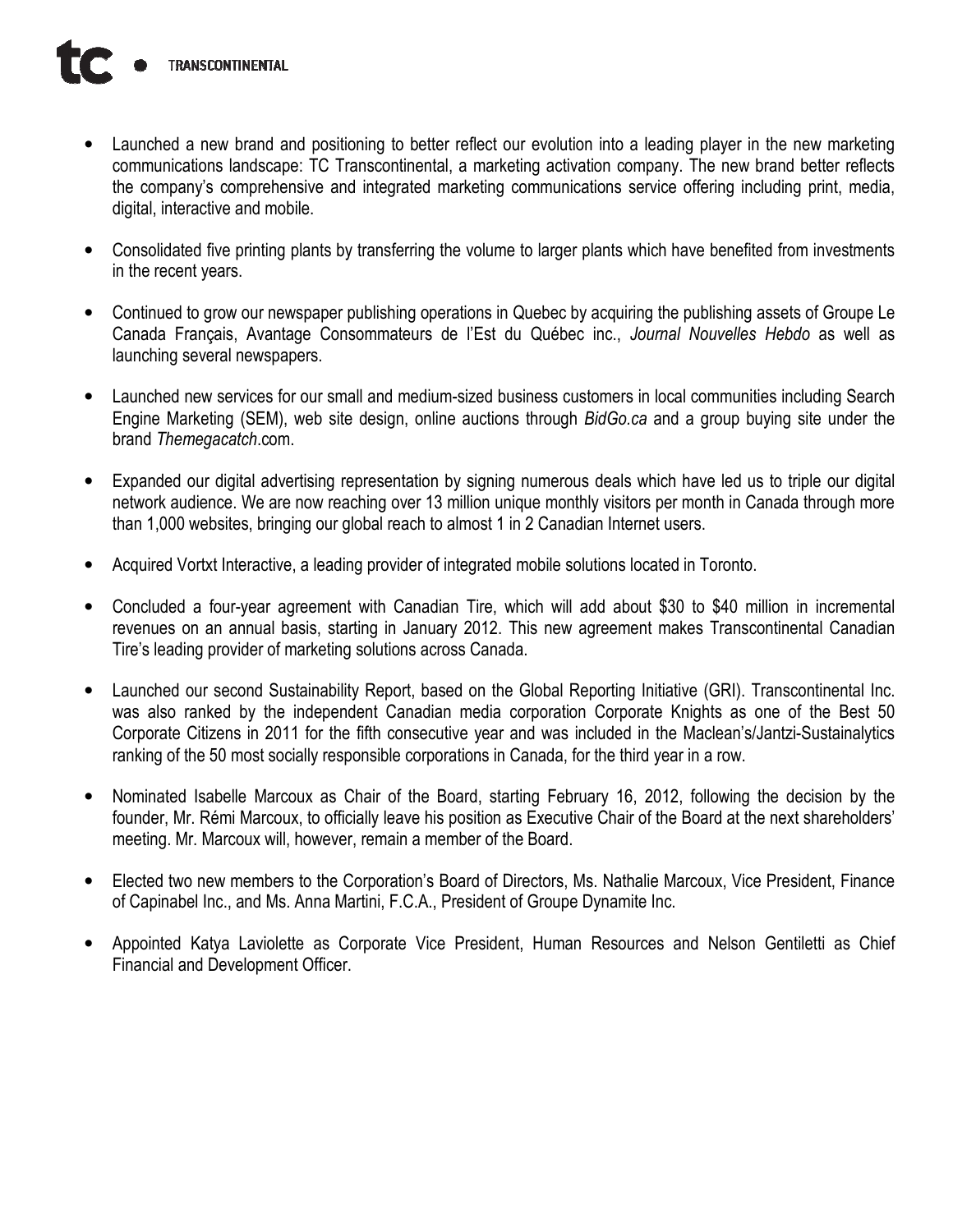

## Reconciliation of Non-GAAP Financial Measures

Financial data have been prepared in conformity with Canadian Generally Accepted Accounting Principles (GAAP). However, certain measures used in this press release do not have any standardized meaning under GAAP and could be calculated differently by other companies. The Corporation believes that certain non-GAAP financial measures, when presented in conjunction with comparable GAAP financial measures, are useful to investors and other readers because that information is an appropriate measure for evaluating the Corporation's operating performance. Internally, the Corporation uses this non-GAAP financial information as an indicator of business performance, and evaluates management's effectiveness with specific reference to these indicators. These measures should be considered in addition to, not as a substitute for or superior to, measures of financial performance prepared in accordance with GAAP.

The following table reconciles GAAP financial measures to non-GAAP financial measures.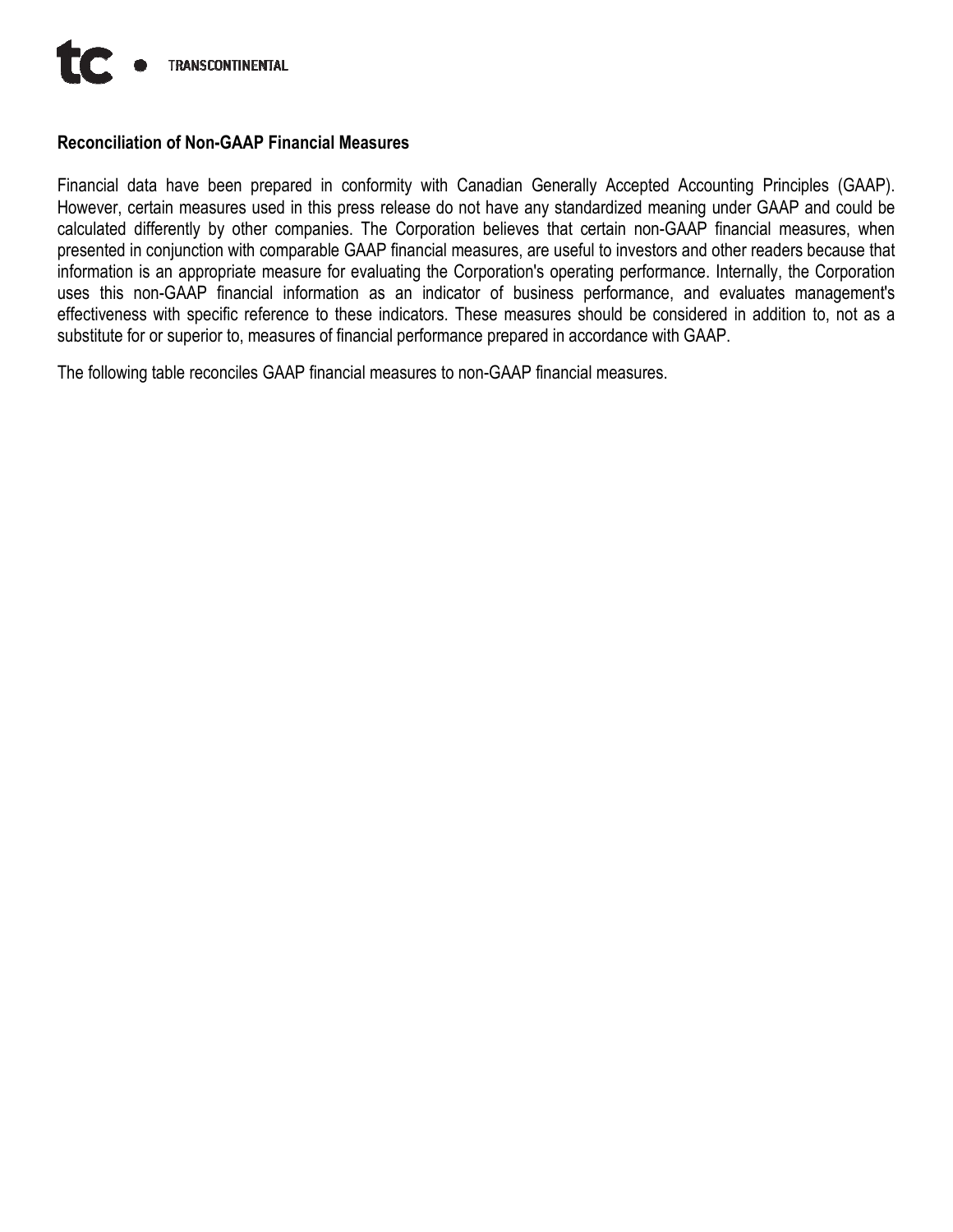#### Reconciliation of Non-GAAP financial measures

(unaudited)

|                                                                                    | Three months ended October 31 |             | For fiscal years ended October 31 |             |
|------------------------------------------------------------------------------------|-------------------------------|-------------|-----------------------------------|-------------|
| (in millions of dollars, except per share amounts)                                 | 2011                          | 2010        | 2011                              | 2010        |
| Net income applicable to participating shares                                      | \$<br>8.0                     | \$<br>44.5  | \$<br>77.8                        | \$<br>166.6 |
| Dividends on preferred shares                                                      | 1.7                           | 1.7         | 6.8                               | 6.8         |
| Net loss (income) from discontinued operations (after tax)                         | 1.2                           | 1.1         | 21.2                              | (29.4)      |
| Non-controlling interest                                                           | 0.1                           | 0.6         | 0.9                               | 0.9         |
| Income taxes                                                                       | 5.0                           | 7.3         | 30.3                              | 34.1        |
| Discount on sale of accounts receivable                                            |                               |             |                                   | 0.9         |
| Financial expenses                                                                 | 9.9                           | 11.7        | 39.3                              | 42.6        |
| Expenses related to long-term debt prepayment                                      |                               |             | 5.8                               |             |
| Impairment of goodwill and intangible assets                                       | 52.2                          | 12.5        | 52.2                              | 12.5        |
| Impairment of assets and restructuring costs                                       | 8.2                           | 9.5         | 18.4                              | 14.9        |
| Adjusted operating income                                                          | \$<br>86.3                    | \$<br>88.9  | \$<br>252.7                       | \$<br>249.9 |
| Amortization                                                                       | 30.4                          | 29.9        | 120.3                             | 123.3       |
| Adjusted operating income before amortization                                      | \$<br>116.7                   | \$<br>118.8 | \$<br>373.0                       | \$<br>373.2 |
|                                                                                    |                               |             |                                   |             |
| Net income applicable to participating shares                                      | \$<br>8.0                     | \$<br>44.5  | \$<br>77.8                        | \$<br>166.6 |
| Net loss (income) from discontinued operations (after tax)                         | 1.2                           | 1.1         | 21.2                              | (29.4)      |
| Unusual adjustments to income taxes                                                |                               |             |                                   | (2.4)       |
| Expenses related to long-term debt prepayment (after tax)                          |                               |             | 4.2                               |             |
| Impairment of goodwill and intangible assets (after tax)                           | 45.1                          | 10.4        | 45.1                              | 10.4        |
| Impairment of assets and restructuring costs (after tax)                           | 5.9                           | 6.7         | 13.4                              | 10.7        |
| Adjusted net income applicable to participating shares                             | \$<br>60.2                    | \$<br>62.7  | \$<br>161.7                       | \$<br>155.9 |
| Average number of participating shares outstanding                                 | 81.0                          | 80.9        | 81.0                              | 80.8        |
| Adjusted net income applicable to participating shares per share                   | \$<br>0.74                    | \$<br>0.78  | \$<br>2.00                        | \$<br>1.93  |
|                                                                                    |                               |             |                                   |             |
| Cash flow related to continuing operations                                         | \$<br>118.7                   | \$<br>43.7  | \$<br>304.7                       | \$<br>156.0 |
| Changes in non-cash operating items                                                | 15.0                          | (68.1)      | (6.3)                             | (155.1)     |
| Cash flow from continuing operations before changes in non-cash<br>operating items | \$<br>103.7                   | \$<br>111.8 | 311.0                             | \$<br>311.1 |
|                                                                                    |                               |             |                                   |             |
|                                                                                    |                               |             | \$<br>292.5                       | \$<br>712.9 |
| Long-term debt<br>Current portion of long-term debt                                |                               |             | 271.9                             | 17.8        |
| Cash and cash equivalents                                                          |                               |             | (75.0)                            | (31.9)      |
| Net indebtedness                                                                   |                               |             | \$<br>489.4                       | \$<br>698.8 |
| Adjusted operating income before amortization                                      |                               |             | \$<br>373.0                       | \$<br>373.2 |
| Net indebtedness ratio                                                             |                               |             | 1.31x                             | 1.87x       |
|                                                                                    |                               |             |                                   |             |

(3) Adjusted net indebtedness ratio excludes the amount to be paid to Quad/Graphics at the closing of the indirect acquisition of Quad/Graphics Canada, Inc., which is subject to the approval of the Competition Bureau.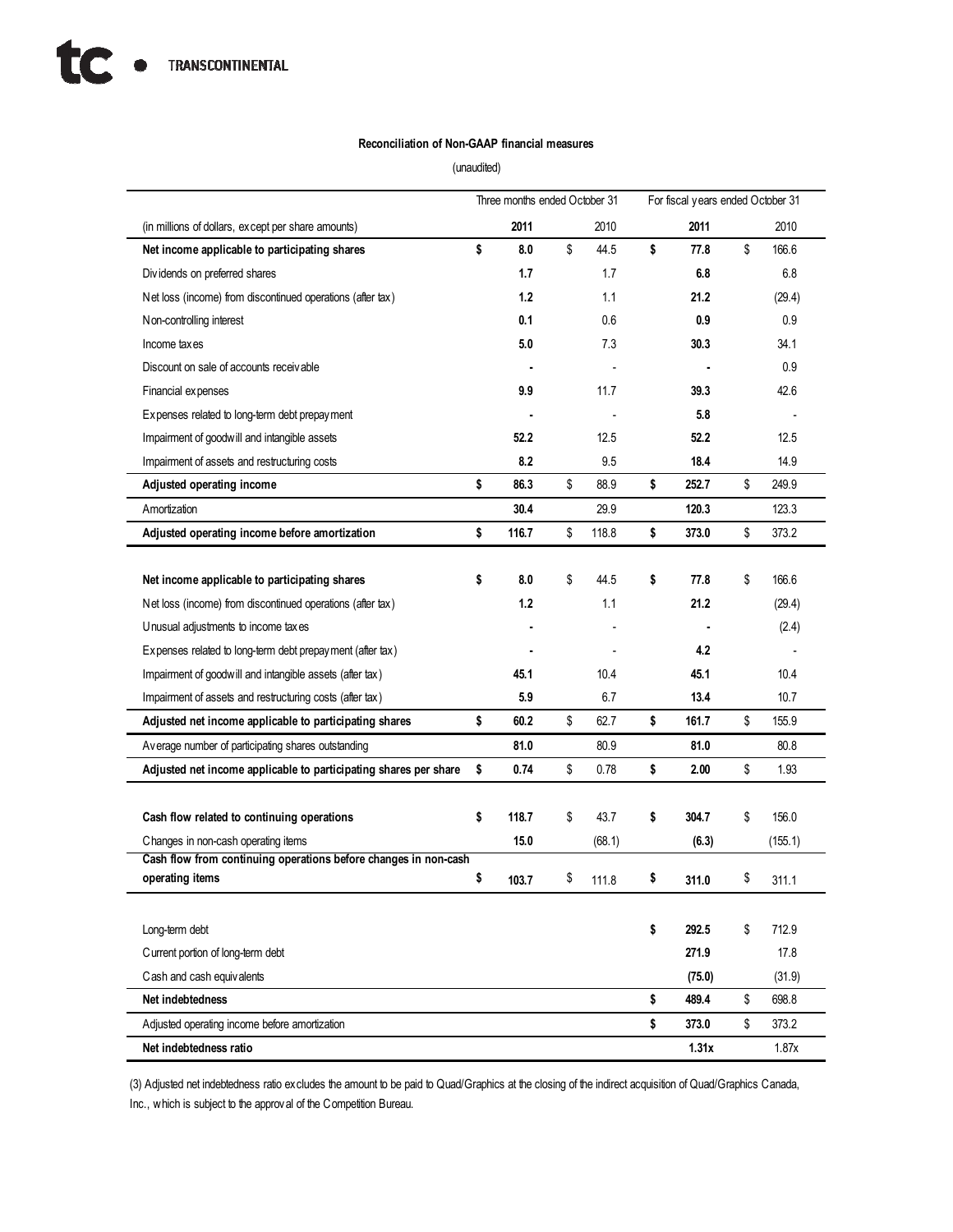## Dividend

At its December 8, 2011 meeting, the Corporation's Board of Directors declared a quarterly dividend of \$0.135 per Class A Subordinate Voting Shares and Class B Shares. This dividend is payable on January 20, 2012 to participating shareholders of record at the close of business on January 6, 2012. On an annual basis, this represents a dividend of \$0.54 per share. Furthermore, at the same meeting, the Board also declared a quarterly dividend of \$0.4242 per share on cumulative 5-year rate reset first preferred shares, series D. This dividend is payable on January 16, 2012. On an annual basis, this represents a dividend of \$1.6875 per preferred share.

## Additional Information

Upon releasing its fiscal 2011 results, Transcontinental will hold a conference call for the financial community today at 4:15 p.m. Media may hear the call in listen-only mode or tune in to the simultaneous audio broadcast on the Corporation's Web site, which will then be archived for 30 days. For media requests for information or interviews, please contact Nancy Bouffard, Director, Internal and External Communications of TC Transcontinental, at 514 954-2809.

## Profile

TC Transcontinental creates marketing products and services that allow businesses to attract, reach and retain their target customers. The Corporation is the largest printer in Canada and the fourth-largest in North America. As the leading publisher of consumer magazines and French-language educational resources, and of community newspapers in Quebec and the Atlantic provinces, it is also one of Canada's top media groups. TC Transcontinental is also the leading door-todoor distributor of advertising material in Canada through its celebrated Publisac network in Quebec and Targeo in the rest of Canada. Thanks to a wide digital network of more than 1,000 websites, the Corporation reaches over 13 million unique visitors per month in Canada. TC Transcontinental also offers interactive marketing products and services that use new communication platforms supported by marketing strategy and planning services, database analytics, premedia, e-flyers, email marketing, custom communications and mobile solutions.

Transcontinental Inc. (TSX: TCL.A, TCL.B, TCL.PR.D), known by the brands TC Transcontinental, TC Media and TC Transcontinental Printing, has approximately 10,000 employees in Canada and the United States, and reported revenues of C\$2.0 billion in 2011. For more information about the corporation, please visit www.tc.tc

## Forward-looking Statements

This press release contains certain forward-looking statements concerning the future performance of the Corporation. Such statements, based on the current expectations of management, inherently involve numerous risks and uncertainties, known and unknown. We caution that all forward-looking information is inherently uncertain and actual results may differ materially from the assumptions, estimates or expectations reflected or contained in the forward-looking information, and that actual future performance will be affected by a number of factors, many of which are beyond the Corporation's control, including, but not limited to, the economic situation, structural changes in its industries, exchange rate, availability of capital, energy costs, increased competition, as well as the Corporation's capacity to engage in strategic transactions and integrate acquisitions into its activities. The risks, uncertainties and other factors that could influence actual results are described in the Management's Discussion and Analysis and Annual Information Form.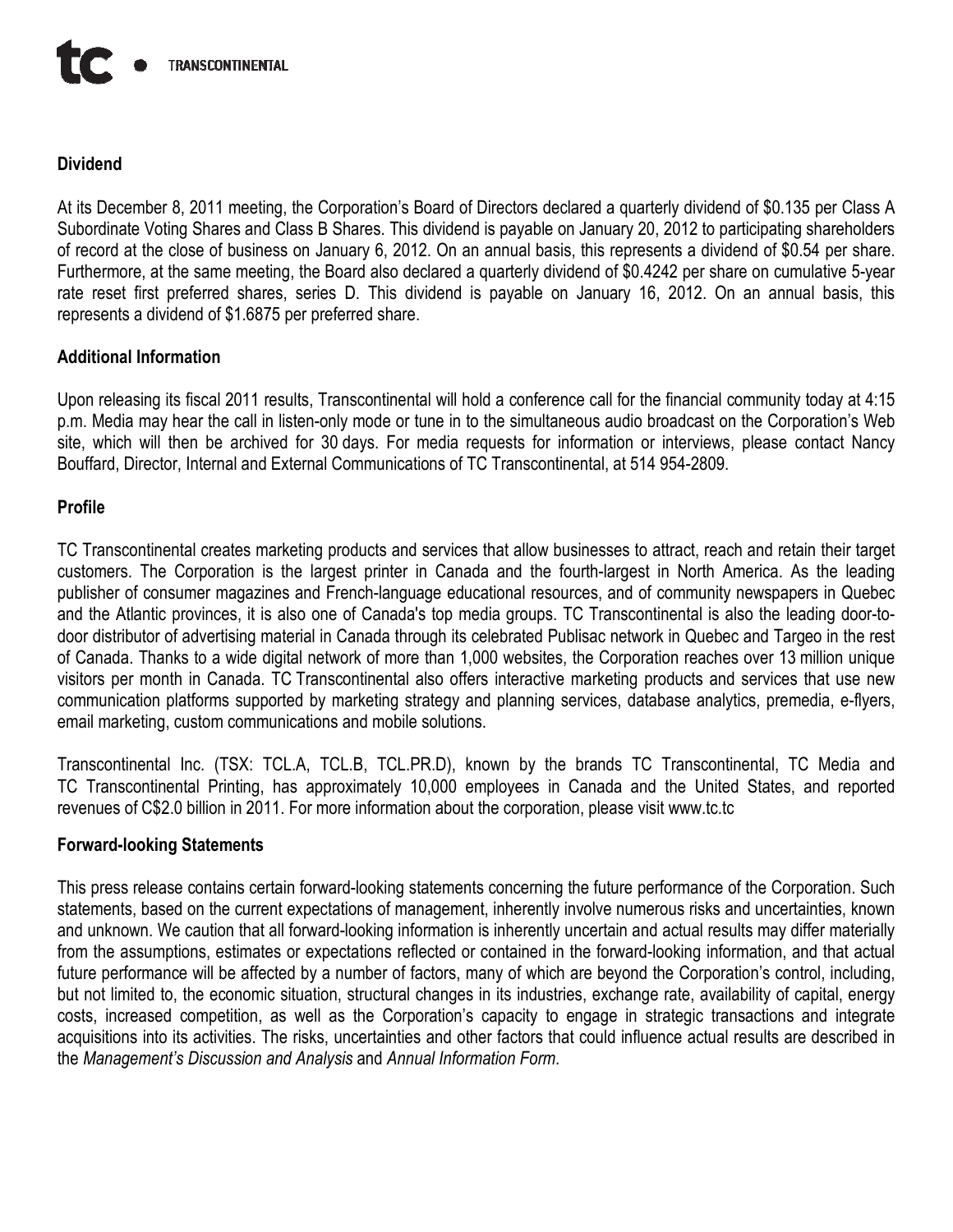

The forward-looking information in this release is based on current expectations and information available as at December 8, 2011. The Corporation's management disclaims any intention or obligation to update or revise any forward-looking statements unless otherwise required by the Securities Authorities.

- 30 -

For information:

**Media** 

Nancy Bouffard Director, Internal and External Communications TC Transcontinental Telephone : 514 954-2809 nancy.bouffard@tc.tc www.tc.tc

## Financial Community

Jennifer F. McCaughey Senior Director, Investor Relations and Financial **Communications** TC Transcontinental Telephone : 514 954-2821 jennifer.mccaughey@tc.tc www.tc.tc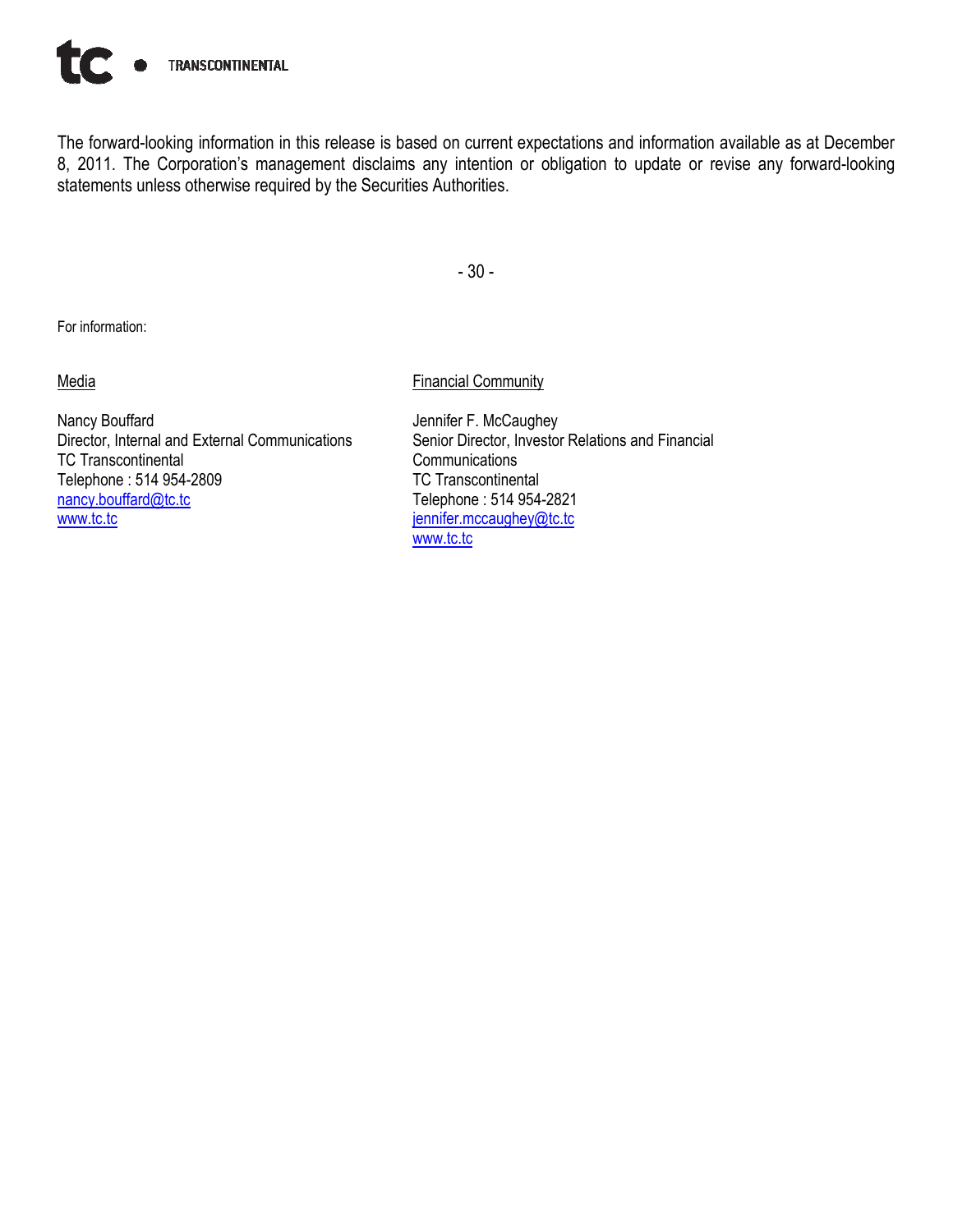For the fiscal year ended October 31, 2011



he purpose of this Management's Discussion and Analysis is to explain management's point of view on the past performance and future outlook of Transcontinental Inc. More specifically, it outlines our development strategy, performance in relation to objectives, future expectations and how Management addresses risk and manages financial resources. This report also provides information to improve the reader's understanding of the consolidated financial statements and related notes. It should therefore be read in conjunction with those documents.

In this document, unless otherwise indicated, all financial data are prepared in accordance with Canadian Generally Accepted Accounting Principles (GAAP). All amounts are in Canadian dollars, and the term "dollar", as well as the symbols "\$" and "C\$", designate Canadian dollars unless otherwise indicated. In this Management's Discussion and Analysis we also use non-GAAP financial measures. Please refer to the section of this report entitled "Reconciliation of Non-GAAP Financial Measures" for a complete description of these measures, on page 18.

The consolidated financial statements include the accounts of the Corporation and those of its subsidiaries and joint ventures. Business acquisitions are accounted for under the acquisition method and the results of operations of these businesses are included in the consolidated financial statements from the acquisition date. Investments in joint ventures are accounted for using the proportionate consolidation method. Other investments are recorded at cost.

To facilitate the reading of this report, the terms "Transcontinental", "Corporation", "we", "our" and "us" all refer to Transcontinental Inc. together with its subsidiaries

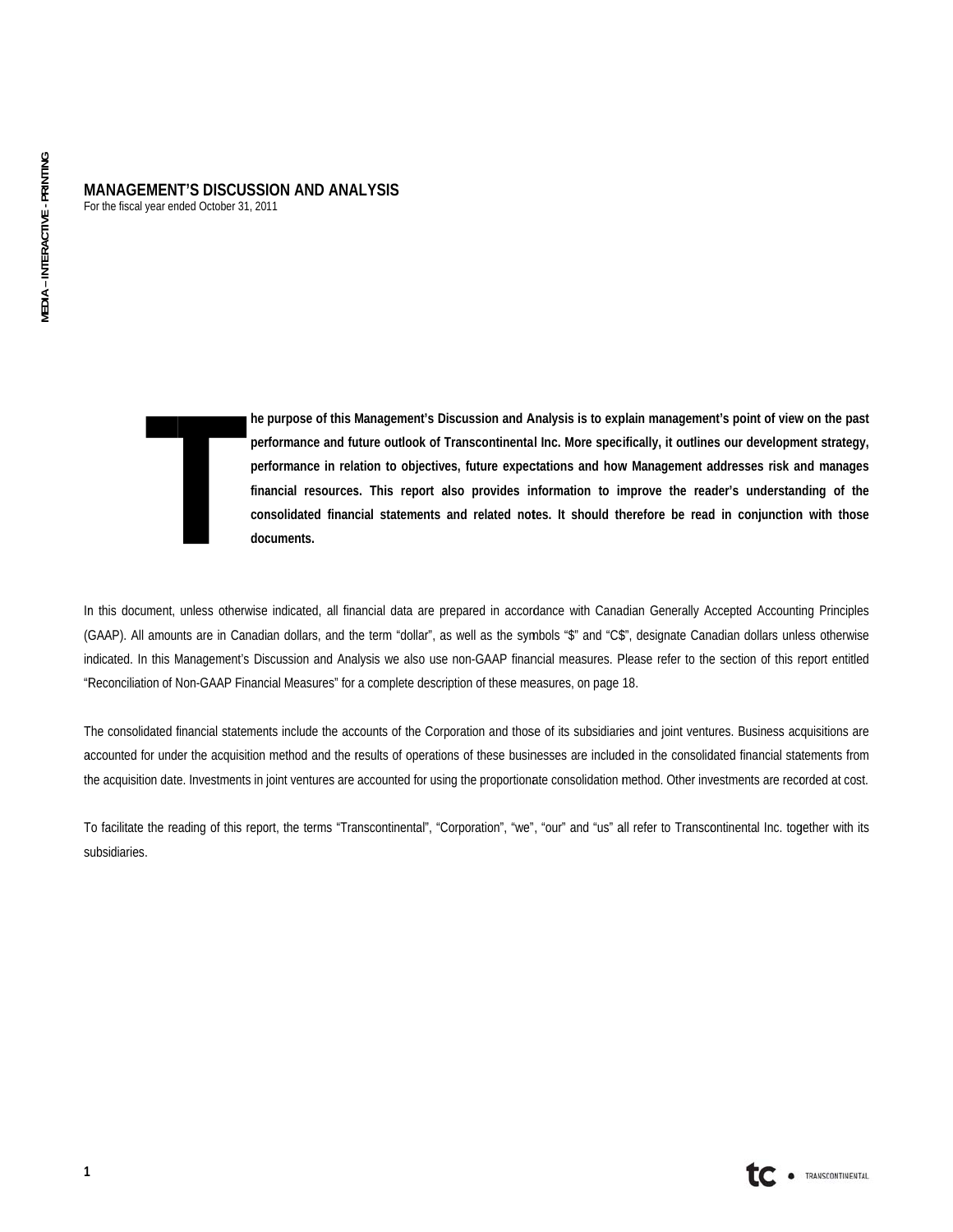## TABLE OF CONTENTS

| Definition of terms used in this report                | 3              |
|--------------------------------------------------------|----------------|
| Caution regarding forward-looking statements           | 3              |
| TC Transcontinental Profile                            | 4              |
| Preamble                                               | 4              |
| Summary of activities in fiscal 2011                   | 4              |
| Highlights of fiscal 2011                              | 5              |
| Strategy                                               | 6              |
| Environment and Sustainable Development                | $\overline{7}$ |
| Selected Financial Data                                | 8              |
| Detailed Analysis of Fiscal 2011 Operating Results     | 9              |
| Review of Operating Sectors - fourth quarter 2011      | 16             |
| Reconciliation of Non-GAAP Financial Measures          | 18             |
| Financial condition, liquidity and capital resources   | 20             |
| Effect of New Accounting Standards Not Yet Implemented | 23             |
| Risks and Uncertainties                                | 27             |
| <b>Disclosure Controls and Procedures</b>              | 31             |
| Internal Control over Financial Reporting              | 31             |
| Subsequent events                                      | 31             |
| Outlook                                                | 31             |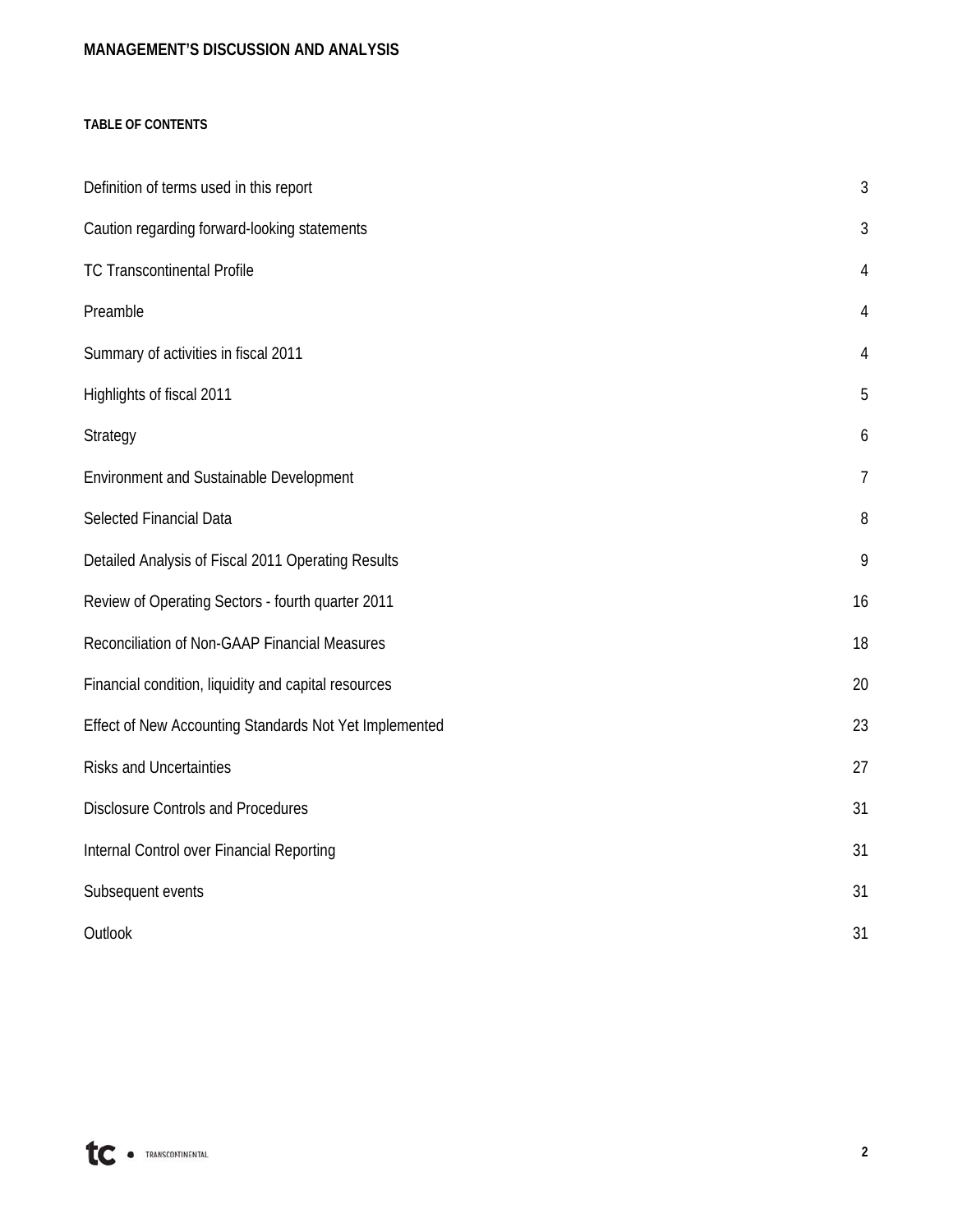#### **DEFINITION OF TERMS USED IN THIS REPORT**

To make it easier to read this report, some terms have been shortened. The following are the full definitions of the shortened terms used in this report:

| <b>Terms Used</b>                                                           | <b>Definitions</b>                                                                                                                                                                                                                                                                                                                                                            |
|-----------------------------------------------------------------------------|-------------------------------------------------------------------------------------------------------------------------------------------------------------------------------------------------------------------------------------------------------------------------------------------------------------------------------------------------------------------------------|
| Adjusted net indebtedness                                                   | Total of long-term debt plus current portion of long-term debt plus the amount drawn on the<br>securitization program plus bank overdraft, less cash, cash equivalents as well as the amount to be<br>paid to Quad/Graphics following the closing of the transaction to acquire the shares of<br>Quad/Graphics Canada, subject to approval by Canadian regulatory authorities |
| Adjusted net indebtedness ratio                                             | Adjusted net indebtedness divided by the last 12 months' adjusted operating income before<br>amortization                                                                                                                                                                                                                                                                     |
| Adjusted operating income                                                   | Operating income from continuing operations before impairment of assets, restructuring costs and<br>impairment of goodwill and intangible assets                                                                                                                                                                                                                              |
| Adjusted operating income before<br>amortization                            | Operating income from continuing operations before amortization, impairment of assets, restructuring<br>costs and impairment of goodwill and intangible assets                                                                                                                                                                                                                |
| Adjusted net income applicable to<br>participating shares                   | Net income from continuing operations applicable to participating shares before impairment of assets<br>and restructuring costs, impairment of goodwill and intangible assets as well as expenses related to<br>long-debt prepayment (net of related income taxes) and unusual adjustments to income taxes                                                                    |
| Net income applicable to participating<br>shares                            | Net income minus dividends on preferred shares                                                                                                                                                                                                                                                                                                                                |
| Net income from continuing operations<br>applicable to participating shares | Net income from continuing operations minus dividends on preferred shares and excluding<br>discontinued operations                                                                                                                                                                                                                                                            |
| Net indebtedness                                                            | Total of long-term debt plus current portion of long-term debt plus the amount drawn on the<br>securitization program plus bank overdraft, less cash and cash equivalents                                                                                                                                                                                                     |
| Net indebtedness ratio                                                      | Net indebtedness divided by the last 12 months' adjusted income before amortization                                                                                                                                                                                                                                                                                           |
| Organic growth                                                              | Growth in revenues, adjusted operating income or net income applicable to participating shares<br>excluding the effect of acquisitions, divestitures, closures, the exchange rates and paper                                                                                                                                                                                  |

#### **CAUTION REGARDING FORWARD-LOOKING STATEMENTS**

From time to time, we make written or oral forward-looking statements within the meaning of certain securities laws, including the "safe harbour" provisions of the Securities Act (Ontario). We may make such statements in this document, in other filings with Canadian regulators, in reports to shareholders or in other communications. These forward-looking statements include, among others, statements with respect to our medium-term goals, our outlook, business project and strategies to achieve those objectives and goals, as well as statements with respect to our beliefs, plans, objectives, expectations, anticipations, estimates and intentions. The words "may," "could," "should," "would," "outlook," "believe," "plan," "anticipate," "estimate," "expect," "intend," "objective," the use of the conditional tense, and words and expressions of similar nature are intended to identify forward-looking statements.

By their very nature, forward-looking statements involve inherent risks and uncertainties, both general and specific, which give rise to the possibility that predictions, forecasts, projections and other forward-looking statements will not be achieved. We caution readers not to place undue reliance on these statements, as a number of important factors could cause our actual results to differ materially from the beliefs, plans, objectives, expectations, anticipations, estimates and intentions expressed in such forward-looking statements. These factors include, but are not limited to: credit risks, data security and utilization, market dynamics, liquidity, financing and operational risks; the strength of the North American economies in which we conduct

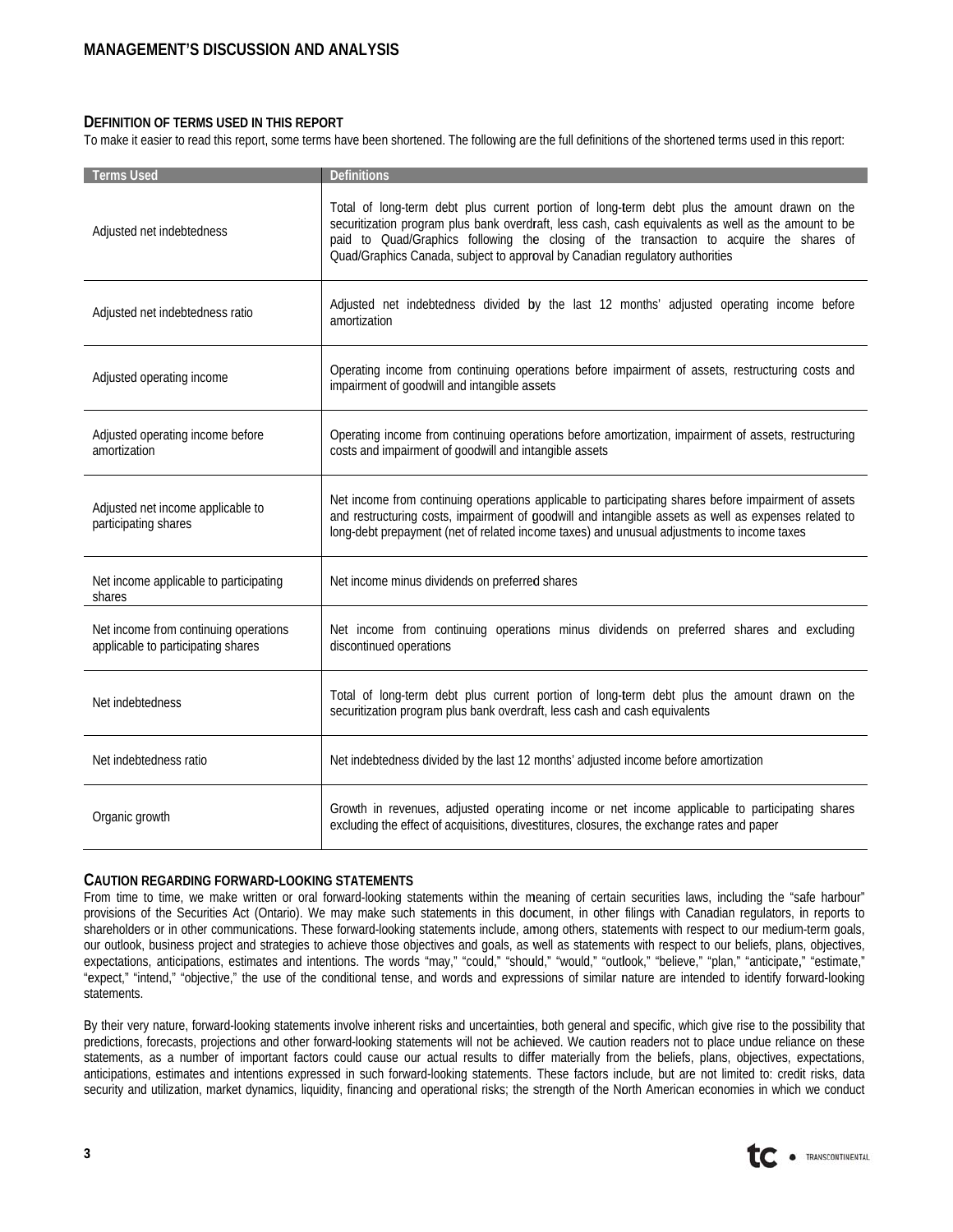business; the impact of the movement of the Canadian dollar relative to other currencies, more particularly the U.S. dollar and the euro; the impact from raw material and energy prices; the seasonal and cyclical nature of certain businesses, notably the book publishing activities, the effects of changes in interest rates; the effects of competition in the markets in which we operate; the effects of new media and the corresponding shift of advertising revenue to new platforms; judicial judgments and legal proceedings; our ability to develop new opportunities through our strategy; our ability to hire and retain qualified personnel and maintain a good reputation; our ability to complete and integrate strategic transactions; changes in accounting policies and methods we use to report our financial condition, including uncertainties associated with critical accounting assumptions and estimates; infrastructure risks; the possible impact on our businesses from public health emergencies, international conflicts and other developments; and our success in anticipating and managing the foregoing risks; other factors may affect future results including, but not limited to, timely development and introduction of new products and services, changes in tax laws, changes in environmental regulations, changes in the U.S. and Canadian postal systems policies or a postal strike, technological changes and new regulations.

We caution that the foregoing list of important factors that may affect future results is not exhaustive. When relying on our forward-looking statements to make decisions with respect to the Corporation, investors and others should carefully consider the foregoing factors and other uncertainties and potential events. Assumptions used to derive forward-looking information could vary materially one at a time or in conjunction. Variation in one assumption may also result in changes in another, which might magnify or counteract the effect on forward-looking information. Unless otherwise required by the securities authorities, we do not undertake to update any forward-looking statement, whether written or oral, that may be made from time to time by us or on our behalf. See "Risks and Uncertainties" of this report for a description of the most important risks identified by the Corporation. The forward-looking statements contained herein are based on current expectations and information available as of December 8, 2011.

#### **TC TRANSCONTINENTAL PROFILE**

TC Transcontinental creates marketing products and services that allow businesses to attract, reach and retain their target customers. The Corporation is the largest printer in Canada, and fourth-largest in North America. It is also one of Canada's top media groups as the leading publisher of consumer magazines and French-language educational resources, and of community newspapers in Quebec and the Atlantic provinces. TC Transcontinental is also the leading door-to-door distributor of advertising material in Canada through its celebrated Publisac network in Quebec and Targeo in the rest of Canada. Thanks to a wide digital network of more than 1000 websites, the company reaches over 13 million unique visitors per month in Canada. TC Transcontinental also offers interactive marketing products and services that use new communication platforms supported by marketing strategy and planning services, database analytics, premedia, e-flyers, email marketing, custom communications and mobile solutions.

Transcontinental Inc. (TSX: TCL.A, TCL.B, TCL.PR.D), known by the brands TC Transcontinental, TC Media and TC Transcontinental Printing, has approximately 10,000 employees in Canada and the United States, and reported revenues of C\$2.0 billion in 2011. For more information about the Corporation, please visit www.tc.tc.

#### **P PREAMBLE**

The consolidated financial statements and all financial data in this report have been restated to present net results of discontinued operations. The financial information disclosed herein thus represents the Corporation's continuing operations and, except for net income applicable to participating shares, excludes the results for printing operations in Mexico.

#### SUMMARY OF ACTIVITIES IN FISCAL 2011

In fiscal 2011, Transcontinental reported increased organic growth in revenues and adjusted operating income compared to fiscal 2010. All sectors contributed to the higher revenues, with the greatest contribution coming from the Printing Sector, which benefited from new printing contracts, including the contract to print The Globe and Mail daily paper. Growth in adjusted operating income derives mainly from the Printing Sector, as indicated above, as well as the significant improvement in operational efficiency and equipment optimization. However, this increase was partially offset by the decrease in adjusted operating income in the Media and Interactive sectors. The Media Sector experienced the adverse impact of the acceleration of its strategic investments in its digital platforms and stiffer competition in some of its more traditional niches while the Interactive Sector continued its integration and the development of its interactive marketing solutions during the year.

The Corporation entered into an agreement with Quad/Graphics, subject to obtaining regulatory clearances, for the indirect acquisition of all the shares of Quad/Graphics Canada. With this transaction, the Printing Sector should be able to leverage its investments of more than \$700 million over the past few years to set up its Canada-wide hybrid printing platform, among other things. The Corporation expects the Quad/Graphics transaction to be finalized in early 2012. Also, in a separate transaction, Transcontinental inked an agreement to sell Quad/Graphics its Mexican printing operations and transfer to it its black and white book printing business destined for U.S. export. Upon approval by Mexican regulators, this transaction closed in fourth quarter 2011. These transactions represent an exchange of assets. Transcontinental believes that these transactions should generate an additional amount of at least \$40 million in operating income before depreciation and amortization, on an annualized basis, in the 12 to 24 months following the closing of the Quad/Graphics Canada transaction. The Printing Sector also benefited from new printing contracts in 2011, as noted above, and signed new agreements during fiscal 2011 that will contribute primarily in fiscal 2012, such as the agreement with Canadian Tire which should increase revenues by \$30 to \$40 million as of January 2012.

The Media Sector actively strengthened its core operations during the year with the acquisitions of Groupe Le Canada Français and Avantage Consommateurs de l'Est du Québec, as well as the launch of community papers to counter greater competition in its newspaper publishing operations in Quebec. The sector also accelerated the development of new products by considerably expanding its Canadian digital representation service through agreements with Ziff Davis and The New York Times Company. In the past year, with these new agreements and the development of its existing digital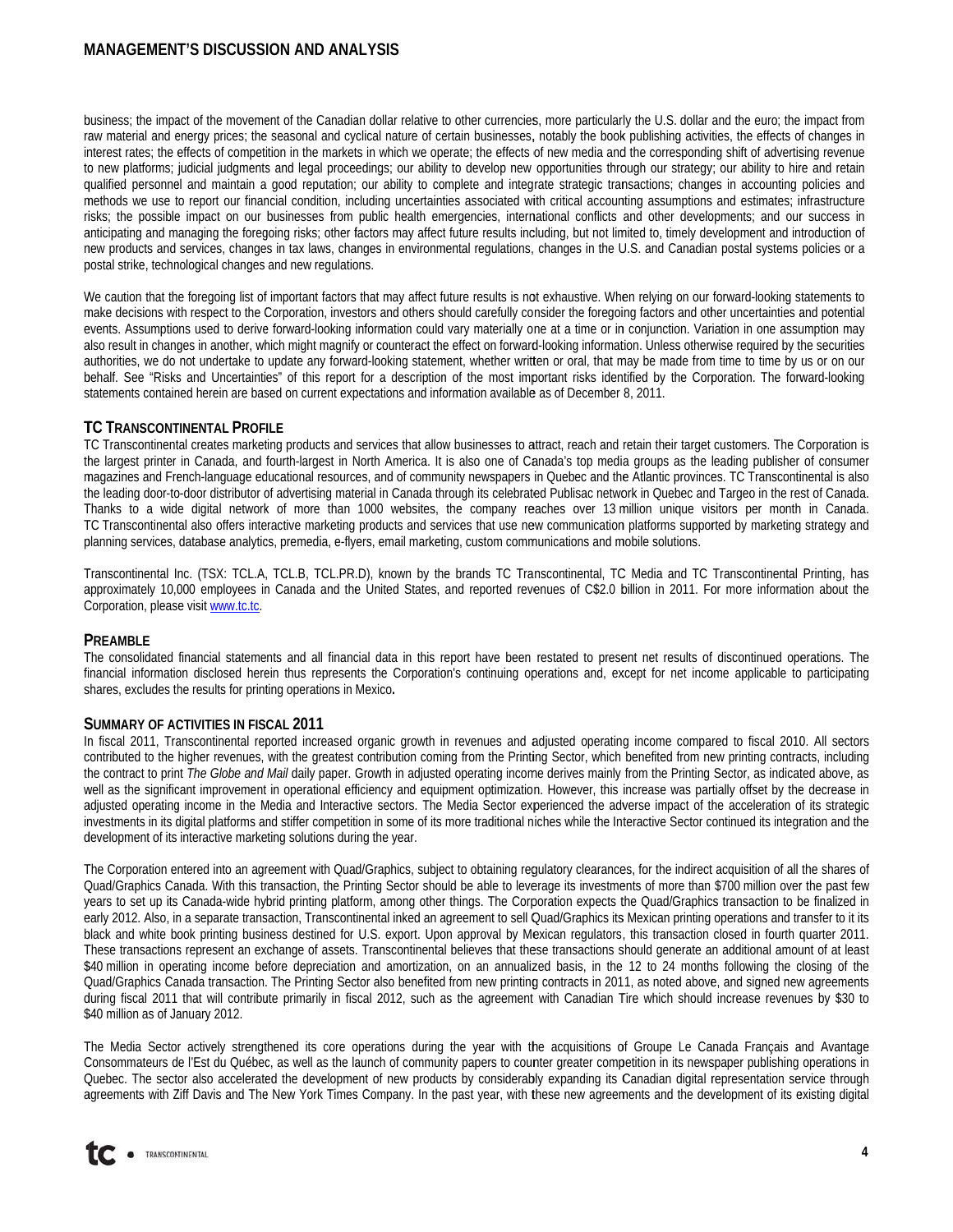portfolio, it has tripled the audience for its digital network. The uncertainty in the North American economy in fiscal 2011 resulted in greater fluctuations in spending by national advertisers, which particularly affected the Business and Consumer Solutions Group. The Educational Book Publishing Group recorded a significant adverse impact related to completion of the Quebec educational reform and provincial government cutbacks in budgets for educational materials. This group did, however, implement a strategy to develop new products to partially offset this unfavourable impact in future q quarters.

Given the multiplicity of communication channels and the Corporation's development plan to strengthen its core operations and build new marketing services, Transcontinental announced that since November 1, 2011, the Media and Interactive sectors have been combined into a single sector. The goal is to make the company more agile in its response to the multiplatform marketing communications needs of customers. The newly combined sector is responsible for publishing products and services, distribution, data analytics, production and management of marketing content, as well as interactive marketing and digital media solutions.

The Corporation's financial situation considerably improved in fiscal 2011, with a significant decrease in net indebtedness. The decrease stems primarily from a smaller capital spending program, which was limited to less than \$50 million in 2011, and significant cash flows generated by operations. In fiscal 2011, the adjusted net indebtedness ratio fell from 1.87x to 1.44x at October 31, 2011. Furthermore, in December 2010, the Standard & Poor's credit rating agency raise Transcontinental's rating from BBB- (stable) to BBB (stable) as a result of the Corporation's improved financial position and the continued improvement in its financial risk profile. In addition to reducing its net indebtedness, Transcontinental greatly optimized its debt portfolio. Firstly, the Corporation set up a new two-year securitization program of \$200.0 million. Secondly, the Corporation repaid, three years before maturity, its \$100.0 million term credit with the Caisse de dépôt et placement du Québec and its \$50.0 million term loan with SGF Rexfor. These repayments were made using the revolving term credit facility, which currently bears interest at a much lower rate.

#### **H HIGHLIGHTS OF FISCAL 2011**

- Revenues for fiscal 2011 were up 0.8% over 2010, from \$2,028.3 million to \$2,043.6 million.
	- o The increase stems mainly from new Printing Sector contracts, including the contract to print *The Globe and Mail*. The positive impact of paper prices also contributed partially offset by the adverse effect of the rise in the Canadian dollar.
- Adjusted operating income rose from \$249.9 million in fiscal 2010 to \$252.7 million in fiscal 2011.
	- o The increase stems primarily from the Printing Sector, which significantly improved its operational efficiency and benefited from new printing contracts. This increase was partially offset by an increase in strategic investments in the Media and Interactive sectors, stiffer competition in some traditional Media Sector niches, and the adverse \$5.0 million impact of the rise of the Canadian dollar versus the U.S. dollar. As a result, operating income margin rose from 12.3% to 12.4%.
- Adjusted net income applicable to participating shares increased by \$5.8 million, or 3.7%, from \$155.9 million in 2010 to \$161.7 million in 2011.
	- o The increase is mainly due to higher adjusted operating income in conjunction with lower financial expenses and income taxes. On a per-share basis, it rose from \$1.93 to \$2.00.
- Net income applicable to participating shares went from \$166.6 million in 2010 to \$77.8 million in 2011. The decrease is due to unusual items almost all of which have no impact on cash flow:
	- o In 2010, a gain on the sale of direct mail assets in the United States of \$39.2 million was recorded, net of related income taxes.
	- o In 2011, an impairment of goodwill and intangible assets as well as a net loss related to the discontinuance of the Mexican printing operations, respectively of \$45.1 million and \$22.7 million (net of related income taxes), were recorded.

On a per-share basis, it declined from \$2.06 to \$0.96.

- Transcontinental's adjusted net indebtedness ratio was 1.44x at October 31, 2011, compared to 1.87x at October 31, 2010.
	- o The improvement stems mainly from the cash flows generated and the considerable reduction in capital spending, which was limited to less than \$50 million in 2011; this brought adjusted net indebtedness down from \$698.8 million at October 31, 2010 to \$489.4 million at October 31, 2011.
- The Corporation announced that the Board of Directors had confirmed the decision of its founder, Rémi Marcoux, to give up his duties as Executive Chair of the Board. Mr. Marcoux will, however, remain a board member. The Board also nominated Isabelle Marcoux as Chair of the Board. This change will take effect at the next shareholders meeting.
- The Corporation announced that as of November 1, 2011, the Corporation had a new operating structure that would make it more agile in its response to the multiplatform marketing needs of its customers. The Media and Interactive sectors were combined to form a single sector with Natalie Larivière as its president.
- After the close of its 2011 fiscal year, the Corporation announced the appointment of Nelson Gentiletti to the position of Chief Financial and Development Officer. Mr. Gentiletti joined the Corporation on December 5, 2011.
- The quarterly dividend on a per-participating-share basis was increased twice during the year. It was raised from \$0.090 to \$0.110 in the first quarter and, raised again in the third quarter to its current level of \$0.135, for a total increase of 50%.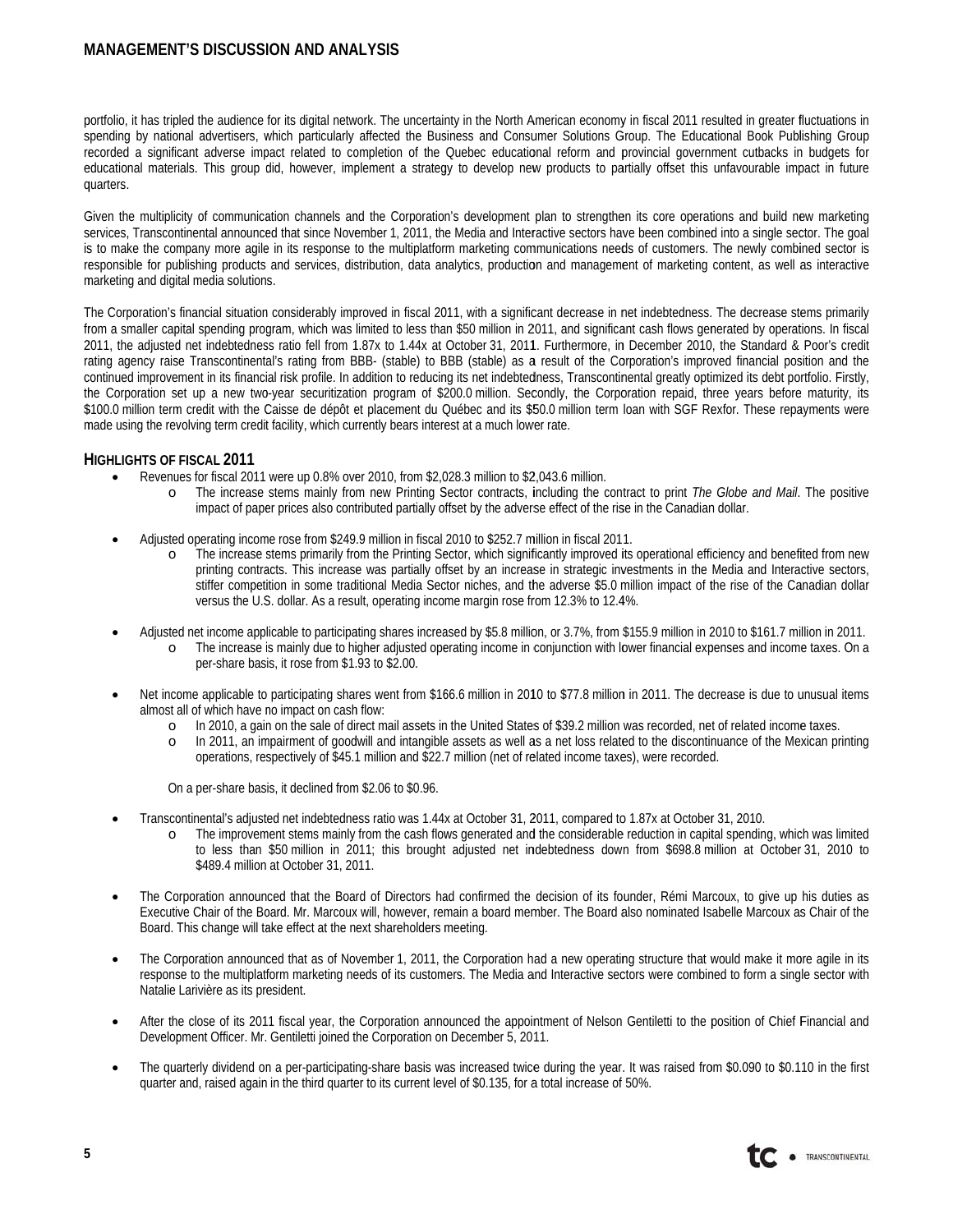#### **STRATEGY**

Transcontinental's ultimate goal is to ensure its growth and profitability while promoting the common interests of its employees, customers, shareholders and communities, the four pillars of the organization. The strategy is based on several fundamental principles: to be the leader in the markets served, to have a disciplined approach to acquisitions and financial management, and to foster a culture of innovation and customer satisfaction.

Having said this, Transcontinental's mission is to help its customers identify, reach and retain their target consumers. It does so by offering printing products and services, media content, media vehicles and many new online platforms, which its customers are increasingly choosing for their marketing campaigns. The Corporation will continue to develop and adjust to new customer realities in order to help them maximize the return on their marketing dollar. Its vision is to remain Canada's leader in a number of its niches, but also to carve out a leading position as a provider of marketing products and services.

Transcontinental's transformation continues as it guides the customer's marketing activation process, drawing on both its traditional and its interactive and digital products and services. The company's approach is two-pronged: 1) leverage its existing operations and 2) develop new avenues in interactive and digital marketing solutions. Consequently, in addition to conducting its existing operations more effectively, it is ramping up the development of new avenues on new digital platforms. Transcontinental is also gradually shifting from a more general offering to one that is more differentiated, innovative and tailored to each client, activated through all of its print and digital products and services. The Corporation believes that this will maximize its growth potential over the medium and long-term.

#### 1) Leverage its existing operations

From the very beginning, Transcontinental has taken calculated risks to support growth in its operations. Whether this involves investments in property, plant and equipment, or the acquisition of other businesses, the company has always had a single goal: to serve its customers better while generating attractive returns for its shareholders. These decisions have resulted in a solid base of what could be called conventional print, content and media vehicle operations. In these traditional activities, Transcontinental is characterized by the quality of its workforce, its strong and loyal customer base, its position as a Canadian leader, its strong brands and its network of state-of-the-art printing plants. The Corporation also has key advantages that can help it grow new services: outstanding expertise in the printing of communication products, top-quality content production, effective distribution of such content through its targeted multi-channel platforms, and the fact that it continues to be a customer-focused organization serving both advertisers and consumers.

Here are some of Transcontinental's achievements in fiscal 2011:

- Signing of an agreement to acquire all shares of Quad/Graphics Canada; the agreement is subject to approval by Canadian regulators.
- Higher revenues in the Local Solutions Group
	- Acquisition of the assets of Groupe Le Canada Français: 11 weekly papers and a series of web portals  $\circ$
	- Acquisition of the assets of Avantage Consommateurs de l'Est du Québec: three weekly papers and a regional information portal  $\circ$
	- Launch of several weekly papers in Quebec  $\circ$
	- Increase in distribution revenues  $\Omega$
- New agreements were signed in fiscal 2011, bringing to more than a dozen the number of publications printed at its Fremont, California plant.

Over the next year, as the leader in several of its niches and given its enviable financial position, the Corporation will continue to strengthen its core operations in order to maintain its gross profit margins and preserve its market share.

#### 2) Develop new directions in interactive and digital marketing solutions

Transcontinental derives most of its revenues from the marketing budgets of its clients. In recent years, to meet their changing needs, Transcontinental's offering has greatly evolved and it has integrated one-to-one marketing and new platforms for interactive marketing communications into its broad line of print products and media content for both its own brands and for customers. The following is a selected list of the Corporation's achievements in fiscal  $2011:$ 

- Acquisition of Vortxt Interactive, a Canadian leader in mobile solutions. This acquisition, in conjunction with that of Lipso Systems in April 2010, enhances Transcontinental's mobile solutions offering
- In fiscal 2011, the Media Sector tripled its digital audience by, among other things, winning new major contracts and rolling out new websites:
	- Online advertising representation for Ziff Davis and The New York Times Company, to represent Canadian advertising inventory for  $\circ$ their respective brands
	- Launch of themegacatch.com site to meet the needs of local advertisers and communities  $\circ$
	- Launch of BidGo.ca, an innovative site dedicated entirely to local auctions  $\Omega$
- The Interactive Sector was named by Red Pill Email as the leading supplier of email and messaging solutions in Canada.
- The Interactive Sector won more than 30 major awards at the 2011 Magnum Opus Awards, which recognizes excellence in publishing, concept and strategy in custom media.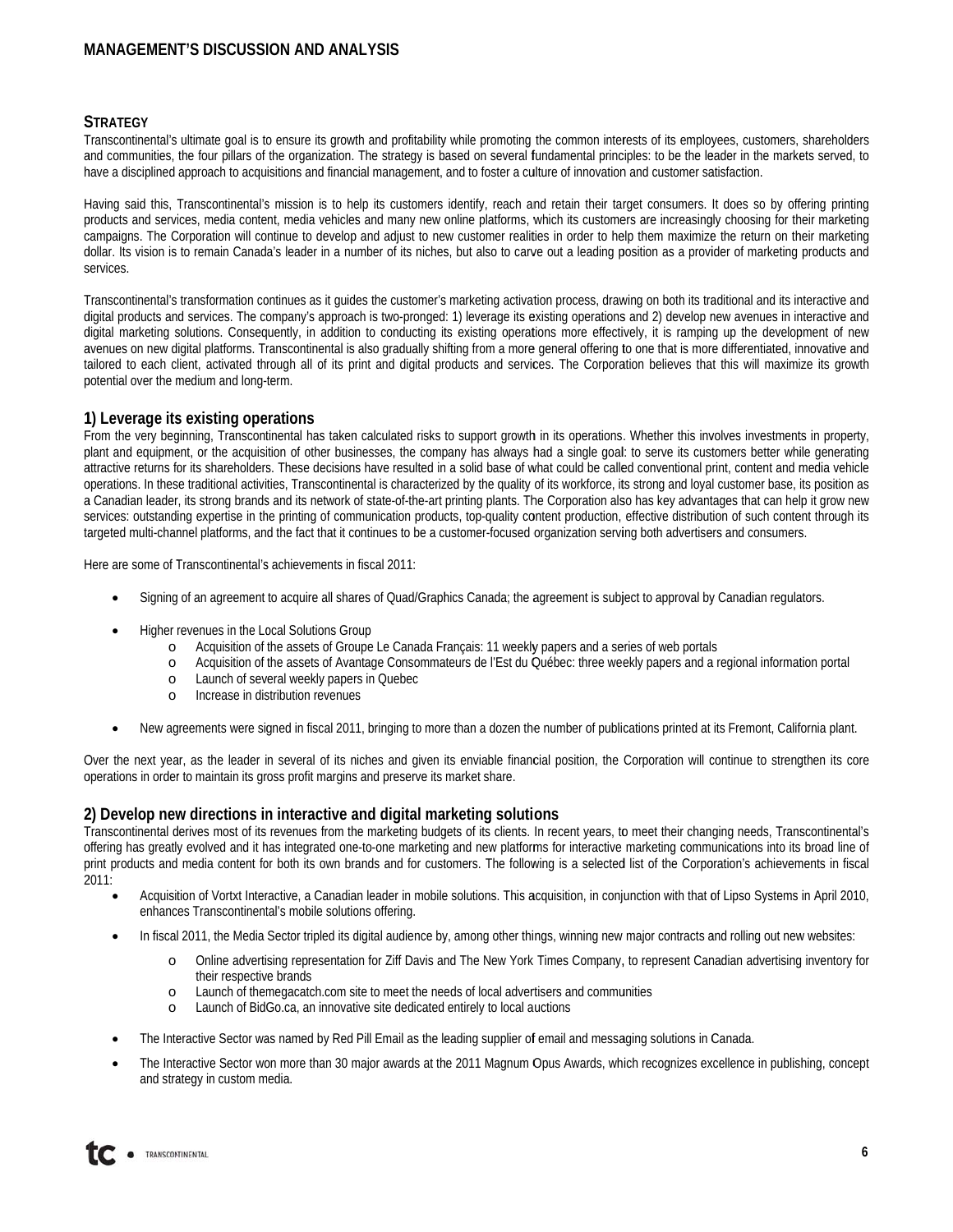The Canadian Booksellers Association (CBA) chose the Printing Sector as its official supplier of ebook solutions for distribution by online bookstores.

In short, Transcontinental plans to leverage its unique marketing products and services to accelerate development of its new integrated services for advertisers. The Corporation's solid foundation built up over time by its existing operations, its niche strategy and its positioning in new emerging marketing and media trends will allow it to take advantage of opportunities that will arise in the medium and long term. Implementation of these new services should accelerate in the next few years.

However, certain challenges must be overcome to ensure the Corporation maximizes the integration and development of its new activities. The focus must be on developing interactive marketing strategies for customers, while further integrating existing products and services. Given the sweeping changes in the print and publishing industries, Transcontinental aims to achieve an integrated approach that allows it to respond to the evolving needs of its customers as well as new consumer behaviours.

In order to accelerate the implementation of the marketing activation offering across the Corporation, a new operating structure was introduced effective November 1, 2011. The purpose of the new structure is to group all digital and interactive marketing solutions in order to ramp up the integration of Transcontinental's marketing activation offering.

#### **Trends in the Marketplace**

The Corporation does business in industries that are transforming at a rapid rate. In fact, unprecedented changes are sweeping the publishing and printing industries, presenting both opportunities and risks. Marketing is increasingly based on a one-to-one approach and the customers who use such services are focusing more and more on return on investment and measurability. As such, campaigns are becoming increasingly targeted as advertisers seek to establish and develop a relationship with their customer base. Concurrently, the rise of new media, digital platforms and changing consumer habits coupled with the increasing availability of data and technology to make better use of this data, is increasing audience fragmentation, personalization of content, user-generated content and web-based communities. The velocity of a number of trends has increased. This is especially true for the rate of adoption of digital technologies and the ensuing migration of advertising dollars toward online platforms.

The ongoing transformation of the media and marketing industries is having a profound impact on the printing industry. Print products remain key components in the media mix, but their growth is limited due to the growing impact of the trends noted above. The printers who will be able to benefit from this fast-evolving market are those who have the latest technology and can offer a full line of multiplatform solutions. These new technologies enable a better response to customers' needs, while simultaneously enhancing printers' operational efficiency

In addition, macroeconomic factors such as the economic slowdown, the volatility of the Canadian dollar, the rise of environmental and social consciousness and globalization of markets all have an effect on Transcontinental's business.

Taken as a whole, these new trends have started to have an impact on the demands and expectations of customers. In fact, they have driven customers to increasingly experiment with one-to-one marketing, new platforms and an integrated service offering from their suppliers. The Corporation has therefore designed its strategy to profit from these trends.

#### **ENVIRONMENT AND SUSTAINABLE DEVELOPMENT**

Transcontinental recognizes the critical nature of environmental issues, and takes extensive precautions to protect the environment. The Corporation is not a major contributor to greenhouse gases (GHG). However, we are concerned about the impact of its activities on air quality. Striving every day to improve its environmental performance, the Corporate policies and procedures are founded on three main guiding principles: (1) protect the environment for present and future generations, (2) reduce risks and improve efficiencies, and (3) introduce advanced technology and processes.

Also. in Februarv 2011, the Corporation tabled its Sustainability Report 2010 - Connecting Words to Actions, based on the Global Reporting Initiative (GRI) standard. This report articulates Transcontinental's commitment to the path of sustainable development around four themes:

- Engagement and ownership: Mobilize employees at all levels of the organization, as well as suppliers, customers and partners.
- Innovation is the key driver, internally and externally: Supporting and rewarding initiative as a key component of the strategy
- Connecting words to actions: Setting targets and key performance indicators to measure progress.  $\bullet$
- Shared journey: Communicating challenges and progress at each step of the way.

For more information, please see the Sustainability Report 2010 - Connecting Words to Actions, at www.transcontinental-ecodev.com

In fiscal 2011, Transcontinental distinguished itself in the environmental arena and in the community. First, for the third year in a row, Transcontinental was included in the Maclean's/Jantzi Sustainalytics ranking of the 50 most responsible companies in Canada. This ranking is established by measuring a broad range of environmental, social and governance (ESG) indicators. Also, once again, the Corporation was ranked by Corporate Knights as one of Canada's best 50 corporate citizens. This is the fifth consecutive year that Transcontinental has been included in this ranking. Corporate Knights is an independent Canadian-based media company which annually evaluates corporations based on their community engagement, occupational health and safety and governance practices.

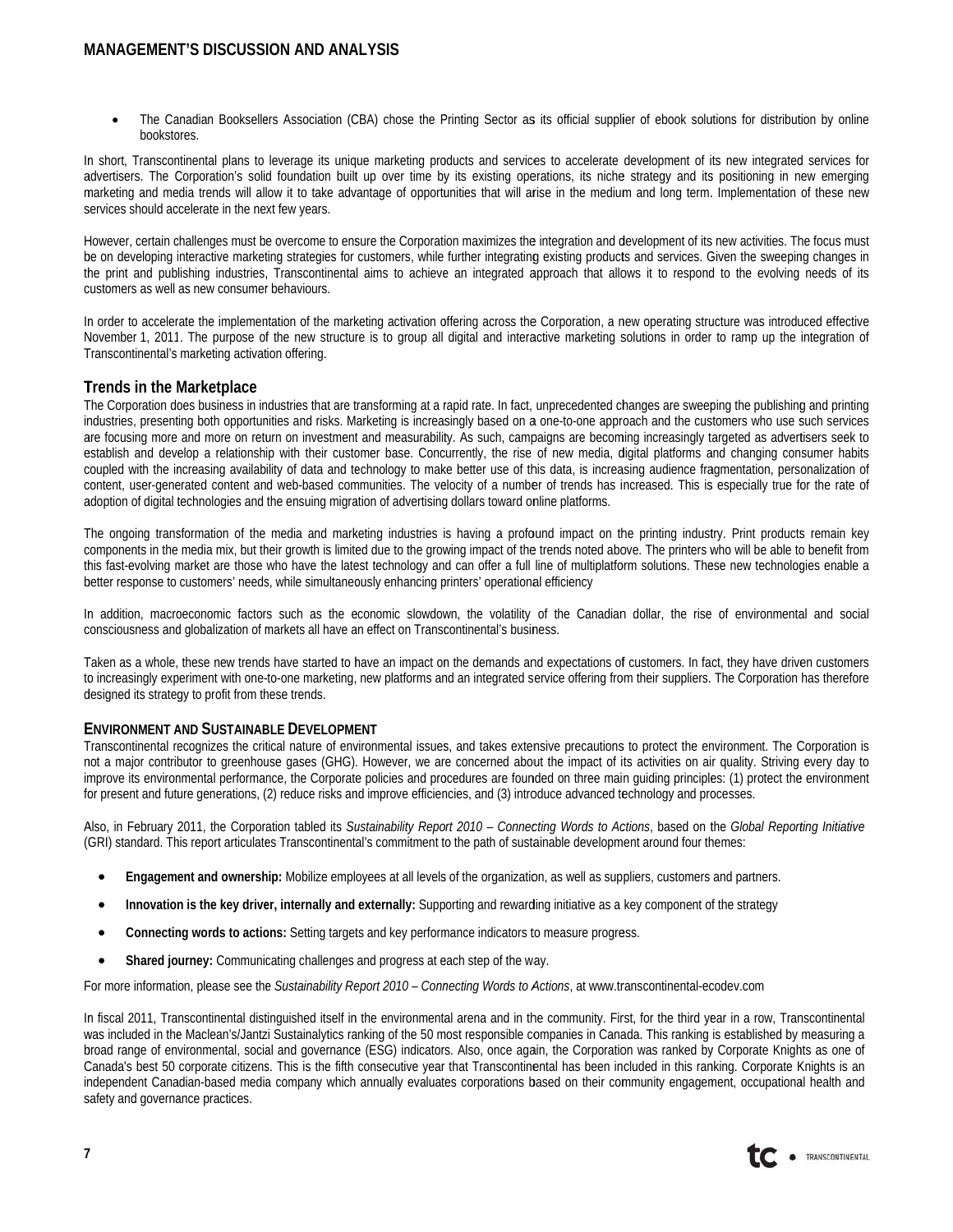Transcontinental has introduced environmental policies to minimize its environmental impacts. See Transcontinental's Annual Information Form for more information.

## **SELECTED FINANCIAL DATA**

## For fourth quarters and fiscal years ended October 31

(unaudited)

| (in millions of dollars, except per share data)                                                                                     |       | Three months ended October 31 |           | For fiscal years ended October 31 |         |    |                             |    |                             |
|-------------------------------------------------------------------------------------------------------------------------------------|-------|-------------------------------|-----------|-----------------------------------|---------|----|-----------------------------|----|-----------------------------|
|                                                                                                                                     |       |                               | Variation |                                   |         |    |                             |    | Variation                   |
|                                                                                                                                     | 2011  | 2010                          | in $%$    |                                   | 2011    |    | 2010                        |    | in $%$                      |
| Operations                                                                                                                          |       |                               |           |                                   |         |    |                             |    |                             |
| Rev enues<br>\$                                                                                                                     | 537.5 | \$<br>556.4                   | $-3%$     | \$                                | 2,043.6 | \$ | 2,028.3                     |    | 1%                          |
| Adjusted operating income before amortization <sup>(1)</sup>                                                                        | 116.7 | 118.8                         | $-2%$     |                                   | 373.0   |    | 373.2                       |    | 0%                          |
| Operating income                                                                                                                    | 25.9  | 66.9                          | $-61%$    |                                   | 182.1   |    | 222.5                       |    | $-18%$                      |
| Adjusted operating income <sup>(1)</sup>                                                                                            | 86.3  | 88.9                          | $-3%$     |                                   | 252.7   |    | 249.9                       |    | 1%                          |
| Net income applicable to participating shares                                                                                       | 8.0   | 44.5                          | $-82%$    |                                   | 77.8    |    | 166.6                       |    | $-53%$                      |
| Adjusted net income applicable to participating shares <sup>(1)</sup><br>Cash flow from operating activities before changes in non- | 60.2  | 62.7                          | $-4%$     |                                   | 161.7   |    | 155.9                       |    | 4%                          |
| operating items <sup>(1)</sup>                                                                                                      | 103.7 | 111.8                         | $-7%$     |                                   | 311.0   |    | 311.1                       |    | 0%                          |
| Cash flow related to operating activities of continuing operations                                                                  | 118.7 | 43.7                          | n/a       |                                   | 304.7   |    | 156.0                       |    | n/a                         |
| Investments                                                                                                                         |       |                               |           |                                   |         |    |                             |    |                             |
| Acquisitions of property, plant and equipment                                                                                       | 10.2  | 16.0                          | $-36%$    |                                   | 47.4    |    | 125.0                       |    | $-62%$                      |
| Business acquisitions <sup>(2)</sup>                                                                                                | 30.4  | 7.1                           | n/a       |                                   | 35.8    |    | 14.0                        |    | n/a                         |
| Per share data (basic)                                                                                                              |       |                               |           |                                   |         |    |                             |    |                             |
| Net income applicable to participating shares                                                                                       | 0.10  | 0.55                          | $-82%$    |                                   | 0.96    |    | 2.06                        |    | $-53%$                      |
| Adjusted net income applicable to participating shares <sup>(1)</sup>                                                               | 0.74  | 0.78                          | $-5%$     |                                   | 2.00    |    | 1.93                        |    | 4%                          |
| Cash flow from operating activities before changes                                                                                  |       |                               |           |                                   |         |    |                             |    |                             |
| in non-cash operating items <sup>(1)</sup>                                                                                          | 1.28  | 1.38                          | $-7%$     |                                   | 3.84    |    | 3.85                        |    | 0%                          |
| Cash flow related to operating activities of continuing operations                                                                  | 1.47  | 0.54                          | n/a       |                                   | 3.76    |    | 1.93                        |    | 95%                         |
| Dividends on participating shares                                                                                                   | 0.14  | 0.09                          | 56%       |                                   | 0.49    |    | 0.35                        |    | 40%                         |
| Average number of participating shares outstanding (in millions)                                                                    | 81.0  | 80.9                          |           |                                   | 81.0    |    | 80.8                        |    |                             |
|                                                                                                                                     |       |                               |           |                                   |         |    | As at<br>October 31<br>2011 |    | As at<br>October 31<br>2010 |
| <b>Financial condition</b>                                                                                                          |       |                               |           |                                   |         |    |                             |    |                             |
| Total assets                                                                                                                        |       |                               |           |                                   |         | \$ | 2,453.6                     | \$ | 2,594.7                     |
| Net indebtedness <sup>(1)</sup>                                                                                                     |       |                               |           |                                   |         |    | 489.4                       |    | 698.8                       |
| Shareholders' equity                                                                                                                |       |                               |           |                                   |         |    | 1,329.0                     |    | 1,247.0                     |
| Net indebtedness ratio <sup>(1)</sup>                                                                                               |       |                               |           |                                   |         |    | 1.31x                       |    | 1.87x                       |
| Shareholders' equity per participating share                                                                                        |       |                               |           |                                   |         | \$ | 15.17                       | \$ | 14.16                       |
| Number of participating shares at end of period (in millions)                                                                       |       |                               |           |                                   |         |    | 81.0                        |    | 81.0                        |

<sup>(1)</sup> Please refer to the section "Reconciliation of non-GAAP Financial Measures" on page 18 of this Management's Discussion and Analysis.

(2) Total consideration in cash or otherwise for businesses acquired through the purchase of shares or assets.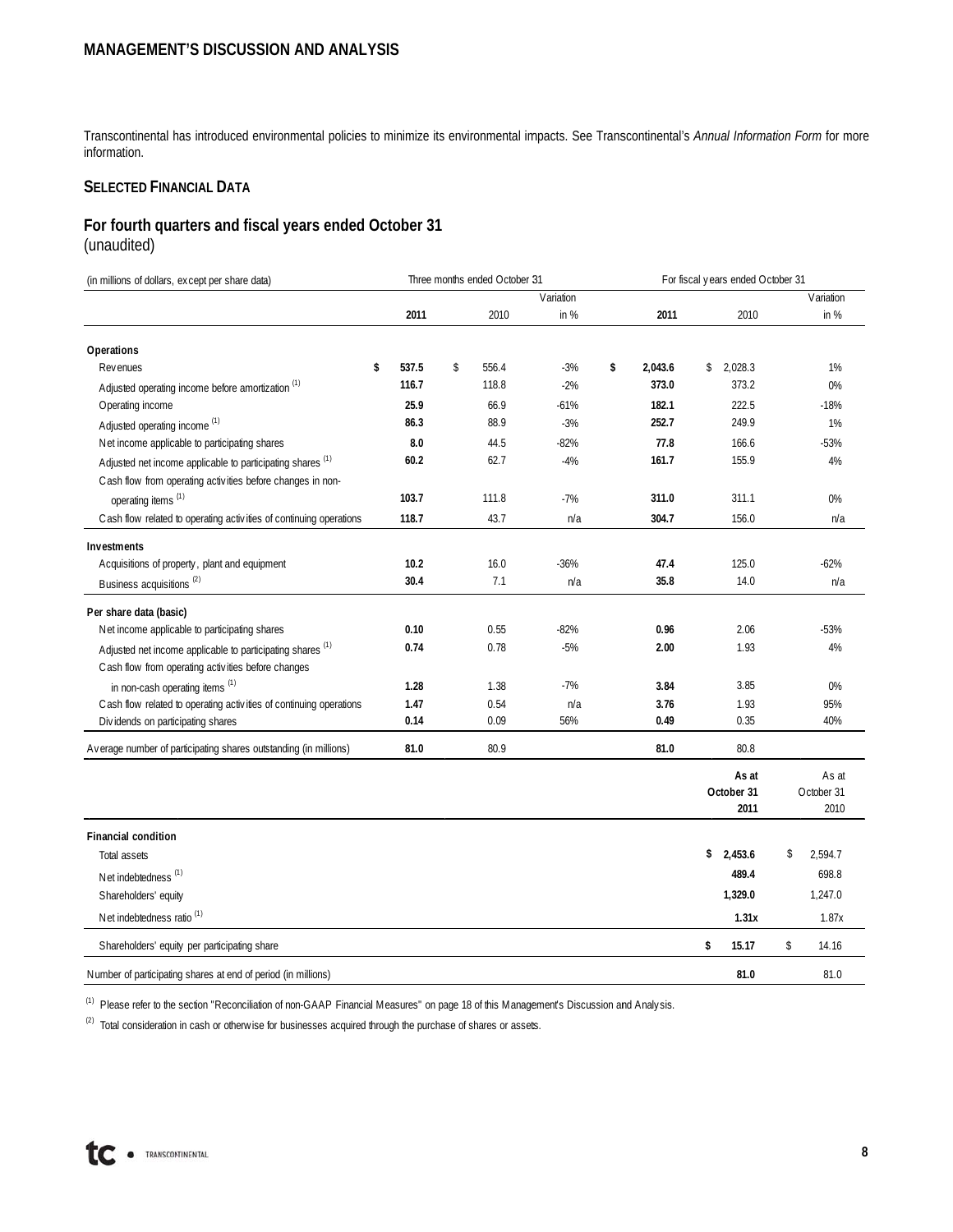#### **DETAILED ANALYSIS OF FISCAL 2011 OPERATING RESULTS**

Analysis of Main Variances - Consolidated Results For the fiscal year ended October 31, 2011 (unaudited)

|                                                  |    |          |           |   |                           |           |   | Net income applicable   |            |   |
|--------------------------------------------------|----|----------|-----------|---|---------------------------|-----------|---|-------------------------|------------|---|
| (in millions of dollars)                         |    | Revenues | %         |   | Adjusted operating income | %         |   | to participating shares | %          |   |
| Results - For fiscal 2010                        | S  | 2,028.3  |           |   | \$<br>249.9               |           |   | \$<br>166.6             |            |   |
| Acquisitions/Divestitures/Closures               |    | 0.9      | 0.0       | % | (2.1)                     | $(0.8)$ % |   | (1.6)                   | $(1.0)$ %  |   |
| Existing operations                              |    |          |           |   |                           |           |   |                         |            |   |
| Paper effect                                     |    | 19.3     | 1.0%      |   | (1.8)                     | $(0.7)$ % |   | (1.4)                   | $(0.8)$ %  |   |
| Exchange rates effect                            |    | (11.0)   | $(0.5)$ % |   | (5.0)                     | $(2.0)$ % |   | (4.0)                   | $(2.4)$ %  |   |
| Organic growth                                   |    | 6.1      | 0.3       | % | 11.7                      | 4.7       | % | 12.8                    | 7.7        | % |
| Discontinued operations                          |    |          | $\sim$    | % | ٠                         | $\sim$    | % | (50.6)                  | $(30.4)$ % |   |
| Impairment of assets, restructuring costs        |    |          |           |   |                           |           |   |                         |            |   |
| impairment of goodwill and intangible assets and |    |          |           |   |                           |           |   |                         |            |   |
| and unusual adjustments to income taxes          |    |          | $\sim$    | % | ٠                         | $\sim$    | % | (39.8)                  | $(23.9)$ % |   |
| Expenses related to debt prepayment              |    |          | $\sim$    | % | ٠                         | $\sim$    | % | (4.2)                   | $(2.5)$ %  |   |
| Results - For fiscal 2011                        | \$ | 2.043.6  | 0.8       | % | \$<br>252.7               | 1.1       | % | \$<br>77.8              | $(53.3)$ % |   |

As shown in the above table, a number of factors contributed to the variation between results in fiscal 2011 and fiscal 2010.

- The net effect of acquisitions, divestitures and closures increased revenues by \$0.9 million and decreased adjusted operating income by \$2.1 million. Net of financial expenses and income taxes, the negative effect on net earnings amounted to \$1.6 million. This decrease compared to 2010 stems mainly from the development costs and integrating acquisitions in the Interactive Sector, partially offset by the positive impact of Media Sector acquisitions in fiscal 2011.
- The paper effect increased revenues by \$19.3 million. This figure includes variations in the price of paper, paper supplied and changes in the type of paper used by customers of its printing operations. Note that for its printing operations, these elements affect revenues without impacting adjusted operating income. For the Media Sector, the variation in the price of paper had a \$1.8 million negative impact on adjusted operating income and a \$1.4 million negative impact on net income.
- The rise in the Canadian dollar versus the U.S. dollar had an impact on fiscal 2011 results, decreasing revenues by \$11.0 million and adjusted operating income by \$5.0 million. The negative variation in average spot exchange rates in fiscal 2011 versus fiscal 2010 was 5.4%. With respect to revenues, the conversion of sales of the U.S. units had a negative impact of about \$5.7 million. The negative impact of export sales, net of currency hedging, was \$5.3 million. The conversion U.S. units activities had a negative impact of \$0.6 million on adjusted operating income. The negative impact of export sales, net of currency hedging and purchases in U.S. dollars, was \$5.8 million on adjusted operating income. Finally, the positive impact of the conversion of balance sheet items related to the operation of Canadian units denominated in foreign currency was \$1.4 million on adjusted operating income. Taking into consideration the operations, financial expenses and income taxes, the net negative effect was \$4.0 million.
- Organic growth in revenues amounted to \$6.1 million, or 0.3%, in fiscal 2011. The increase stems largely from the contribution of new contracts in the Printing Sector, particularly the contract to print The Globe and Mail, to higher sales in the Media Sector's New Media and Digital Solutions Group, and to higher revenues in distribution and newspaper publishing operations of the Local Solutions Group. The Interactive Sector contributed to revenue growth in fiscal 2011, primarily through its premedia and custom communications divisions. However, this increase was partially offset by the volume decrease in magazine, book and catalogue printing, and, for the Educational Book Publishing Group, completion of the educational reform in Quebec, as well as a decline in national advertising which affected the Business and Consumer Solutions Group. Organic growth in adjusted operating income, which rose 4.7% to \$11.7 million in fiscal 2011, stems mainly from greater operational efficiency and new printing contracts. These elements were, however, partially offset by the acceleration of strategic investments in the Media and Interactive sectors in order to further develop digital solutions and interactive marketing services, stiffer competition in some of the more traditional niches and the adverse impact of the completion of the educational reform in Quebec.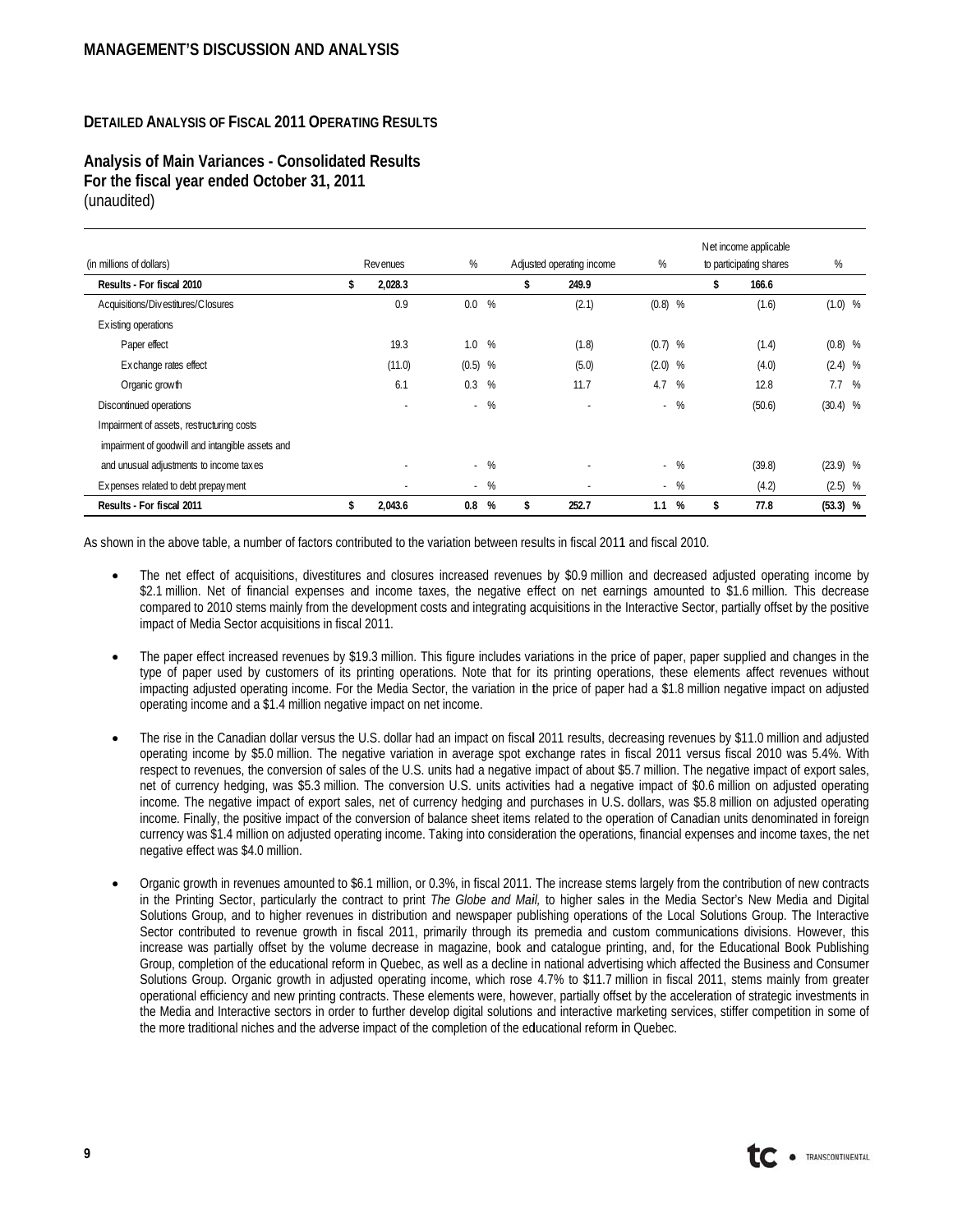#### **Impairment of Assets and Restructuring Costs**

In fiscal 2011, an amount of \$18.4 million before tax (\$13.4 million after tax) was accounted for separately in the consolidated statement of income as impairment of assets and restructuring costs. Of that amount, \$12.1 million is due to workforce reductions across the Corporation, \$3.9 million stems from asset impairment and \$2.4 million to other costs, all mainly related to plant closures in the Printing Sector.

In fiscal 2010, an amount of \$14.9 million before tax (\$10.7 million after tax) was accounted for separately in the consolidated statement of income as impairment of assets and restructuring costs. Of that amount, \$12.1 million is due to workforce reductions and \$2.8 million to asset impairment and other costs in the Printing and Media sectors.

#### **Impairment of Goodwill and Intangible Assets**

For fiscal 2011, an amount of \$52.2 million before tax (\$45.1 million after tax) was accounted for separately in the consolidated statement of income as impairment of goodwill and intangible assets. Most of this impairment stems from the impairment of goodwill, primarily related to one-to-one marketing activities in the Interactive Sector, and trade-name write-downs for some publications in the Media Sector.

In fiscal 2010, an amount of \$12.5 million before tax (\$10.4 million after tax) was accounted for separately in the consolidated statement of income as impairment of goodwill and intangible assets. Most of this impairment stems from trade-name write downs for some publications in the Media Sector.

#### Financial Expenses, Expenses Related to Debt Prepayment and Discount on Sale of Accounts Receivable

Combined, financial expenses, expenses related to debt prepayment and discount on sale of accounts receivable rose by \$1.6 million, or 3.7%, from \$43.5 million for fiscal 2010 to \$45.1 million for fiscal 2011. This increase comes mainly from expenses related to early repayment of the term credit facility with the Caisse de dépôt et placement du Québec and to the early repayment of the term loan from SGF Rexfor.

However, excluding these non-recurring expenses of \$5.8 million (\$4.2 million after tax) of which \$1.4 million had no impact on cash flows, financial expenses amounted to \$39.3 million for fiscal 2011, down 9.7% compared to 2010. The decrease is mainly due to a significant reduction in the Corporation's net indebtedness in fiscal 2011 and a lower weighted average interest rate compared to last year.

#### **Income Taxes**

Income taxes decreased by \$3.8 million, from \$34.1 million in fiscal 2010 to \$30.3 million in fiscal 2011. Excluding income taxes on impairment of assets and restructuring costs, on impairment of goodwill and intangible assets, on expenses related to early payment of long-term debt and unusual adjustments to income taxes, income taxes would have amounted to \$44.0 million, or a tax rate of 20.6%, compared to \$42.8 million, or 20.7%, in fiscal 2010.

#### **Discontinued Operations**

In the third quarter 2011, the Corporation signed an agreement to sell its Mexican printing operations to Quad/Graphics. This transaction was approved by Mexican requlators and closed in fourth quarter 2011. For fiscal 2011, the net loss from these discontinued operations, net of related income taxes, amounted to \$21.2 million. This loss is composed of a:

- Net loss on divestiture of \$22.7 million, related mainly to a non-cash item related to the currency translation of its investment in Mexico.
- Gain of \$1.5 million related to operations of discontinued operations.

In fiscal 2010, net income from discontinued operations of \$29.4 million, net of related income taxes, was recorded. Net income was comprised of a:

- Gain from discontinuance of operation of \$39.2 million, net of related income taxes, following the sale of almost all direct mail operations in the United States in April 2010 for net proceeds of \$105.7 million
- Net loss in 2010 of \$11.8 million related to the operation of discontinued operations, net of related income taxes.
- Net income of \$2.0 million in 2010 regarding the operation of Mexican printing operations, net of related income taxes.

#### Net income applicable to participating shares

Net income applicable to participating shares went from \$166.6 million in fiscal 2010 to \$77.8 million in fiscal 2011. This decrease is mainly due to a gain related to the discontinuance of direct mail operations in the United States in 2010, to a loss related to the discontinuance of printing operations in Mexico in 2011 and to an increase in impairment of goodwill and intangible assets expense in fiscal 2011. On a per-share basis, net income applicable to participating shares was down, from \$2.06 to \$0.96.

Adjusted net income applicable to participating shares rose \$5.8 million, or 3.7%, from \$155.9 million in fiscal 2010 to \$161.7 million in fiscal 2011. On a per-share basis, it rose \$0.07, from \$1.93 to \$2.00.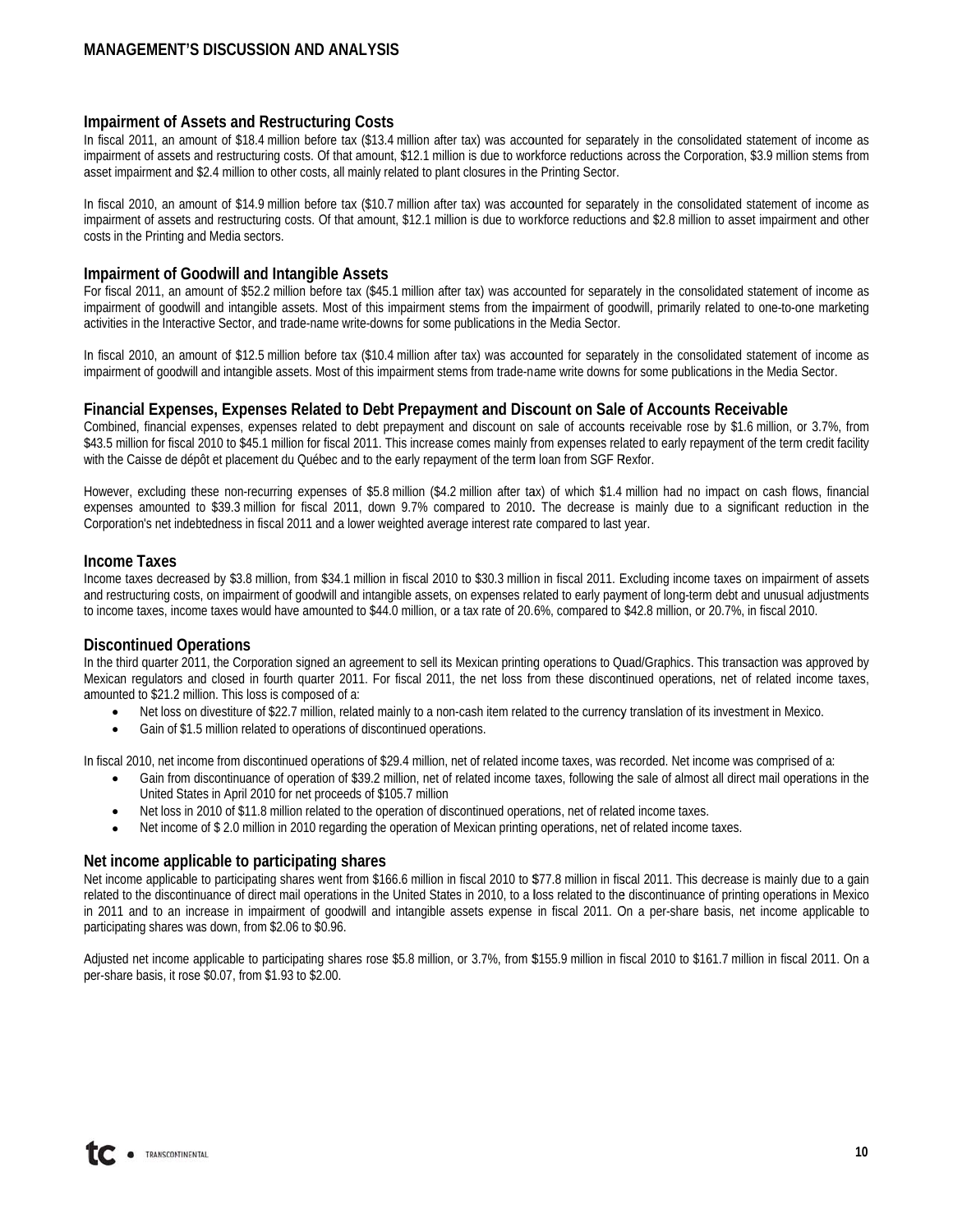#### Revenues Generated in U.S. dollars For fiscal years ended October 31 (unaudited)

| (in millions of US dollars)                          | 2011  | <b>Breakdown</b> | 2010  | <b>Breakdown</b> | Change \$<br>2011 vs 2010 | Change %<br>2011 vs 2010 |
|------------------------------------------------------|-------|------------------|-------|------------------|---------------------------|--------------------------|
| Exports from Canada to the U.S.                      | 142.9 | 57.7 %           | 146.3 | 57.9 %           | (3.4)                     | (2.3) %                  |
| Revenues generated in the U.S by U.S. business units | 104.6 | 42.3             | 106.3 | 42.7             | (1.7)                     | (1.6)                    |
| Total revenues                                       | 247.5 | 100.0 %          | 252.6 | 100.0 %          | (5.1)                     | (2.0) %                  |

Geographic Distribution of Total Revenues in Canadian Dollars For fiscal years ended October 31 (unaudited)

|                                   |         |           |         |           | Change \$    | Change %        |
|-----------------------------------|---------|-----------|---------|-----------|--------------|-----------------|
| (in millions of Canadian dollars) | 2011    | Breakdown | 2010    | Breakdown | 2011 vs 2010 | 2011 vs 2010    |
| Canada                            | .787.5  | 87.5 %    | .756.7  | 86.6 %    |              | 1.8%<br>30.8    |
| U.S.                              |         |           |         |           |              |                 |
| Imports from Canada               | 152.3   | 7.5       | 160.4   | 7.9       |              | (5.0)<br>(8.1)  |
| Domestic market                   | 103.8   | 5.0       | 111.2   | 5.5       |              | (6.7)<br>(7.4)  |
| Total U.S.                        | 256.1   | 12.5      | 271.6   | 13.4      |              | (5.7)<br>(15.5) |
| Total revenues                    | 2,043.6 | 100.0 %   | 2.028.3 | 100.0 %   |              | 0.8%<br>15.3    |

As shown in the top table above, revenues generated in U.S. dollars were down slightly in fiscal 2011 compared to 2010. This decrease is due to lower U.S. exports by Canadian business units, expressed in U.S. dollars, which were down 2.3%, from US\$146.3 million in 2010 to US\$142.9 million in 2011. The decrease stems mainly from the sale of Transcontinental's black and white printing destined for U.S. export to Quad/Graphics in September 2011. Revenues generated by U.S. business units were also down, from US\$106.3 million in 2010 to US\$104.6 million in 2011, or 1.6%, mainly due to higher revenues at the Fremont printing plan in California; these were more than offset by the decrease in digital printing and direct marketing activities in the Interactive Sector's operations in the United States. As shown in the table directly above, after conversion into Canadian dollars the decrease increases to \$7.4 million, or 6.7%, illustrating the negative impact of the rise of the Canadian dollar against the U.S. dollar in fiscal 2011 compared to fiscal 2010.

The increase in revenues generated in Canada stems mainly from new printing contracts, including the contract to print The Globe and Mail, as well as the contribution from acquisitions and the launch of weekly papers in Quebec, partially offset by the lower volume of magazine, book and catalogue printing. With respect to revenues in the U.S. domestic market expressed in Canadian dollars, the decrease is mainly due to the rise in the Canadian dollar versus the U.S. dollar. The average exchange rate in 2011 was 0.9898 CAD/USD compared to 1.0460 CAD/USD in 2010.

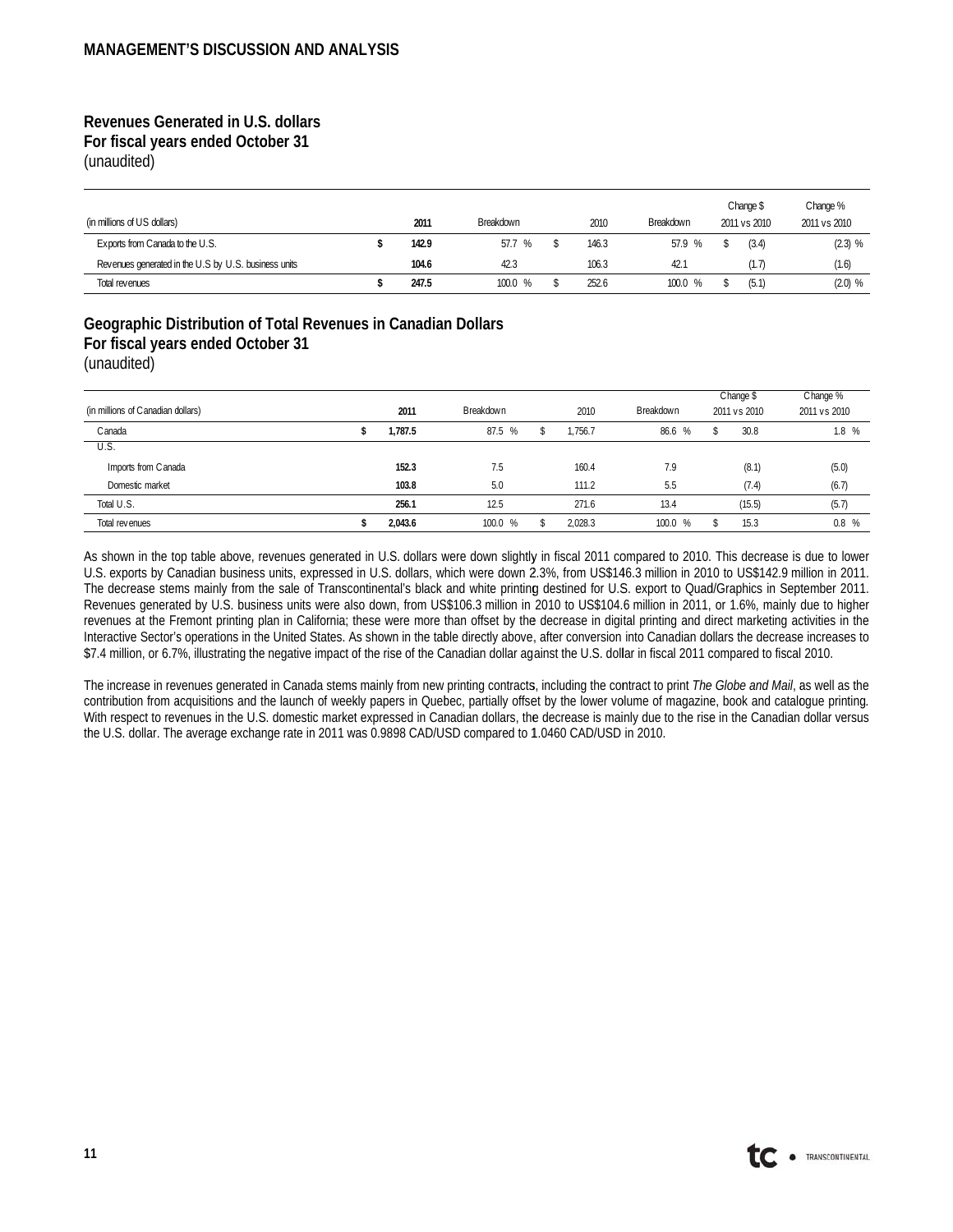#### **REVIEW OF OPERATING SECTORS FOR FISCAL 2011**

**Analysis of Main Variances - Sector Results** For the fiscal year ended October 31, 2011 (unaudited)

|                                                    |                        |         |              |        |        |             |                        | Inter-segment            |                             |         |
|----------------------------------------------------|------------------------|---------|--------------|--------|--------|-------------|------------------------|--------------------------|-----------------------------|---------|
|                                                    |                        |         |              |        |        | Interactive | Eliminations and Other |                          |                             |         |
| (in millions of dollars)                           | <b>Printing Sector</b> |         | Media Sector |        | Sector |             | acitiv ities           |                          | <b>Consolidated Results</b> |         |
| Revenues - For Fiscal 2010                         | \$                     | 1,379.4 | \$           | 608.3  | \$     | 123.3       | \$                     | (82.7)                   | \$                          | 2,028.3 |
| Acquisitions/Divestitures/Closures                 |                        | (5.2)   |              | 3.5    |        | 2.6         |                        | $\overline{\phantom{a}}$ |                             | 0.9     |
| Existing operations                                |                        |         |              |        |        |             |                        |                          |                             |         |
| Paper effect                                       |                        | 19.3    |              |        |        | ٠           |                        | ä,                       |                             | 19.3    |
| Exchange rates effect                              |                        | (9.1)   |              |        |        | (1.9)       |                        | ×                        |                             | (11.0)  |
| Organic growth (negative)                          |                        | 16.4    |              | 0.6    |        | 1.4         |                        | (12.3)                   |                             | 6.1     |
| Revenues - For Fiscal 2011                         | \$                     | 1,400.8 | \$           | 612.4  | \$     | 125.4       | \$                     | (95.0)                   | \$                          | 2,043.6 |
| Adjusted operating income (loss) - For fiscal 2010 | \$                     | 179.6   | \$           | 92.5   | \$     | (3.6)       | \$                     | (18.6)                   | \$                          | 249.9   |
| Acquisitions/Divestitures/Closures                 |                        | (0.4)   |              | 0.3    |        | (2.0)       |                        | $\overline{\phantom{a}}$ |                             | (2.1)   |
| Existing operations                                |                        |         |              |        |        |             |                        |                          |                             |         |
| Paper effect                                       |                        |         |              | (1.8)  |        |             |                        |                          |                             | (1.8)   |
| Exchange rates effect                              |                        | (5.1)   |              |        |        | 0.1         |                        |                          |                             | (5.0)   |
| Organic growth (negative)                          |                        | 26.8    |              | (19.7) |        | (4.8)       |                        | 9.4                      |                             | 11.7    |
| Adjusted operating income (loss) - For fiscal 2011 | \$                     | 200.9   | \$           | 71.3   | \$     | (10.3)      | \$                     | (9.2)                    | \$                          | 252.7   |

This review of operating sectors should be read in conjunction with the information presented in the above table and the information disclosed in the Segmented Information note (note 28) to the Consolidated Financial Statements for the fiscal year ended October 31, 2011.

Management believes that adjusted operating income by business segment used in this section is a meaningful measure of its financial performance.

#### **Printing Sector**

Printing Sector revenues grew by \$21.4 million, or 1.6%, from \$1,379.4 million in fiscal 2010 to \$1,400.8 million in 2011. Excluding divestitures, closures and variations in the paper and exchange rates, revenues grew \$16.4 million, or 1.2%. The growth resulted mainly from new printing contracts, especially the contract to print The Globe and Mail. Revenues from new contracts more than offset the difficult market conditions that affected magazine, book and catalogue printing.

Adjusted operating income was up 11.9%, from \$179.6 million in fiscal 2010 to \$200.9 million in fiscal 2011. As a result, the adjusted operating income margin rose from 13.0% in 2010 to 14.3% in fiscal 2011. Excluding divestitures, closures and exchange rate impact, adjusted operating income rose by \$26.8 million, or 14.9%. This positive organic growth was mainly due to increased revenues and the consolidation of operations in certain plants, as well as the use of the new hybrid printing platform, which prints both newspapers and flyers.

In third quarter 2011, an agreement was signed with Quad/Graphics to indirectly acquire all shares of Quad/Graphics Canada, including six printing plants and a premedia service centre. This transaction is being reviewed by Canadian regulators and the Corporation believes that it will be finalized in early 2012. In a separate transaction, Transcontinental sold the Printing Sector's Mexican assets to Quad/Graphics. This second transaction has been approved by Mexican regulators and closed in the fourth quarter.

New revenues will be generated in fiscal 2012 from new printing contracts signed in fiscal 2011, like the one with Canadian Tire in second quarter 2011, which should add \$30 to \$40 million to revenues annually starting in January 2012. This contract indicates the effectiveness of the Corporation's strategy to integrate its marketing activation offering by combining new interactive marketing solutions with traditional products and services. In addition, given the significant investment in its print network in recent years, and more efficient equipment operation, the Corporation believes that the transactions with Quad/Graphics could result in additional income before depreciation of at least \$40 million on an annualized basis in the 12 to 24 months following the completion of the Quad/Graphics Canada transaction. The Sector will also benefit of the Interactive Sector's digital printing operations in 2012, following the merge of the Interactive and Media Sector. Finally, building on the positive impacts of its efforts to optimize use of its top-performing equipment in recent years, the Printing Sector will continue these efforts going forward.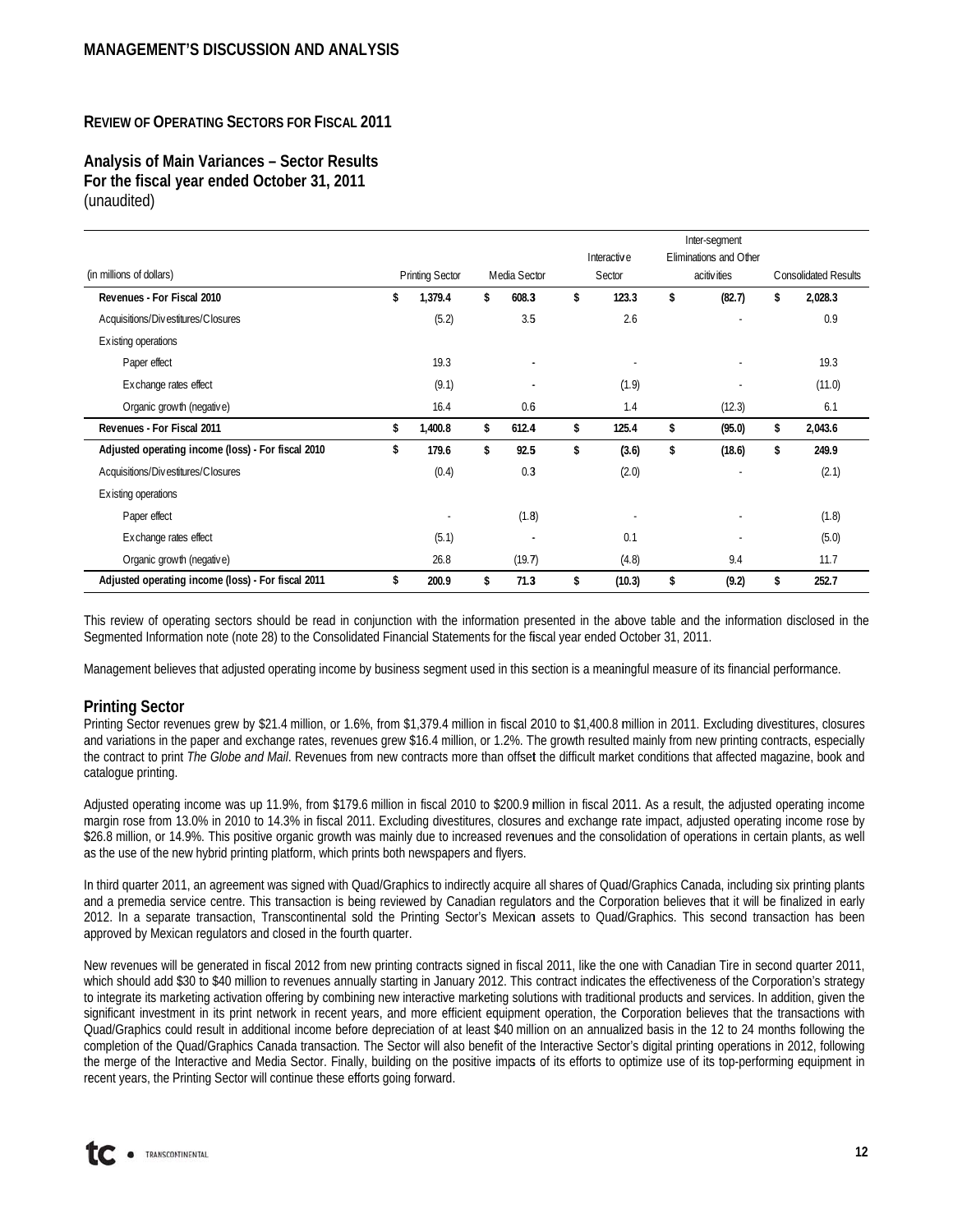#### Media Sector

Media Sector revenues were up \$4.1 million, from \$608.3 million in fiscal 2010 to \$612.4 million in fiscal 2011. Excluding acquisitions, divestitures and closures, revenues increased \$0.6 million, or 0.1%. The increase comes mainly from the launch of new weekly papers in Quebec in fiscal 2011, and recent strategic investments in the New Media and Digital Solutions Group. However, the revenue increase was partially offset by the completion of the five-year educational reform in Quebec in which all high schools were required to purchase new textbooks, and provincial government cutbacks in budgets for educational materials, which had benefited the Educational Book Publishing Group in fiscal 2010. Revenues in the Business and Consumer Solutions Group, which was affected by volatility in national advertising throughout the year, were also down in fiscal 2011.

Adjusted operating income was down \$21.2 million, from \$92.5 million for fiscal 2010 to \$71.3 million in 2011. Excluding acquisitions, divestitures, closures and the paper effect, the decrease was \$19.7 million. The decrease was mainly from investments in its digital platforms made in 2011. Also, stiffer competition and the initiatives rolled-out to counter it had a negative impact on adjusted operating income in fiscal 2011. The above-mentioned decline in Educational Book Publishing Group revenues also contributed to the decrease. Furthermore, a change in accounting policy led to a \$5.3 million decrease in operating costs in the Educational Book Publishing Group in fiscal 2011 versus fiscal 2010. Consequently, the Media Sector's adjusted operating income margin decreased, to 11.6% in fiscal 2011 compared to 15.2% in 2010.

In fiscal 2011, the Media Sector continued its strategic investments in its traditional offering, such as community newspapers, and its digital offering. The Local Solutions Group launched several new weekly papers in Quebec and made several acquisitions, purchasing the publishing assets of Groupe Le Canada Français on Montreal's South Shore, which comprise several print titles and a series of regional online portals, as well as most of the assets of l'Avantage Consommateurs de l'Est du Québec, composed of three weekly papers and a regional information portal. For its part, the New Media and Digital Solutions Group signed online advertising representation agreements with The New York Times Company and Ziff Davis. With these agreements and the strategic investments of recent quarters, the sector tripled the audience for its digital network in less than a year.

Effective November 1, 2011, the Corporation implemented a new operating structure that combined the Interactive Sector with the Media sector. The aim is to ramp up the development of the sector's marketing activation offering, particularly building on its digital platforms and interactive marketing solutions, thereby retaining its position as the Canadian leader in a number of its niches.

Initiatives in 2011 will continue in fiscal 2012 with further strategic investments in digital and print platforms. To capitalize on the recent success of the New Media and Digital Solutions Group, the sector will accelerate its efforts to monetize its digital offering and develop its new digital representation house in order to take advantage of the new markets; this should have a positive impact on revenues and profitability in fiscal 2012. The revenues of the Business and Consumer Solutions Group will continue to be affected by volatility in the advertising spending of national clients, and it will continue to adjust its cost structure and product offering to market realities. Lastly, since the educational reform in Quebec has now been completed, the Educational Book Publishing Group will continue to focus its educational content development efforts on penetrating new niches in coming years.

#### **Interactive Sector**

Interactive Sector revenues rose from \$123.3 million in 2010 to \$125.4 million in 2011, up \$2.1 million. The increase is mainly due to the acquisition of Vortxt Interactive, a provider of integrated mobile marketing solutions. The appreciation of the Canadian dollar versus the U.S. dollar had a negative impact of \$1.9 million on revenues. Excluding acquisitions and the impact of the exchange rate, organic growth of \$1.4 million derives mainly from major new contracts in the Premedia Division and the Customer Communications Division, partially offset by lower revenues in the One to One Marketing Solutions Division

Adjusted operating loss rose from \$3.6 million in 2010 to \$10.3 million in 2011, an increase of \$6.7 million. Excluding the impact of business acquisitions and the exchange rate, the adjusted operating loss increased by \$4.8 million. The negative variance is largely due to strategic investments to develop its marketing activation offering. The operating income margin was also down, from a negative margin of 2.9% in 2010 to a negative margin of 8.2% in 2011.

In fiscal 2011, Red Pill Email named the Interactive Sector as the leading supplier of email and messaging solutions in Canada. The Interactive Sector also did well at the Magnum Opus Awards, where its excellent work in the areas of publication in general and for the quality of its online content won it numerous awards. These accolades are the result of ongoing and targeted investments in the sector to ensure it remains an expert provider of interactive marketing solutions in North America.

#### **Inter-segment Eliminations and Other Activities**

Eliminations of inter-segment revenues and other activities went from a negative total of \$82.7 million in 2010 to a negative total of \$95.0 million in 2011. The change is mainly due to an increase in inter-segment transactions. Adjusted operating income went from a negative total of \$18.6 million in fiscal 2010 to a negative total of \$9.2 million in 2011, stemming mainly from a decrease in the expense related to executive and directors' compensation, a favourable variance in connection to the defined benefit plan provision and a decrease in Head Office costs in 2011.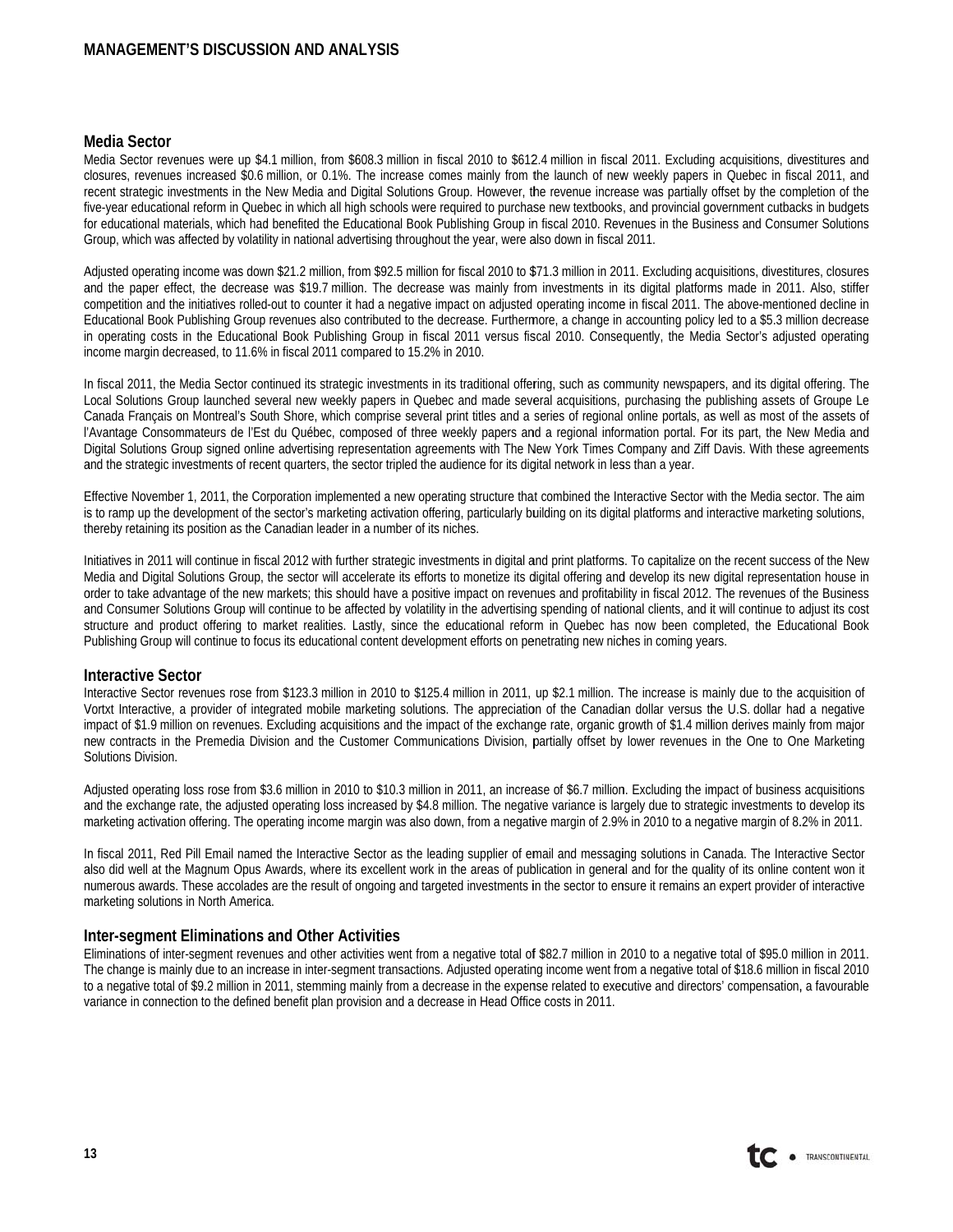#### **DETAILED ANALYSIS OF OPERATING RESULTS FOR FOURTH QUARTER 2011**

**Analysis of Main Variances - Consolidated Results** For the fourth quarter ended October 31, 2011 (unaudited)

|                                                  |                 |           |       |    | Adjusted operating       |           |       |                         | Net income applicable |            |  |
|--------------------------------------------------|-----------------|-----------|-------|----|--------------------------|-----------|-------|-------------------------|-----------------------|------------|--|
| (in millions of dollars)                         | <b>Revenues</b> |           | %     |    | income                   |           |       | to participating shares |                       | %          |  |
| Results - Fourth Quarter 2010                    | 556.4           |           |       | ъ  | 88.9                     |           |       | S                       | 44.5                  |            |  |
| Acquisitions/Divestitures/Closures               | 1.8             | 0.3%      |       |    | 0.1                      | 0.1       | %     |                         | 0.1                   | 0.2 %      |  |
| Existing operations                              |                 |           |       |    |                          |           |       |                         |                       |            |  |
| Paper effect                                     | 1.8             | 0.3       | %     |    | (0.3)                    | $(0.3)$ % |       |                         | (0.2)                 | $(0.4)$ %  |  |
| Exchange rates                                   | (1.8)           | $(0.3)$ % |       |    | (0.3)                    | $(0.3)$ % |       |                         | (0.2)                 | $(0.4)$ %  |  |
| Organic growth (negative)                        | (20.7)          | $(3.7)$ % |       |    | (2.1)                    | $(2.4)$ % |       |                         | (2.2)                 | $(4.9)$ %  |  |
| Discontinued operations                          | ۰.              |           | $-$ % |    | $\overline{\phantom{a}}$ |           | $-$ % |                         | (0.1)                 | $(0.2)$ %  |  |
| Impairment of assets, restructuring costs        |                 |           |       |    |                          |           |       |                         |                       |            |  |
| impairment of goodwill and intangible assets and |                 |           |       |    |                          |           |       |                         |                       |            |  |
| and unusual adjustments to income taxes          | ٠               |           | $-$ % |    | $\overline{\phantom{a}}$ |           | $-$ % |                         | (33.9)                | $(76.2)$ % |  |
| Results - Fourth Ouarter 2011                    | \$<br>537.5     | (3.4)     | %     | \$ | 86.3                     | (2.9)     | %     | \$                      | 8.0                   | $(82.0)$ % |  |

As shown in the above table, a number of factors contributed to the variance in results for fourth quarter 2011 and fourth quarter 2010.

- The net impact of acquisitions, divestitures and closures raised revenues by \$1.8 million, mainly due to recent acquisitions in the Interactive and Media sectors, partially offset by plant closures in the Printing Sector. The same factors had a positive impact of \$0.1 million on adjusted operating income. Net of financial expenses and income taxes, the positive impact on net income applicable to participating shares was  $$0.1$  million.
- The paper effect had a positive \$1.8 million impact on revenues. This effect includes variations in the price of paper, paper supplied and changes in the type of paper used by customers of its printing operations. Note that for its printing operations, these elements affect revenues without impacting adjusted operating income. For the Media Sector, the variation in the price of paper had a negative effect of \$0.3 million on adjusted operating income and \$0.2 million on net income.
- The variations in the exchange rate between the Canadian and U.S. dollars decreased revenues by \$1.8 million and adjusted operating income by \$0.3 million. The negative variation in average spot exchange rates in fourth quarter 2011 compared to fourth quarter 2010 was 4.5%. With respect to revenues, conversion of sales by U.S. units had a negative impact of about \$1.1 million. The negative impact of export sales, net of currency hedging, was \$0.7 million. The conversion of results for U.S. units had a negative impact of \$0.1 million on adjusted operating income. The negative impact of export sales, net of currency hedging and purchases in U.S. dollars, was \$2.1 million on adjusted operating income. Finally, the positive impact of the conversion of balance sheet items related to the operation of Canadian units denominated in foreign currency was \$1.9 million on adjusted operating income. Taking into consideration the operations, financial expenses and income taxes denominated in foreign currencies, the net negative effect was \$0.2 million.
- Base business revenues decreased 3.7% to \$20.7 million in fourth quarter 2011, largely due to the termination of a major contract to print Canada census forms; the forms are printed every five years. Operations in the Media and Interactive sectors generated a level of revenues similar to that for the same period in 2010. The decrease in adjusted operating income, which stood at \$2.1 million, or 2.4%, in fourth quarter 2011, stems mainly from strategic investments by both the Interactive and Media sectors related to the launch of new weekly newspapers in Quebec and the development of digital offerings; this was partially offset by the impact of equipment optimization and the contribution of new contracts in the Printing Sector.

#### Impairment of assets and restructuring costs

In fourth quarter 2011, an amount of \$8.2 million before tax (5.9 million after tax) was accounted for separately in the consolidated statement of income as impairment of assets and restructuring costs. Of that amount, \$7.7 million is due to workforce reductions across the Corporation and \$0.5 million to other costs.

In fourth quarter 2010, an amount of \$9.5 million before tax (\$6.7 million after tax) was accounted for separately in the consolidated statement of income as impairment of assets and restructuring costs. Of that amount, \$7.6 million stems from workforce reductions, \$1.4 million to impairment of assets and restructuring costs and \$0.5 million to other costs.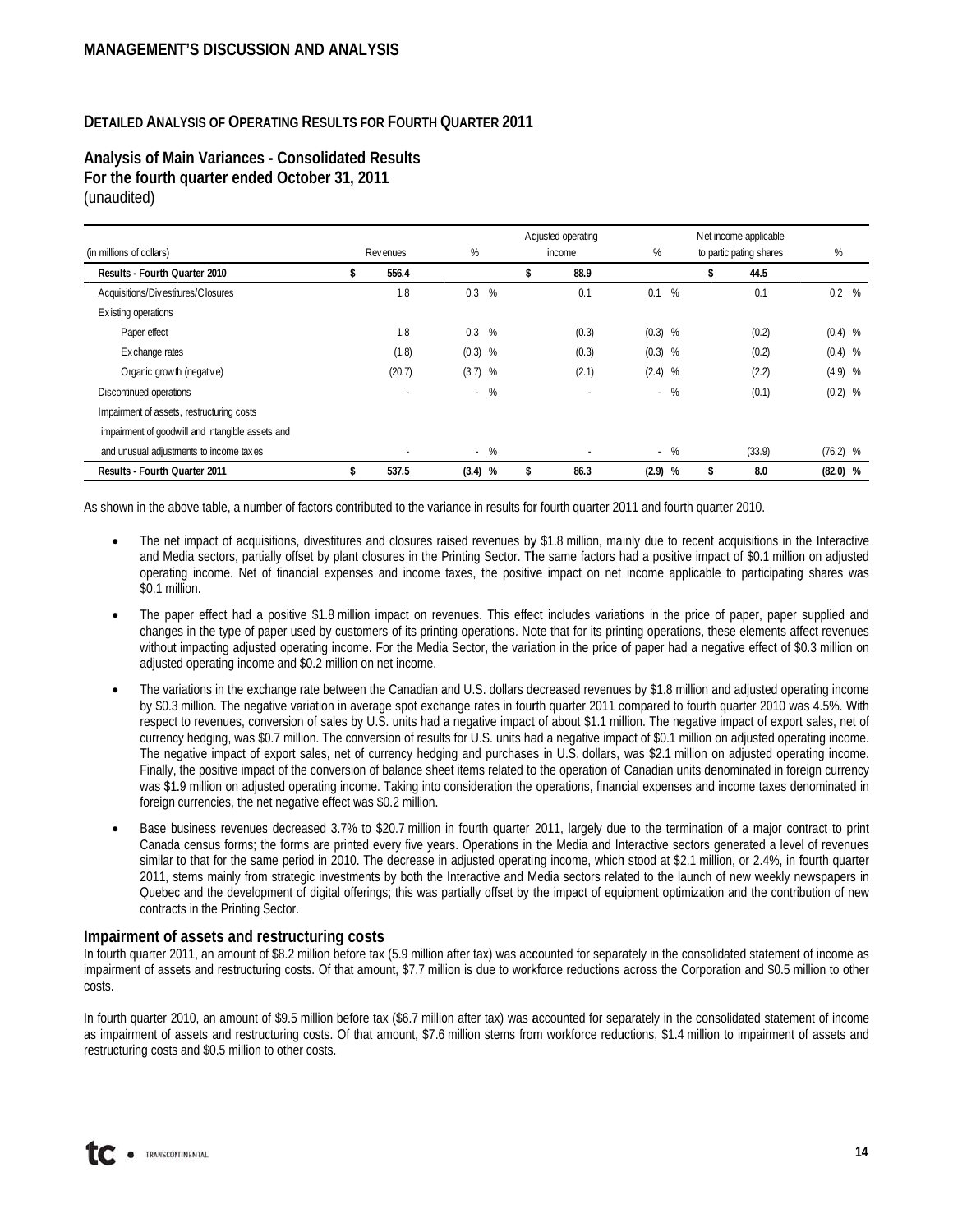#### Impairment of Goodwill and Intangible Assets

In fourth quarter 2011, an amount of \$52.2 million before tax (\$45.1 million after tax) was accounted for separately in the consolidated statement of income as impairment of goodwill and intangible assets. Most of this impairment stems from impairment of goodwill, primarily related to one-to-one marketing activities in the Interactive Sector, and trade-name write-downs for some publications in the Media Sector.

In fourth quarter 2010, an amount of \$12.5 million before tax (\$10.4 million after tax) was accounted for separately in the consolidated statement of income as impairment of goodwill and intangible assets. Most of this impairment stems from trade-name write downs for some publications in the Media Sector.

#### **Financial Expenses**

Financial expenses were down \$1.8 million, from \$11.7 million in 2010 to \$9.9 million in 2011. The decrease is due to a significant reduction in the Corporation's net indebtedness and its weighted average interest rate versus last year.

#### **Income Taxes**

Income taxes decreased by \$2.3 million, from \$7.3 million in fourth quarter 2010 to \$5.0 million in fourth quarter 2011. Excluding income taxes on impairment of assets and restructuring costs, and on impairment of goodwill and intangible assets, income taxes would have amounted to \$14.4 million, or a tax rate of 18.8%, compared to \$12.2 million, or 15.8%, in fourth quarter 2010. This increase is due to the geographic distribution of pre-tax earnings, among other factors.

#### **Discontinued Operations**

In the third quarter 2011, the Corporation signed an agreement to sell its Mexican printing operations to Quad/Graphics. This transaction was approved by Mexican regulators and closed in fourth quarter 2011. The net loss from these discontinued operations, net of related income taxes, amounted to \$1.2 million.

In fourth quarter 2010, a net loss related to the operation of discontinued operations of \$0.9 million, net of related income taxes, was recorded following the sale of almost all direct mail operations in the United States in April 2010. Also, a net loss related to the operation of the Mexican discontinued operations of \$0.2 million, net of related income taxes was recorded in fourth quarter 2010.

#### Net Income Applicable to Participating Shares

Net income applicable to participating shares went from net income of \$44.5 million in fourth quarter 2010 to \$8.0 million for fourth quarter 2011. The decrease is mostly due to the increase in the impairment of goodwill and intangible assets for fourth quarter 2011. On a per-share basis, the net income applicable to participating share decreased, from net income of \$0.55 to \$0.10.

Adjusted net income applicable to participating shares was down \$2.5 million, or 4.0%, from \$62.7 million in fourth quarter 2010 to \$60.2 million in fourth quarter 2011. On a per-share basis, it went from \$0.78 to \$0.74.

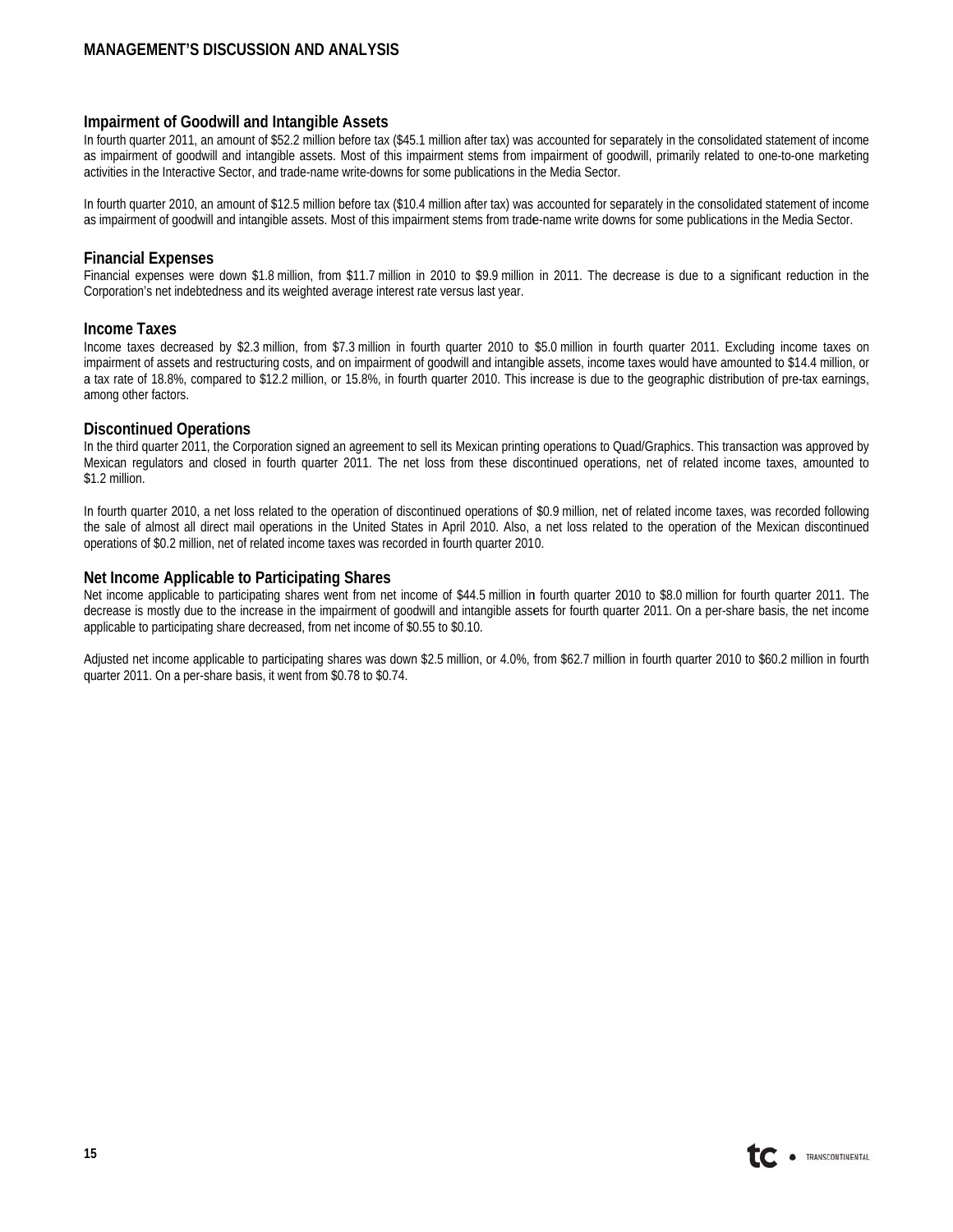#### **REVIEW OF OPERATING SECTORS - FOURTH QUARTER 2011**

## Analysis of Main Variances - Sector Results **F For the fourth quarter ended d October 31, 2011**  ( unaudited)

|                                                    |                        |        |              |          |        | Interactive              |             | Inter-segment<br>Eliminations and Other |                      |        |
|----------------------------------------------------|------------------------|--------|--------------|----------|--------|--------------------------|-------------|-----------------------------------------|----------------------|--------|
| (in millions of dollars)                           | <b>Printing Sector</b> |        | Media Sector |          | Sector |                          | acitivities |                                         | Consolidated Results |        |
| Revenues - Fourth Quarter 2010                     | \$                     | 380.2  | \$           | 169.2    | \$     | 33.4                     | \$          | (26.4)                                  | \$                   | 556.4  |
| Acquisitions/Divestitures/Closures                 |                        | (2.3)  |              | 3.8      |        | 0.3                      |             | $\sim$                                  |                      | 1.8    |
| Existing operations                                |                        |        |              |          |        |                          |             |                                         |                      |        |
| Paper effect                                       |                        | 1.8    |              |          |        | $\overline{\phantom{a}}$ |             |                                         |                      | 1.8    |
| Exchange rates effect                              |                        | (1.6)  |              | <b>.</b> |        | (0.2)                    |             |                                         |                      | (1.8)  |
| Organic growth (negative)                          |                        | (14.5) |              | 0.4      |        | (0.5)                    |             | (6.1)                                   |                      | (20.7) |
| Revenues - Fourth Quarter 2011                     | \$                     | 363.6  | \$           | 173.4    | \$     | 33.0                     | \$          | (32.5)                                  | \$                   | 537.5  |
| Adjusted operating income (loss) - For fiscal 2010 | \$                     | 57.4   | \$           | 30.1     | \$     | (1.2)                    | \$          | 2.6                                     | \$                   | 88.9   |
| Acquisitions/Divestitures/Closures                 |                        | (0.4)  |              | 0.7      |        | (0.2)                    |             | $\sim$                                  |                      | 0.1    |
| Existing operations                                |                        |        |              |          |        |                          |             |                                         |                      |        |
| Paper effect                                       |                        |        |              | (0.3)    |        |                          |             |                                         |                      | (0.3)  |
| Exchange rates effect                              |                        | (0.4)  |              |          |        | 0.1                      |             |                                         |                      | (0.3)  |
| Organic growth (negative)                          |                        | 4.0    |              | (5.1)    |        | (0.8)                    |             | (0.2)                                   |                      | (2.1)  |
| Adjusted operating income (loss) - For fiscal 2011 | \$                     | 60.6   | \$           | 25.4     | \$     | (2.1)                    | \$          | 2.4                                     | \$                   | 86.3   |

Management believes that adjusted operating income by business segment used in this section is a meaningful measure of its financial performance.

#### **Printing Sector**

Printing Sector revenues were down \$16.6 million, or 4.4%, from \$380.2 million in fourth quarter 2010 to \$363.6 million in fourth quarter 2011. Excluding divestitures, closures and variations in the paper and exchange rates, revenues were down \$14.5 million, or 3.8%. Negative growth stems mainly from the difficult market conditions that continue to affect the Magazine, Book and Catalogue Group as well as to the completion of a major contract to print Canada census forms; which takes place every five years. This contract started in fourth quarter 2010 and terminated in third quarter 2011. This decrease was augmented by lower sales in the Magazine, Book and Catalogue Group, partially offset by new printing contracts for some of its business groups, particularly the contract to print *The Globe and Mail*.

Adjusted operating income was up, from \$57.4 million in fourth quarter 2010 to \$60.6 million for the same period in 2011, an increase of 5.6%. As a result, the adjusted operating income margin rose from 15.1% for fourth quarter 2010 to 16.7% for fourth quarter 2011. Excluding divestitures, closures and the impact of the exchange rate, adjusted operating income rose \$4.0 million, or 7.0%. Positive growth in adjusted operating income comes mainly from greater operational efficiency, combined with the consolidation of work in some plants and optimized use of top-performing equipment, offset by lower sales.

In third quarter 2011, an agreement was signed with Quad/Graphics to indirectly acquire all shares of Quad/Graphics Canada, including six printing plants and a premedia service centre. This transaction is being reviewed by Canadian regulators and the Corporation believes that it will be finalized in early 2012. In a separate transaction, Transcontinental sold the Printing Sector's Mexican assets to Quad/Graphics. This second transaction has been approved by Mexican regulators and closed in the fourth quarter.

#### **M Media Sector**

Media Sector revenues were up \$4.2 million, from \$169.2 million in fourth quarter 2010 to \$173.4 million in fourth quarter 2011. Excluding the impact of acquisitions, divestitures and closures, revenues rose \$0.4 million, or 0.2%. The increase is the result of higher sales volume in all Media Sector groups, except the Business and Consumer Solutions Group, which was affected by lower national advertising spending. The Local Solutions Group benefited from the launch of new weekly papers in Quebec in recent quarters, while the New Media and Digital Solutions Group saw higher revenues from its digital representation house activities, benefiting from ongoing strategic investments and development efforts of recent months.

Adjusted operating income was down \$4.7 million, from \$30.1 million in fourth quarter 2010 to \$25.4 million in fourth quarter 2011. Excluding acquisitions, divestitures, closures and the paper effect, the decrease was \$5.1 million. This decrease stems primarily from investments in its digital platforms and stiffer competition in newspaper publishing operations in Quebec. The Media Sector's adjusted operating income margin was down, at 14.6% in fourth quarter 2 2011 compared to 17.8% in fourth q uarter 2010.

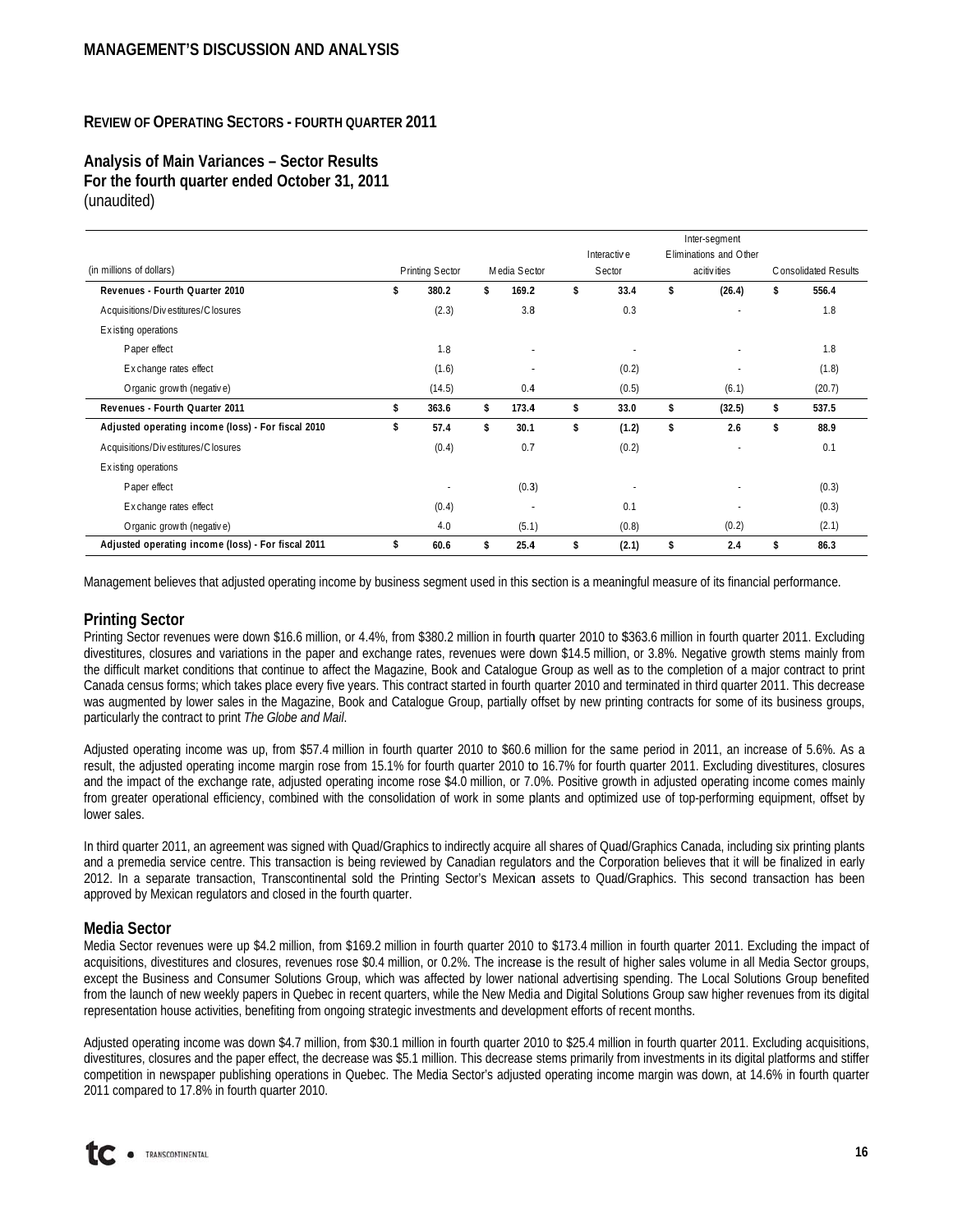In fourth quarter 2011, the Media Sector continued its strategic investments through its Local Solutions Group, which made two acquisitions: it purchased the publishing assets of Groupe Le Canada Français on Montreal's South Shore, comprised of several print titles and a series of regional online portals, as well as most of the assets of l'Avantage Consommateurs de l'Est du Québec, composed of three weekly papers and a regional information portal.

#### **Interactive Sector**

Interactive Sector revenues were lower by 1.2%, from \$33.4 million in fourth quarter 2010 to \$33.0 million in fourth quarter 2011. This decrease is due in part to the appreciation of the Canadian dollar versus the U.S. dollar, which lowered revenues by \$0.2 million compared to 2010. Despite positive organic growth in the premedia and digital printing solutions divisions, the sector reported negative growth of \$0.5 million.

The adjusted operating loss went from \$1.2 million in fourth quarter 2010 to \$2.1 million in fourth quarter 2011, an increase of \$0.9 million. Consequently, the adjusted operating income margin went from a negative margin of 3.6% in fourth quarter 2010 to a negative margin of 6.4% in 2011. The adjusted operating loss, excluding acquisitions and the impact of the exchange rate, rose \$0.8 million, principally due to strategic investments.

#### Inter-segment Eliminations and Other Activities

Eliminations of inter-segment revenues and other activities went from a negative total of \$26.4 million in fourth quarter 2010 to a negative total of \$32.5 million in fourth quarter 2011. The change is mainly due to an increase in inter-segment transactions. Adjusted operating income was stable, going from \$2.6 million in fourth quarter 2010 to \$2.4 million in fourth quarter 2011, stemming mainly from a decrease in Head Office costs in 2011.

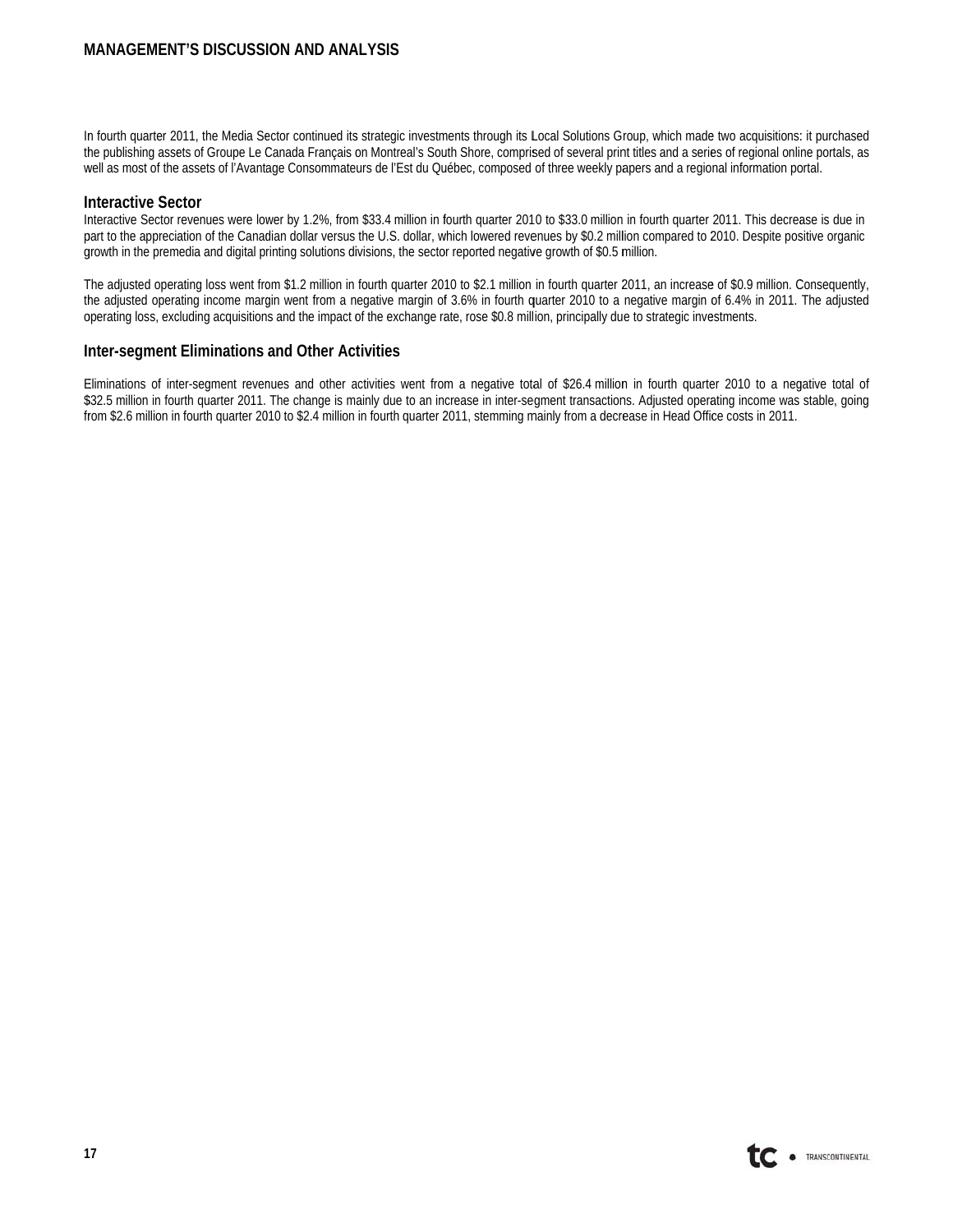### **RECONCILIATION OF NON-GAAP FINANCIAL MEASURES**

Financial data have been prepared in conformity with Canadian Generally Accepted Accounting Principles (GAAP). However, certain measures used in this discussion and analysis do not have any standardized meaning under GAAP and could be calculated differently by other companies. The Corporation believes that certain non-GAAP financial measures, when presented in conjunction with comparable GAAP financial measures, are useful to investors and other readers because that information is an appropriate measure for evaluating the Corporation's operating performance. Internally, the Corporation uses this non-GAAP financial information as an indicator of business performance, and evaluates management's effectiveness with specific reference to these indicators. These measures should be considered in addition to, not as a substitute for or superior to, measures of financial performance prepared in accordance with GAAP. Below is a table reconciling GAAP financial measures to non-GAAP financial measures.

#### (unaudited)

|                                                                  | Three months ended October 31 |             |        | For fiscal years ended October 31 |                       |
|------------------------------------------------------------------|-------------------------------|-------------|--------|-----------------------------------|-----------------------|
| (in millions of dollars, except per share amounts)               | 2011                          |             | 2010   | 2011                              | 2010                  |
| Net income applicable to participating shares                    | \$<br>8.0                     | $\mathbb S$ | 44.5   | \$<br>77.8                        | \$<br>166.6           |
| Dividends on preferred shares                                    | 1.7                           |             | 1.7    | 6.8                               | 6.8                   |
| Net loss (income) from discontinued operations (after tax)       | 1.2                           |             | 1.1    | 21.2                              | (29.4)                |
| N on-controlling interest                                        | 0.1                           |             | 0.6    | 0.9                               | 0.9                   |
| Income taxes                                                     | 5.0                           |             | 7.3    | 30.3                              | 34.1                  |
| Discount on sale of accounts receivable                          | $\sim$                        |             |        | $\sim$                            | 0.9                   |
| Financial expenses                                               | 9.9                           |             | 11.7   | 39.3                              | 42.6                  |
| Expenses related to long-term debt prepayment                    | ÷.                            |             |        | 5.8                               |                       |
| Impairment of goodwill and intangible assets                     | 52.2                          |             | 12.5   | 52.2                              | 12.5                  |
| Impairment of assets and restructuring costs                     | 8.2                           |             | 9.5    | 18.4                              | 14.9                  |
| Adjusted operating income                                        | \$<br>86.3                    | \$          | 88.9   | \$<br>252.7                       | \$<br>249.9           |
| A m ortiz ation                                                  | 30.4                          |             | 29.9   | 120.3                             | 123.3                 |
| Adjusted operating income before amortization                    | \$<br>116.7                   | \$          | 118.8  | \$<br>373.0                       | \$<br>373.2           |
|                                                                  |                               |             |        |                                   |                       |
| Net income applicable to participating shares                    | \$<br>8.0                     | \$          | 44.5   | \$<br>77.8                        | \$<br>166.6           |
| Net loss (income) from discontinued operations (after tax)       | 1.2                           |             | 1.1    | 21.2                              | (29.4)                |
| Unusual adjustments to income taxes                              |                               |             |        |                                   | (2.4)                 |
| Expenses related to long-term debt prepayment (after tax)        | $\overline{a}$                |             |        | 4.2                               |                       |
| Impairment of goodwill and intangible assets (after tax)         | 45.1                          |             | 10.4   | 45.1                              | 10.4                  |
| Impairment of assets and restructuring costs (after tax)         | 5.9                           |             | 6.7    | 13.4                              | 10.7                  |
| Adjusted net income applicable to participating shares           | \$<br>60.2                    | \$          | 62.7   | \$<br>161.7                       | \$<br>155.9           |
| Average number of participating shares outstanding               | 81.0                          |             | 80.9   | 81.0                              | 80.8                  |
| Adjusted net income applicable to participating shares per share | \$<br>0.74                    | \$          | 0.78   | \$<br>2.00                        | \$<br>1.93            |
|                                                                  |                               |             |        |                                   |                       |
| Cash flow related to continuing operations                       | \$<br>118.7                   | \$          | 43.7   | \$<br>304.7                       | \$<br>156.0           |
| Changes in non-cash operating items                              | 15.0                          |             | (68.1) | (6.3)                             | (155.1)               |
| Cash flow from continuing operations before changes in non-cash  |                               |             |        |                                   |                       |
| operating items                                                  | \$<br>103.7                   | \$          | 111.8  | \$<br>311.0                       | \$<br>311.1           |
|                                                                  |                               |             |        | \$<br>292.5                       | \$<br>712.9           |
| Long-term debt                                                   |                               |             |        | 271.9                             | 17.8                  |
| Current portion of long-term debt                                |                               |             |        |                                   |                       |
| Cash and cash equivalents<br>Net indebtedness                    |                               |             |        | \$<br>(75.0)<br>489.4             | \$<br>(31.9)<br>698.8 |
|                                                                  |                               |             |        |                                   |                       |
| Adjusted operating income before amortization                    |                               |             |        | \$<br>373.0                       | \$<br>373.2           |
| Net indebtedness ratio                                           |                               |             |        | 1.31x                             | 1.87x                 |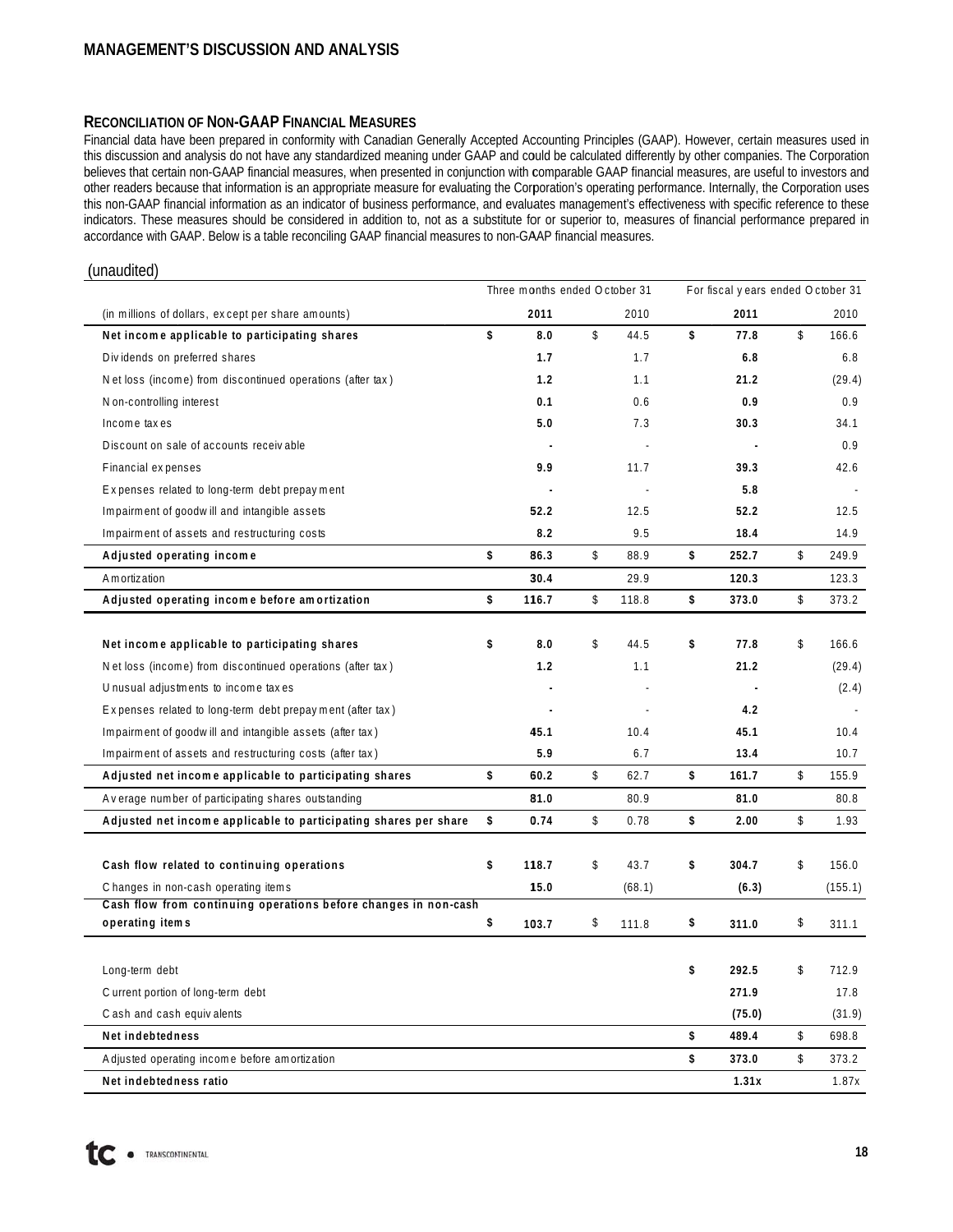## **SUMMARY OF QUARTERLY RESULTS**

## **Selected Quarterly Financial Results**

(unaudited)

|                                                        | 2011<br>2010 |          |   |                |    |        |    |          |                |    |        |           |      |                |
|--------------------------------------------------------|--------------|----------|---|----------------|----|--------|----|----------|----------------|----|--------|-----------|------|----------------|
| (in millions of dollars, except per share amounts)     |              | Q4       |   | Q <sub>3</sub> |    | Q2     |    | Q1       | Q <sub>4</sub> |    | Q3     | Q2        |      | Q <sub>1</sub> |
| Rev enues                                              | \$           | 537      |   | \$<br>493      | \$ | 499    | \$ | 515      | \$<br>556      | \$ | 481    | \$<br>495 | \$   | 495            |
| Adjusted operating income before amortization          |              | 117      |   | 87             |    | 90     |    | 80       | 119            |    | 87     | 89        |      | 78             |
| Adjusted operating income margin before amortization   |              | $21.8\%$ |   | 17.6 $%$       |    | 18.0 % |    | $15.5\%$ | 21.4%          |    | 18.1 % | 18.0 %    |      | 15.8 %         |
| Operating income                                       | \$           | 26       |   | \$<br>56       | \$ | 56     | \$ | 44       | \$<br>67       | \$ | 56     | \$<br>55  | \$   | 45             |
| Adjusted operating income                              |              | 86       |   | 57             |    | 60     |    | 49       | 89             |    | 57     | 57        |      | 46             |
| Adjusted operating income margin                       |              | 16.0 %   |   | 11.6 %         |    | 12.0 % |    | 9.5 %    | 16.0 %         |    | 11.9 % | 11.5 %    |      | 9.3 %          |
| Net income applicable to participating shares          | \$           | 8        |   | \$<br>11       | \$ | 33     | \$ | 26       | \$<br>45       | \$ | 29     | \$<br>67  | \$   | 26             |
| Per share                                              |              | 0.10     |   | 0.13           |    | 0.41   |    | 0.32     | 0.55           |    | 0.36   | 0.83      |      | 0.32           |
| Adjusted net income applicable to participating shares |              | 60       |   | 33             |    | 39     |    | 29       | 63             |    | 33     | 34        |      | 26             |
| Per share                                              |              | 0.74     |   | 0.40           |    | 0.49   |    | 0.37     | 0.78           |    | 0.41   | 0.42      |      | 0.32           |
| % of fiscal year                                       |              | 37       | % | 21 %           |    | 24 %   |    | 18 %     | 40             | %  | 21 %   |           | 22 % | 17 %           |

The above table shows changes in Transcontinental's quarterly results. New printing contracts raised the Corporation's revenues in the first three quarters of fiscal 2011, year over year. However, this increase was reduced by, among other factors, lower revenues in the Magazine, Book and Catalogue Group, the negative impact of the exchange rate, and divestitures and closures. Also, fourth-quarter results are higher than the other quarters since advertising spending is usually higher in the fall.

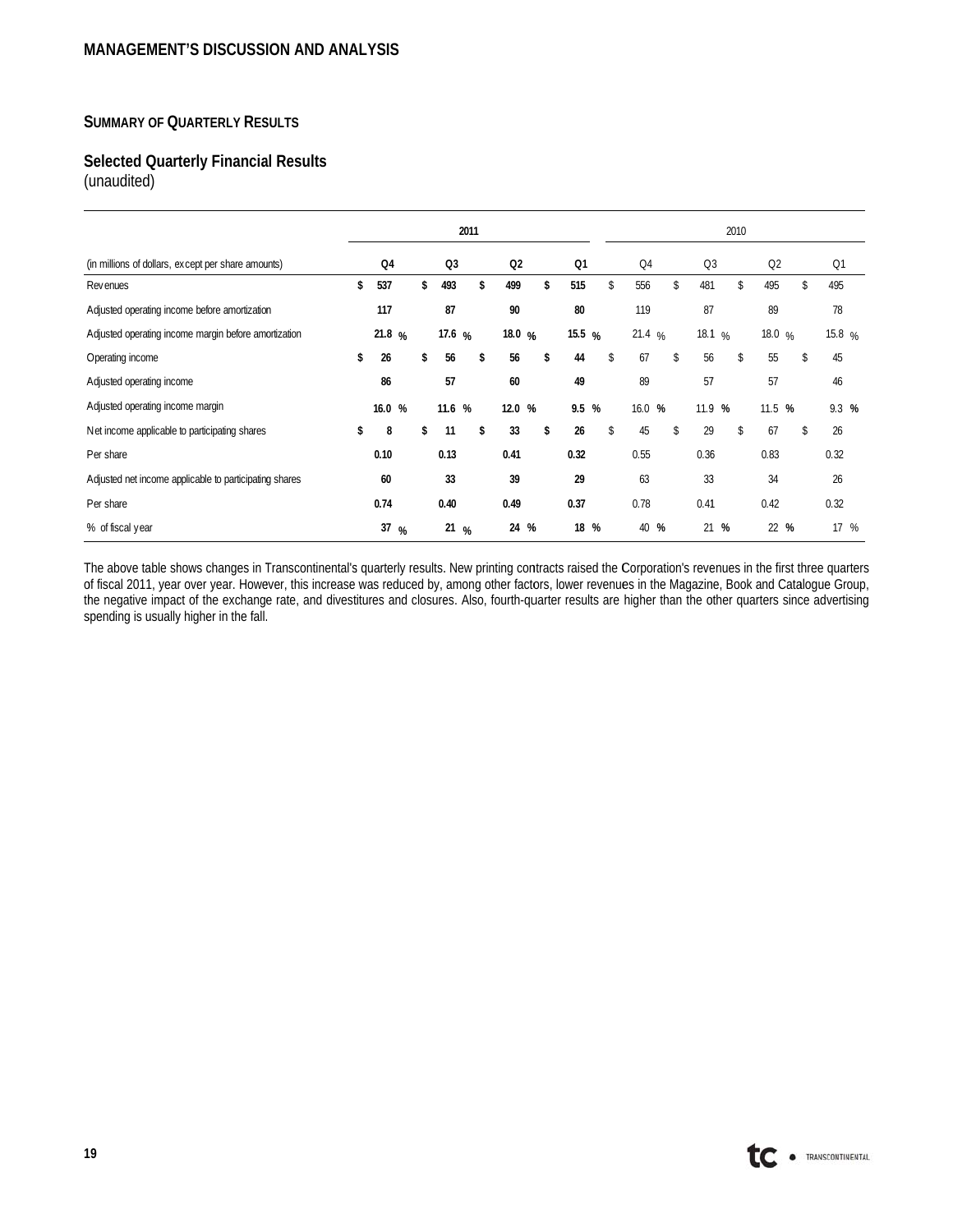#### FINANCIAL CONDITION, LIQUIDITY AND CAPITAL RESOURCES

## **Principal Cash Flows and Financial Condition** For fiscal years ended October 31 (unaudited)

| (in millions of dollars)                                                        | 2011            | 2010            |
|---------------------------------------------------------------------------------|-----------------|-----------------|
| Operating activities                                                            |                 |                 |
| Cash flow from continuing operations before changes in non-cash operating items | \$<br>311.0     | \$<br>311.1     |
| Changes in non-cash operating items                                             | (6.3)           | (155.1)         |
| Cash flow related to operating activities of continuing operations              | 304.7           | 156.0           |
| Investing activities                                                            |                 |                 |
| Business acquisitions, net of disposals                                         | (35.8)          | (14.0)          |
| Acquisitions of property, plant and equipment, net of disposals                 | (44.8)          | (114.1)         |
| Other                                                                           | (21.1)          | (24.1)          |
| Cash flow related to investing activities of continuing operations              | (101.7)         | (152.2)         |
| <b>Financing activities</b>                                                     |                 |                 |
| Increase in long-term debt                                                      |                 | 40.5            |
| Reimbursement of long-term debt                                                 | (168.0)         | (10.1)          |
| Increase (decrease) in revolving term credit facility                           | 4.5             | (95.4)          |
| Issuance of participating shares                                                | 0.2             | 2.1             |
| Dividends on participating shares                                               | (39.7)          | (28.3)          |
| Dividends on preferred shares                                                   | (6.8)           | (7.0)           |
| Bond forward                                                                    | (6.0)           |                 |
| Other                                                                           | (1.2)           | (0.2)           |
| Cash flow related to financing activities of continuing operations              | (217.0)         | (98.4)          |
| Other relevant information                                                      |                 |                 |
| Net indebtedness                                                                | 489.4           | 698.8           |
| Shareholders' equity                                                            | 1,329.0         | 1,247.0         |
| Net indebtedness ratio                                                          | 1.31x           | 1.87x           |
| Credit rating                                                                   |                 |                 |
| <b>DBRS</b>                                                                     | <b>BBB high</b> | <b>BBB</b> high |
|                                                                                 | Stable          | Stable          |
| Standard and Poor's                                                             | <b>BBB</b>      | BBB-            |
|                                                                                 | Stable          | Stable          |

## Cash Flow Related to Continuing Operations

Cash flow from operating activities before changes in non-cash operating items were stable, from \$311.1 million in 2010 to \$311.0 million in 2011.<br>Changes in non-cash operating items led to a cash outflow of \$6.3 million i mainly due to the complete repayment of the securitization program during the fiscal 2010. Consequently, cash flow from operations increased, to \$304.7 million in 2011, compared to \$156.0 million in 2010.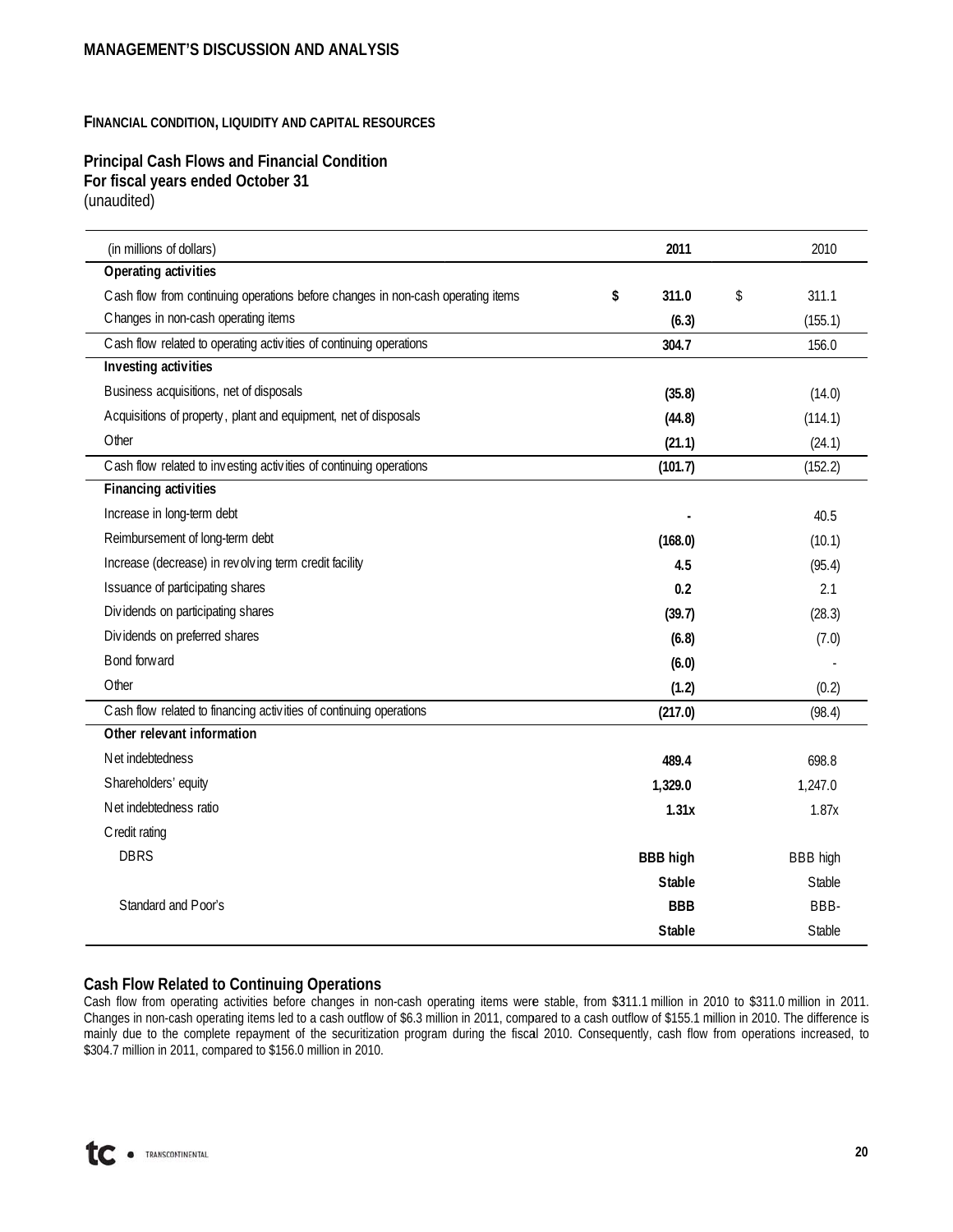#### Cash Flow Related to Investing Activities of Continuing Operations

In fiscal 2011, the Corporation considerably reduced its investments in property, plant and equipment to \$44.8 million net of disposals, compared to \$114.1 million in 2010, primarily because the project to print The Globe and Mail was completed in 2010.

The acquisitions made in 2011 in the Media and Interactive Sector led to a cash outflow of \$35.8 million, compared to \$14.0 million in 2010. The increase is mainly due to larger acquisitions compared to 2010.

#### Cash Flow Related to Financing Activities of Continuing Operations

The Corporation paid \$39.7 million in dividends on participating shares in fiscal 2011, compared to \$28.3 million in 2010, up 40.3% due to two increases in recent quarters which raised the quarterly dividend from 9.0 cents to 13.5 cents per share. In addition, in fiscal 2011, the Corporation paid \$6.8 million in dividends on preferred shares, an amount similar to last year.

Dividends paid by Transcontinental to Canadian residents are eligible dividends as per provincial and federal income tax laws.

| <b>Shares Issued and Outstanding</b>               | As at October 31, 2011 | As at November 30, 2011 |
|----------------------------------------------------|------------------------|-------------------------|
| Class A<br>(Subordinate Voting Shares)             | 65.873.182             | 65,878,382              |
| Class B<br>(Multiple Voting Shares)                | 15.151.235             | 15,151,235              |
| Series D Preferred<br>(with cumulative rate reset) | 4.000.000              | 4.000.000               |

#### Debt Instruments

As at October 31, 2011, the adjusted net indebtedness ratio stood at 1.44x (1.87x as at October 31, 2010). The decrease stems mainly from the significant reduction in net indebtedness related to cash flows from operating activities and a significant reduction in spending on property, plant and equipment.

The Corporation's \$400 million revolving credit facility, of which \$181.7 million was used as at October 31, 2011, matures in September 2012. The applicable interest rate on the term revolving credit is based on the credit rating assigned by Standard & Poor's Ratings Services. In addition, senior unsecured notes denominated in U.S. dollars for the amount of C\$74.4 million will also mature in fiscal 2012. Preliminary approaches have been made and there is no indication at the moment that the Corporation will have any difficulty replacing these financing sources at attractive market conditions.

As at October 31, 2011, letters of credit amounting to C\$0.4 million and US\$2.3 million were drawn on the term revolving credit, in addition to the amounts presented in the above paragraph.

In January 2011, the Corporation began reimbursing its six-year loan from a European bank. As at October 31, 2011, the capital amount remaining to be paid is €39.3 million (\$55.5 million). On December 1, 2009, the Corporation arranged a cross-currency swap, which matures in six years, to set the exchange rate at 1.5761 and the interest rate on this facility at bankers' acceptance rates plus 3.36%

On February 1, 2011, the Corporation entered into an agreement setting the interest rate on a \$50 million debenture with the Solidarity Fund QFL at 5.58% for the eight years remaining on the debenture's 10-year term. The bond forward contract entered into to lock the portion of the rate based on the Canadian Government Bonds rate at 4.34%, came to maturity on November 5, 2010 and resulted in a cash disbursement which will increase the effective rate by 1.50% for the remaining term of the debenture.

On February 17, 2011, the Corporation repaid, more than three years before the end of its term its five-year \$100.0 million term credit facility with Caisse de dépôt et placement du Québec which bore interest at the bankers' acceptance rate + 6.375% by using its revolving term credit which currently bears interest at much lower rate. Although this debt prepayment currently optimizes the Corporation's debt portfolio by reducing its average interest rate cost, it led to a non-recurring charge of \$4.5 million, of which \$1.1 million will have no effect on cash flows.

On July 4, 2011, the Corporation pre-paid its \$50 million term loan from SGF Rexfor, which would have matured in July 2014. This term loan, with an annual interest rate of 8.25%, was repaid early using the term revolving credit facility which currently bears interest at much lower rate. Although this early repayment optimized the Corporation's debt portfolio, it generated a non-recurring expense of \$1.3 million, of which \$0.3 million had no impact on cash flows.

Apart from its long-term debt, the Corporation's commitments are mainly comprised of operating leases. The table below shows the breakdown of these obligations and commitments for future years.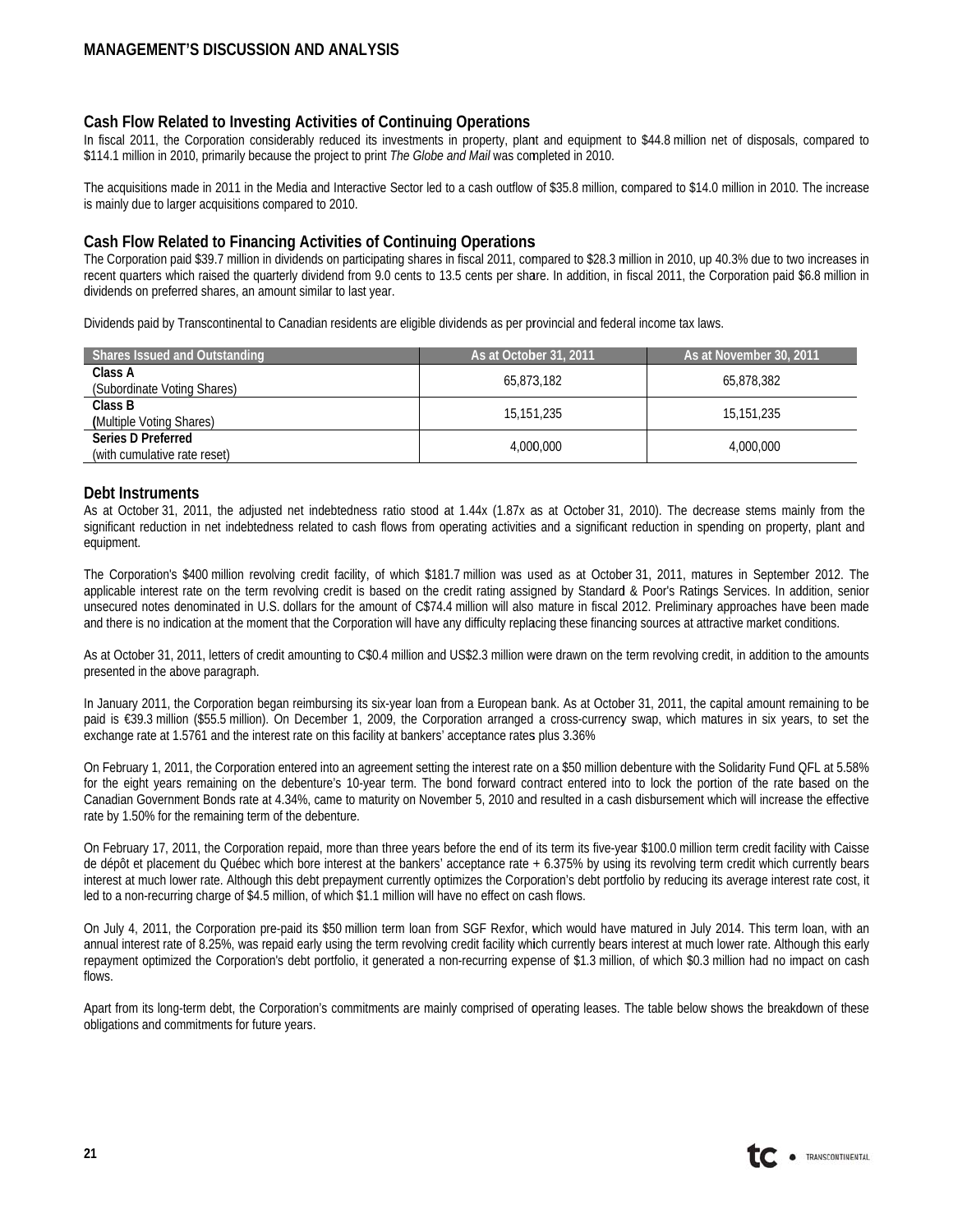## **Contractual Obligations and Business Commitments** For years ending October 31

| Contract type (in millions of dollars) | 2012  | 2013  | 2014  | 2015 | 2016 | 2017 and<br>thereafter | Total |
|----------------------------------------|-------|-------|-------|------|------|------------------------|-------|
| Long term debt                         | 271.9 | 90.0  | 80.7  | 64.0 | 10.4 | 50.2                   | 567.2 |
| Other commitments                      | 36.5  | 28.0  | 26.1  | 20.4 | 17.1 | 68.8                   | 196.9 |
| Total commitments                      | 308.4 | 118.0 | 106.8 | 84.4 | 27.5 | 119.0                  | 764.1 |

#### **Off-Balance-Sheet Arrangements (Securitization)**

On February 16, 2011, the Corporation set up a new two-year securitization program with a trust whose agent of financial services is a Canadian bank. The maximum net consideration permitted under the program is \$200.0 million, with up to 20% of U.S. dollar accounts receivable. The terms of the new program take the current market conditions into account and are favourable compared to other sources of financing. As at October 31, 2011, no securitization program was in effect. The retained interest is recorded in the Corporation's accounts receivable at the lower of cost and fair market value. Under the program, no discount was recorded on the sale of accounts receivable for fiscal 2011, compared to \$0.9 million in 2010.

#### **PRINCIPAL ACCOUNTING ESTIMATES**

The Corporation prepares its consolidated financial statements in Canadian dollars and in accordance with Canadian GAAP. A summary of the significant accounting policies is presented in Note 1 of the Consolidated Financial Statements for the fiscal year ended October 31, 2010. Some of the Corporation's accounting policies require estimates and judgments. The most significant areas requiring the use of management estimates and judgments include goodwill, intangible assets, accounting for future employee benefits and income taxes. Management reviews its estimates on an on-going basis, taking into account historical data and other factors, including the current economic situation. Given that future events or changes in circumstances and their effects cannot be determined accurately, actual results could differ materially from Management's estimates. Changes in these estimates resulting from on-going change in the economic situation will be reflected in the financial statements of subsequent periods.

#### **G Goodwill**

Goodwill represents the excess of acquisition cost over fair value of net assets of acquired businesses. Goodwill has an indefinite useful life and is not amortized, but it is tested annually for impairment or more frequently if impairment indicators arise.

#### **Intangible Assets**

Intangible assets are accounted for at cost and amortized as follows:

|                                       | Term            | Method                       |
|---------------------------------------|-----------------|------------------------------|
| Customer relationships                | 12 years        | Straight-line                |
| Educational book prepublication costs | Maximum 7 years | On historical sales patterns |
| Educational book titles               | 6-9 years       | On historical sales patterns |
| Printing contracts                    | Contract term   | Straight-line                |
| Non-competition agreements            | 2-5 years       | Straight-line                |
| Long-term technology project costs    | 5 years         | Straight-line                |
|                                       |                 |                              |

Non-amortizable intangible assets consist of acquired trade names, mainly magazines and newspapers, and their related circulation. These assets have an indefinite useful life and are not amortized, but tested annually for impairment or more frequently if impairment indicators arise.

#### **P Pension Plans s**

The accrued benefit obligation is determined by independent actuaries using the projected benefit method prorated on services and is based on management's best economic and demographic estimates. The Corporation amortizes the unrecognized net aggregate actuarial gains and losses in excess of 10% of the greater of the accrued benefit obligation or the fair value of plan assets, and past service costs, over the expected average remaining service life (EARSL) of the employee group covered by the plans, which ranges from 10 to 12 years. The transitional obligation resulting from the initial application of Section 3461 of the Canadian Institute of Chartered Accountants' (CICA) Handbook in November 2000 is also amortized over the EARSL of the employee group covered by the plans. Fair market value is used to calculate the expected return on plan assets.

#### **In ncome Taxes**

The Corporation records income taxes using the liability method of accounting. Under this method, future income tax assets and liabilities are determined based on the differences between the carrying amount and the tax basis of the assets and liabilities and are measured using tax rates in effect when these

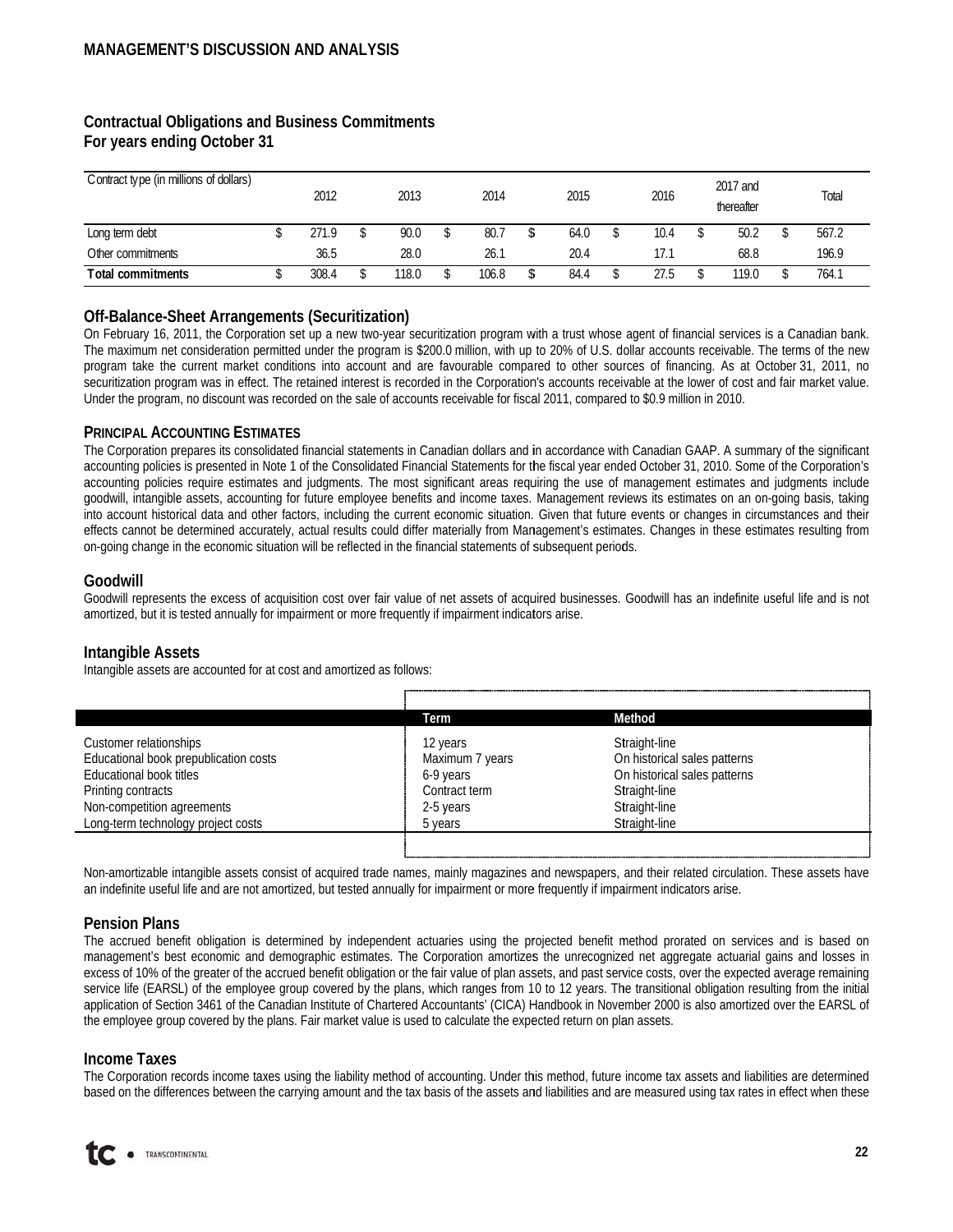differences are expected to reverse in accordance with enacted laws or those substantively enacted at the date of the financial statements. A valuation allowance is recorded as a reduction of the carrying value of future tax assets when it is more likely than not that these assets will not be realized.

#### **CHANGES IN ACCOUNTING POLICIES**

Section 3064 of the CICA Handbook, Goodwill and intangible assets, allows for the capitalization of employee salaries, wages and benefits directly attributable to an internally generated intangible asset. The Corporation had not been capitalizing its educational book prepublication costs, as its information systems could not allocate this information per book. On November 1, 2010, the Company modified its information systems so that it could compile employee salaries, wages and benefits on a per-book basis and decided to change its accounting policy. Consequently, for the fiscal year ended October 31, 2011, this change in accounting policy resulted in a \$5.3 million increase in intangible assets and a \$1.5 million increase in long-term future income tax liability as well as lower operating costs \$5.3 million and an increase in the income tax of \$1.5 million. These intangible assets will be amortized as operating costs over a maximum of 7 years, based on historical sales patterns. The application of this accounting policy is prospective as the Corporation cannot generate the information for prior periods to apply this change retrospectively.

#### **EFFECT OF NEW ACCOUNTING STANDARDS NOT YET IMPLEMENTED**

#### **International Financial Reporting Standards (IFRS)**

In February 2008, Canada's Accounting Standards Board (AcSB) confirmed that Canadian GAAP, as used by publicly accountable enterprises, will be superseded by International Financial Reporting Standards (IFRS) for fiscal years beginning on or after January 1, 2011.

For the Corporation, the conversion to IFRS will be required for interim and annual financial statements for the year ending October 31, 2012. IFRS uses a conceptual framework similar to Canadian GAAP, but there are significant differences on recognition, measurement and disclosures.

The Corporation set up an organizational project management team composed of members from different levels and positions to oversee project coordination and monitoring. Staff with the appropriate qualifications and experience have been assigned to the project. Senior management and the Audit Committee receive regular status updates.

The Corporation's conversion plan consists of three phases: evaluation, conversion and implementation of the IFRS. The Corporation commenced the implementation phase in early 2011 and the conversion is proceeding as planned.

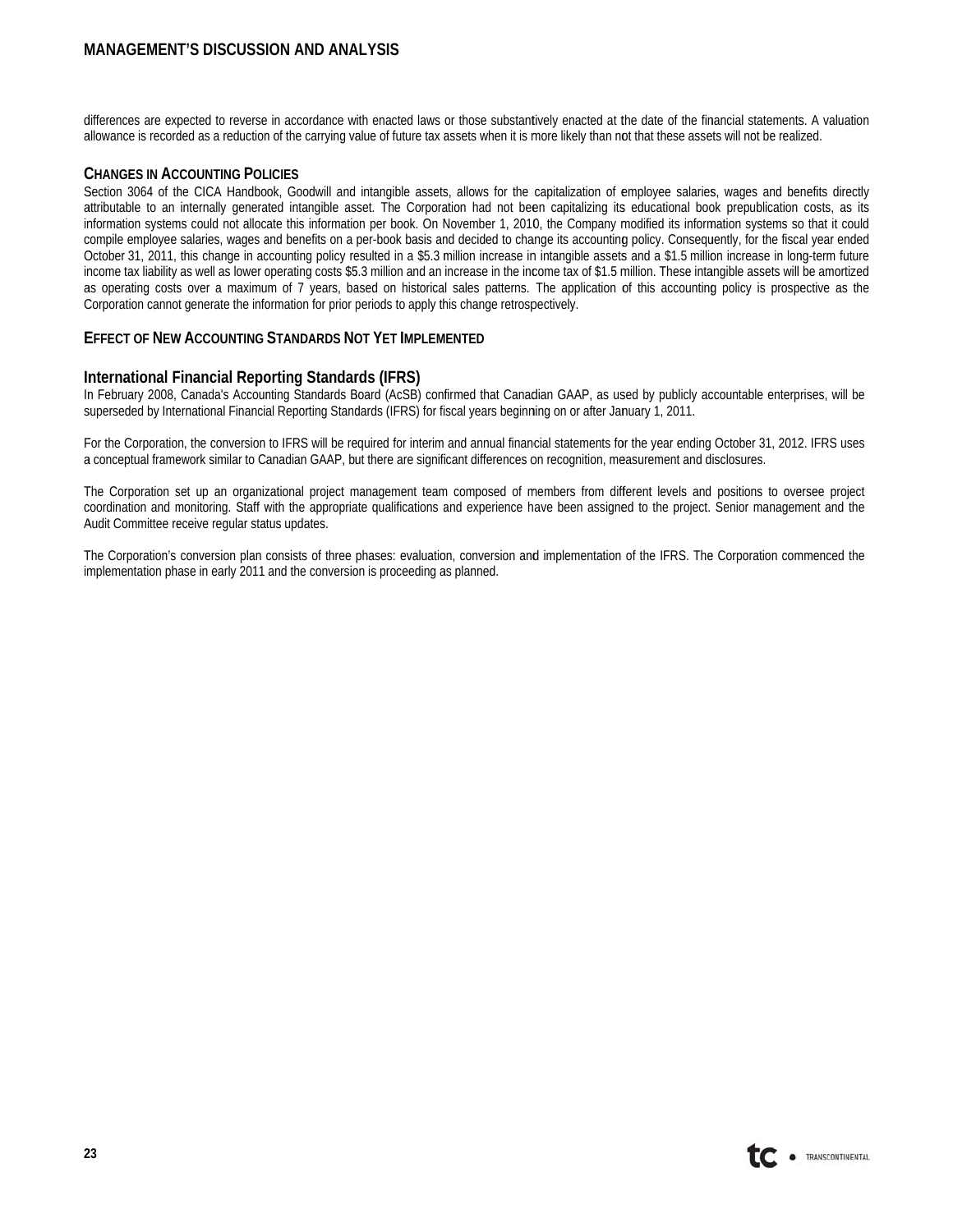#### Preliminary Consolidated Opening Balance Sheet as at November 1, 2010

(non audited)

The Corporation has completed the preliminary quantification of the expected impact of differences between Canadian GAAP and IFRS and the table on the next page shows these differences on the opening balance sheet as at November 1, 2010.

| (in millions of dollars)                      | Canadian      |         |        |              |                          |                          |       |      |        |            |             |
|-----------------------------------------------|---------------|---------|--------|--------------|--------------------------|--------------------------|-------|------|--------|------------|-------------|
|                                               | <b>GAAP</b>   | А       | В      | $\mathsf{C}$ | D                        | E                        | F     | G    | н      | Other      | <b>IFRS</b> |
| Current assets                                |               |         |        |              |                          |                          |       |      |        |            |             |
| Future income taxes                           | 16.6          |         |        |              |                          |                          |       |      | (16.7) | 0.1        | 0.0         |
| Other current assets                          | 616.4         |         |        |              |                          |                          |       |      |        |            | 616.4       |
|                                               | 633.0         |         |        |              |                          |                          |       |      |        |            | 616.4       |
| Property, plant and equipment                 | 871.6         | (102.4) | (13.2) |              |                          |                          |       | 16.3 |        |            | 772.3       |
| Goodwill                                      | 678.1         |         |        |              |                          |                          |       |      |        |            | 678.1       |
| Intangible assets                             | 179.1         |         |        |              |                          |                          |       |      |        |            | 179.1       |
| Future income taxes                           | 145.3         | 18.6    |        | 11.4         |                          |                          | 0.6   |      | 16.7   | 1.2        | 193.8       |
| Other assets                                  | 39.2          |         |        | (6.9)        |                          |                          |       |      |        |            | 32.3        |
| Assets from discontinued operations           | 48.4          |         |        |              |                          |                          |       |      |        |            | 48.4        |
|                                               | \$<br>2,594.7 | (83.8)  | (13.2) | 4.5          | $\overline{\phantom{a}}$ | ٠                        | 0.6   | 16.3 | $\sim$ | 1.3<br>\$  | 2,520.4     |
| <b>Current liabilities</b>                    |               |         |        |              |                          |                          |       |      |        |            |             |
| Accounts payable and accrued liabilities      | \$<br>345.4   |         |        |              |                          |                          |       |      |        | $(0.2)$ \$ | 345.2       |
| Future income taxes                           | 2.5           |         |        |              |                          |                          |       |      | (2.7)  | 0.2        |             |
| Other current liabilities                     | 98.0          |         |        |              |                          |                          |       |      |        |            | 98.0        |
|                                               | 445.9         |         |        |              |                          |                          |       |      |        |            | 443.2       |
| Long-term debt                                | 712.9         |         |        |              |                          |                          |       |      |        |            | 712.9       |
| Future income taxes                           | 137.4         | (16.1)  | (3.3)  |              |                          |                          | 3.9   |      | 2.7    | (0.3)      | 124.3       |
| Other liabilities                             | 50.0          |         |        | 35.0         |                          |                          |       |      |        | 5.7        | 90.7        |
| Liabilities from discontinued operations      | 0.7           |         |        |              |                          |                          |       |      |        |            | 0.7         |
|                                               | 1,346.9       | (16.1)  | (3.3)  | 35.0         | $\overline{\phantom{a}}$ | ÷.                       | 3.9   | ÷.   | $\sim$ | 5.4        | 1,371.8     |
| Non-controlling interest                      | 0.8           |         |        |              |                          |                          |       |      |        |            | 0.8         |
| Shareholders' equity                          |               |         |        |              |                          |                          |       |      |        |            |             |
| Share capital                                 | 478.6         |         |        |              | (0.7)                    |                          |       |      |        |            | 477.9       |
| Contributed surplus                           | 13.7          |         |        |              | (10.5)                   |                          |       |      |        |            | 3.2         |
|                                               |               |         |        |              |                          |                          |       |      |        |            |             |
| Retained earnings                             | 784.0         | (67.8)  | (9.9)  | (30.5)       | 11.2                     | (24.9)                   | (3.3) | 16.3 |        | (4.1)      | 671.1       |
| Accumulated other comprehensive income (loss) | (29.3)        |         |        |              |                          | 24.9                     |       |      |        |            | (4.4)       |
|                                               | 754.7         |         |        |              |                          |                          |       |      |        |            | 666.7       |
|                                               | 1,247.0       | (67.8)  | (9.9)  | (30.5)       | $\overline{\phantom{a}}$ | $\overline{\phantom{a}}$ | (3.3) | 16.3 |        | (4.1)      | 1,147.8     |
|                                               | \$<br>2,594.7 | (83.8)  | (13.2) | 4.5          | $\overline{\phantom{a}}$ | ÷.                       | 0.6   | 16.3 |        | 1.3<br>\$  | 2,520.4     |

IFRS 1, "First-time Adoption of International Financial Reporting Standards" is the standard which the Corporation must apply in preparing its opening IFRS statement of financial position. The purpose of this standard is to provide a starting point for IFRS-compliant accounting without spending more on the process than the benefits warrant. Thus certain relief measures, called exemptions and exceptions, are permitted to avoid retroactive application of some standards. The exemptions are optional and the exceptions are required. The following list presents some exemptions that could have a significant impact for the Corporation.

| Exemption                      | Description and Status                                                                                                                                                                                                                                                                                                                         |
|--------------------------------|------------------------------------------------------------------------------------------------------------------------------------------------------------------------------------------------------------------------------------------------------------------------------------------------------------------------------------------------|
| A) Deemed Costs<br>(IAS 16)    | IFRS 1 allows for assets to be evaluated at their fair value at the transition date and to use this fair value as the deemed cost<br>at that date. The deemed cost is then used instead of the cost or amortized cost, and the subsequent amortization is<br>calculated using the deemed cost.                                                 |
| B) Borrowing Costs<br>(IAS 23) | IAS 23 requires the capitalization of borrowing costs directly attributable to the acquisition, construction or production of a<br>qualifying asset. Under Canadian GAAP, an entity has the option of capitalizing borrowing costs or recognizing them as an<br>expense. The Corporation's accounting policy is to capitalize borrowing costs. |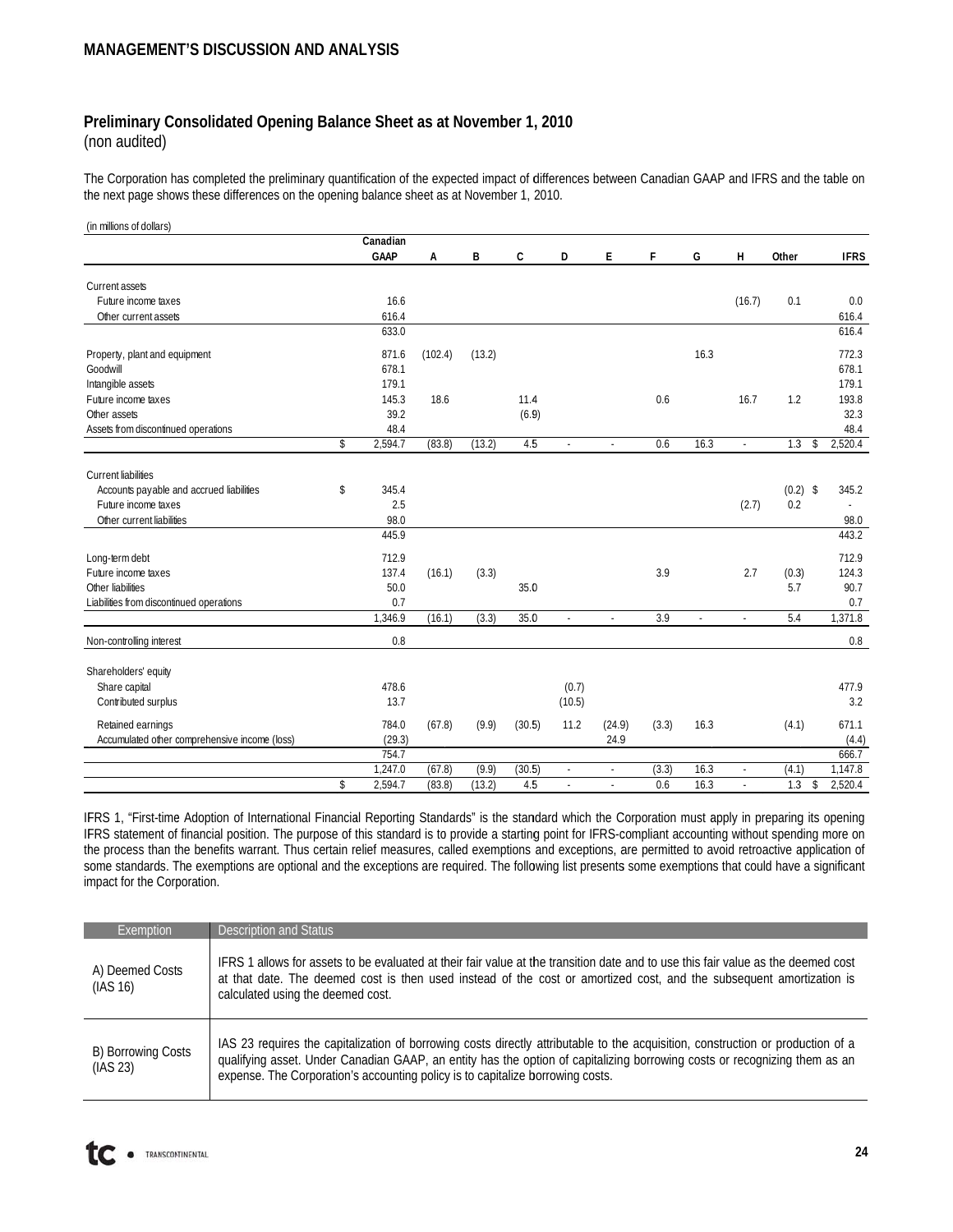|                    | IFRS offers more direct guidance than Canadian GAAP regarding the nature of capitalizable borrowing costs. An exemption<br>under IFRS 1 allows IAS 23 requirements to be applied prospectively for all qualifying assets where capitalization<br>commences on a date earlier than the transition date or on the transition date. |
|--------------------|----------------------------------------------------------------------------------------------------------------------------------------------------------------------------------------------------------------------------------------------------------------------------------------------------------------------------------|
| C) Employee        | IAS 19 Employee Benefits requires actuarial gains and losses to be measured in accordance with IFRS from plan start dates                                                                                                                                                                                                        |
| <b>Benefits</b>    | to the date of transition to IFRS. IFRS 1 allows recognition of accumulated actuarial gains and losses in retained earnings as                                                                                                                                                                                                   |
| (IAS 19)           | at the transition date and prospective application of IAS 19.                                                                                                                                                                                                                                                                    |
| D) Share-based     | Under IFRS, every grant, with the same vesting period shall be assessed separately. Compensation expense should be                                                                                                                                                                                                               |
| Compensation       | recognized over the vesting period specific portion of the grant. In addition, the Corporation must estimate the forfeiture of                                                                                                                                                                                                   |
| (IFRS 2)           | stock options and exclude them from the compensation expense recorded.                                                                                                                                                                                                                                                           |
| E) Cumulative      | IAS 21 Effects of Changes in Foreign Exchange Rates requires that translation differences be calculated in compliance with                                                                                                                                                                                                       |
| Translation        | IFRS from the acquisition date or from the date of creation of the foreign operation. IFRS 1 allows the cumulative translation                                                                                                                                                                                                   |
| <b>Differences</b> | differences for all foreign operations to be set to zero at the date of transition. The gain or loss on subsequent disposal of a                                                                                                                                                                                                 |
| (IAS 21)           | foreign operation will therefore only include foreign exchange differences arising subsequent to the date of transition to IFRS.                                                                                                                                                                                                 |

In addition, the following items could have an impact on the Corporation's financial statements although they do not affect the opening balance sheet at the transition date.

| Subject                                     | Items that could have an impact on the Corporation's financial statements                                                                                                                                                                                                                                                                                                                                                                                                                                                                                                                                                                                                                                                                                                                                                                                                                                                                                                                                                                                                                                                                                                                                                                                                                                                                                                                                                                                                                                                                                                                                                                                                                                                                                                               |
|---------------------------------------------|-----------------------------------------------------------------------------------------------------------------------------------------------------------------------------------------------------------------------------------------------------------------------------------------------------------------------------------------------------------------------------------------------------------------------------------------------------------------------------------------------------------------------------------------------------------------------------------------------------------------------------------------------------------------------------------------------------------------------------------------------------------------------------------------------------------------------------------------------------------------------------------------------------------------------------------------------------------------------------------------------------------------------------------------------------------------------------------------------------------------------------------------------------------------------------------------------------------------------------------------------------------------------------------------------------------------------------------------------------------------------------------------------------------------------------------------------------------------------------------------------------------------------------------------------------------------------------------------------------------------------------------------------------------------------------------------------------------------------------------------------------------------------------------------|
| Impairment of<br>Assets<br>(IAS 36)         | Asset impairment testing is done at the lowest cash generating unit (CGU) level. A CGU is defined as the smallest<br>$\bullet$<br>identifiable group of assets that generates cash inflows that are largely independent of the cash inflows from other<br>assets or groups of assets. According to Canadian GAAP, asset impairment testing is done at the level of the asset<br>group, which is not necessarily the same as a CGU.<br>Goodwill is allocated to the CGU or groups of CGUs that should benefit from the synergies of a business<br>combination, while under Canadian GAAP, goodwill is allocated to operating units that are equivalent to an<br>operating sector or to one level below. Given that the impairment test could be performed at the level of a group of<br>assets that is smaller than that for Canadian GAAP, asset impairment may be recognized at different times<br>depending on the IFRS.<br>To determine whether an asset impairment should be recognized, the carrying amount of the asset is compared to<br>$\bullet$<br>its recoverable amount, which is the higher of fair value less costs to sell and value in use (present value of future<br>cash flows). Under Canadian GAAP, a two-step test is conducted: first, the carrying amount of the asset is<br>compared to undiscounted future cash flows; then, if an impairment is required, the amount of the impairment is<br>determined by comparing the carrying amount of the asset to its fair value.<br>Asset impairments other than goodwill impairments can be reversed under certain circumstances. Canadian GAAP<br>$\bullet$<br>did not permit reversals.<br>The Corporation conducted an impairment test as at the transition date and no impairment of goodwill is required.<br>٠ |
| <b>Business</b><br>Combinations<br>(IFRS 3) | IFRS 1 allows the prospective application of the business combinations standard. Thus, there is no impact to the<br>Corporation at the transition date.                                                                                                                                                                                                                                                                                                                                                                                                                                                                                                                                                                                                                                                                                                                                                                                                                                                                                                                                                                                                                                                                                                                                                                                                                                                                                                                                                                                                                                                                                                                                                                                                                                 |
| <b>Estimates</b><br>(IFRS 1)                | Estimates made by the Corporation in accordance with Canadian GAAP are consistent with the estimates under<br>IFRS. Only estimates related to changes in accounting policies have been revised.                                                                                                                                                                                                                                                                                                                                                                                                                                                                                                                                                                                                                                                                                                                                                                                                                                                                                                                                                                                                                                                                                                                                                                                                                                                                                                                                                                                                                                                                                                                                                                                         |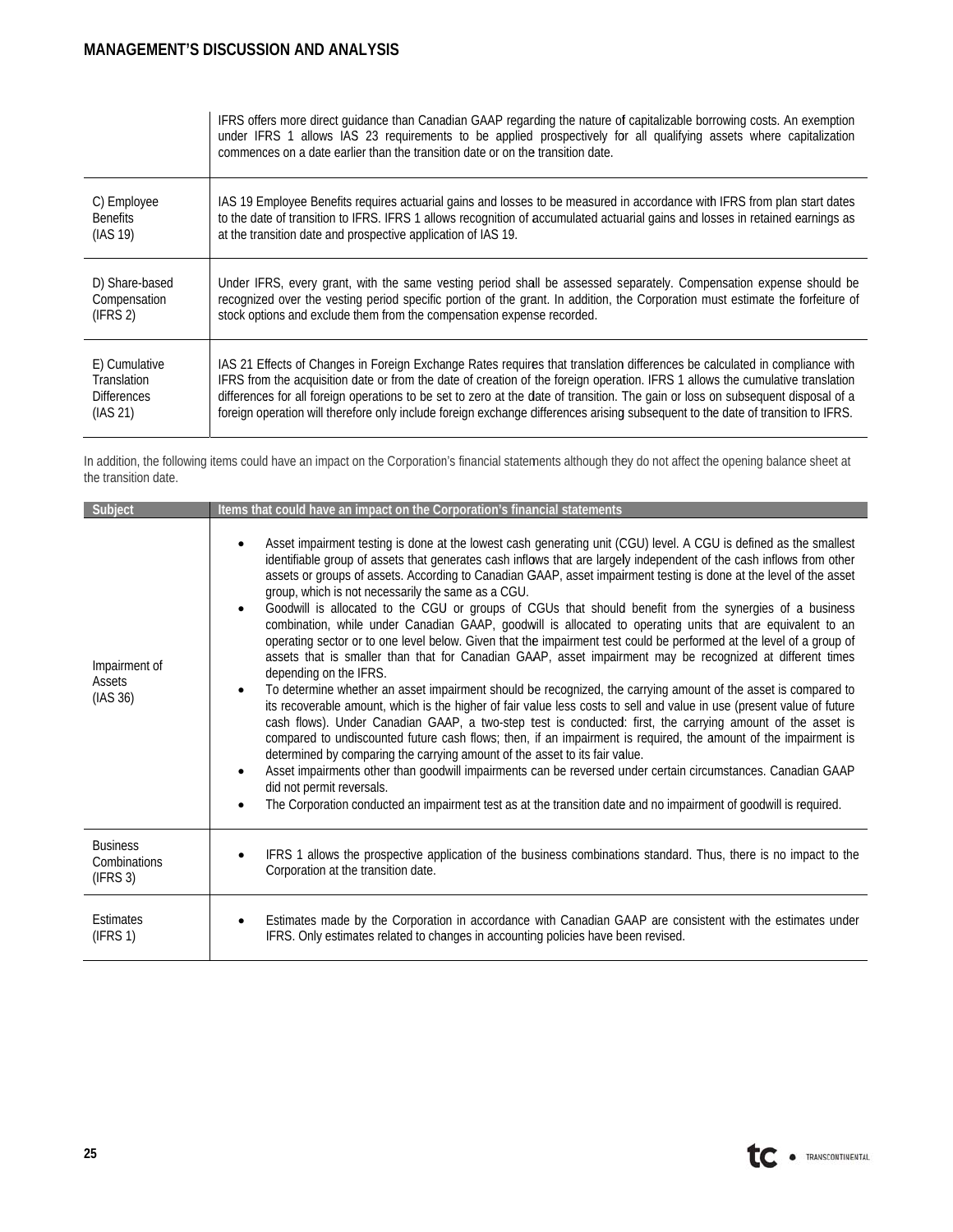Differences between the IFRS and the Corporation's Accounting Policies<br>The following items have been identified as possibly having an impact on the Corporation's financial statements. This is not an exhaustive list of the impacts of the transition to IFRS.

| Subject                     | Items that could have an impact on the Corporation's financial statements                                                                                                                                                                                                                                                                                                                                                                                                                                                                                                                                                                                                                                                                       |
|-----------------------------|-------------------------------------------------------------------------------------------------------------------------------------------------------------------------------------------------------------------------------------------------------------------------------------------------------------------------------------------------------------------------------------------------------------------------------------------------------------------------------------------------------------------------------------------------------------------------------------------------------------------------------------------------------------------------------------------------------------------------------------------------|
| F) Income Taxes<br>(IAS 12) | Under Canadian GAAP and IFRS, future income taxes are calculated on temporary differences, i.e. differences<br>between the tax basis of an asset or liability and its carrying amount on the balance sheet. Under Canada's Income<br>Tax Act, the maximum deductible for "eligible capital expenditures" is 75% of the cost incurred. Canadian GAAP<br>addresses this particular situation and specifies that the tax basis must be increased by 25%, thus eliminating the<br>temporary difference. IFRS does not address this specific situation, and therefore a temporary difference exists<br>between the tax basis and the carrying amount of assets that must be recognized in the case of eligible business<br>combination transactions. |
| G) Income Taxes<br>(IAS 12) | Under IFRS, a deferred tax asset should be recognized for all taxable temporary differences, except to the extent<br>that the deferred tax asset arises from initial recognition of an asset or liability in a transaction that when it affects<br>neither the accounting profit nor taxable profit.                                                                                                                                                                                                                                                                                                                                                                                                                                            |
| H) Income Taxes<br>(IAS 12) | Under IFRS, assets and future tax liabilities are presented as long-term items.                                                                                                                                                                                                                                                                                                                                                                                                                                                                                                                                                                                                                                                                 |

#### Recent developments of new IFRS not yet applied

The following items were assessed as likely to have an impact on the financial statements of the Company. These items do not represent an exhaustive list of impacts of new IFRS not yet applied and changes could be made before their adoption.

| Subject                                                                 | Items that could have an impact on the Corporation's financial statements                                                                                                                                                                                                                                                                                                                                                                                                                                                                                                                                                                                                                                                                                          |
|-------------------------------------------------------------------------|--------------------------------------------------------------------------------------------------------------------------------------------------------------------------------------------------------------------------------------------------------------------------------------------------------------------------------------------------------------------------------------------------------------------------------------------------------------------------------------------------------------------------------------------------------------------------------------------------------------------------------------------------------------------------------------------------------------------------------------------------------------------|
| <b>Employee Benefits</b><br>(IAS 19)                                    | Under the IFRS, an entity may elect to recognize actuarial gains and losses using a corridor approach (which the<br>Corporation uses) or recognize them immediately in other comprehensive income. The Corporation plans to<br>continue using the corridor approach to recognition of actuarial gains and losses.<br>IAS 19 was however amended in June 2011 and now allows only one option, which is the immediate recognition of<br>$\bullet$<br>actuarial gains and losses in other comprehensive income and the presenting of service costs and financial<br>expenses in the income statement. This amendment to IAS 19 will take effect for fiscal years starting from<br>January 1, 2013; the Corporation is currently evaluating the impact of this change. |
| Financial<br>Instruments:<br>Recognition and<br>Measurement<br>(IAS 39) | Under IFRS, an entity may derecognize a financial asset under certain conditions based on the concept of<br>transferring risks and benefits. Under Canadian GAAP, the conditions for derecognizing a financial asset are based,<br>instead, on the notion of transfer of control of the asset. For the Corporation, accounts receivable sold under the<br>securitization arrangement may no longer satisfy the conditions for being derecognized under IFRS.<br>As at the IFRS transition date, this difference will have no impact on the financial statements because no<br>securitization program was in effect as at October 31, 2010.                                                                                                                         |
| Interests in Joint<br><b>Ventures</b><br>(IAS 31)                       | IFRS allows the recognition of interests in joint ventures using the proportionate consolidation method (which is<br>used by the Corporation) or the equity method. The Corporation plans to continue using the proportionate<br>consolidation method.<br>A new standard, IFRS 11 Joint Arrangements was issued in May 2011 and now allows only one consolidation<br>method in certain situations, that of equity accounting. The new standard takes effect for fiscal years starting from<br>January 1, 2013 and the Corporation is currently assessing the impact of this change.                                                                                                                                                                                |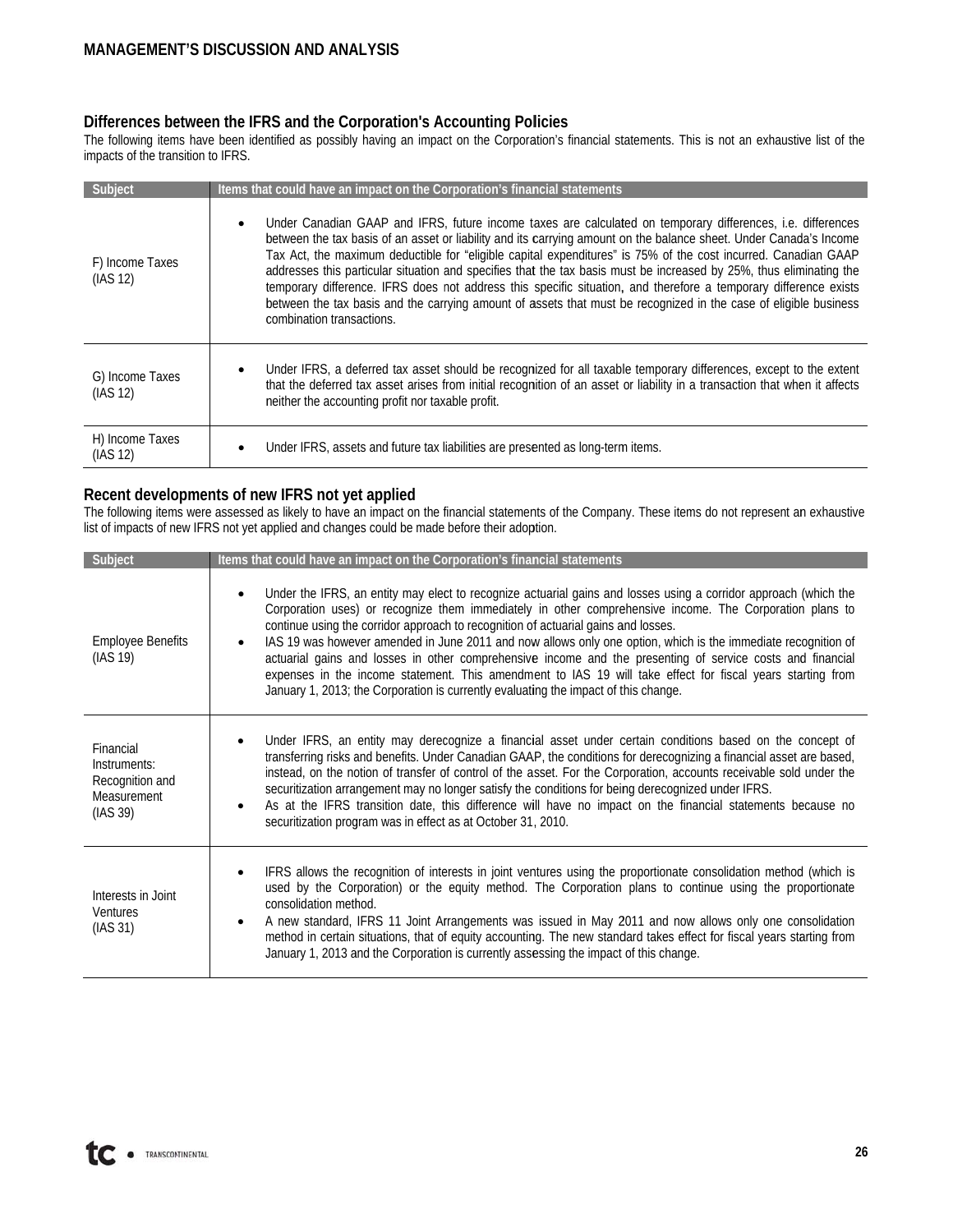#### **RISKS AND UNCERTAINTIES**

The Corporation continually manages its exposure to risks and uncertainties that it may encounter in its operating sectors or financial situation. As a result, Management continually reviews overall controls and preventive measures to ensure they are better matched to significant risks to which the Corporation's operating activities are exposed. A report on its risk-management program is reviewed regularly by the Audit Committee.

Managing the Corporation's risks is a major factor in the decisions taken by Management with regard to acquisitions, capital investments, divestiture of assets, grouping of plants, or efforts to create synergies among operating sectors. This focus also guides decisions regarding cost-reduction measures, product diversification, new market penetration, and certain treasury movements. Below is a list of the main risks the Corporation is exposed to that could have a significant impact on its financial situation and the strategies it is taking to mitigate them.

#### **Operational Risks**

#### Economic Cycles

A significant risk that the Corporation faces, and which it has difficulty controlling, is related to economic cycles, including the risk of economic recession. As well, more than 80% of the Corporation's operating revenues depend, directly or indirectly, on retailers' advertising budgets. Advertising spending by advertisers tends to be cyclical, reflecting the global economic climate and consumers' buying habits. However, due to the implementation of a development strategy based on becoming a leader in its niches, and because it is well diversified, the Corporation believes it can limit its exposure to economic cycles without, however, eliminating their occurrence or controlling their magnitude. The Corporation believes it mitigates this risk by the very composition of its operations, since a substantial segment of the client base operates in less cyclical markets, such as food and personal care. Furthermore, in the Media Sector, Transcontinental relies on a good balance between local and national advertising. It should be noted that in recent years close to half the advertising revenue in this sector has come from local advertising, which is less affected than national advertising in periods of economic slowdown

#### Competition

Competition is based on price, quality of products and services and the range of services offered. Some of the printing niches in which the Corporation operates are highly competitive; in addition, new competitors have arrived in the past year. To reduce this risk, the Corporation continually strives to improve operational efficiency while maximizing the use of its most productive equipment. The Corporation also believes that this risk is limited by its position as Canadian leader, and by the fact that it has a diversified client base in which more than half the revenues are generated under medium and long-term agreements ranging from one to 18 years.

On the media side, some of its more traditional niches experienced greater competition in 2011. Magazines and newspapers, whether of general interest or with a special focus, as well as other media (television, radio, Internet and other communication or advertising platforms) compete with Transcontinental's magazines, newspapers, Internet sites and complementary communication platforms for sale of advertising space as well as subscription and newsstand sales in some cases. In addition, the availability in Canada of a number of magazines published by U.S. and international publishers also creates competition for Transcontinental's magazines. To mitigate this risk, the Corporation continues to focus on continuous improvement programs, cost-reduction initiatives and developing new digital and print products and services in order to broaden its integrated service offer to local and national businesses.

Moreover, with consumers having rapidly adopted digital communications, more and more content is being produced and aimed at a target audience, and there is increasing competition among digital and mobile solutions. Although this situation could well generate business opportunities, these new realities are evolving very quickly and if Transcontinental doesn't offer its customers an attractive return on investment, the effect on its bottom line could be negative. Also, the market for interactive marketing solutions is fragmented, competitive and evolving rapidly. With the introduction of new technologies and the influx of new market players, there is a risk that competition could become entrenched and even intensify, which could hinder the Corporation's ability to increase sales and maintain its prices. It is also possible that new companies, including major well-established outfits, could enter its markets. If such companies were to decide to develop, market or resell competing interactive marketing products or services, or to acquire or form a strategic alliance with an existing competitor, Transcontinental's operating results could be affected.

#### New Media

The industries in which the Corporation operates are subject to the impact of new media, which are driving major developments in technology and changes in consumer behaviours. Technological change continues to improve the quality and accessibility of alternatives to print media. As a result, advertisers now have a more diverse selection of media products in which to spend their advertising dollars. Although this migration from conventional to new media could pose a risk for some of its niches, the Corporation cannot accurately predict what effect these rapid changes will have on demand for its products and services. In particular, these changes could reduce demand, increase price pressure, and require investments in equipment and technology. As well, the Corporation needs to be aware of customer needs and to respond by continually developing new solutions. This development can be costly, however, and there is no quarantee that the solutions will be accepted by customers.

Nevertheless, business opportunities also exist to recover advertising budgets invested in other media platforms. To limit the risk and capitalize on this opportunity, Transcontinental has been shifting its focus towards the digital market through its Interactive and Media sectors. The Corporation has targeted

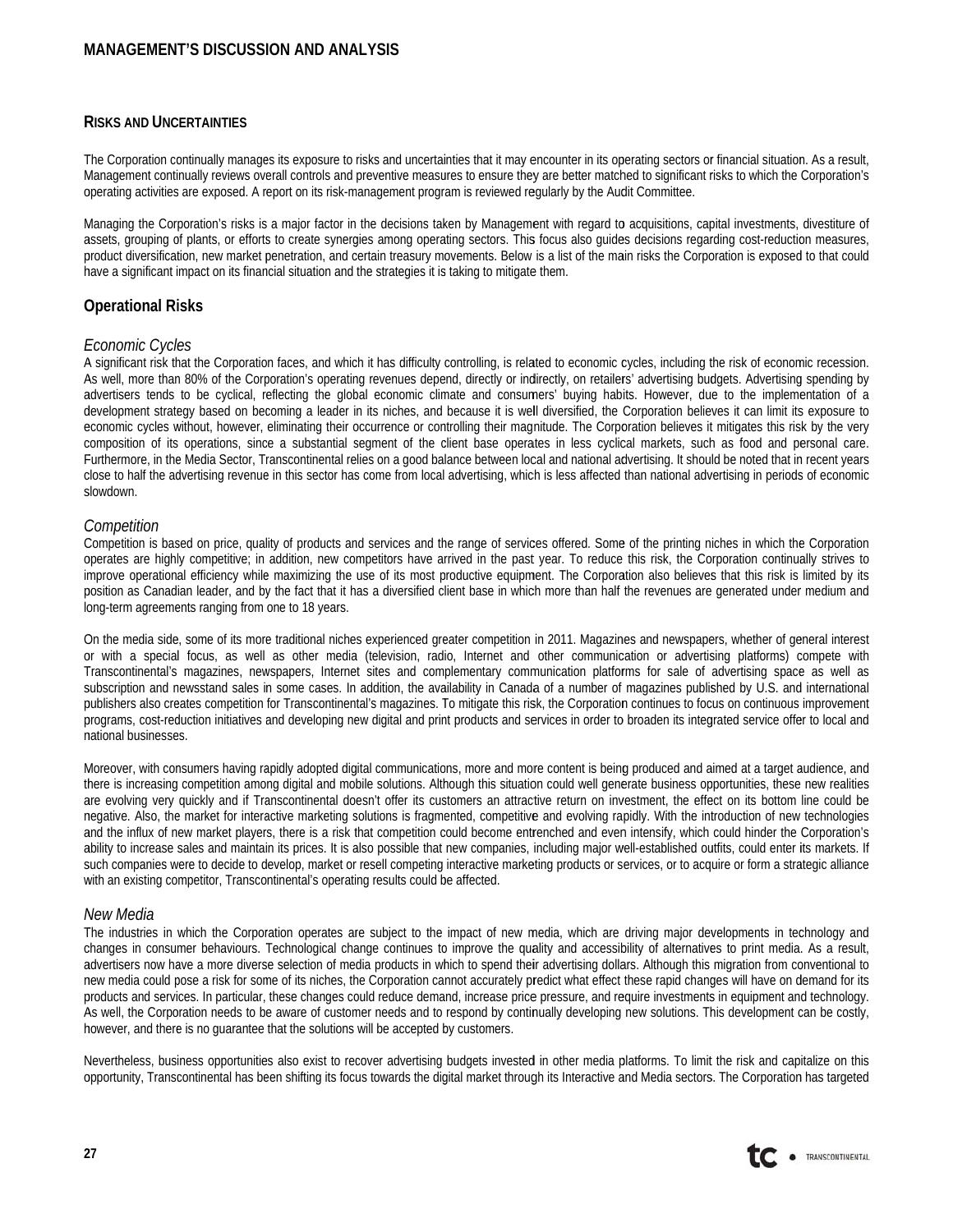development areas in its strategy for digital media and interactive solutions in order to position itself as a content creator and to deliver on new media platforms and other digital solutions.

Success depends on the quality of the Corporation's products and services. Consequently, Transcontinental must continue to invest in research and development to improve its digital platforms as well as introduce new high-potential products and services. On the other hand, these investments could affect operating results.

#### Operational Efficiency

Given its very competitive markets, the Corporation must continually improve operational efficiency in order to maintain or improve profitability. However, there is no quarantee that the Corporation will be able to do this in the future. As well, the need to reduce ongoing operating expenses could result in costs to downsize the workforce, close or consolidate facilities, or upgrade equipment and technology.

#### Reaulation

The Corporation is subject to many regulations that may be amended by municipal, provincial or federal authorities. Any changes to these regulations could result in a material increase in costs for the Corporation if it must comply by increasing its workforce, enhancing compensation and employee benefits, or investing in raw materials or new or improved equipment.

#### Geographic Distribution and Exchange Rate

In fiscal 2011, revenues generated outside Canada accounted for 12.5% of consolidated revenues, compared to 13.4% in 2010. This drop is due mainly to the rise of the Canadian dollar against its U.S. counterpart during the fiscal year since the volume of exports to the United States and revenues from U.S. entities was relatively stable in comparison to 2010.

The currency-hedging program uses derivatives to protect the Corporation from the risk of short-term currency fluctuations. Moreover, Transcontinental attempts to match cash inflows and outflows in the same currency. The policy approved by the Corporation's Board of Directors permits hedging of 50% to 100% of net cash flows for a period of one to 12 months, 25% to 50% for the subsequent 12 months and up to 33% for the following 12 months.

As at October 31, 2011, using forward contracts to manage the exchange rate related to its exports to the United States, the Corporation had contracts to sell US\$92.5 million (US\$107 million as at October 31, 2010), of which \$56.5million and \$36 million will be sold in fiscal 2012 and 2013, respectively. The terms of these forward contracts range from one month to 30 months, with rates varying from 0.9846 to 1.1474.

#### Dependence on Information Systems

The Corporation relies heavily on information technology systems. If these systems experience disruptions or breakdowns due to a system crash, power outage, virus, unauthorized access, human error, sabotage or other such events, it could have a negative effect on its operations and earnings. The media industry is still in the grip of massive technological change. The ever-growing popularity of the Internet has increased the number of content options competing with traditional media. Transcontinental must also manage the changes in these new technologies and be able to acquire, develop or integrate them. Its ability to successfully manage the implementation of new technologies could have a material impact on the Corporation's future competitiveness.

#### Recruiting and Keeping Talent

Social and demographic trends are making it more challenging to hire and retain qualified personnel. There is a diminishing pool of qualified talent, an increase in professional mobility, an increase in technology use and a high demand for emerging skill sets. There is a risk that the Corporation will have difficulty hiring and retaining qualified personnel. As a result, the Corporation established development plans for high-potential and promotable executives, as part of the semi-annual Leadership Review process. To ensure execution, each senior leader established specific objectives and committed to provide operational growth opportunities and challenges to further accelerate each person's development. In addition, senior managers are now evaluated on their implementation of succession plans for key positions. The Corporation continually assesses its leadership depth to meet organizational challenges and ensure on-going identification of successors and acquisition of new skills.

#### **Impairment Tests**

The Corporation conducts impairment tests that could lead to reductions in asset values and as a result have an unfavourable impact on shareholders' equity. Under Canadian generally accepted accounting principles, the Corporation must regularly test the impairment of long-term assets to determine whether the value of the asset in question has decreased. In accordance with these accounting principles, the Corporation completed its impairment tests in the fourth quarter 2011. Consequently, the Corporation recorded a non-cash charge of \$52.2 million before tax (\$45.1 million after tax) related to impairment of good will and intangible assets. This asset devaluation reduces the net income applicable to participating shares but has no major impact on conformity with the debt ratio the Corporation must respect under the terms of its current credit facilities, nor on its borrowing power.

#### Exchange of Confidential Information and Privacy

This risk involves the use and manipulation of confidential information provided by Transcontinental's customers. The potential dissemination of such information to the wrong individuals could cause significant damage to customers' relationships with their clients and thus to the Corporation's own relationships with its customers and could result in legal actions. To mitigate this risk, various measures to improve prevention and control have been implemented. In fiscal 2011, security measures were strengthened, specifically with respect to information systems.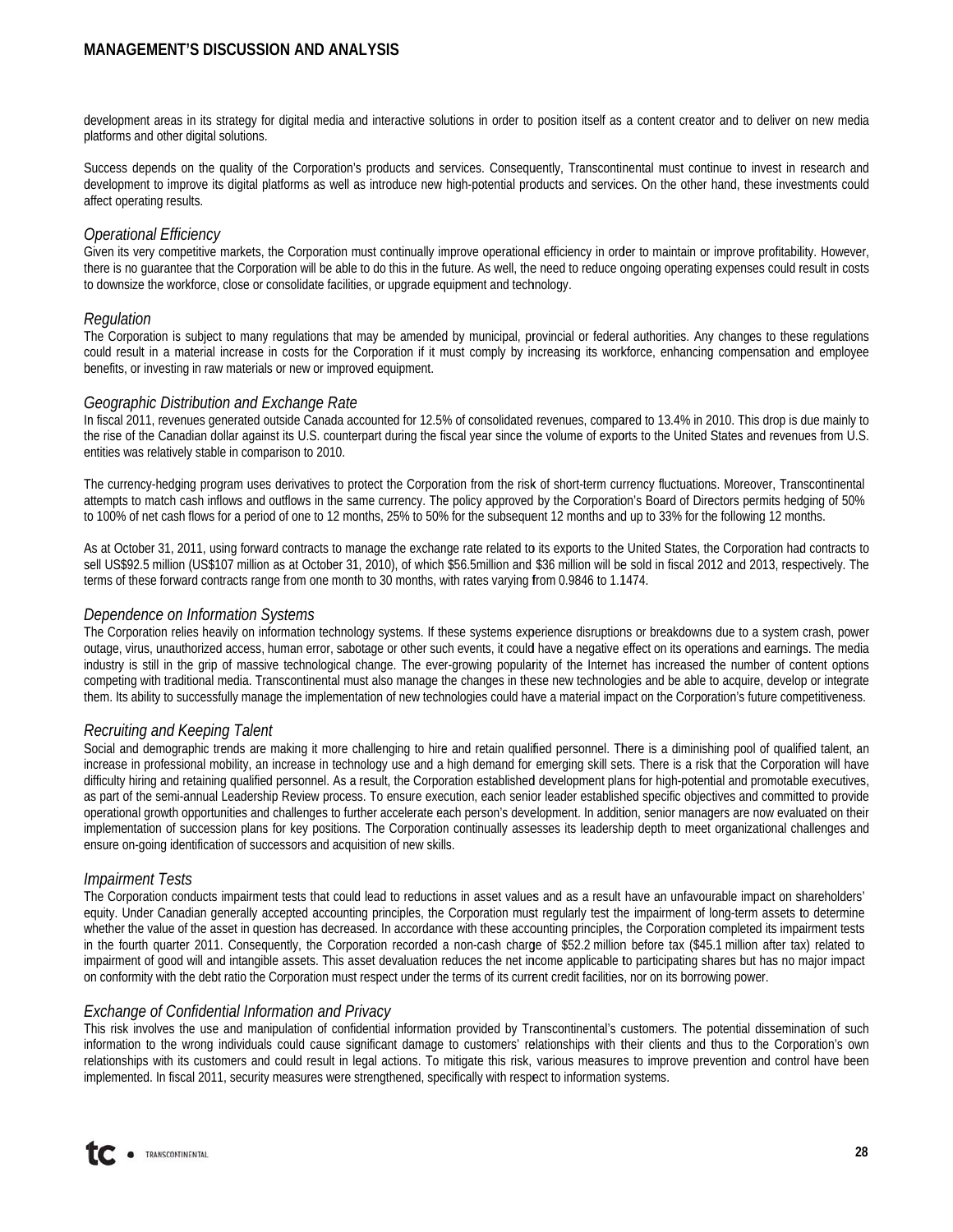# **M MANAGEMENT T'S DISCUSSI ION AND ANA ALYSIS**

Furthermore, it is possible that some of the Corporation's operations infringe on the privacy of users and others. While it has introduced strict controls in this area, practices with respect to the collection, use, disclosure or security of personal information or other related confidentiality issues could damage its reputation.

## *In ntegration of A Acquisitions*

Acquisitions have been and continue to be a key element in the Corporation's growth strategy. However, the integration of acquisitions is always a risk and this risk increases with the size of the acquisition. Integrating businesses could cause temporary disruptions to operations, to labour retention, to client relationships and/or potential loss of business. In addition, the identified synergies may not be fully realized or may take longer to realize than originally a anticipated.

In third quarter 2011, Transcontinental signed an agreement with Quad/Graphics to indirectly acquire all shares of Quad/Graphics Canada. This transaction is, however, subject to obtaining regulatory clearances; the Corporation believes that it will be finalized in early 2012. The integration of these operations could result in the potential loss of contracts and/or customer relationships, to temporary disruptions in production or to problems retaining key employees. Also, the anticipated synergies could fail to completely materialize, or could take more time than expected to materialize. However, to limit this risk, the Corporation has experienced due diligence teams and rigorous integration methods and believes that it is in a position to generate synergies from the integration of these operations because of the major investments made in recent years in its Printing Sector.

# *L Loss of Reputa tion*

The Corporation currently enjoys a good reputation. The risk of losing or tarnishing this reputation could have an important impact on the affairs of the Corporation or its valuation in the stock market. Also, its ability to maintain its existing customer relationships and generate new customers depends greatly on the quality of its services, reputation and business continuity. Dissatisfaction with its services, damage to its reputation, or changes to key employees could lead to a loss of business. Since its creation, the Corporation has taken important steps to mitigate this risk, mainly by ensuring strong corporate governance and establishing policies, including a Code of Ethics.

# *P Participating Sh hares and Pref ferred Shares*

Share prices may fluctuate and shareholders may not be able to sell participating shares at the issue price or a higher price. The price of participating shares could fluctuate due to a number of factors related to the Corporation's business, including new announcements, changes in the Corporation's operating results, sales of participating shares on the market, not meeting analysts' expectations, the general situation in the printing and publishing industries or in the North American economy. In recent years, participating shares, the shares of other companies operating in the same sectors and the stock market in general have experienced quite substantial price fluctuations that were not necessarily related to the operating performance of the companies concerned. It would be realistic to expect that the price of participating shares will continue to fluctuate significantly in the future, not necessarily related to the Corporation's performance.

Holders of preferred shares may not be able to sell their shares at the issue price or a higher price. The price of preferred shares could fluctuate in response to real or anticipated fluctuations in their credit rating and interest rates, which would also have an impact on the cost at which the Corporation could carry out transactions or obtain financing, and therefore on its liquidity, financial situation or operating results.

# **F Financial Risk ks**

## *A Availability of C Capital and Use e of Financial L Leverage*

At October 31, 2011, an amount of \$181.7 million was drawn on the \$400.0 million revolving credit facility which matures in September 2012. Senior unsecured notes for C\$74.4 million will also mature in fiscal 2012. However, preliminary approaches have been made and there is no indication that the Corporation will have any difficulty replacing these financing sources at attractive market conditions. This risk is mitigated by the fact that the Corporation is in a very good financial position, with an adjusted net indebtedness ratio of 1.44x and the Corporation's financial position should improve further due to the considerable cash flows generated in the next fiscal year, since capital expenditures will be limited to \$75 million. Also, the \$200.0 million receivables securitization program arranged in February 2011 was unused at October 31, 2011, which gives the Corporation additional flexibility.

There is no assurance that the Corporation will be able to increase distributions to shareholders by way of dividends.

## *In nterest Rate*

Transcontinental is exposed to market risks related to interest-rate fluctuations. At the end of fiscal 2011, considering the derivative financial instruments used, the fixed rate portion of the Corporation's long-term debt represented 81% of the total, while the floating rate portion represented 19% (70% and 30%, respectively, in 2010). The fixed rate portion of the debt increased due to pre-payment in fiscal 2011 of fixed-rate debt, i.e., its term credit facility of \$100.0 million with the Caisse de dépôt et placement du Québec and its \$50.0 million term loan with SGF Rexfor. The repayments were made by drawing on the term revolving credit facility which has a floating interest rate. The interest rate swap hedges other floating rate debts, which explains the increase in the fixed rate portion of the long-term debt as at October 31, 2011. The floating rate portion of the debt, considering the derivative financial instruments, bears interest at rates based on LIBOR or bankers' acceptance rates. In order to mitigate this risk the Corporation tries to keep a good balance of fixed versus floating rate debt.

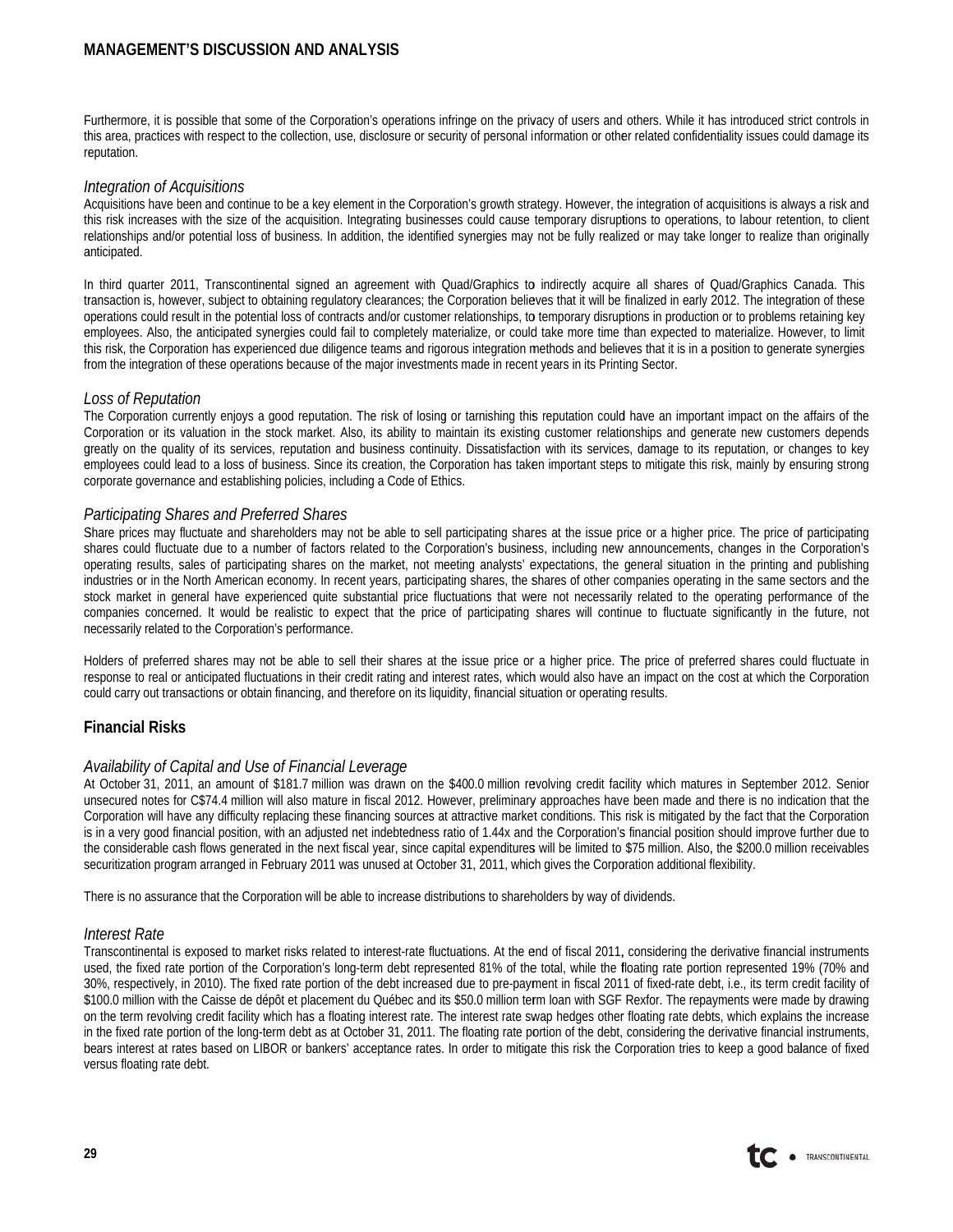# **M MANAGEMENT T'S DISCUSSI ION AND ANA ALYSIS**

# *C Credit*

The volatile economic conditions could have an impact on the availability of capital in general, but also more specifically in certain vulnerable niches. To limit this risk, the Corporation is maintaining its strict controls on receivables and senior management is putting greater emphasis on analyzing and reviewing the financial health of its customers; rigorous evaluation procedures are applied to all new customers. A specific credit limit is established for each customer and reviewed periodically by the Corporation. As well, the Corporation is protected against any concentration of credit risk through its products, clientele and geographic diversity. As at October 31, 2011, the maximum exposure to credit risk related to receivables is the carrying amount. The Corporation also has a credit insurance policy covering most of its major customers, for a maximum amount of \$20.0 million, which ends on April 30, 2011. The policy contains the usual clauses and limits regarding the amounts that can be claimed by event and year of coverage.

# *P Pension Plans*

On June 1, 2010, the Corporation replaced its hybrid and defined benefit (DB) pension plans with defined contribution (DC) plans. As a result, the Corporation has limited its risk with respect to past service under the hybrid and DB plans since there is no risk associated with future service under the D DC plans.

Pension funding is based on actuarial estimates and is subject to limitations under applicable income tax and other regulations. Actuarial estimates prepared during the year were based on assumptions related to projected employee compensation levels to the time of retirement and the anticipated long-term rate of return on pension plan assets. Accrued benefit obligation, fair value of plan assets and plan asset composition are measured at the date of the annual financial statements. The most recent actuarial valuation of the pension plans for funding purposes was made as of December 31, 2010. From now on, valuations must be performed annually. The actuarial funding valuation report determines the amount of cash contributions that the Company is required to make to the registered retirement plans. The December 31, 2010 funding report showed the registered retirement plans to be in a solvency deficit position. Consequently, the Corporation will be required to increase its cash funding contributions during the next fiscal year. If the financial markets or interest rates drop significantly again, the Corporation would likely be required to further increase its cash funding contributions.

## **E Environmenta l Risks**

The Corporation operates in two industries, printing and publishing, which use large quantities of paper for their day-to-day operations. Consumers are expressing mounting concern over the protection of the environment as well as sustainable development. Also, on June 10, 2011, the Quebec government passed Bill 88 amending the Environment Quality Act and the Regulation respecting compensation for municipal services, which received assent on June 13, 2011. The percentage of the recycling costs covered by Quebec municipalities, to which businesses currently contribute, will increase from 80% in 2011 to 100% in 2013. This legislative amendment could have an adverse impact on the Media Sector, and more specifically on the Local Solutions Group and the Business and Consumer Solutions Group. To mitigate this risk, the Corporation tries to be at the forefront of its industry in terms of commitment to the environment and, in collaboration with its suppliers, is looking on an ongoing basis to reduce its costs. Please refer to the Environment section of this *Management's Discussion and Analysis* for further details.

# **R Raw Materials and Postal R isk**

## **Raw Materials and Energy Prices**

The primary raw materials the Corporation uses in its printing sector are paper, ink and plates. These activities consume energy, i.e., electricity, natural gas and oil. Fluctuations in raw materials and energy prices affect its operations.

While paper costs are a pass through for the Printing Sector, the increase in the price of raw materials can have a negative effect on printing operations if it changes the purchasing habits of customers, in terms of number of pages printed for example. Moreover, the increase in the price of paper negatively affects the profitability of the Media Sector. In order to mitigate this risk, the Corporation does not rely on any one supplier and has agreements with its most important suppliers in order to ensure a stable flow of resources. In addition, some supply agreements contain escalation clauses that index selling prices to fluctuations in raw material costs and currency. Finally, fluctuations in the price of oil have an impact on ink and on gasoline prices. Any increase in gasoline prices would negatively affect distribution activities in the Media Sector. However, the Corporation continues to seek new ways to reduce e energy costs.

# *Future Policies of the Canadian and U.S. Postal Systems*

Postal rates are an important component of the cost structure of the Corporation's printing customers (direct mail in Canada, catalogues and magazines). Postal rate changes can influence the number of pieces that Transcontinental's customers are willing to mail. In order to mitigate this risk, the Corporation has increased its investment in postal optimization capabilities which can offer customers a reduction in their postal costs. A significant increase in postal costs would affect not only the customers of its printing operations, but also the Media Sector, particularly with respect to magazine distribution. Furthermore, Canadian print magazines and non-daily newspapers benefit from the Aid to Publishers program offered by the Canada Periodical Fund. Any significant reduction or loss in these subsidies could have a negative impact on the Corporation's obligations.

In conclusion, the Corporation continues its stringent approach to risk management, remaining alert to any new risks that could affect its operations and ensuring that its current control measures are effective. Management also continues its structured approach to risk prevention and control and to business continuity planning, which establishes measures to encourage business units to prevent risk, manage organizational change and recover from unforeseeable events more effectively.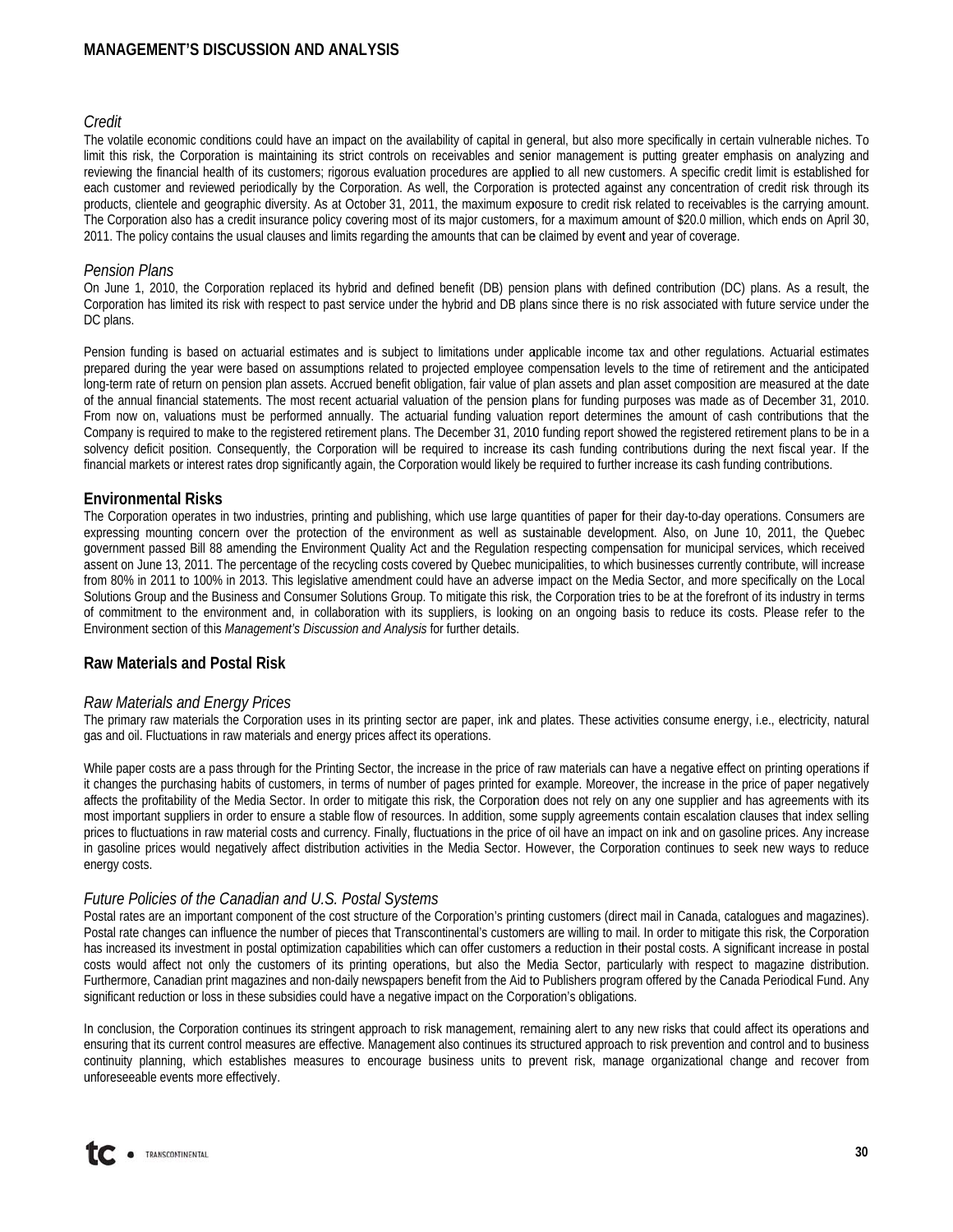## **DISCLOSURE CONTROLS AND PROCEDURES**

Transcontinental's President and Chief Executive Officer and its Chief Financial and Development Officer are responsible for establishing and maintaining the Corporation's disclosure controls and procedures.

Our disclosure controls and procedures are designed to provide reasonable assurance that information required to be disclosed by us is recorded, processed, summarized and reported within the time periods specified under Canadian securities laws, and include controls and procedures that are designed to ensure that information is accumulated and communicated to management to allow timely decisions regarding required disclosure.

The President and Chief Executive Officer and the Chief Financial and Development Officer, after evaluating the effectiveness of the Corporation's disclosure controls and procedures as at October 31, 2011, have concluded that the Corporation's disclosure controls and procedures are adequate and effective to ensure that material information relating to the Corporation and its subsidiaries would have been known to them.

## **INTERNAL CONTROL OVER FINANCIAL REPORTING**

Management is responsible for establishing and maintaining adequate internal control over financial reporting to provide reasonable assurance regarding the reliability of financial reporting and the preparation of financial statements for external purposes in accordance with GAAP.

The President and Chief Executive Officer and the Chief Financial and Development Officer have supervised the evaluation of the design and effectiveness of internal controls with respect to the Corporation's financial reporting, using the integrated framework for internal controls issued by the Committee of Sponsoring Organizations of the Treadway Commission (COSO). Based on this evaluation, they concluded that the Corporation's internal system for controlling financial reporting is effective as at October 31, 2011.

The President and Chief Executive Officer and the Chief Financial and Development Officer have evaluated whether there were changes to internal control over financial reporting during the year ended October 31, 2011 that have materially affected, or are reasonably likely to materially affect, its internal control over financial reporting. No such changes were identified through their evaluation.

## SUBSEQUENT EVENTS

## Structural change

On November 1, 2011, the Company implemented a new operating structure in order to better meet the actual needs in companies' multi-platform marketing communications, combining the majority of the Interactive Sector activities with those of the Media Sector into a single sector. For their part, the digital printing operations established in the United States will complete the offer of the Printing Sector. This new operating structure will be reflected in the consolidated financial statements of the first quarter of fiscal 2012.

## **O OUTLOOK**

As fiscal 2012 gets underway, Transcontinental's financial condition is sound. This puts it in a good position to further its transformation and keep a solid footing in the uncertain North American economy. Considerable cash flows will be generated in fiscal 2012 and capital expenditures will be limited to a maximum of \$75 million to ensure the Corporation has extra flexibility when assessing value-generating opportunities.

With the combination of the Media and Interactive sectors on November 1, 2011, in coming quarters the Corporation should be able to ramp up integration of its marketing products and services and increase the profitability of its digital platforms. The new Media Sector will focus on integration and its marketing activation offering by developing its digital platforms and interactive platforms. Given the stiffer competition in some of its more traditional niches, the sector will pursue its initiatives to secure its market share. Lastly, any slowdown in the economy could have an impact on national advertising expenses, which would have an adverse impact on the sector, particularly in the Business and Consumer Solutions Group.

For the Printing Sector, the focus in coming quarters will be the integration of Quad/Graphics Canada's operations, subject to clearances from Canadian regulators; it is now expected that these will be obtained in early 2012. With the contribution from this transaction, and given the important investments in its print network and its Canada-wide hybrid press platform in recent years, the Printing Sector could generate additional adjusted operating income before amortization of at least \$40 million on an annualized basis over a 12 to 24-month period after the closure of the transaction. Also, new contracts signed in fiscal 2011, particularly the new long-term agreement with Canadian Tire, should enable the Corporation to generate additional revenues of \$30 to \$40 million annually as of January 2012, much of it benefiting the Printing Sector. Initiatives will be implemented to make the printing network more efficient, including accelerated integration of flyer printing on the hybrid press platform.

O On behalf of Mana gement,

Nelson Gentilette

N Nelson Gentiletti Chief Financial and Development Officer

D December 8, 2011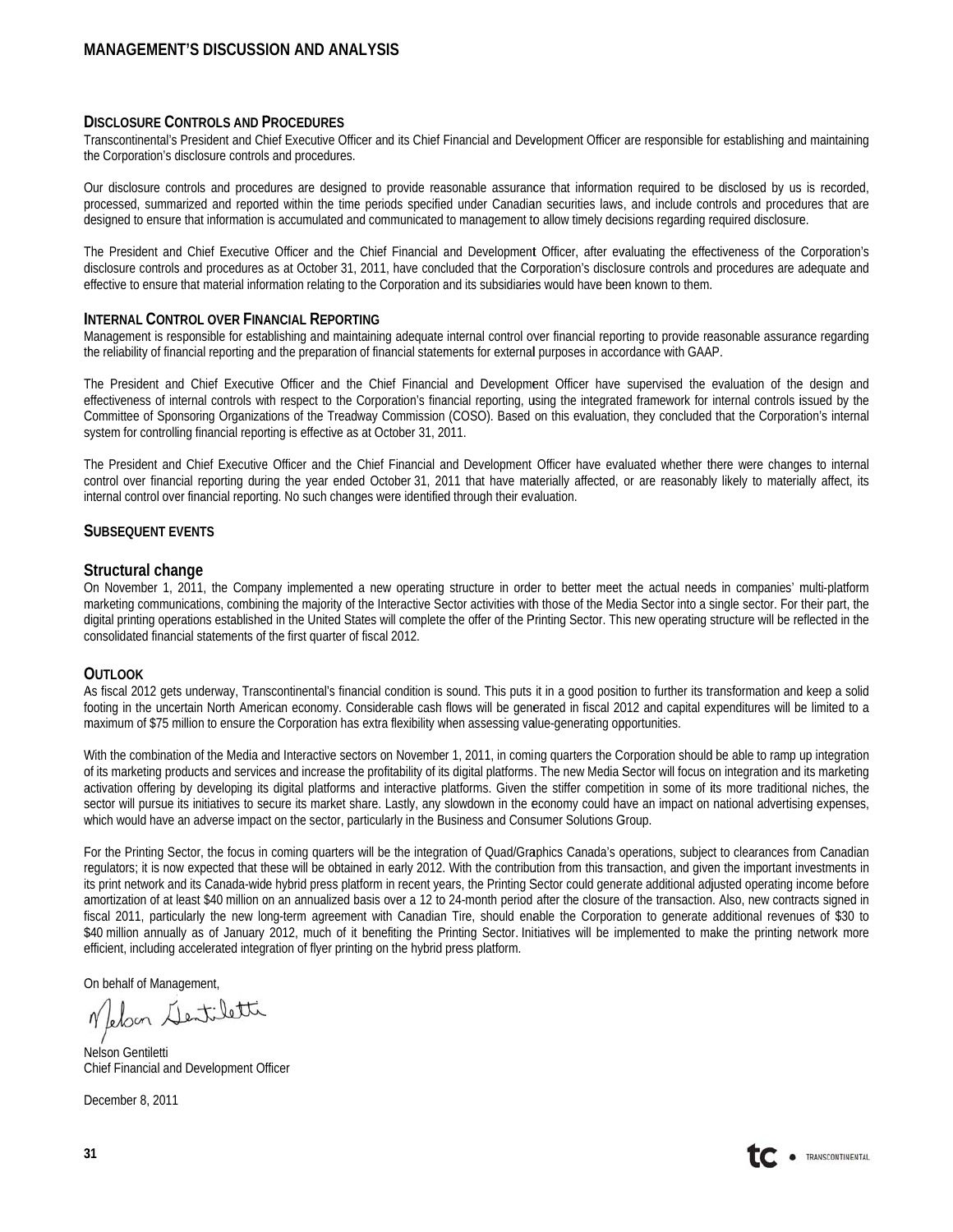

**KPMG LLP Chartered Accountants** 600 de Maisonneuve Blvd. West Suite 1500 Tour KPMG Montréal, Québec H3A 0A3

Telephone (514) 840-2100 Fax (514) 840-2187 Internet www.kpmg.ca

# **AUDITORS' REPORT TO THE SHAREHOLDERS OF TRANSCONTINENTAL INC.**

We have audited the accompanying consolidated financial statements of Transcontinental inc. (the "Corporation"), which comprise the consolidated balance sheets as at October 31, 2011 and 2010, the consolidated statements of income, comprehensive income, retained earnings and cash flows for the years then ended, and notes, comprising a summary of significant accounting policies and other explanatory information.

# *Management's Responsibility for the Consolidated Financial Statements*

Management is responsible for the preparation and fair presentation of these consolidated financial statements in accordance with Canadian generally accepted accounting principles, and for such internal control as management determines is necessary to enable the preparation of consolidated financial statements that are free from material misstatement, whether due to fraud or error.

# *Auditors' Responsibility*

Our responsibility is to express an opinion on these consolidated financial statements based on our audits. We conducted our audits in accordance with Canadian generally accepted auditing standards. Those standards require that we comply with ethical requirements and plan and perform the audit to obtain reasonable assurance about whether the consolidated financial statements are free from material misstatement.

An audit involves performing procedures to obtain audit evidence about the amounts and disclosures in the consolidated financial statements. The procedures selected depend on our judgment, including the assessment of the risks of material misstatement of the consolidated financial statements, whether due to fraud or error. In making those risk assessments, we consider internal control relevant to the entity's preparation and fair presentation of the consolidated financial statements in order to design audit procedures that are appropriate in the circumstances, but not for the purpose of expressing an opinion on the effectiveness of the entity's internal control. An audit also includes evaluating the appropriateness of accounting policies used and the reasonableness of accounting estimates made by management, as well as evaluating the overall presentation of the consolidated financial statements.

We believe that the audit evidence we have obtained in our audits is sufficient and appropriate to provide a basis for our audit opinion.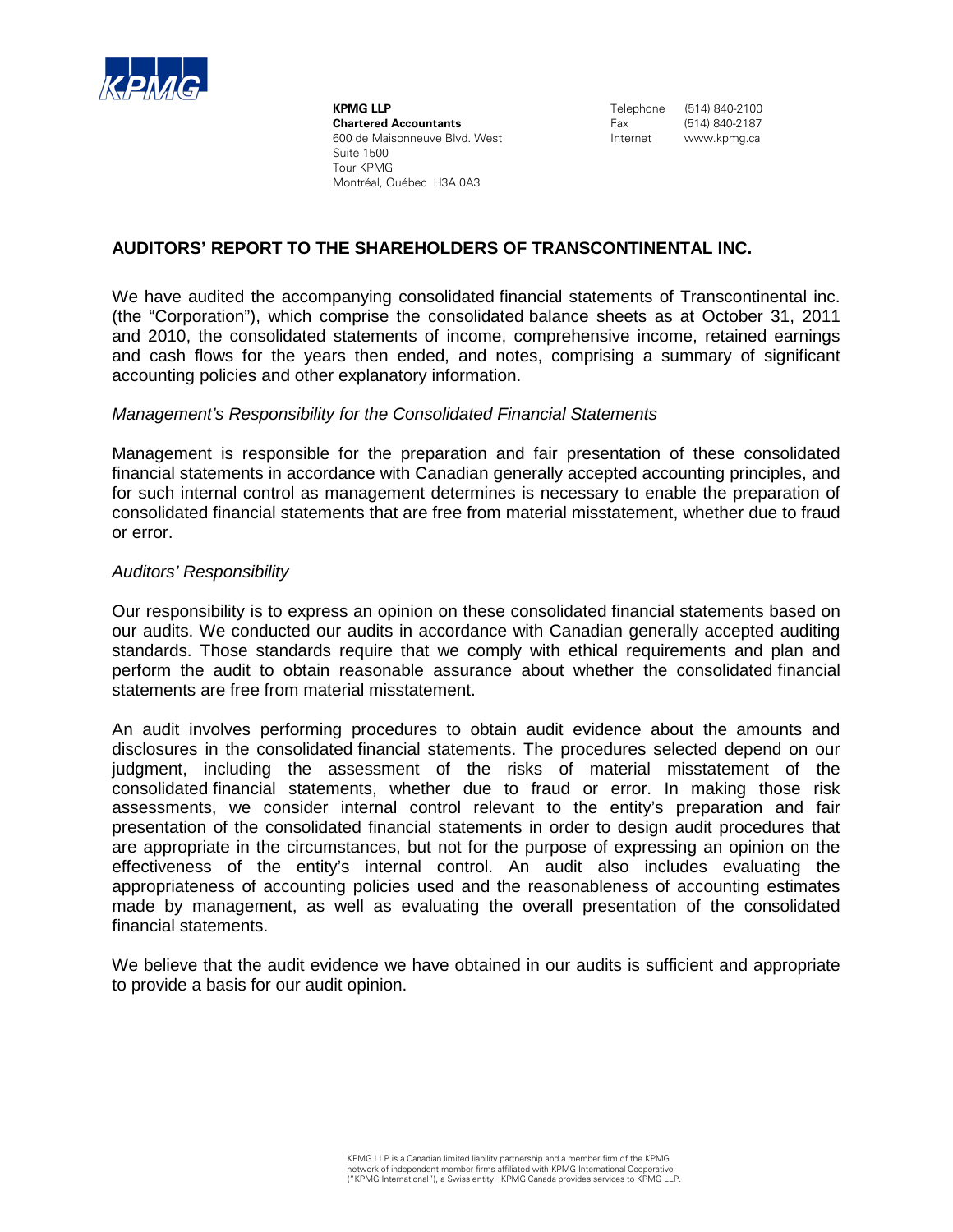

Page 2

*Opinion*

In our opinion, the consolidated financial statements present fairly, in all material respects, the consolidated financial position of the Corporation as at October 31, 2011 and 2010, and its consolidated results of operations and its consolidated cash flows for the years then ended in accordance with Canadian generally accepted accounting principles**.**

 $KPMG$  14P

Chartered Accountants

Montreal, Canada

December 8, 2011

\* CA Auditor permit no 10892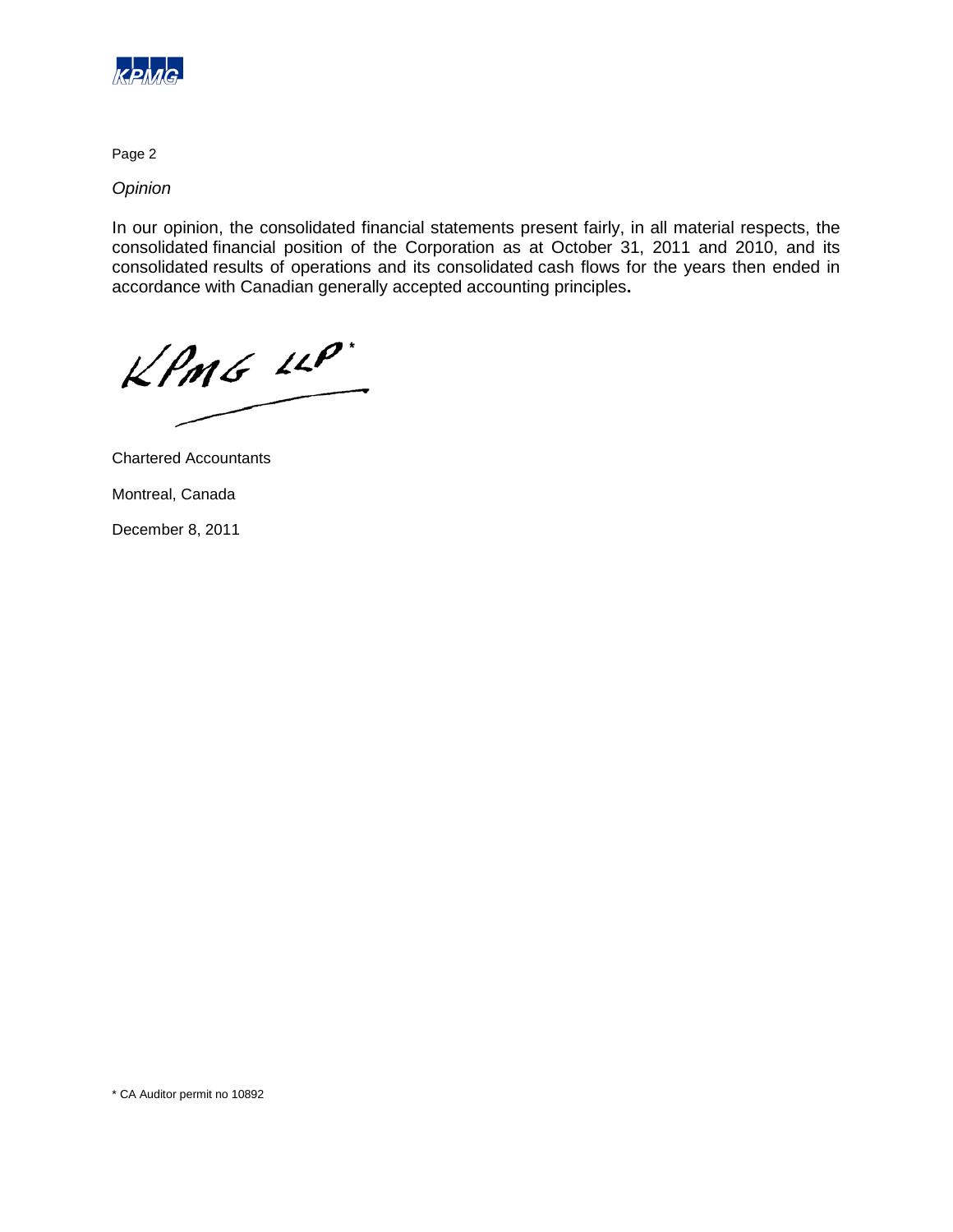# **CONSOLIDATED STATEMENTS OF INCOME**

For the years ended October 31

## (in millions of dollars, except per share data)

|                                                                                     | <b>Notes</b>   | 2011                     | 2010                     |
|-------------------------------------------------------------------------------------|----------------|--------------------------|--------------------------|
| Revenues<br>Operating costs                                                         |                | \$<br>2,043.6<br>1.441.7 | \$<br>2.028.3<br>1,420.6 |
| Selling, general and administrative expenses                                        |                | 228.9                    | 234.5                    |
|                                                                                     |                |                          |                          |
| Operating income before amortization, impairment of assets, restructuring costs     |                |                          |                          |
| and impairment of goodwill and intangible assets                                    |                | 373.0                    | 373.2                    |
| Amortization                                                                        | 4              | 120.3                    | 123.3                    |
| Impairment of assets and restructuring costs                                        | 5              | 18.4                     | 14.9                     |
| Impairment of goodwill and intangible assets                                        | 12 & 13        | 52.2                     | 12.5                     |
|                                                                                     |                |                          |                          |
| Operating income                                                                    |                | 182.1                    | 222.5                    |
| Financial expenses                                                                  | 6              | 39.3                     | 42.6                     |
| Expenses related to long-term debt prepayments                                      | 15             | 5.8                      | $\sim$                   |
| Discount on sale of accounts receivable                                             |                | $\blacksquare$           | 0.9                      |
|                                                                                     |                | 137.0                    | 179.0                    |
| Income before income taxes and non-controlling interest<br>Income taxes             | $\overline{7}$ | 30.3                     | 34.1                     |
|                                                                                     |                | 0.9                      | 0.9                      |
| Non-controlling interest                                                            |                |                          |                          |
| Net income from continuing operations                                               |                | 105.8                    | 144.0                    |
| Net income (loss) from discontinued operations                                      | 8              | (21.2)                   | 29.4                     |
| Net income                                                                          |                | 84.6                     | 173.4                    |
| Dividends on preferred shares, net of related income taxes                          |                | 6.8                      | 6.8                      |
| Net income applicable to participating shares                                       |                | 77.8<br>\$               | \$<br>166.6              |
|                                                                                     |                |                          |                          |
| Net income (loss) per participating share - basic and diluted                       |                |                          |                          |
| Continuing operations                                                               | 18             | 1.22<br>\$               | \$<br>1.70               |
| Discontinued operations                                                             |                | (0.26)                   | 0.36                     |
|                                                                                     |                | \$<br>0.96               | \$<br>2.06               |
|                                                                                     |                |                          |                          |
| Weighted average number of participating shares outstanding - basic (in millions)   | 18             | 81.0                     | 80.8                     |
|                                                                                     |                |                          |                          |
| Weighted average number of participating shares outstanding - diluted (in millions) | 18             | 81.1                     | 80.9                     |
|                                                                                     |                |                          |                          |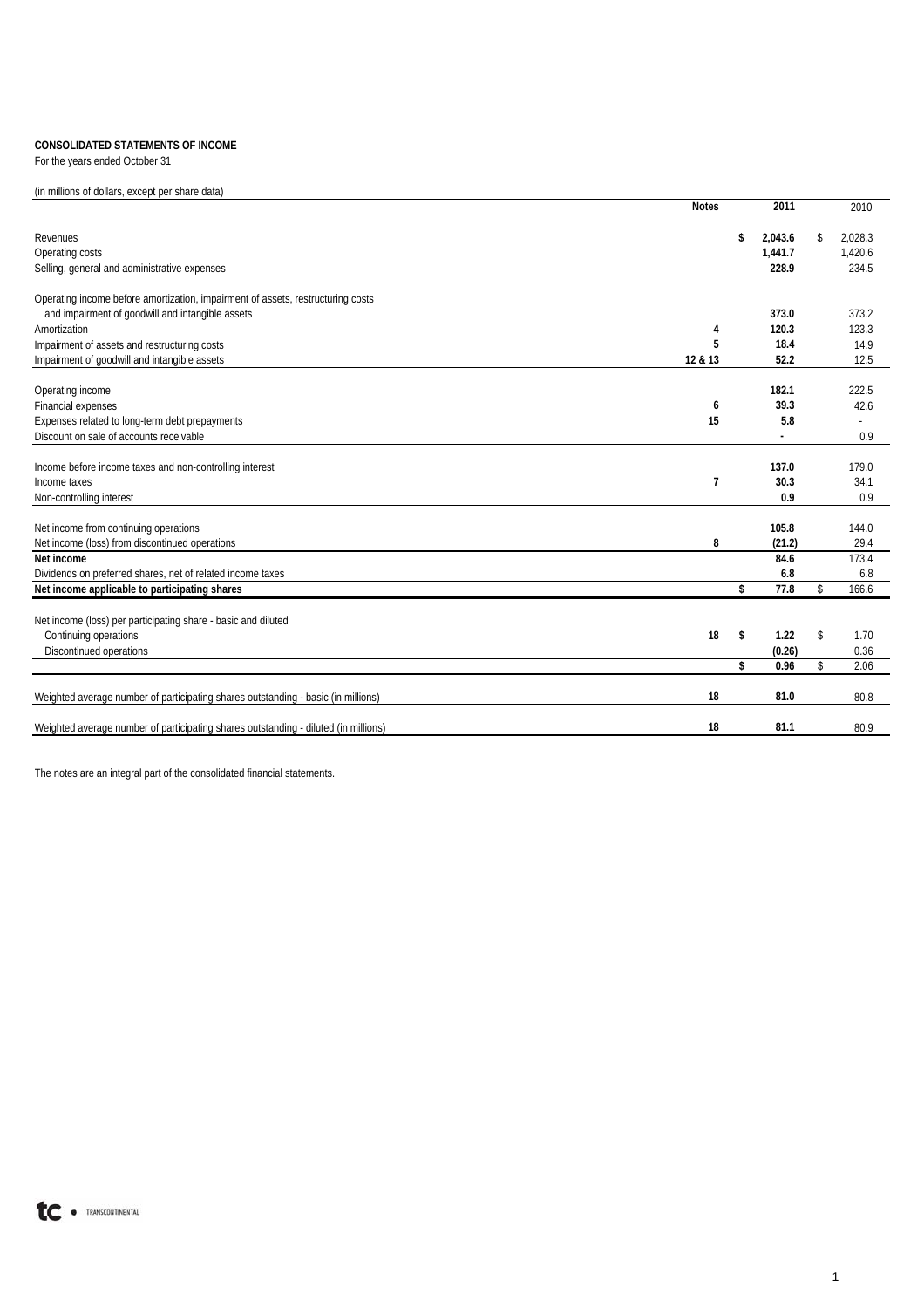# **CONSOLIDATED STATEMENTS OF COMPREHENSIVE INCOME**

For the years ended October 31

(in millions of dollars)

|                                                                                                                                                                                                                                                                                                                 | <b>Notes</b> | 2011  | 2010   |
|-----------------------------------------------------------------------------------------------------------------------------------------------------------------------------------------------------------------------------------------------------------------------------------------------------------------|--------------|-------|--------|
| Net income                                                                                                                                                                                                                                                                                                      |              | 84.6  | 173.4  |
| Other comprehensive income (loss):                                                                                                                                                                                                                                                                              |              |       |        |
| Net change in fair value of derivatives designated as cash flow hedges, net of income taxes of \$1.5 million<br>for the year ended October 31, 2011 (\$(4.0) million for the year ended October 31, 2010)                                                                                                       |              | 3.8   | (13.7) |
| Reclassification adjustments for net change in fair value of derivatives designated as cash flow hedges<br>in prior periods, transferred to net income in the current period, net of income taxes of $(2.0)$ million<br>for the year ended October 31, 2011 (\$1.8 million for the year ended October 31, 2010) |              | (5.6) | 8.5    |
| Net change in fair value of derivatives designated as cash flow hedges                                                                                                                                                                                                                                          |              | (1.8) | (5.2)  |
| Reclassification of a realized foreign exchange loss to net income of discontinued operations,<br>related to the reduction of net investment in self-sustaining foreign operations                                                                                                                              | 8            | 50.5  |        |
| Net losses on translation of financial statements of self-sustaining foreign operations                                                                                                                                                                                                                         |              | (5.7) | (4.0)  |
| Other comprehensive income (loss)                                                                                                                                                                                                                                                                               | 21           | 43.0  | (9.2)  |
| Comprehensive income                                                                                                                                                                                                                                                                                            |              | 127.6 | 164.2  |

## **CONSOLIDATED STATEMENTS OF RETAINED EARNINGS**

For the years ended October 31

(in millions of dollars)

|                                   | 2011   | 2010   |
|-----------------------------------|--------|--------|
| Balance, beginning of year        | 784.0  | 645.9  |
| Net income                        | 84.6   | 173.4  |
|                                   | 868.6  | 819.3  |
| Dividends on participating shares | (39.7) | (28.3) |
| Dividends on preferred shares     | (6.8)  | (7.0)  |
| Balance, end of year              | 822.1  | 784.0  |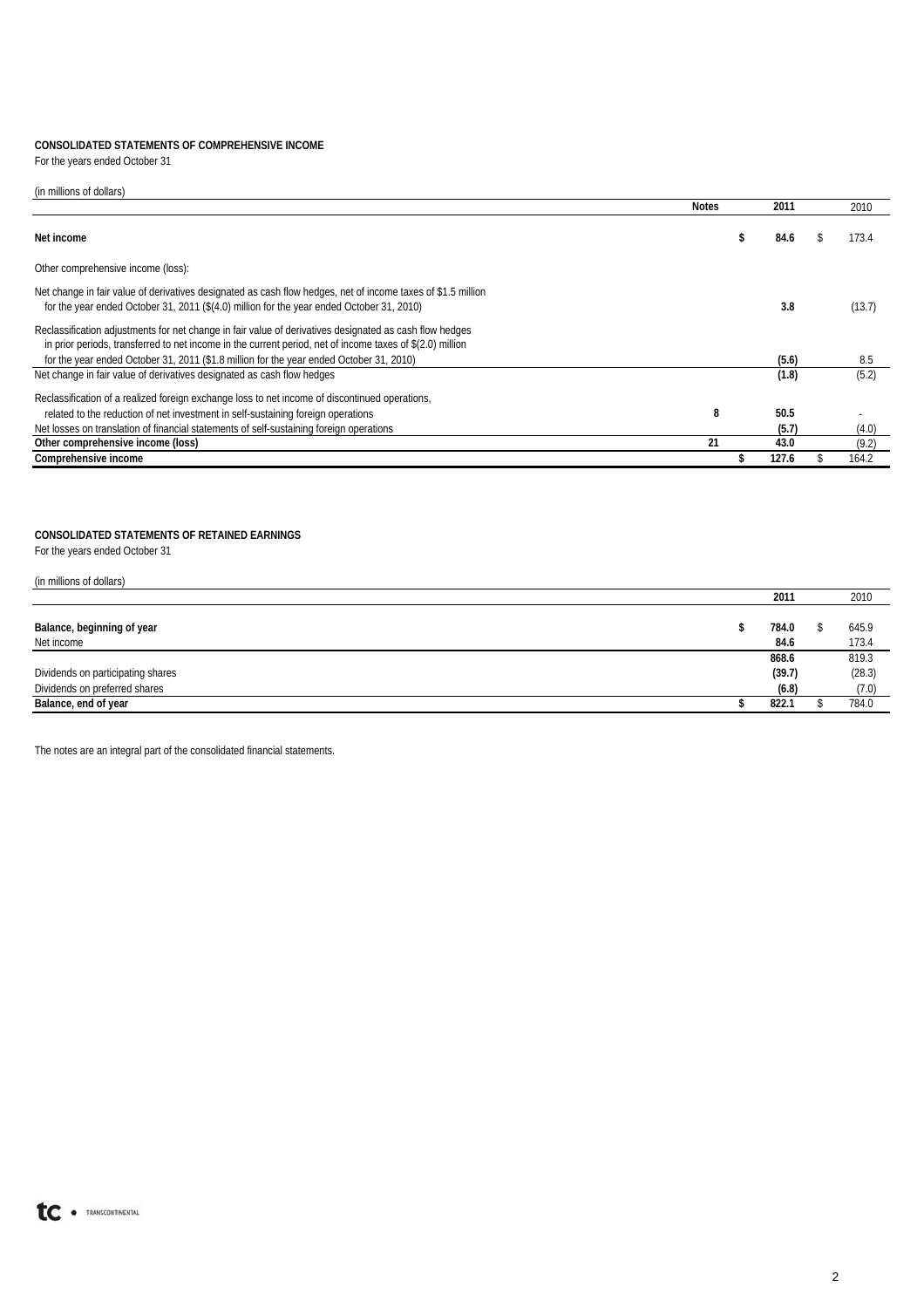# **CONSOLIDATED BALANCE SHEETS**

As at October 31

(in millions of dollars)

|                                                    | <b>Notes</b>   | 2011                     |              | 2010    |
|----------------------------------------------------|----------------|--------------------------|--------------|---------|
| <b>Current assets</b>                              |                |                          |              |         |
| Cash and cash equivalents                          |                | \$<br>75.0               | \$           | 31.9    |
| Accounts receivable                                | 8 & 9          | 436.3                    |              | 440.6   |
| Income taxes receivable                            |                | 14.7                     |              | 19.5    |
| Inventories                                        | 10             | 80.2                     |              | 77.6    |
| Prepaid expenses and other current assets          |                | 21.6                     |              | 19.3    |
| Future income taxes                                | $\overline{1}$ | 16.8                     |              | 16.6    |
| Assets from discontinued operations                | 8              | $\overline{\phantom{a}}$ |              | 27.5    |
|                                                    |                | 644.6                    |              | 633.0   |
|                                                    |                |                          |              |         |
| Property, plant and equipment                      | 11             | 787.1                    |              | 871.6   |
| Goodwill                                           | 12             | 682.5                    |              | 678.1   |
| Intangible assets                                  | 13             | 150.8                    |              | 179.1   |
| Future income taxes                                | $\overline{1}$ | 144.9                    |              | 145.3   |
| Other assets                                       | 14             | 43.7                     |              | 39.2    |
| Assets from discontinued operations                | 8              | ÷,                       |              | 48.4    |
|                                                    |                | 2,453.6<br>\$            | \$           | 2,594.7 |
|                                                    |                |                          |              |         |
| <b>Current liabilities</b>                         |                |                          |              |         |
| Accounts payable and accrued liabilities           |                | \$<br>303.7              | \$           | 345.4   |
| Income taxes payable                               |                | 33.5                     |              | 29.0    |
| Deferred subscription revenues and deposits        |                | 32.5                     |              | 38.4    |
| Future income taxes                                | $\overline{1}$ | 2.0                      |              | 2.5     |
| Current portion of long-term debt                  | 15             | 271.9                    |              | 17.8    |
| Liabilities from discontinued operations           | 8              | $\overline{\phantom{a}}$ |              | 12.8    |
|                                                    |                | 643.6                    |              | 445.9   |
| Long-term debt                                     | 15             | 292.5                    |              | 712.9   |
| Future income taxes                                | $\overline{1}$ | 140.5                    |              | 137.4   |
| Other liabilities                                  | 16             | 47.2                     |              | 50.0    |
| Liabilities from discontinued operations           | 8              | ÷.                       |              | 0.7     |
|                                                    |                | 1,123.8                  |              | 1,346.9 |
|                                                    |                |                          |              |         |
| Non-controlling interest                           |                | 0.8                      |              | 0.8     |
|                                                    |                |                          |              |         |
| Commitments, guarantees and contingent liabilities | 25             |                          |              |         |
| Shareholders' equity                               |                |                          |              |         |
| Share capital                                      | 17             | 478.8                    |              | 478.6   |
| Contributed surplus                                | 20             | 14.4                     |              | 13.7    |
|                                                    |                |                          |              |         |
| Retained earnings                                  |                | 822.1                    |              | 784.0   |
| Accumulated other comprehensive income (loss)      | 21             | 13.7                     |              | (29.3)  |
|                                                    |                | 835.8                    |              | 754.7   |
|                                                    |                | 1,329.0                  |              | 1,247.0 |
|                                                    |                | 2,453.6<br>\$            | $\mathbb{S}$ | 2.594.7 |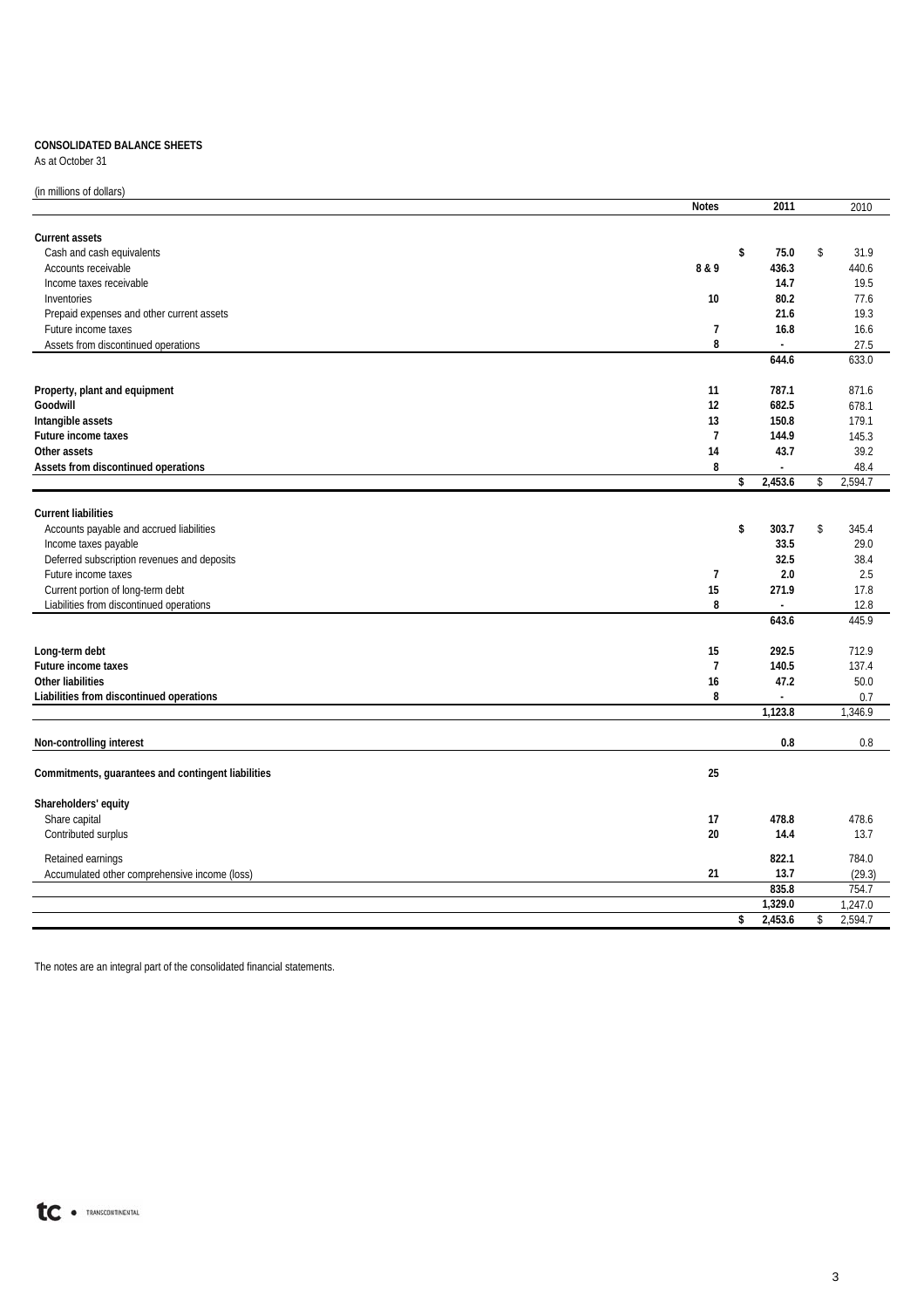# **CONSOLIDATED STATEMENTS OF CASH FLOWS**

For the years ended October 31

| <b>Notes</b><br>2011<br>2010<br>Operating activities<br>173.4<br>Net income<br>\$<br>84.6<br>\$<br>8<br>(21.2)<br>29.4<br>Less: Net income (loss) from discontinued operations<br>Net income from continuing operations<br>105.8<br>144.0<br>Items not affecting cash and cash equivalents<br>147.5<br>147.9<br>Amortization<br>4<br>5<br>3.9<br>1.7<br>Impairment of assets<br>52.2<br>12.5<br>Impairment of goodwill and intangible assets<br>12 & 13<br>(8.2)<br>Net gains on disposal of assets<br>(3.8)<br>Future income taxes<br>7<br>(1.1)<br>10.4<br>Stock option compensation<br>19<br>0.7<br>0.8<br>5.8<br>2.0<br>Other<br>311.0<br>311.1<br>Cash flow from operating activities before changes in non-cash operating items<br>22<br>Changes in non-cash operating items<br>(6.3)<br>(155.1)<br>304.7<br>Cash flow related to operating activities of continuing operations<br>156.0<br>Cash flow related to operating activities of discontinued operations<br>3.4<br>8.2<br>308.1<br>164.2<br>Investing activities<br><b>Business acquisitions</b><br>23<br>(35.8)<br>(14.0)<br>(47.4)<br>(125.0)<br>Acquisitions of property, plant and equipment<br>2.6<br>10.9<br>Disposals of property, plant and equipment<br>(21.1)<br>(24.1)<br>Increase in intangible assets and other assets<br>Cash flow related to investing activities of continuing operations<br>(152.2)<br>(101.7)<br>49.0<br>90.8<br>Cash flow related to investing activities of discontinued operations<br>(52.7)<br>(61.4)<br><b>Financing activities</b><br>40.5<br>Increase in long-term debt<br>15<br>15<br>Reimbursement of long-term debt<br>(168.0)<br>(10.1)<br>15<br>4.5<br>Increase (decrease) in revolving term credit facility<br>(95.4)<br>Dividends on participating shares<br>(39.7)<br>(28.3)<br>Dividends on preferred shares<br>(6.8)<br>(7.0)<br>17<br>0.2<br>2.1<br>Issuance of participating shares<br>Bond forward contract<br>(6.0)<br>÷.<br>(1.2)<br>Other<br>(0.2)<br>Cash flow related to financing activities of continuing operations<br>(217.0)<br>(98.4)<br>(1.3)<br>Cash flow related to financing activities of discontinued operations<br>(217.0)<br>(99.7)<br>0.3<br>(1.5)<br>Effect of exchange rate changes on cash and cash equivalents denominated in foreign currencies<br>38.7<br>Increase in cash and cash equivalents<br>1.6<br>Cash and cash equivalents at beginning of year<br>36.3<br>34.7<br>75.0<br>36.3<br>Cash and cash equivalents at end of year<br>\$<br>\$ | (in millions of dollars) |  |  |
|------------------------------------------------------------------------------------------------------------------------------------------------------------------------------------------------------------------------------------------------------------------------------------------------------------------------------------------------------------------------------------------------------------------------------------------------------------------------------------------------------------------------------------------------------------------------------------------------------------------------------------------------------------------------------------------------------------------------------------------------------------------------------------------------------------------------------------------------------------------------------------------------------------------------------------------------------------------------------------------------------------------------------------------------------------------------------------------------------------------------------------------------------------------------------------------------------------------------------------------------------------------------------------------------------------------------------------------------------------------------------------------------------------------------------------------------------------------------------------------------------------------------------------------------------------------------------------------------------------------------------------------------------------------------------------------------------------------------------------------------------------------------------------------------------------------------------------------------------------------------------------------------------------------------------------------------------------------------------------------------------------------------------------------------------------------------------------------------------------------------------------------------------------------------------------------------------------------------------------------------------------------------------------------------------------------------------------------------------------------------------------------------------------------------------------------------------------------------------------------------|--------------------------|--|--|
|                                                                                                                                                                                                                                                                                                                                                                                                                                                                                                                                                                                                                                                                                                                                                                                                                                                                                                                                                                                                                                                                                                                                                                                                                                                                                                                                                                                                                                                                                                                                                                                                                                                                                                                                                                                                                                                                                                                                                                                                                                                                                                                                                                                                                                                                                                                                                                                                                                                                                                |                          |  |  |
|                                                                                                                                                                                                                                                                                                                                                                                                                                                                                                                                                                                                                                                                                                                                                                                                                                                                                                                                                                                                                                                                                                                                                                                                                                                                                                                                                                                                                                                                                                                                                                                                                                                                                                                                                                                                                                                                                                                                                                                                                                                                                                                                                                                                                                                                                                                                                                                                                                                                                                |                          |  |  |
|                                                                                                                                                                                                                                                                                                                                                                                                                                                                                                                                                                                                                                                                                                                                                                                                                                                                                                                                                                                                                                                                                                                                                                                                                                                                                                                                                                                                                                                                                                                                                                                                                                                                                                                                                                                                                                                                                                                                                                                                                                                                                                                                                                                                                                                                                                                                                                                                                                                                                                |                          |  |  |
|                                                                                                                                                                                                                                                                                                                                                                                                                                                                                                                                                                                                                                                                                                                                                                                                                                                                                                                                                                                                                                                                                                                                                                                                                                                                                                                                                                                                                                                                                                                                                                                                                                                                                                                                                                                                                                                                                                                                                                                                                                                                                                                                                                                                                                                                                                                                                                                                                                                                                                |                          |  |  |
|                                                                                                                                                                                                                                                                                                                                                                                                                                                                                                                                                                                                                                                                                                                                                                                                                                                                                                                                                                                                                                                                                                                                                                                                                                                                                                                                                                                                                                                                                                                                                                                                                                                                                                                                                                                                                                                                                                                                                                                                                                                                                                                                                                                                                                                                                                                                                                                                                                                                                                |                          |  |  |
|                                                                                                                                                                                                                                                                                                                                                                                                                                                                                                                                                                                                                                                                                                                                                                                                                                                                                                                                                                                                                                                                                                                                                                                                                                                                                                                                                                                                                                                                                                                                                                                                                                                                                                                                                                                                                                                                                                                                                                                                                                                                                                                                                                                                                                                                                                                                                                                                                                                                                                |                          |  |  |
|                                                                                                                                                                                                                                                                                                                                                                                                                                                                                                                                                                                                                                                                                                                                                                                                                                                                                                                                                                                                                                                                                                                                                                                                                                                                                                                                                                                                                                                                                                                                                                                                                                                                                                                                                                                                                                                                                                                                                                                                                                                                                                                                                                                                                                                                                                                                                                                                                                                                                                |                          |  |  |
|                                                                                                                                                                                                                                                                                                                                                                                                                                                                                                                                                                                                                                                                                                                                                                                                                                                                                                                                                                                                                                                                                                                                                                                                                                                                                                                                                                                                                                                                                                                                                                                                                                                                                                                                                                                                                                                                                                                                                                                                                                                                                                                                                                                                                                                                                                                                                                                                                                                                                                |                          |  |  |
|                                                                                                                                                                                                                                                                                                                                                                                                                                                                                                                                                                                                                                                                                                                                                                                                                                                                                                                                                                                                                                                                                                                                                                                                                                                                                                                                                                                                                                                                                                                                                                                                                                                                                                                                                                                                                                                                                                                                                                                                                                                                                                                                                                                                                                                                                                                                                                                                                                                                                                |                          |  |  |
|                                                                                                                                                                                                                                                                                                                                                                                                                                                                                                                                                                                                                                                                                                                                                                                                                                                                                                                                                                                                                                                                                                                                                                                                                                                                                                                                                                                                                                                                                                                                                                                                                                                                                                                                                                                                                                                                                                                                                                                                                                                                                                                                                                                                                                                                                                                                                                                                                                                                                                |                          |  |  |
|                                                                                                                                                                                                                                                                                                                                                                                                                                                                                                                                                                                                                                                                                                                                                                                                                                                                                                                                                                                                                                                                                                                                                                                                                                                                                                                                                                                                                                                                                                                                                                                                                                                                                                                                                                                                                                                                                                                                                                                                                                                                                                                                                                                                                                                                                                                                                                                                                                                                                                |                          |  |  |
|                                                                                                                                                                                                                                                                                                                                                                                                                                                                                                                                                                                                                                                                                                                                                                                                                                                                                                                                                                                                                                                                                                                                                                                                                                                                                                                                                                                                                                                                                                                                                                                                                                                                                                                                                                                                                                                                                                                                                                                                                                                                                                                                                                                                                                                                                                                                                                                                                                                                                                |                          |  |  |
|                                                                                                                                                                                                                                                                                                                                                                                                                                                                                                                                                                                                                                                                                                                                                                                                                                                                                                                                                                                                                                                                                                                                                                                                                                                                                                                                                                                                                                                                                                                                                                                                                                                                                                                                                                                                                                                                                                                                                                                                                                                                                                                                                                                                                                                                                                                                                                                                                                                                                                |                          |  |  |
|                                                                                                                                                                                                                                                                                                                                                                                                                                                                                                                                                                                                                                                                                                                                                                                                                                                                                                                                                                                                                                                                                                                                                                                                                                                                                                                                                                                                                                                                                                                                                                                                                                                                                                                                                                                                                                                                                                                                                                                                                                                                                                                                                                                                                                                                                                                                                                                                                                                                                                |                          |  |  |
|                                                                                                                                                                                                                                                                                                                                                                                                                                                                                                                                                                                                                                                                                                                                                                                                                                                                                                                                                                                                                                                                                                                                                                                                                                                                                                                                                                                                                                                                                                                                                                                                                                                                                                                                                                                                                                                                                                                                                                                                                                                                                                                                                                                                                                                                                                                                                                                                                                                                                                |                          |  |  |
|                                                                                                                                                                                                                                                                                                                                                                                                                                                                                                                                                                                                                                                                                                                                                                                                                                                                                                                                                                                                                                                                                                                                                                                                                                                                                                                                                                                                                                                                                                                                                                                                                                                                                                                                                                                                                                                                                                                                                                                                                                                                                                                                                                                                                                                                                                                                                                                                                                                                                                |                          |  |  |
|                                                                                                                                                                                                                                                                                                                                                                                                                                                                                                                                                                                                                                                                                                                                                                                                                                                                                                                                                                                                                                                                                                                                                                                                                                                                                                                                                                                                                                                                                                                                                                                                                                                                                                                                                                                                                                                                                                                                                                                                                                                                                                                                                                                                                                                                                                                                                                                                                                                                                                |                          |  |  |
|                                                                                                                                                                                                                                                                                                                                                                                                                                                                                                                                                                                                                                                                                                                                                                                                                                                                                                                                                                                                                                                                                                                                                                                                                                                                                                                                                                                                                                                                                                                                                                                                                                                                                                                                                                                                                                                                                                                                                                                                                                                                                                                                                                                                                                                                                                                                                                                                                                                                                                |                          |  |  |
|                                                                                                                                                                                                                                                                                                                                                                                                                                                                                                                                                                                                                                                                                                                                                                                                                                                                                                                                                                                                                                                                                                                                                                                                                                                                                                                                                                                                                                                                                                                                                                                                                                                                                                                                                                                                                                                                                                                                                                                                                                                                                                                                                                                                                                                                                                                                                                                                                                                                                                |                          |  |  |
|                                                                                                                                                                                                                                                                                                                                                                                                                                                                                                                                                                                                                                                                                                                                                                                                                                                                                                                                                                                                                                                                                                                                                                                                                                                                                                                                                                                                                                                                                                                                                                                                                                                                                                                                                                                                                                                                                                                                                                                                                                                                                                                                                                                                                                                                                                                                                                                                                                                                                                |                          |  |  |
|                                                                                                                                                                                                                                                                                                                                                                                                                                                                                                                                                                                                                                                                                                                                                                                                                                                                                                                                                                                                                                                                                                                                                                                                                                                                                                                                                                                                                                                                                                                                                                                                                                                                                                                                                                                                                                                                                                                                                                                                                                                                                                                                                                                                                                                                                                                                                                                                                                                                                                |                          |  |  |
|                                                                                                                                                                                                                                                                                                                                                                                                                                                                                                                                                                                                                                                                                                                                                                                                                                                                                                                                                                                                                                                                                                                                                                                                                                                                                                                                                                                                                                                                                                                                                                                                                                                                                                                                                                                                                                                                                                                                                                                                                                                                                                                                                                                                                                                                                                                                                                                                                                                                                                |                          |  |  |
|                                                                                                                                                                                                                                                                                                                                                                                                                                                                                                                                                                                                                                                                                                                                                                                                                                                                                                                                                                                                                                                                                                                                                                                                                                                                                                                                                                                                                                                                                                                                                                                                                                                                                                                                                                                                                                                                                                                                                                                                                                                                                                                                                                                                                                                                                                                                                                                                                                                                                                |                          |  |  |
|                                                                                                                                                                                                                                                                                                                                                                                                                                                                                                                                                                                                                                                                                                                                                                                                                                                                                                                                                                                                                                                                                                                                                                                                                                                                                                                                                                                                                                                                                                                                                                                                                                                                                                                                                                                                                                                                                                                                                                                                                                                                                                                                                                                                                                                                                                                                                                                                                                                                                                |                          |  |  |
|                                                                                                                                                                                                                                                                                                                                                                                                                                                                                                                                                                                                                                                                                                                                                                                                                                                                                                                                                                                                                                                                                                                                                                                                                                                                                                                                                                                                                                                                                                                                                                                                                                                                                                                                                                                                                                                                                                                                                                                                                                                                                                                                                                                                                                                                                                                                                                                                                                                                                                |                          |  |  |
|                                                                                                                                                                                                                                                                                                                                                                                                                                                                                                                                                                                                                                                                                                                                                                                                                                                                                                                                                                                                                                                                                                                                                                                                                                                                                                                                                                                                                                                                                                                                                                                                                                                                                                                                                                                                                                                                                                                                                                                                                                                                                                                                                                                                                                                                                                                                                                                                                                                                                                |                          |  |  |
|                                                                                                                                                                                                                                                                                                                                                                                                                                                                                                                                                                                                                                                                                                                                                                                                                                                                                                                                                                                                                                                                                                                                                                                                                                                                                                                                                                                                                                                                                                                                                                                                                                                                                                                                                                                                                                                                                                                                                                                                                                                                                                                                                                                                                                                                                                                                                                                                                                                                                                |                          |  |  |
|                                                                                                                                                                                                                                                                                                                                                                                                                                                                                                                                                                                                                                                                                                                                                                                                                                                                                                                                                                                                                                                                                                                                                                                                                                                                                                                                                                                                                                                                                                                                                                                                                                                                                                                                                                                                                                                                                                                                                                                                                                                                                                                                                                                                                                                                                                                                                                                                                                                                                                |                          |  |  |
|                                                                                                                                                                                                                                                                                                                                                                                                                                                                                                                                                                                                                                                                                                                                                                                                                                                                                                                                                                                                                                                                                                                                                                                                                                                                                                                                                                                                                                                                                                                                                                                                                                                                                                                                                                                                                                                                                                                                                                                                                                                                                                                                                                                                                                                                                                                                                                                                                                                                                                |                          |  |  |
|                                                                                                                                                                                                                                                                                                                                                                                                                                                                                                                                                                                                                                                                                                                                                                                                                                                                                                                                                                                                                                                                                                                                                                                                                                                                                                                                                                                                                                                                                                                                                                                                                                                                                                                                                                                                                                                                                                                                                                                                                                                                                                                                                                                                                                                                                                                                                                                                                                                                                                |                          |  |  |
|                                                                                                                                                                                                                                                                                                                                                                                                                                                                                                                                                                                                                                                                                                                                                                                                                                                                                                                                                                                                                                                                                                                                                                                                                                                                                                                                                                                                                                                                                                                                                                                                                                                                                                                                                                                                                                                                                                                                                                                                                                                                                                                                                                                                                                                                                                                                                                                                                                                                                                |                          |  |  |
|                                                                                                                                                                                                                                                                                                                                                                                                                                                                                                                                                                                                                                                                                                                                                                                                                                                                                                                                                                                                                                                                                                                                                                                                                                                                                                                                                                                                                                                                                                                                                                                                                                                                                                                                                                                                                                                                                                                                                                                                                                                                                                                                                                                                                                                                                                                                                                                                                                                                                                |                          |  |  |
|                                                                                                                                                                                                                                                                                                                                                                                                                                                                                                                                                                                                                                                                                                                                                                                                                                                                                                                                                                                                                                                                                                                                                                                                                                                                                                                                                                                                                                                                                                                                                                                                                                                                                                                                                                                                                                                                                                                                                                                                                                                                                                                                                                                                                                                                                                                                                                                                                                                                                                |                          |  |  |
|                                                                                                                                                                                                                                                                                                                                                                                                                                                                                                                                                                                                                                                                                                                                                                                                                                                                                                                                                                                                                                                                                                                                                                                                                                                                                                                                                                                                                                                                                                                                                                                                                                                                                                                                                                                                                                                                                                                                                                                                                                                                                                                                                                                                                                                                                                                                                                                                                                                                                                |                          |  |  |
|                                                                                                                                                                                                                                                                                                                                                                                                                                                                                                                                                                                                                                                                                                                                                                                                                                                                                                                                                                                                                                                                                                                                                                                                                                                                                                                                                                                                                                                                                                                                                                                                                                                                                                                                                                                                                                                                                                                                                                                                                                                                                                                                                                                                                                                                                                                                                                                                                                                                                                |                          |  |  |
|                                                                                                                                                                                                                                                                                                                                                                                                                                                                                                                                                                                                                                                                                                                                                                                                                                                                                                                                                                                                                                                                                                                                                                                                                                                                                                                                                                                                                                                                                                                                                                                                                                                                                                                                                                                                                                                                                                                                                                                                                                                                                                                                                                                                                                                                                                                                                                                                                                                                                                |                          |  |  |
|                                                                                                                                                                                                                                                                                                                                                                                                                                                                                                                                                                                                                                                                                                                                                                                                                                                                                                                                                                                                                                                                                                                                                                                                                                                                                                                                                                                                                                                                                                                                                                                                                                                                                                                                                                                                                                                                                                                                                                                                                                                                                                                                                                                                                                                                                                                                                                                                                                                                                                |                          |  |  |
|                                                                                                                                                                                                                                                                                                                                                                                                                                                                                                                                                                                                                                                                                                                                                                                                                                                                                                                                                                                                                                                                                                                                                                                                                                                                                                                                                                                                                                                                                                                                                                                                                                                                                                                                                                                                                                                                                                                                                                                                                                                                                                                                                                                                                                                                                                                                                                                                                                                                                                |                          |  |  |
|                                                                                                                                                                                                                                                                                                                                                                                                                                                                                                                                                                                                                                                                                                                                                                                                                                                                                                                                                                                                                                                                                                                                                                                                                                                                                                                                                                                                                                                                                                                                                                                                                                                                                                                                                                                                                                                                                                                                                                                                                                                                                                                                                                                                                                                                                                                                                                                                                                                                                                |                          |  |  |
|                                                                                                                                                                                                                                                                                                                                                                                                                                                                                                                                                                                                                                                                                                                                                                                                                                                                                                                                                                                                                                                                                                                                                                                                                                                                                                                                                                                                                                                                                                                                                                                                                                                                                                                                                                                                                                                                                                                                                                                                                                                                                                                                                                                                                                                                                                                                                                                                                                                                                                |                          |  |  |
|                                                                                                                                                                                                                                                                                                                                                                                                                                                                                                                                                                                                                                                                                                                                                                                                                                                                                                                                                                                                                                                                                                                                                                                                                                                                                                                                                                                                                                                                                                                                                                                                                                                                                                                                                                                                                                                                                                                                                                                                                                                                                                                                                                                                                                                                                                                                                                                                                                                                                                |                          |  |  |
|                                                                                                                                                                                                                                                                                                                                                                                                                                                                                                                                                                                                                                                                                                                                                                                                                                                                                                                                                                                                                                                                                                                                                                                                                                                                                                                                                                                                                                                                                                                                                                                                                                                                                                                                                                                                                                                                                                                                                                                                                                                                                                                                                                                                                                                                                                                                                                                                                                                                                                |                          |  |  |

Cash and cash equivalents include an amount from discontinued operations of \$4.4 million as at October 31, 2010.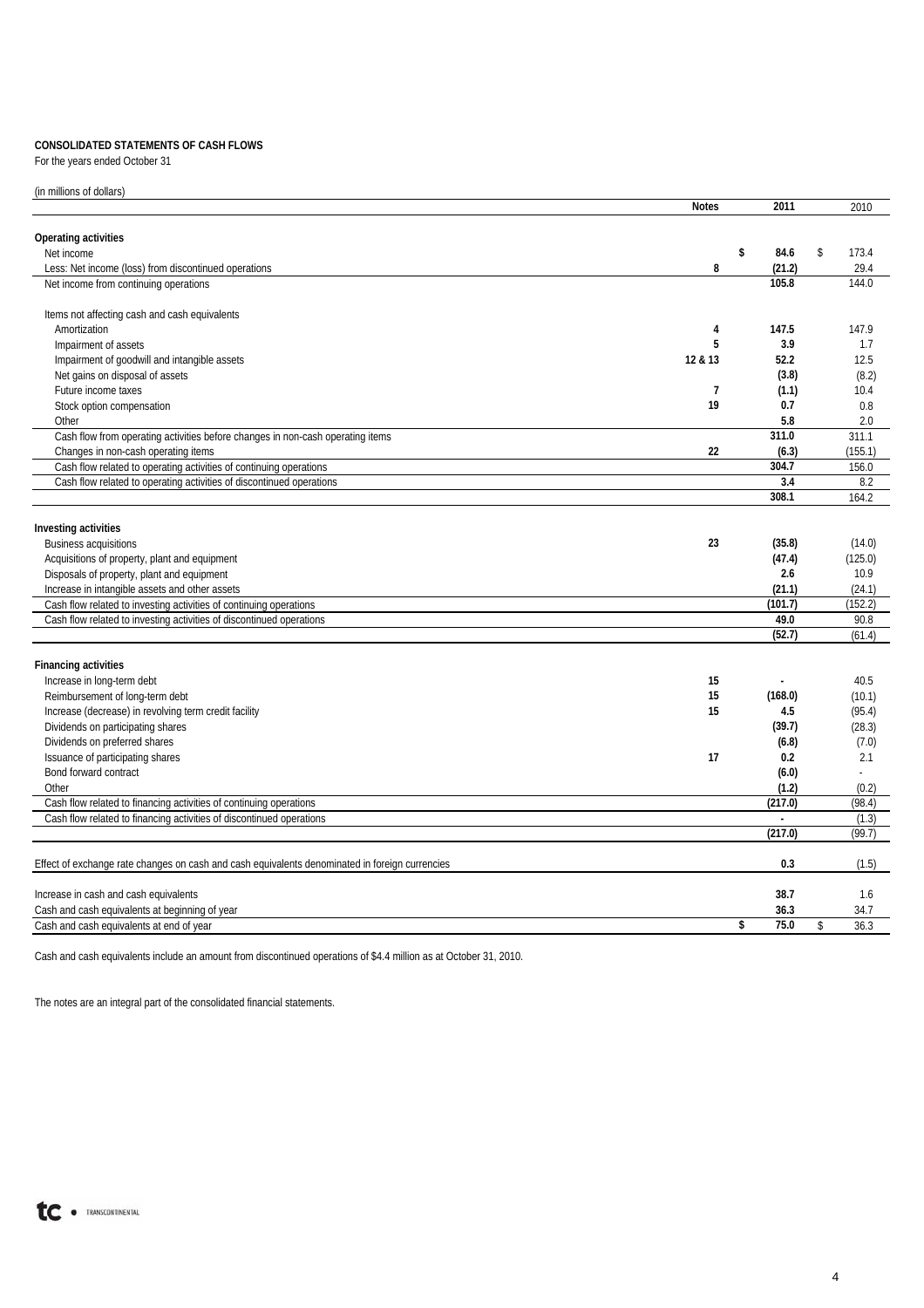### **1. Significant accounting policies**

The consolidated financial statements have been prepared in accordance with Canadian generally accepted accounting principles ("GAAP") in Canada, as established in Part V of the Canadian Institute of Chartered Accountants' ("CICA") Handbook, and include the following significant accounting policies:

#### **a) Consolidation**

The consolidated financial statements include the accounts of the Corporation and those of its subsidiaries and joint ventures. Business acquisitions are accounted for under the acquisition method, in accordance with Section 1581 "Business Combinations" of the CICA Handbook, and their operating results are included in the consolidated financial statements from the acquisition date. Investments in joint ventures are accounted for using the proportionate consolidation method. Other investments are recorded at cost.

#### **b) Use of estimates**

The preparation of financial statements in conformity with GAAP requires management to make estimates and assumptions which are based on subjective or complexe judgments, that affect the amounts reported in the consolidated financial statements of the Corporation. Although management regularly reviews its estimates, actual results could differ from them. The most significant areas requiring the use of management estimates are: provisions, including provisions for bad debts, for inventory obsolescence and for legal contingencies, impairment of assets, restructuring costs, amortization periods of property, plant and equipment and intangible assets, valuation of goodwill and intangible assets, stock-based compensation costs and accounting for income taxes and pension plans.

### **c) Revenue recognition**

The Corporation recognizes revenues when the following criteria are met:

- there is persuasive evidence of the existence of an agreement for exchange of products or services;
- the products were shipped or delivered, or services provided;
- the selling price is fixed or determinable;
- the collection of the sale is reasonably assured.
- i) In the Printing sector, printing is the main source of revenues. These revenues are recognized when products are shipped or delivered, in accordance with the customer agreement. Most sales are promptly delivered to customers; consequently, the Corporation does not have significant finished goods in inventory.

### ii) Interactive sector revenues are recognized as follows:

#### Printing revenues:

Printing revenues are recognized when products are shipped or delivered, in accordance with the customer agreement.

#### Content preparation revenues:

Content preparation revenues are recognized based on the percentage of completion method, in accordance with the customer agreement.

#### Custom publication revenues:

Custom publication revenues are recognized when products are shipped or delivered, or when services are provided, in accordance with the customer agreement. Revenues for updating digital publications are recognized based on the percentage of completion method.

### Revenues for the use of computerized tools:

Revenues for the use of computerized tools are recognized based on usage, storage space or reports generated, in accordance with the customer agreement. Revenues billed also consider volume discounts.

Marketing project revenues:

Marketing project revenues are recognized based on the percentage of completion method, in accordance with the customer agreement.

### iii) Media sector revenues are recognized as follows:

### Advertising revenues:

Advertising revenues are recognized at the publication date in the case of a daily or weekly publication, and at the date of issue in the case of a monthly publication.

#### Subscription revenues:

Subscription revenues are recognized using the straight-line method, based on subscription terms, which represent the period during which the services are provided. These amounts received are therefore recorded in deferred subscription revenues when collected, and subsequently transferred to income based on the subscription terms.

### Distribution revenues:

Door-to-door distribution revenues are recognized at the delivery date of the advertising material.

### Newsstand revenues:

Newsstand revenues are recognized at the time of delivery, net of a provision for returns and delivery costs.

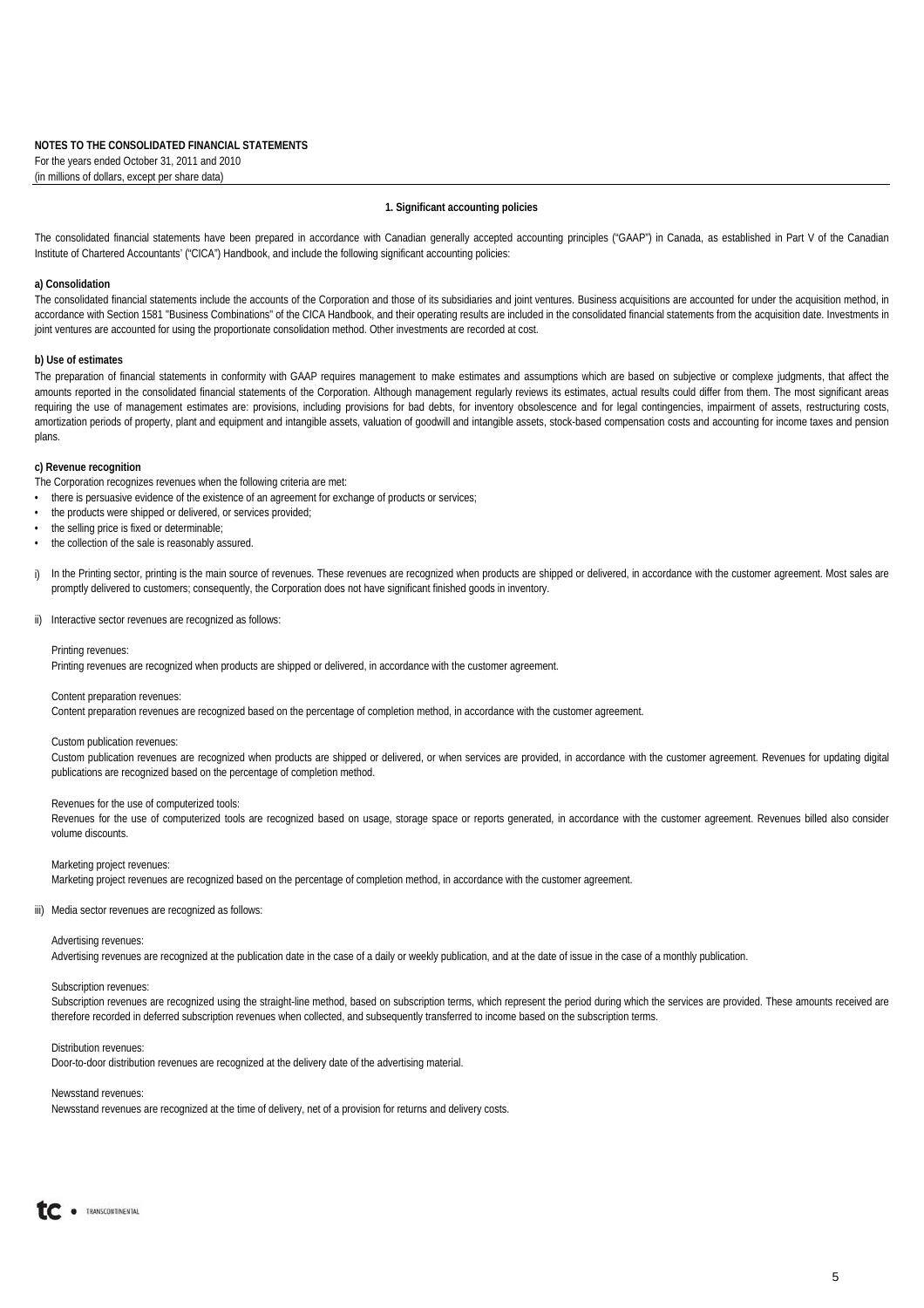Educational books revenues:

Educational books revenues are recognized when the books are shipped to customers, in accordance with the customer agreement.

Publishing revenues:

Revenues from government programs related to publishing are recognized based on the percentage of completion method, in accordance with the customer agreement.

#### **d) Non-monetary transactions**

In the normal course of business, the Corporation offers advertising in exchange for goods or services. The related revenues are accounted for based on the fair value of the goods and services received or given. For the year ended October 31, 2011, the Corporation recognized an amount of \$9.5 million as non-monetary transactions (\$7.4 million for the year ended October 31, 2010).

#### **e) Income taxes**

The Corporation records income taxes using the liability method of accounting. Under this method, future income tax assets and liabilities are determined based on the differences between the carrying amount and the tax basis of the assets and liabilities, and are measured using tax rates in effect when these differences are expected to reverse, in accordance with enacted laws or those substantively enacted at the date of the financial statements. A valuation allowance is recorded as a reduction of the carrying value of future tax assets when it is more likely than not that these assets will not be realized.

### **f) Government assistance**

Government assistance, including investment tax credits related to the purchase of property, plant and equipment or intangible assets, is recorded as a reduction in the cost of the underlying asset. Government assistance, including investment tax credits related to operating costs, is recorded as a reduction of these costs.

#### **g) Cash and cash equivalents**

Cash and cash equivalents include cash, bank overdraft and highly liquid investments with original maturities of less than three months. Cash and cash equivalents are presented at fair value.

#### **h) Inventories**

Inventories are valued at the lower of cost and net realizable value. Cost is determined using the first in, first out method, and includes the acquisition costs of raw materials and manufacturing costs, such as direct labor and a portion of manufacturing overhead.

### **i) Vendor rebates**

The Corporation records vendor rebates as a reduction in the price of vendor's products or services received, and reduces operating costs and related inventory in the consolidated statements of income and balance sheets. These rebates are estimated based on anticipated purchases.

## **j) Property, plant and equipment**

Property, plant and equipment are stated at cost, and amortized using the straight-line method over their estimated useful lives, as follows:

| <b>Buildings</b>                             | 20-40 years       |
|----------------------------------------------|-------------------|
| Machinery and equipment                      | 3-15 years        |
| Machinery and equipment under capital leases | 3-15 years        |
| Other equipment                              | 2-5 years         |
| Leasehold improvements                       | Term of the lease |

Costs, such as interest, directly incurred for the acquisition or construction of property, plant and equipment are capitalized and amortized over the useful life of the corresponding asset. Assets under construction are not amortized until they are ready for their intended use.

### **k) Leases**

The Corporation accounts for capital leases as a property, plant and equipment and long-term debt when substantially all the benefits and risks incident to ownership of the property are transferred. The cost of assets under capital leases represents the present value of future minimum lease payments, and is amortized on a straight-line basis over the lease term.

Leases that do not transfer substantially all the benefits and risks incident to ownership of the property are accounted for as operating leases, under which the rental costs are recorded to income on a straight-line basis over the term of the lease.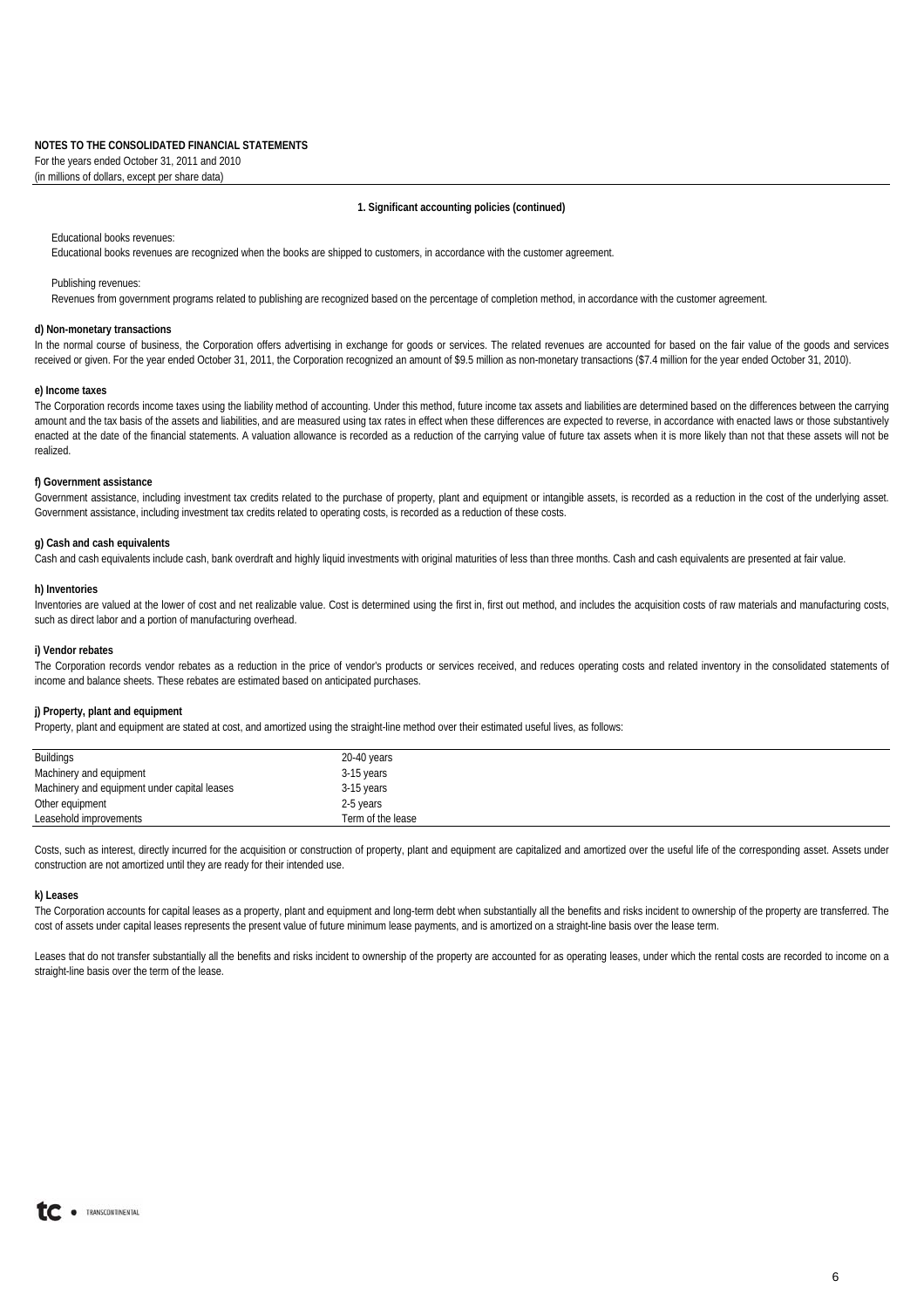#### **l) Disposal of long-lived assets and discontinued operations**

Long-lived assets held for sale are presented separately in the consolidated balance sheets and are measured at their carrying value or fair value less selling costs, whichever is less, and they are not amortized while they are presented as available for sale. The net results related to items that were disposed of by sale, or classified as held for sale, are presented as discontinued operations when the results and cash flows associated to these items have been or will be eliminated from continuing operations as a result of the sale, and if the Corporation no longer participate significantly in the operation of the item after the sale. Part of a business means an item whose net income and cash flows can be clearly distinguished from the rest of the net results and cash flows of the Corporation for both operating purposes and presentation of financial information.

### **m) Goodwill**

Goodwill represents the excess of acquisition cost over fair value of net assets of acquired businesses. Goodwill has an indefinite useful life, and is not amortized but tested annually for impairment or more frequently if changes in circumstances indicate a potential impairment.

In assessing whether or not there is an impairment, the Corporation uses a combination of approaches to determine the fair value of a reporting unit, including both the market and the discounted future cash flows approaches. Under the market approach, the Corporation estimates the fair value of the reporting unit by multiplying normalized earnings before amortization, interest and income taxes by multiples based on market inputs. If there is an indication of impairment, the Corporation uses a discounted future cash flow model in estimating it, and compares it with the fair value of the net identifiable assets. The future cash flows are based on the Corporation's estimates and include consideration for expected future operating results, economic conditions and a general outlook for the industry in which the reporting unit operates.

### **n) Intangible assets**

Intangible assets are stated at cost and amortized as follows:

|                                        | Term                 | Method                       |
|----------------------------------------|----------------------|------------------------------|
| Customer relationships                 | 12 years             | Straight-line                |
| Educational books prepublication costs | Maximum 7 years      | On historical sales patterns |
| Educational books titles               | 6-9 years            | On historical sales patterns |
| Acquired printing contracts            | Term of the contract | Straight-line                |
| Non-compete agreements                 | 2-5 years            | Straight-line                |
| Long-term technology project costs     | 5 years              | Straight-line                |

Non-amortizable intangible assets consist of trade names, mainly from acquired magazines and newspapers, and their related circulation. These intangible assets have an indefinite useful life and are not amortized but tested annually for impairment, or more frequently if changes in circumstances indicate a potential impairment.

### **o) Contract acquisition costs**

Contract acquisition costs are amortized as reductions of revenues using the straight-line method over the related contract term or on sales volumes. Whenever changes occur that impact the related contract, including significant declines in anticipated profitability, the Corporation evaluates the carrying value of the contract acquisition costs to determine whether impairment has occured. These costs are included in other assets in the consolidated balance sheets.

#### **p) Asset retirement obligations**

Legal obligations linked to removal obligations on certain buildings are recorded in the period in which they are contracted, when they can be reasonnably evaluated. The obligations are initially measured at fair value using the discounted cash flow technique, and are subsequently adjusted for any changes in the initial timing or amounts of the expected cash flow. Initially, these obligations are capitalized as capital assets, and then amortized over their remaining useful life. A liability related to the asset retirement obligation is also established over time, due to accretion, and recorded as operating costs.

#### **q) Impairment of long-lived assets**

Long-lived assets are tested for recoverability whenever changes in circumstances indicate that their carrying amount may not be recoverable. An impairment loss is recognized when their carrying amount exceeds the total undiscounted cash flows expected from their use and potential disposition. The amount of the impairment loss is determined as the excess of the carrying value of the asset over its fair value.

#### **r) Pension and post-retirement benefits**

The Corporation offers various contributory and non-contributory defined benefit pension plans, defined contribution pension plans and registred savings plans to its employees and those of its participating subsidiaries. Since June 1, 2010, most employees participate only in defined contribution pension plans.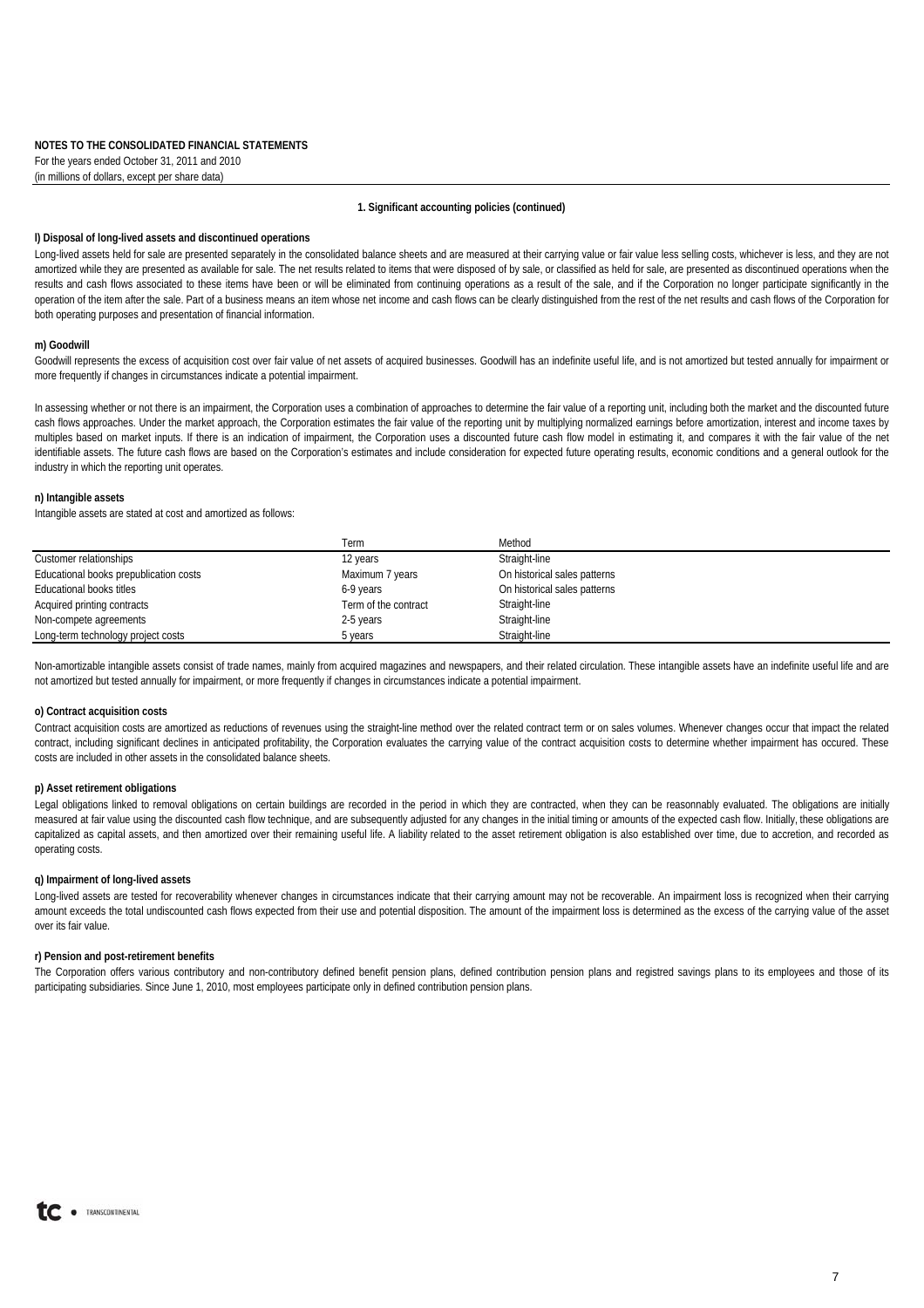#### i) Defined benefits pensions plans

The accrued benefit obligation is determined by independent actuaries, using the projected benefit method prorated on services and is based on management's best economic and demographic assumptions. The Corporation amortizes the unrecognized net aggregate actuarial gains and losses in excess of 10% of the greater of the accrued benefit obligation or the fair value of plan assets, and past service costs, over the expected average remaining service life ("EARSL") of the employee group covered by the plans which ranges from 10 to 12 years. The transitional obligation resulting from the initial application of Section 3461 of the CICA Handbook in November 2000 is also amortized over the EARSL of the employee group covered by the plans. For the purpose of calculating the expected return on plan assets, the fair value is used.

#### ii) Defined contributions pensions plans

Under the defined contributions pension plans, the Corporation makes contributions to the participating employees pension plans using a predetermined percentage of the employees salary and has no legal or implicit obligation to pay additionnal amounts. The cost for these plans is recorded when services are rendered by employees, which is generally at the same time the contributions are made.

#### **s) Stocks based compensation**

The Corporation offers stock option plan and share unit plans for the benefit of senior executives and directors.

i) Stock option plan

Stock options are valued at fair value at the time of their issuance using the Black-Scholes model. Compensation costs related to stock options are recognized to income on a straight-line basis at a rate of 25% per year, which is the period over which the rights on the options are acquired, and an equal amount is recorded to contributed surplus included in shareholders' equity. When senior executives exercise their stock options, the amounts received from them are credited to share capital. For stock options granted since November 1, 2002, the amount previously accounted for as an increase to contributed surplus is also transferred to share capital.

#### ii) Share unit plan for senior executives

Compensation costs related to share units plan for senior executives are recognized on a straight-line basis over the three-year vesting period, either on the achievement of performance targets for the units related to performance, or on tenure for other units. The liability for these units is adjusted to the intrinsic value at the end of each reporting period, using the trading price of Class A Subordinate Voting Shares of the Corporation, until settlement. Any changes in the intrinsic value is recognized to income. At the end of each reporting period, the Corporation reviews its estimate of the number of units for which vesting is forecasted, and recognizes the impact of this revision to income, if any.

#### iii) Share unit plan for directors

Compensation costs related to share units for directors are recognized at the time of grant. These units are initially measured at fair value based on the trading price of Class A Subordinate Voting Shares of the Corporation, and are revalued at the end of each reporting period, until settlement. Any changes in fair value are recognized to income.

#### **t) Foreign currency translation**

Operating foreign subsidiaries, with the exception of foreign sales offices of the Canadian operations, are considered self-sustaining foreign operations and the current rate method is used to translate their financial statements into Canadian dollars. The resulting translation adjustments are reported under "Accumulated other comprehensive loss" in the consolidated balance sheets and recognized in income only when a reduction of the investment in these foreign operations has been realized. Integrated foreign operations, including foreign sales offices and foreign currency transactions, are translated using the temporal method and the foreign exchange gains or losses are recognized to income.

### **u) Financial instruments**

Financial assets and liabilities are classified and valued as follows:

|                                                  | Category                    | Subsequent evaluation                           |
|--------------------------------------------------|-----------------------------|-------------------------------------------------|
| Cash and cash equivalents                        | Held for trading            | Fair value                                      |
| Accounts receivable and other financial assets   | Loans and receivables       | Amortized costs                                 |
| Investments                                      | Available for sale          | Fair value or cost if there is no quoted market |
| Accounts payable and other financial liabilities | Other financial liabilities | Amortized costs                                 |
| Long-term debt                                   | Other financial liabilities | Amortized costs                                 |
| Derivative financial instruments                 | Held for trading            | Fair value                                      |

Transactions costs are capitalized to the cost of financial assets and liabilities when they are not classified as held for trading. Thus, issuance costs of long-term debt are classified as a reduction in longterm debt, and amortized using the effective rate method.

Changes in fair value of financial instruments held for trading are recorded in the consolidated statement of income in the approriate period. Changes in fair value of financial instruments designated as cash flow hedges are recorded, for the efficient portion, in the consolidated statement of comprehensive income in the approriate period until their realization, after which they are recorded in the consolidated statement of income.

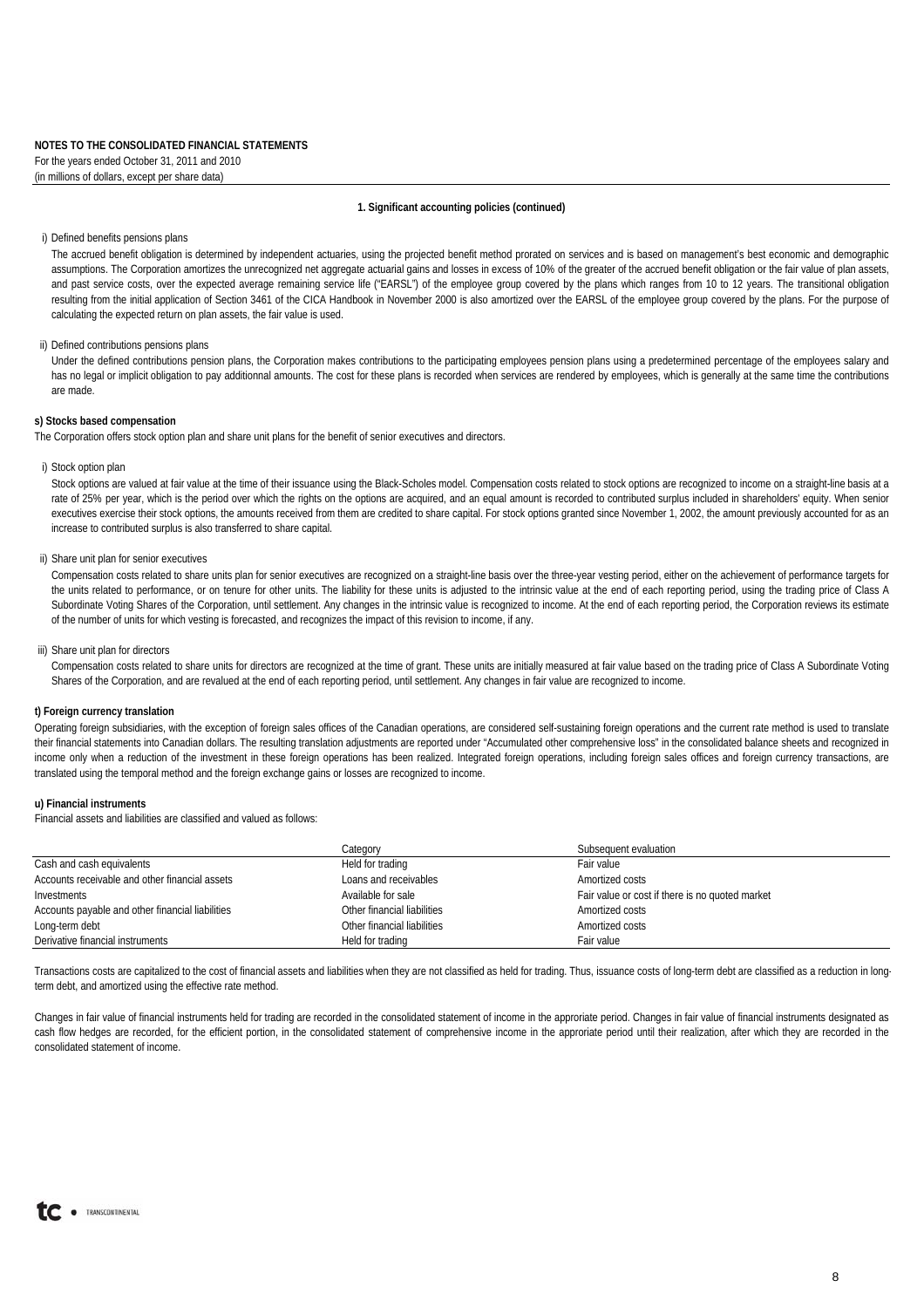#### **v) Derivative financial instruments and hedge accounting**

The Corporation identifies, evaluates and manages financial risks related to changes in interest rates and foreign exchange rates in order to minimize the effect on its results and financial position, using derivative financial instruments for which parameters have been defined and approved by the Board of Directors. If the Corporation did not use derivative financial instruments, exposure to market volatility would be greater.

When applying hedge accounting, the Corporation documents relationship between the derivatives and hedged items, as well as its objective and risk management strategy underlying its hedging activities. This process includes linking all derivatives designated as a hedge to specific assets and liabilities, firm commitments or specific anticipated transactions.

When a hedging relationship is put in place and throughout its duration, the Corporation must have a reasonable assurance that the relationship will remain effective and in accordance with its risk management objective and strategy as initially documented. The effectiveness of the hedging relationship must be confirmed in each quarter. The effective portion of the hedge is recognized in other comprehensive income and the ineffective portion is recognized in the consolidated statement of income. The effective portion of the currency risk hedging related to future purchases of production equipment, deferred in accumulated other comprehensive income, is reclassified against the production equipment at its initial recognition. The effective portion of the currency risk hedging related to interest and capital payments is reclassified to income during the period in which the hedged item affects earnings.

When hedging instruments mature or become ineffective before their maturity and are not replaced within the Corporation's documented hedging strategy, any gains, losses, revenues or expenses associated with the hedging instrument that had previously been recognized in other comprehensive income as a result of applying hedge accounting are carried forward to be recognized in net income in the same period or periods during which the asset acquired or liability incurred affects net income. If the hedged item ceases to exist due to its maturity, expiry, cancellation or exercise before the hedging instrument expires, any gains, losses, revenues or expenses associated with the hedging instrument that had previously been recognized in other comprehensive income (loss) as a result of applying hedge accounting are recognized in the reporting period's net income along with the corresponding gains, losses, revenues or expenses recognized on the hedged item.

Derivative financial instruments offering economic hedging without being eligible to hedge accounting are accounted for at fair value with change in fair value recorded in the statements of income. The Corporation does not use derivative financial instruments for speculative or transactional purposes.

### **2. Change in accounting policies**

Section 3064 of the CICA Handbook, Goodwill and intangible assets, allows the capitalization of employee salaries and benefits directly attributable to an internally generated intangible asset. The Corporation was not capitalizing the books prepublication costs as its information systems could not allocate these costs per book. On November 1, 2010, the Corporation modified its information systems in order to compile employee salaries and benefits per book, and decided to change its accounting policy. Consequently, for the year ended October 31, 2011, this change in accounting policy resulted in an increase in intangible assets of \$5.3 million and in long-term future income tax liability of \$1.5 million, as well as a decrease in operating costs of \$5.3 million and an increase in income tax expense of \$1.5 million. These intangible assets are now amortized as operating costs over a maximum of 7 years, based on historical sales patterns. The application of this accounting policy is prospective, as the Corporation cannot generate the information for prior periods to apply this change retrospectively.

### **3. Effect of new accounting standards not yet implemented**

### **International Financial Reporting Standards**

In February 2008, Canada's Accounting Standards Board ("AcSB") confirmed that Canadian GAAP, as used by publicly accountable enterprises, will be superseded by International Financial Reporting Standards ("IFRS") for fiscal years beginning on or after January 1, 2011. For the Corporation, the conversion to IFRS will be required for interim and annual financial statements for the year ended October 31, 2012.

IFRS uses a conceptual framework similar to Canadian GAAP, but there are significant differences on recognition, measurement and disclosures.

The Corporation is currently completing the analysis of the impact that the adoption of these new standards will have on the consolidated financial statements. The consolidated financial statements of the first quarter of fiscal 2012 will be prepared according to these new standards.

#### **4. Amortization**

|                                                                                                   | 2011          | 2010          |
|---------------------------------------------------------------------------------------------------|---------------|---------------|
| Property, plant and equipment<br>Intangible assets                                                | 104.1<br>16.2 | 105.8<br>17.5 |
|                                                                                                   | 120.3         | 123.3         |
| Intangible assets and other assets, presented in revenues, operating costs and financial expenses | 27.2          | 24.6          |
|                                                                                                   | 147.5         | 147.9         |

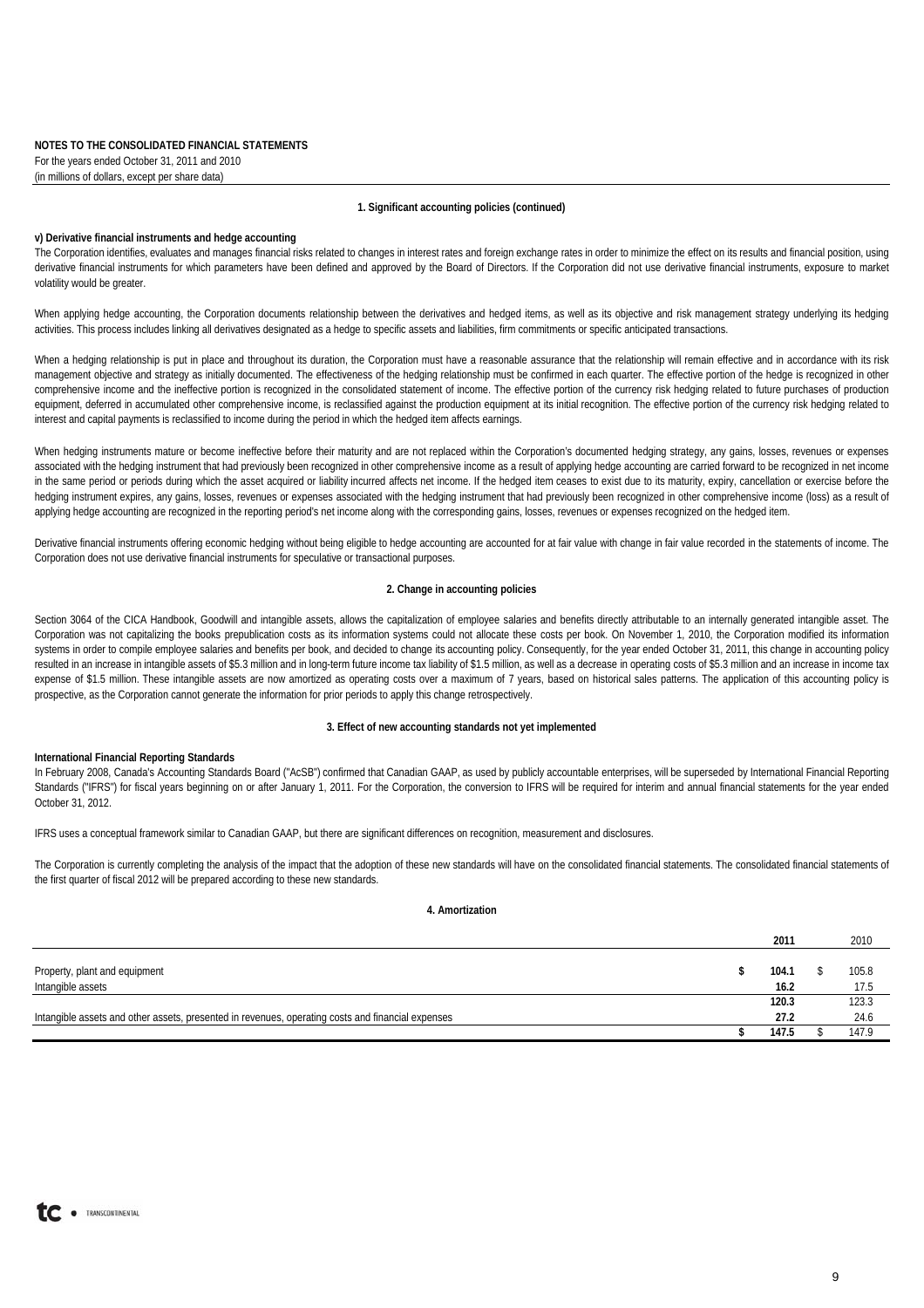## **5. Impairment of assets and restructuring costs**

Over the last fiscal years, the Corporation initiated restructuring plans as follows:

a) During the second quarter of fiscal 2009, the Corporation announced major rationalization measures to address the recession, including substantive cost-cutting measures throughout Canada and the United States. The deterioration of the economy had reduced the communication and marketing investments of a number of customers of the Corporation. Therefore, commercial printing projects and magazine and newspaper advertising placements were cancelled or postponed by companies also affected by the recession. These measures were completed during fiscal 2010 and final disbursements occured during fiscal 2011.

b) The Corporation is currently carrying rationalization measures aimed at all its operating sectors. These measures aim, among others, to deal with excess production capacity in some specialized plants of the Printing sector, due to important structural changes in the printing industry which result in lower demand in certain niche markets. These measures also aim the implementation of a new operating structure from November 1, 2011, combining the majority of Interactive sector activities with those of the Media sector to form a single sector, in order to better meet the multi-platform marketing communication needs of the customers. For their part, the digital printing activities established in the United States will complete the product offering of the Printing sector. It is expected that these measures will be completed over fiscal 2012.

The following table provides details of these plans:

|                                         | Total       |           |               |            | 2011            |     |    |           |    |      | 2010 |                 |             |           |               |      |
|-----------------------------------------|-------------|-----------|---------------|------------|-----------------|-----|----|-----------|----|------|------|-----------------|-------------|-----------|---------------|------|
|                                         |             |           |               |            | Liability as at |     |    |           |    |      |      | Liability as at |             |           |               |      |
|                                         |             | Charged   |               |            | October 31,     |     |    | Charged   |    |      |      | October 31,     |             | Charged   |               |      |
|                                         |             | to income |               | Forecasted | 2010            |     |    | to income |    | Paid |      | 2011            |             | to income |               | Paid |
| a) Rationalization Measures 2009 - 2010 |             |           |               |            |                 |     |    |           |    |      |      |                 |             |           |               |      |
| Printing                                |             |           |               |            |                 |     |    |           |    |      |      |                 |             |           |               |      |
| Workforce reduction costs               | \$          | 27.2      | \$            | 27.2       | \$              | 2.9 | \$ |           | \$ | 2.9  | \$   | ÷.              | \$          | 4.3       | \$            | 10.2 |
| Other costs                             |             | 4.3       |               | 4.3        |                 |     |    |           |    |      |      | ÷.              |             | 1.1       |               | 1.2  |
| Interactive                             |             |           |               |            |                 |     |    |           |    |      |      |                 |             |           |               |      |
| Workforce reduction costs               |             | 2.1       |               | 2.1        |                 | 0.6 |    |           |    | 0.6  |      | ×,              |             | 0.9       |               | 1.1  |
| Other costs                             |             | 0.2       |               | 0.2        |                 |     |    |           |    |      |      |                 |             |           |               |      |
| Media                                   |             |           |               |            |                 |     |    |           |    |      |      |                 |             |           |               |      |
| Workforce reduction costs               |             | 10.4      |               | 10.4       |                 | 0.4 |    |           |    | 0.4  |      | $\sim$          |             | 1.4       |               | 4.7  |
|                                         |             | 44.2      |               | 44.2       |                 | 3.9 |    |           |    | 3.9  |      |                 |             | 7.7       |               | 17.2 |
| Printing                                |             |           |               |            |                 |     |    |           |    |      |      |                 |             |           |               |      |
| Impairment of assets                    |             | 16.5      |               | 16.5       |                 | n/a |    |           |    | n/a  |      | n/a             |             | 0.9       |               | n/a  |
| Media                                   |             |           |               |            |                 |     |    |           |    |      |      |                 |             |           |               |      |
| Impairment of assets                    |             | 1.6       |               | 1.6        |                 | n/a |    |           |    | n/a  |      | n/a             |             | 0.1       |               | n/a  |
|                                         | $\mathbb S$ | 62.3      | $\mathbb S$   | 62.3       | \$              | 3.9 | \$ | ×.        | \$ | 3.9  | \$   | ÷.              | $\mathbb S$ | 8.7       | $\mathbb S$   | 17.2 |
| b) Rationalization Measures 2011 - 2012 |             |           |               |            |                 |     |    |           |    |      |      |                 |             |           |               |      |
| Printing                                |             |           |               |            |                 |     |    |           |    |      |      |                 |             |           |               |      |
| Workforce reduction costs               | \$          | 13.7      | \$            | 13.7       | \$              | 5.5 | \$ | 8.2       | \$ | 8.0  | \$   | 5.7             | \$          | 5.5       | \$            |      |
| Other costs                             |             | 2.4       |               | 3.2        |                 |     |    | 2.4       |    | 2.4  |      |                 |             |           |               |      |
| Interactive                             |             |           |               |            |                 |     |    |           |    |      |      |                 |             |           |               |      |
| Workforce reduction costs               |             | 1.7       |               | 1.7        |                 |     |    | 1.7       |    | 0.7  |      | 1.0             |             |           |               |      |
| Media                                   |             |           |               |            |                 |     |    |           |    |      |      |                 |             |           |               |      |
| Workforce reduction costs               |             | 2.2       |               | 2.2        |                 |     |    | 2.2       |    | 1.3  |      | 0.9             |             |           |               |      |
|                                         |             | 20.0      |               | 20.8       |                 | 5.5 |    | 14.5      |    | 12.4 |      | 7.6             |             | 5.5       |               |      |
| Printing                                |             |           |               |            |                 |     |    |           |    |      |      |                 |             |           |               |      |
| Impairment of assets                    |             | 4.6       |               | 4.6        |                 | n/a |    | 3.9       |    | n/a  |      | n/a             |             | 0.7       |               | n/a  |
|                                         | \$          | 24.6      | $\mathsf{\$}$ | 25.4       | \$              | 5.5 | \$ | 18.4      | \$ | 12.4 | \$   | 7.6             | \$          | 6.2       | $\mathsf{\$}$ | ×.   |
|                                         |             |           |               |            |                 |     |    |           |    |      |      |                 |             |           |               |      |
| Total                                   |             |           |               |            |                 |     |    |           |    |      |      |                 |             |           |               |      |
| Workforce reduction costs               | \$          | 57.3      | \$            | 57.3       | \$              | 9.4 | \$ | 12.1      | \$ | 13.9 | \$   | 7.6             | \$          | 12.1      | \$            | 16.0 |
| Other costs                             |             | 6.9       |               | 7.7        |                 |     |    | 2.4       |    | 2.4  |      |                 |             | 1.1       |               | 1.2  |
| Impairment of assets                    | $\mathbb S$ | 22.7      |               | 22.7       |                 | n/a |    | 3.9       |    | n/a  |      | n/a             |             | 1.7       |               | n/a  |
|                                         |             | 86.9      | \$            | 87.7       | \$              | 9.4 | \$ | 18.4      | \$ | 16.3 | \$   | 7.6             | \$          | 14.9      | \$            | 17.2 |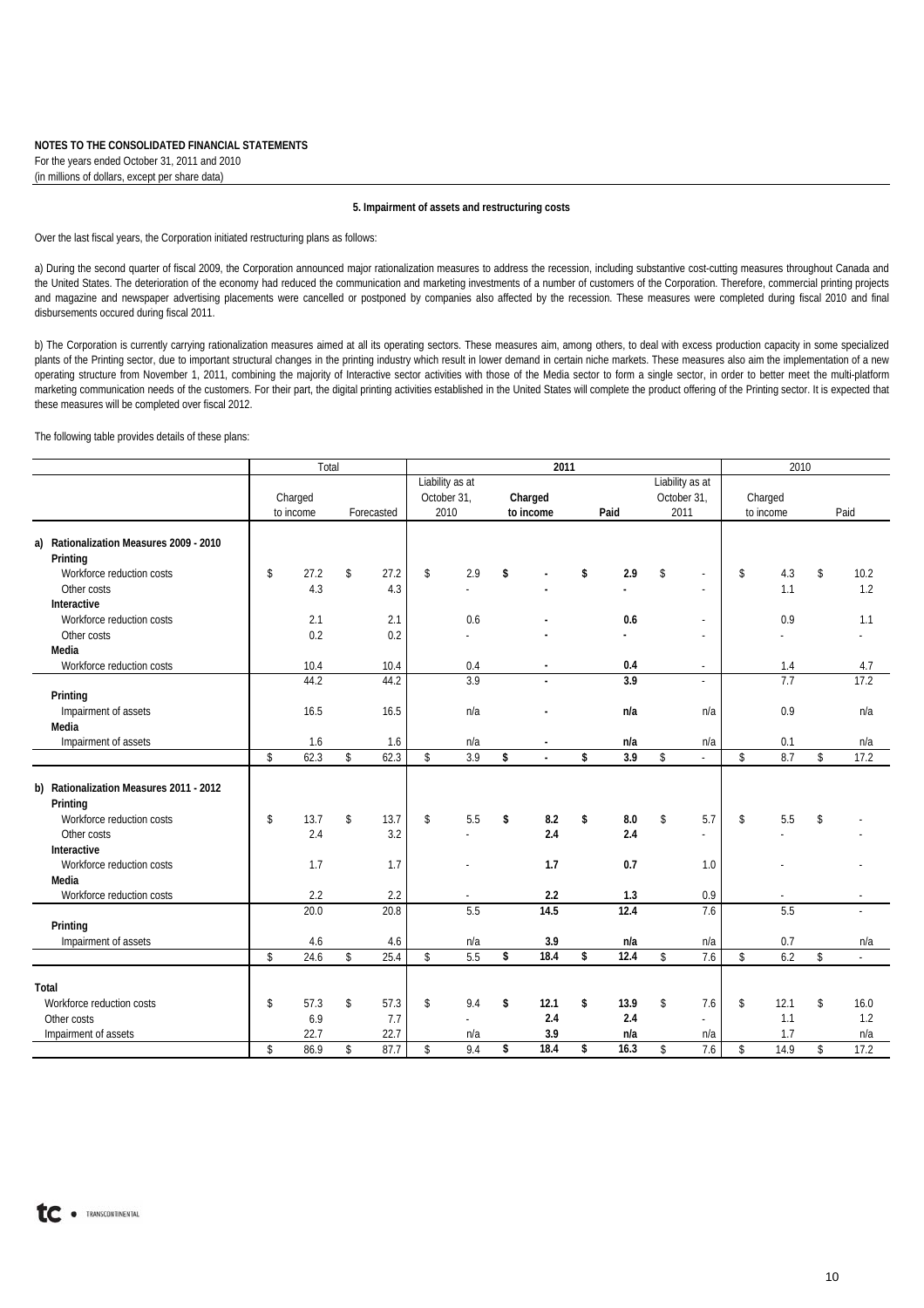# **NOTES TO THE CONSOLIDATED FINANCIAL STATEMENTS**

For the years ended October 31, 2011 and 2010 (in millions of dollars, except per share data)

| 6. Financial expenses                                                                                                                                                                                                                                                                                    |                                       |              |                                 |
|----------------------------------------------------------------------------------------------------------------------------------------------------------------------------------------------------------------------------------------------------------------------------------------------------------|---------------------------------------|--------------|---------------------------------|
|                                                                                                                                                                                                                                                                                                          | 2011                                  |              | 2010                            |
| Financial expenses on long-term debt<br>Other expenses<br>Foreign exchange gain                                                                                                                                                                                                                          | \$<br>34.6<br>5.0<br>(0.3)            | \$           | 39.7<br>3.6<br>(0.7)            |
|                                                                                                                                                                                                                                                                                                          | \$<br>39.3                            | $\mathbb{S}$ | 42.6                            |
| 7. Income taxes                                                                                                                                                                                                                                                                                          |                                       |              |                                 |
|                                                                                                                                                                                                                                                                                                          | 2011                                  |              | 2010                            |
| Income taxes at statutory tax rate<br>Effect of differences in tax rates in other jurisdictions<br>Effect of Ontario corporate income tax rate reductions (a)                                                                                                                                            | \$<br>39.2<br>(9.6)                   | \$           | 53.7<br>(12.2)<br>(2.4)         |
| Income taxes on non-deductible expenses and non-taxable portion of capital gain<br>Changes in valuation allowance on capital losses<br>Other                                                                                                                                                             | 9.0<br>(3.4)<br>(4.9)                 |              | 4.7<br>(6.6)<br>(3.1)           |
| Income taxes at effective tax rate                                                                                                                                                                                                                                                                       | \$<br>30.3                            | \$           | 34.1                            |
| Income taxes include the following items:                                                                                                                                                                                                                                                                |                                       |              |                                 |
| Income taxes before the following items:<br>Income taxes on impairment of assets and restructuring costs<br>Income taxes on impairment of goodwill and intangible assets<br>Income taxes on expenses related to long-term debt prepayments<br>Effect of Ontario corporate income tax rate reductions (a) | \$<br>44.0<br>(5.0)<br>(7.1)<br>(1.6) | \$           | 42.8<br>(4.2)<br>(2.1)<br>(2.4) |
| Income taxes at effective tax rate                                                                                                                                                                                                                                                                       | \$<br>30.3                            | \$           | 34.1                            |
| (a) Corporate tax rate reductions announced in the March 26, 2009 Ontario budget were adopted on December 15, 2009. These reductions in corporation tax rates have reduced the income tax<br>expense and net future income tax liabilities by \$2.4 million in the first quarter of fiscal 2010.         |                                       |              |                                 |
| Income tax expense for the years ended October 31 is as follows:                                                                                                                                                                                                                                         |                                       |              |                                 |

| meditional respective for the year's chacal october of its as follows.                             | 2011  | 2010  |
|----------------------------------------------------------------------------------------------------|-------|-------|
| Current                                                                                            | 31.4  | 23.7  |
| Future                                                                                             |       |       |
| Reduction of future income taxes related to impairment of assets and restructuring costs           | (5.0) | (4.2) |
| Reduction of future income taxes related to impairment of goodwill and intangible assets           | (7.1) | (2.1) |
| Income taxes on expenses related to long-term debt prepayments                                     | (1.6) |       |
| Reduction of future income taxes related to the reduction of the Ontario corporate income tax rate |       | (2.4) |
| Increase in future income tax expense due to other temporary differences                           | 12.6  | 19.1  |
|                                                                                                    | 30.3  | 34.1  |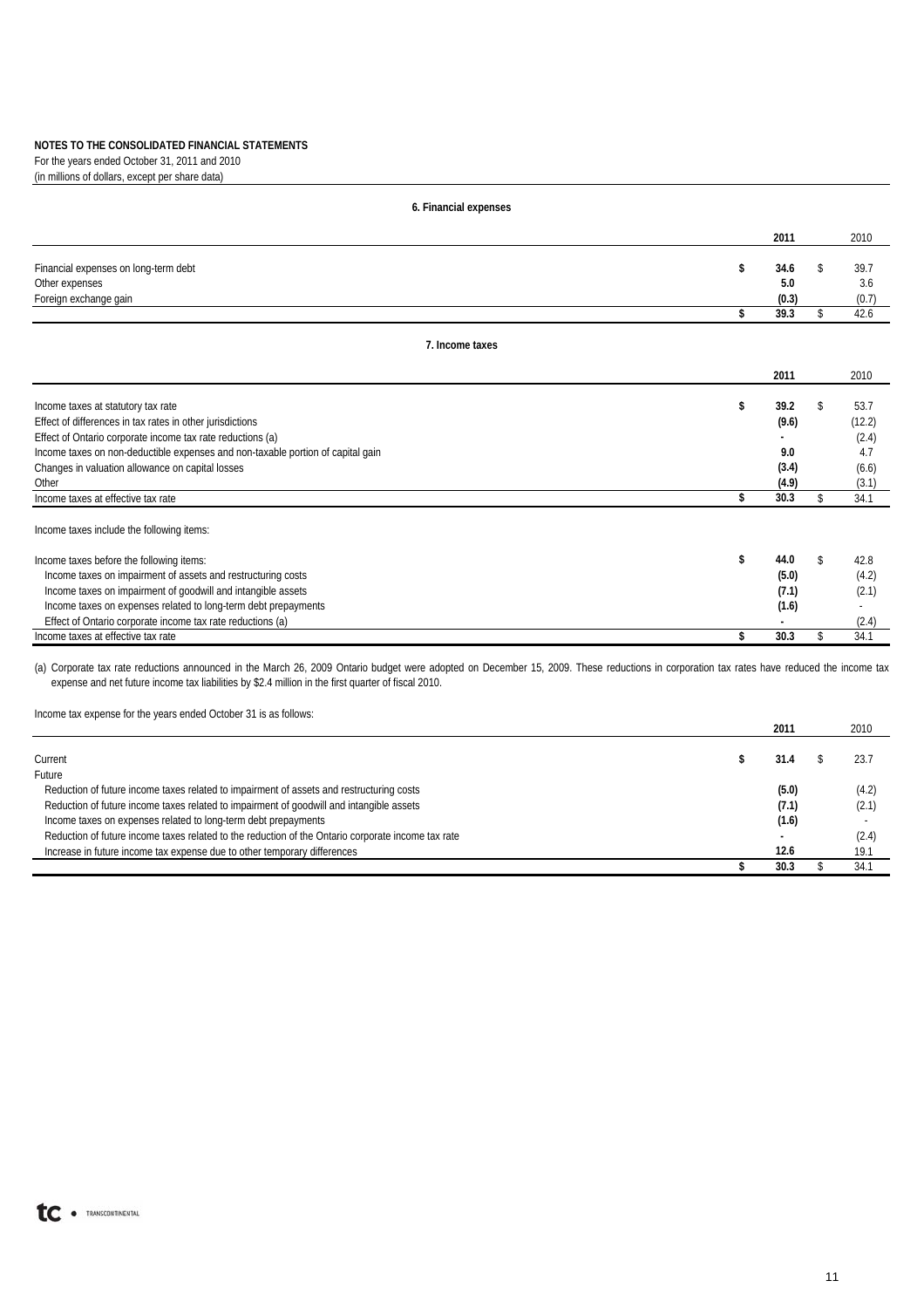### **7. Income taxes (continued)**

The tax impact of the temporary differences resulting in future income tax assets and liabilities are as follows as at October 31:

|                                                   | 2011       | 2010        |
|---------------------------------------------------|------------|-------------|
| Losses carried forward                            | 130.1      | \$<br>120.2 |
| Property, plant and equipment, net of tax credits | (96.0)     | (77.6)      |
| Other assets (liabilities)                        |            |             |
| Non-deductible provisions                         | 10.2       | 5.2         |
| Pension plans                                     | (1.9)      | 2.3         |
| Goodwill and intangible assets                    | (33.1)     | (34.7)      |
| Other                                             | 9.9        | 6.6         |
| Total future income taxes                         | 19.2       | 22.0        |
| Future income taxes include the following:        |            |             |
| Future income tax assets - short-term             | 16.8<br>\$ | \$<br>16.6  |
| Future income tax assets - long-term              | 144.9      | 145.3       |
| Future income tax liabilities - short-term        | (2.0)      | (2.5)       |
| Future income tax liabilities - long-term         | (140.5)    | (137.4)     |
| Total future income taxes                         | 19.2       | 22.0        |

The Corporation has capital losses of \$34.4 million that can be carried forward indefinitely, and for which the benefits arising therefrom have not been recognized. In addition, the Corporation has losses carried forward in certain U.S. states, which expire between 2013 and 2031, and for which the value after federal tax deduction is \$5.3 million. Considering that some limitations may apply to the use of these losses, the Corporation recorded a valuation allowance of \$4.1 million against them, leaving a net value of \$1.2 million in the consolidated balance sheet as at October 31, 2011.

### **8. Discontinued operations**

On July 12, 2011, the Corporation has entered into a definitive agreement with Quad/Graphics, Inc. to sell its Mexican printing operations, for net proceeds of \$81.8 million. The Corporation received an amount of \$50.0 million and recorded an amount of \$32.8 million in its accounts receivable. This transaction resulted in a net loss on disposal of \$22.7 million, including an amount of \$50.5 million relating to the reversal of losses accumulated under "Foreign currency translation adjustment" in "Accumulated other comprehensive income (loss)", that the Corporation was required to consider in the book value of net assets related to Mexican printing operations. Mexican printing operations generated revenues of approximately \$63.3 million in 2010 and employed about 900 people in three locations. The closing of the transaction took place on September 8, 2011.

On February 10, 2010, the Corporation signed an agreement with IWCO Direct, a U.S.-company headquartered in Minnesota, to sell substantially all of its high-volume direct mail assets in the United States, for net proceeds of \$105.7 million. The closing of the transaction took place on April 1, 2010.

The following table presents the results of discontinued operations:

|                                                                                                                        | 2011   | 2010   |
|------------------------------------------------------------------------------------------------------------------------|--------|--------|
|                                                                                                                        |        |        |
| Revenues                                                                                                               | 55.3   | 140.9  |
| Expenses                                                                                                               | 53.3   | 153.9  |
| Income (loss) before income taxes                                                                                      | 2.0    | (13.0) |
| Income taxes (recovered)                                                                                               | 0.5    | (3.2)  |
| Income (loss) related to the operation of discontinued operations                                                      | 1.5    | (9.8)  |
| Gain (loss) related to the discontinuance of operations, net of related income taxes of nil in 2011 and \$24.1 in 2010 | (22.7) | 39.2   |
| Net income (loss) from discontinued operations                                                                         | (21.2) | 29.4   |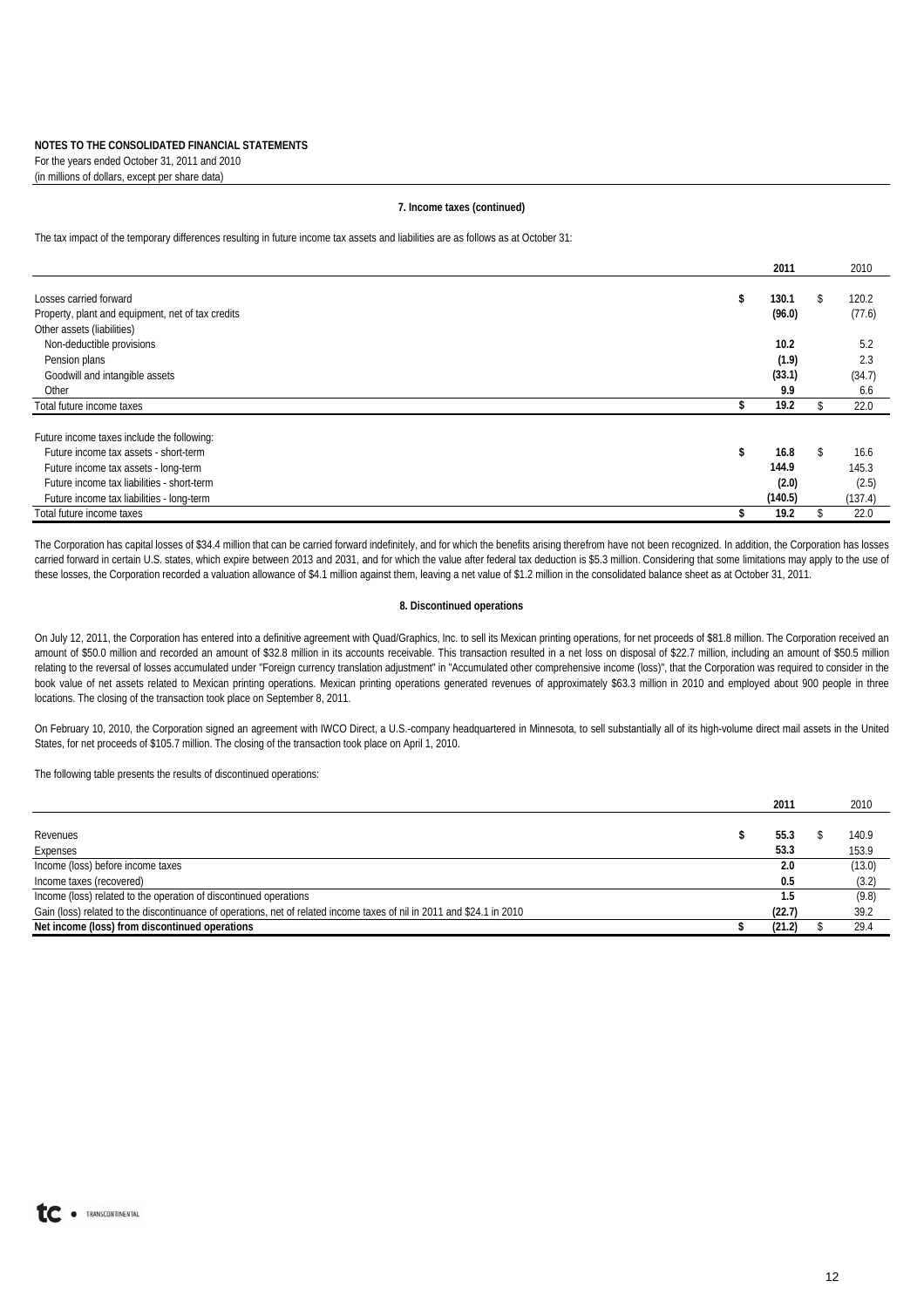### **9. Accounts receivable**

On February 16, 2011, the Corporation put in place a new two-year securitization program with a trust whose financial services agent is a Canadian bank, to sell, from time to time, certain accounts receivable of its subsidiaries. The maximum net consideration permitted under this program is \$200.0 million, of which up to 20% of accounts receivable denominated in U.S. dollars.

As at October 31, 2011, no amount has been drawn from this source of financing.

**10. Inventories**

|                                     | 2011 | 2010 |
|-------------------------------------|------|------|
| Raw materials                       | 43.8 | 40.9 |
| Work in progress and finished goods | 36.4 | 36.7 |
|                                     | 80.2 | 77.6 |

## **11. Property, plant and equipment**

| 2011                                                |    | Accumulated<br>amortization<br>Cost |    |                          |    |       |
|-----------------------------------------------------|----|-------------------------------------|----|--------------------------|----|-------|
| Land                                                | \$ | 46.1                                | \$ | $\sim$                   | \$ | 46.1  |
| <b>Buildings</b>                                    |    | 305.6                               |    | 97.8                     |    | 207.8 |
| Machinery and equipment                             |    | 1,149.5                             |    | 690.8                    |    | 458.7 |
| Machinery and equipment under capital leases        |    | 14.8                                |    | 8.4                      |    | 6.4   |
| Other equipment                                     |    | 162.7                               |    | 128.8                    |    | 33.9  |
| Leasehold improvements                              |    | 46.4                                |    | 22.6                     |    | 23.8  |
| Assets under construction and deposits on equipment |    | 10.4                                |    | $\sim$                   |    | 10.4  |
|                                                     | S  | 1,735.5                             |    | 948.4                    |    | 787.1 |
|                                                     |    |                                     |    |                          |    |       |
| 2010                                                |    |                                     |    |                          |    |       |
| Land                                                | \$ | 47.5                                | \$ | $\overline{\phantom{a}}$ | \$ | 47.5  |
| <b>Buildings</b>                                    |    | 307.2                               |    | 87.3                     |    | 219.9 |
| Machinery and equipment                             |    | 1,222.0                             |    | 708.1                    |    | 513.9 |
| Machinery and equipment under capital leases        |    | 19.5                                |    | 7.8                      |    | 11.7  |
| Other equipment                                     |    | 163.9                               |    | 122.7                    |    | 41.2  |
| Leasehold improvements                              |    | 44.6                                |    | 21.1                     |    | 23.5  |

### **Interest capitalized to property, plant and equipment.**

Assets under construction and deposits on equipment

For the year ended October 31, 2011, negligible amounts of interest were capitalized on property, plant and equipment (\$2.2 million for the year ended October 31, 2010).

13.9 - 13.9 1,818.6 \$ 947.0 \$ 871.6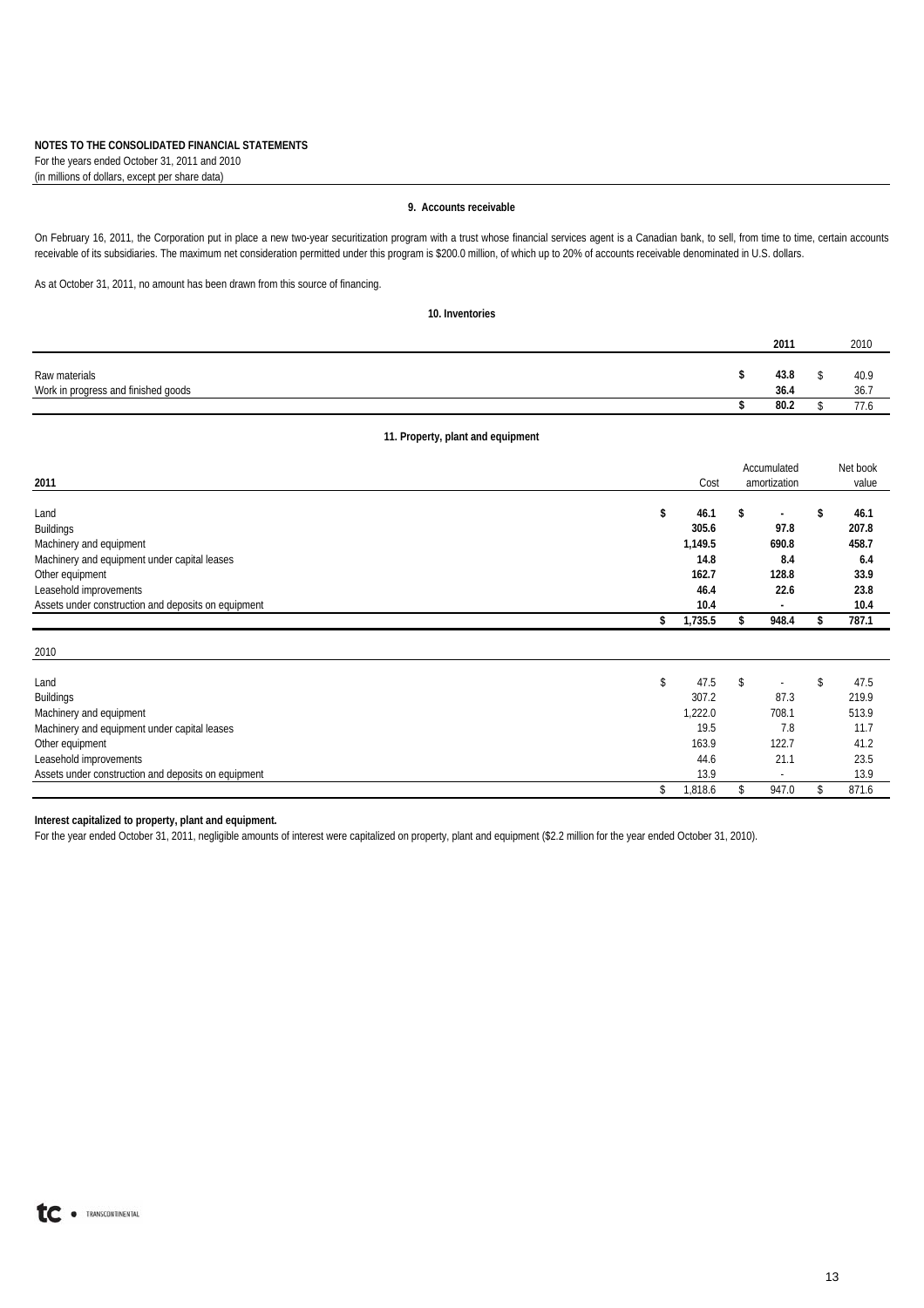**12. Goodwill**

The changes in book value of goodwill are as follows:

|                                        |                |             |             |    | Other activities         |                    |              |
|----------------------------------------|----------------|-------------|-------------|----|--------------------------|--------------------|--------------|
|                                        | Printing       | Interactive | Media       |    | and unallocated          |                    |              |
| 2011                                   | Sector         | Sector      | Sector      |    | amounts                  |                    | Consolidated |
| Balance, beginning of year             | \$<br>129.7    | \$<br>38.6  | \$<br>508.9 | \$ | 0.9                      | \$                 | 678.1        |
| Acquisitions (Note 23)                 | $\overline{a}$ | 3.5         | 31.9        |    | $\overline{\phantom{a}}$ |                    | 35.4         |
| Impairment                             | $\overline{a}$ | (29.5)      | (1.5)       |    |                          |                    | (31.0)       |
| Balance, end of year                   | 129.7          | 12.6        | 539.3       |    | 0.9                      |                    | 682.5        |
| 2010                                   |                |             |             |    |                          |                    |              |
| Balance, beginning of year             | \$<br>131.4    | \$<br>33.2  | \$<br>507.9 | S. | 0.9                      | $\mathbf{\hat{S}}$ | 673.4        |
| Acquisitions (Note 23)                 |                | 5.6         | 1.8         |    | $\overline{\phantom{a}}$ |                    | 7.4          |
| <b>Disposals</b>                       | (1.4)          | ٠           | (0.3)       |    | ۰                        |                    | (1.7)        |
| Foreign currency translation and other | (0.3)          | (0.2)       | (0.5)       |    |                          |                    | (1.0)        |
| Balance, end of year                   | 129.7          | 38.6        | 508.9       |    | 0.9                      |                    | 678.1        |

During fiscal 2011, the Corporation has conducted its annual impairment test of goodwill. This test is carried in two steps. In the first step, the Corporation estimates the fair value of the reporting unit by multiplying normalized earnings before amortization, interest and income taxes by multiples based on market inputs. If at the conclusion of this first step there is an indication of impairment, the Corporation carries the second step to determine the amount of the impairment. In the second step, the Corporation estimates the fair value of the reporting unit using discounted future cash flows, considering expected future operating results, economic conditions and a general outlook for the industry in which the reporting unit operates, and compares it with the fair value of the net identifiable assets in order to evaluate the fair value of the goodwill.

Considering the major changes in the communications marketing industry, the Corporation recorded, in fiscal 2011, an amount of \$31.0 as impairment of goodwill, mostly related to personalized marketing activities of the Interactive sector, due to lower profitability than what was originally forecasted. No charge for impairment of goodwill was recorded in fiscal 2010.

#### **13. Intangible assets**

| 2011                                   |       | Cost | Accumulated<br>amortization |   | Net book<br>value |
|----------------------------------------|-------|------|-----------------------------|---|-------------------|
|                                        |       |      |                             |   |                   |
| Amortizable intangible assets          |       |      |                             |   |                   |
| Customer relationships                 | 23.8  |      | \$<br>7.9                   | S | 15.9              |
| Educational books prepublication costs | 71.6  |      | 50.3                        |   | 21.3              |
| Educational books titles               | 20.0  |      | 19.1                        |   | 0.9               |
| Acquired printing contracts            | 11.2  |      | 7.0                         |   | 4.2               |
| Non-compete agreements                 | 2.4   |      | 1.2                         |   | 1.2               |
| Long-term technology project costs     | 36.2  |      | 20.4                        |   | 15.8              |
| Other                                  | 1.0   |      | 0.5                         |   | 0.5               |
|                                        | 166.2 |      | 106.4                       |   | 59.8              |
| Non-amortizable intangible assets      |       |      |                             |   |                   |
| Trade names and circulation            | 91.0  |      | $\overline{\phantom{a}}$    |   | 91.0              |
|                                        | 257.2 |      | 106.4                       |   | 150.8             |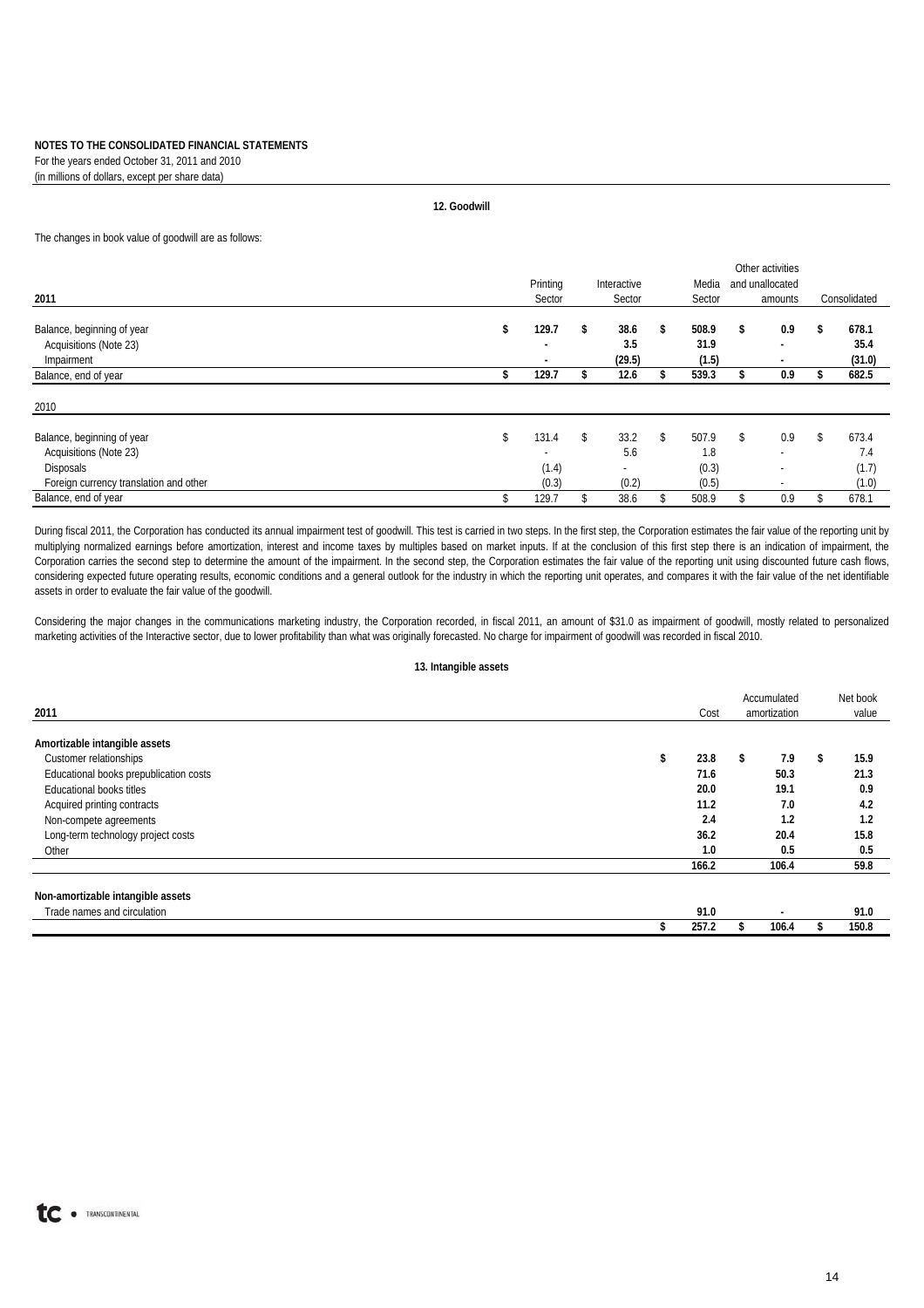|                                        |    |       | Accumulated  | Net book   |
|----------------------------------------|----|-------|--------------|------------|
| 2010                                   |    | Cost  | amortization | value      |
|                                        |    |       |              |            |
| Amortizable intangible assets          |    |       |              |            |
| Customer relationships                 | \$ | 32.2  | \$<br>7.0    | \$<br>25.2 |
| Educational books prepublication costs |    | 60.3  | 41.1         | 19.2       |
| Educational books titles               |    | 20.0  | 15.1         | 4.9        |
| Acquired printing contracts            |    | 11.1  | 6.2          | 4.9        |
| Non-compete agreements                 |    | 2.0   | 0.8          | 1.2        |
| Long-term technology project costs     |    | 40.1  | 19.9         | 20.2       |
| Other                                  |    | 0.9   | 0.4          | 0.5        |
|                                        |    | 166.6 | 90.5         | 76.1       |
| Non-amortizable intangible assets      |    |       |              |            |
|                                        |    |       |              |            |
| Trade names and circulation            |    | 103.0 |              | 103.0      |
|                                        |    | 269.6 | 90.5         | 179.1      |

**13. Intangible assets (continued)**

For the year ended October 31, 2011, the Corporation capitalized costs directly attributable to the creation of internally generated intangible assets amounting to \$17.5 million (\$19.0 million for the year ended October 31, 2010).

For the year ended October 31, 2011, the Corporation recorded an impairment charge of \$12.0 million on trade names and circulation of certain publications in the Local Solutions Group in the Media sector, specifically in the Newspaper Division of the Atlantic Provinces and Saskatchewan (\$8.0 million for the year ended October 31, 2010). In addition, the Corporation recorded an impairment charge of \$6.6 million on customer relationships and an impairment charge of \$2.6 million on long-term technology project costs, primarily related to one to one marketing and digital printing activities in the Interactive sector (no impairment charge for the year ended October 31, 2010). For the year ended October 31, 2010, the Corporation recorded an impairment charge of \$4.5 million on various other intangible assets.

## **14. Other assets**

|                                                | 2011 | 2010 |
|------------------------------------------------|------|------|
| Contract acquisition costs                     | 13.4 | 20.4 |
| Investments                                    | 0.6  | 0.8  |
| Accrued pension benefit asset (Note 24)        | 23.6 | 8.4  |
| Fair value of derivative financial instruments | 0.2  | 2.5  |
| Other                                          | 5.9  |      |
|                                                | 43.7 | 39.2 |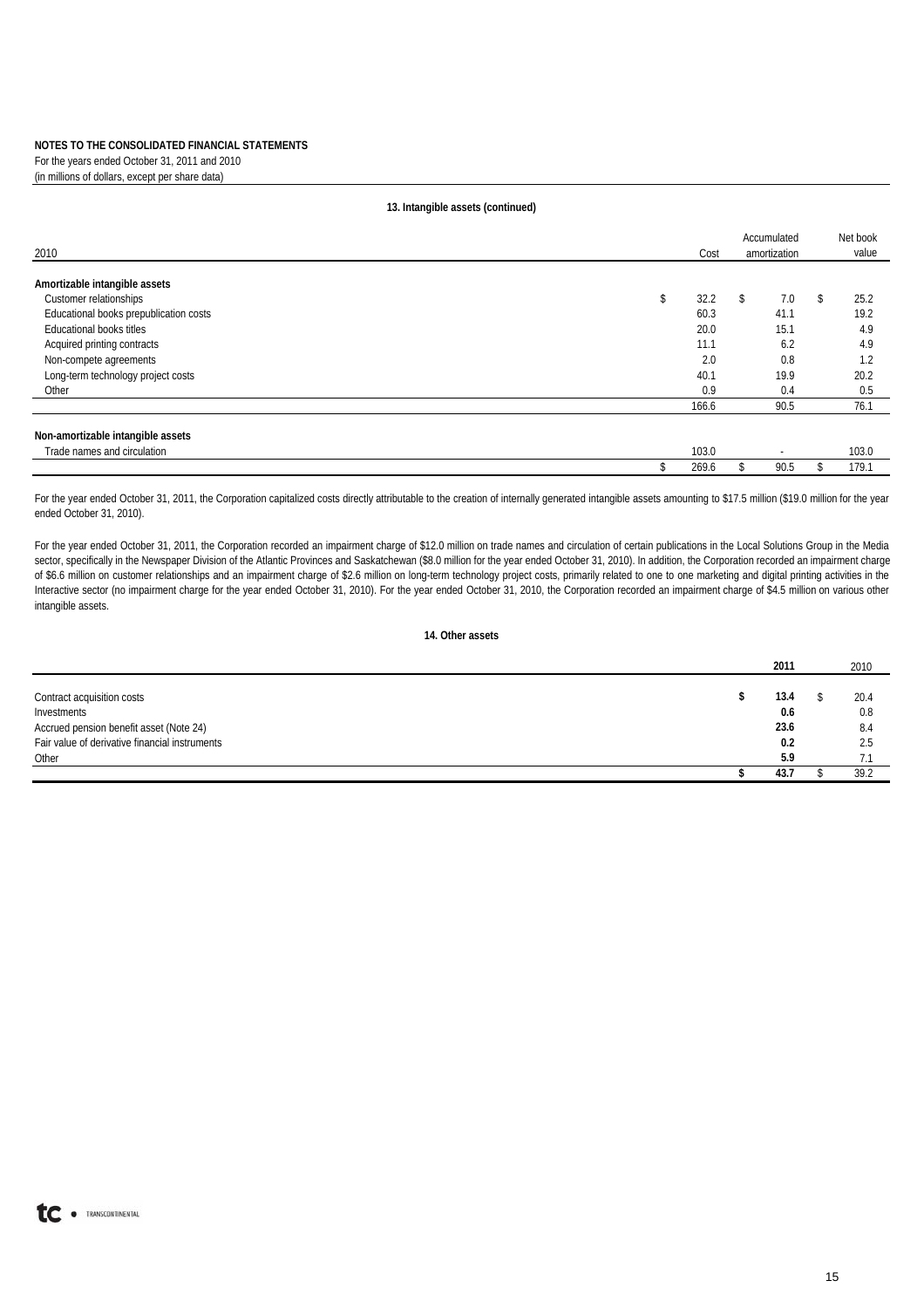**15. Long-term debt**

|                                                                                  | Effective interest<br>rate as of<br>October 31, 2011 | Maturity  | 2011 | 2010  |             |
|----------------------------------------------------------------------------------|------------------------------------------------------|-----------|------|-------|-------------|
| <b>Unsecured Senior Notes</b>                                                    |                                                      |           |      |       |             |
| Series 2002 A - Tranche 1 - 5.62% (US\$75.0)                                     | 5.89 %                                               | 2013      | \$   | 74.4  | \$<br>76.5  |
| Series 2002 A - Tranche 2 - 5.73% (US\$50.0)                                     | 5.83 %                                               | 2015      |      | 49.6  | 51.0        |
| Series 2004 A - LIBOR + 0.70% (US\$37.5)                                         | 1.28 %                                               | 2012      |      | 37.2  | 38.3        |
| Series 2004 B - LIBOR + 0.70% (US\$37.5)                                         | 1.28 %                                               | 2012      |      | 37.2  | 38.3        |
| Series 2004 C - LIBOR + 0.80% (US\$15.0)                                         | 1.16 %                                               | 2014      |      | 14.9  | 15.3        |
| Series 2004 D - LIBOR + 0.90% (US\$10.0)                                         | 1.25 %                                               | 2016      |      | 9.9   | 10.2        |
| Loans secured by property, plant and equipment                                   |                                                      |           |      |       | 0.5         |
| Obligations under capital leases secured by property, plant and equipment having |                                                      |           |      |       |             |
| a net book value of \$6.4                                                        | 5.43% to 8.07 %                                      | 2012-2016 |      | 4.2   | 5.2         |
| Revolving credit facility in Canadian dollars                                    | 1.75 %                                               | 2012      |      | 145.0 | 166.0       |
| Revolving credit facility in U.S. dollars (2011 - US\$37.0; 2010 - US\$12.0)     | 0.71%                                                | 2012      |      | 36.7  | 12.2        |
| Unsecured Debentures - Solidarity Fund QFL                                       |                                                      |           |      |       |             |
| Series 1 - 8.06%                                                                 | 8.16 %                                               | 2014      |      | 50.0  | 50.0        |
| Series 2 - 5.58%                                                                 | 5.61 %                                               | 2019      |      | 50.0  | 50.0        |
| Term loan - SGF Rexfor Inc. - 8.25%                                              |                                                      |           |      |       | 50.0        |
| Term credit facility - Caisse de dépôt et placement du Québec                    |                                                      |           |      |       |             |
| Banker's acceptance rate + 6.375%                                                |                                                      |           |      |       | 100.0       |
| Term loan - EURIBOR + 1.60% (2011 - €39.3; 2010 - €49.2)                         | 5.40 %                                               | 2015      |      | 55.5  | 69.6        |
| Other loans at contractual rates of 0.00% to 8.00%                               | 3.27% to 8.00 %                                      | 2012-2017 |      | 2.6   | 3.8         |
|                                                                                  |                                                      |           |      | 567.2 | 736.9       |
| Issuance costs of long-term debt at amortized cost                               |                                                      |           |      | 2.8   | 6.2         |
| Total long-term debt                                                             |                                                      |           |      | 564.4 | 730.7       |
| Current portion                                                                  |                                                      |           |      | 271.9 | 17.8        |
|                                                                                  |                                                      |           | \$   | 292.5 | \$<br>712.9 |

The Series 2002 A Unsecured Senior Notes are redeemable at the greater of par value and the discounted value of future cash flows, if redeemed before scheduled maturity, using an interest rate based on U.S. Treasury Securities, having similar maturities. Series 2004 A, 2004 B, 2004 C and 2004 D Unsecured Senior Notes are redeemable at their nominal value, except for Series 2004 D, which is redeemable at a premium of 0.5% as at October 31, 2011.

The Corporation has a line of credit in the form of a term revolving credit facility amounting to \$400.0 million or the U.S. dollar equivalent, which matures in September 2012. The applicable interest rate on the term revolving credit facility is based on the credit rating assigned by Standard & Poor's. According to the current credit rating and the form of borrowing chosen by the Corporation, it is either the bank prime rate, bankers' acceptance rate or LIBOR, plus 0.44%. Facility fees of 0.11% are applicable on the facility, whether it is drawn or not, and utilization fees of 0.05% are applicable if the amount drawn is over 66 2/3% of the facility.

As at October 31, 2011, letters of credit amounting to C\$0.4 million and US\$2.3 million were drawn on the committed line of credit, in addition to the amount presented above.

The financing of \$100.0 million from the Solidarity Fund QFL is comprised of two unsecured debentures of \$50.0 million each. The first bears interest at a rate of 8.06%, payable every six months. The second bears interest at a rate of 5.58%, payable every six months. In the case of a change of control of the Corporation, the terms and conditions of the loans state that the principal and accrued interest could become due.

On February 17, 2011, the Corporation prepaid its \$100.0 million term credit facility granted by Caisse de dépôt et placement du Québec during fiscal 2009. This five-year financing bore interest at bankers' acceptance rate + 6.375%. This debt prepayment was made using the revolving credit facility, and resulted in costs of \$4.5 million in fiscal 2011, of which \$1.1 million had no effect on cash flows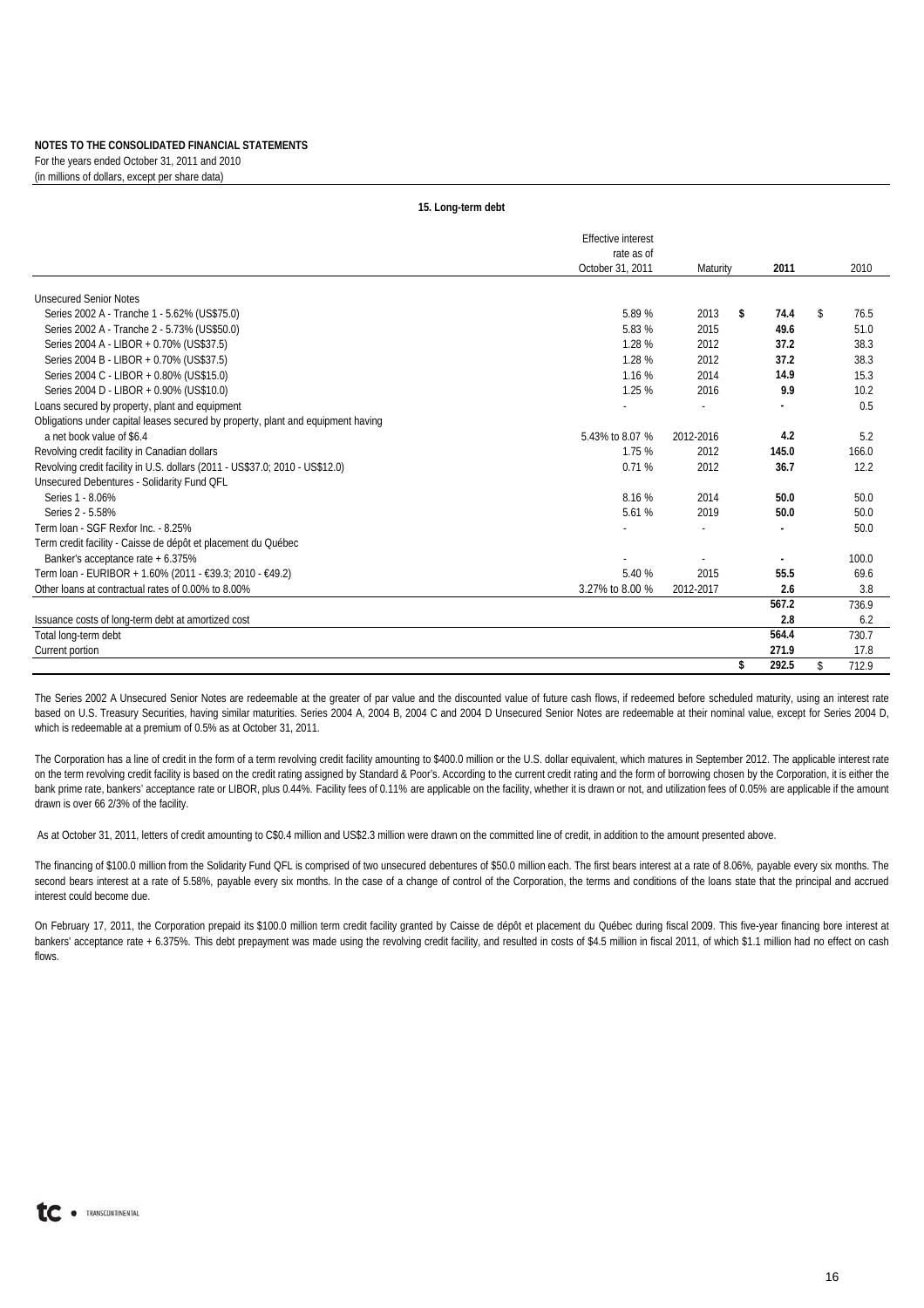### **15. Long-term debt (continued)**

On July 4, 2011, the Corporation prepaid its term loan of \$50.0 million granted by SGF Rexfor Inc. during fiscal 2009. This five-year financing bore interest at 8.25% per year. This debt prepayment was made using the revolving credit facility, and resulted in costs of \$1.3 million that were recorded in fiscal 2011, of which \$0.3 million had no effect on cash flows.

The financing of €39,3 million (\$55.5 million) from a European bank, which was used to acquire various production equipments, bears interest at EURIBOR + 1.60%. It is payable in equal instalments including principal plus interest, every six months until July 2015. On December 1, 2009, the Corporation entered into a six-year cross currency swap agreement, maturing in July 2015, to lock the exchange rate at 1.5761 and to convert the interest rate to banker's acceptance rate plus 3.36%.

The Corporation must comply with certain restrictive covenants, including the requirement to maintain certain financial ratios. For the years ended October 31, 2011 and 2010, the Corporation has not been in default under any of its obligations.

Principal payments to be made by the Corporation in forthcoming years are as follows:

|                     | Principal<br>payments |
|---------------------|-----------------------|
|                     |                       |
| 2012                | \$<br>271.9           |
| 2013                | 90.0                  |
| 2014                | 80.7                  |
| 2015                | 64.0                  |
| 2016                | 10.4                  |
| 2017 and thereafter | 50.2                  |
|                     | 567.2                 |

Minimum payments required under capital leases, for which the principal is included in the amounts presented above, are as follows:

|                                |                       | Principal |              | Interest                 |                     | Minimum<br>payments |
|--------------------------------|-----------------------|-----------|--------------|--------------------------|---------------------|---------------------|
|                                |                       |           |              |                          |                     |                     |
| 2012                           | \$                    | 1.3       | \$           | 0.2                      | \$                  | 1.5                 |
| 2013                           |                       | 1.0       |              | 0.1                      |                     | 1.1                 |
| 2014                           |                       | 1.4       |              | 0.1                      |                     | 1.5                 |
| 2015                           |                       | 0.3       |              | $\overline{\phantom{a}}$ |                     | 0.3                 |
| 2016                           |                       | 0.2       |              | $\sim$                   |                     | 0.2                 |
|                                |                       | 4.2       |              | 0.4                      |                     | 4.6                 |
|                                | 16. Other liabilities |           |              |                          |                     |                     |
|                                |                       |           |              | 2011                     |                     | 2010                |
| Deferred subscription revenues |                       |           | $\mathbf{C}$ | 65                       | $\ddot{\mathbf{r}}$ | 72                  |

| Deferred subscription revenues                 | 6.5  |      |
|------------------------------------------------|------|------|
| Long-term accrued liabilities                  | 16.0 | 16.0 |
| Accrued pension benefit liability (Note 24)    | 15.9 | 14.8 |
| Asset retirement obligations                   | 0.8  | 0.8  |
| Fair value of derivative financial instruments | 8.0  | 11.2 |
|                                                | 47.2 | 50.0 |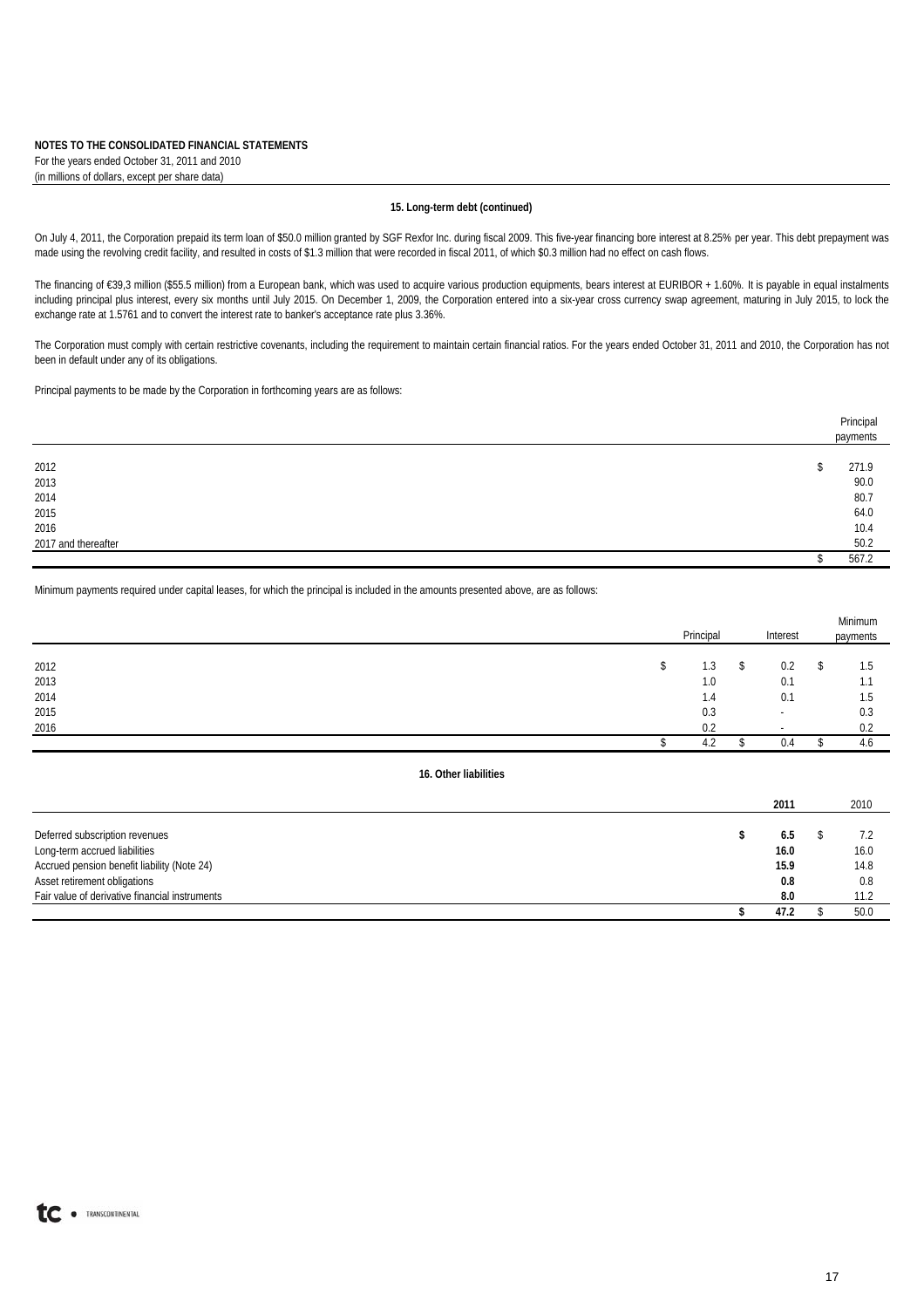### **17. Share capital**

### **Authorized (unlimited number)**

Class A Subordinate Voting Shares: subordinate participating voting shares carrying one vote per share, no par value; Class B Shares: Preferred Shares: participating voting shares carrying 20 votes per share, convertible into Class A Subordinate Voting Shares, no par value; first and second preferred shares, issuable in series in numbers limited by the Articles of Incorporation, carrying no voting rights except as provided by law or in the Corporation's Articles of Incorporation, entitling the holder to cumulative dividends.

|                                                               | 2011         |        | 2010       |  |        |
|---------------------------------------------------------------|--------------|--------|------------|--|--------|
|                                                               | Number of    |        | Number of  |  |        |
| Issued and paid                                               | shares       | Amount | shares     |  | Amount |
|                                                               |              |        |            |  |        |
| Participating shares                                          |              |        |            |  |        |
| Class A Subordinate Voting Shares                             | 65,873,182   | 361.5  | 65,806,497 |  | 361.2  |
| Class B Shares                                                | 15, 151, 235 | 20.5   | 15,196,840 |  | 20.6   |
|                                                               | 81,024,417   | 382.0  | 81,003,337 |  | 381.8  |
| <b>Preferred Shares</b>                                       |              |        |            |  |        |
| Cumulative 5-Year Rate Reset First Preferred Shares, Series D | 4,000,000    | 96.8   | 4,000,000  |  | 96.8   |
|                                                               |              | 478.8  |            |  | 478.6  |

The Series D Preferred Shares have a fixed cumulative annual dividend of 6.75% for the first five years, payable quarterly in January, April, July and October. Effective October 15, 2014, the cumulative annual dividend will be equivalent to the 5-Year Canadian Government Bonds Yield, plus 4.16% for the next five years. These Series D Preferred Shares are redeemable by the Corporation every five years and convertible (under certain conditions), to the holder's option, in Cumulative Floating Rate First Preferred Shares (the "Series E Preferred Shares"), effective October 15, 2014, and every five years thereafter on that date. The Series E Preferred Shares will have a cumulative quarterly dividend equivalent to the yield of Treasury Bills of the Government of Canada maturing within three months plus 4.16%. These Series E Preferred Shares will be redeemable by the Corporation after five years and will be convertible (under certain conditions), to the holder's option, into Series D Preferred Shares, effective October 15, 2019, and every five years subsequently on that date.

For the years ended October 31, 2011 and 2010, the share capital of the Corporation changed as follows:

|                                                                     | 2011       | 2010      |        |            |    |        |
|---------------------------------------------------------------------|------------|-----------|--------|------------|----|--------|
|                                                                     | Number of  | Number of |        |            |    |        |
|                                                                     | shares     |           | Amount | shares     |    | Amount |
| <b>Class A Subordinate Voting Shares</b>                            |            |           |        |            |    |        |
| Balance, beginning of year                                          | 65,806,497 | S.        | 361.2  | 64.749.030 | \$ | 357.9  |
| Conversion of Class B Shares into Class A Subordinate Voting Shares | 45,605     |           | 0.1    | 848.867    |    | 1.2    |
| Exercise of stock options                                           | 21,080     |           | 0.2    | 208,600    |    | 2.1    |
| Balance, end of year                                                | 65,873,182 |           | 361.5  | 65,806,497 |    | 361.2  |
| <b>Class B Shares</b>                                               |            |           |        |            |    |        |
| Balance, beginning of year                                          | 15,196,840 |           | 20.6   | 16.045.707 | \$ | 21.8   |
| Conversion of Class B Shares into Class A Subordinate Voting Shares | (45,605)   |           | (0.1)  | (848, 867) |    | (1.2)  |
| Balance, end of year                                                | 15,151,235 |           | 20.5   | 15,196,840 |    | 20.6   |
| Cumulative 5-Year Rate Reset First Preferred Shares, Series D       |            |           |        |            |    |        |
| Balance, beginning and end of year                                  | 4,000,000  |           | 96.8   | 4,000,000  |    | 96.8   |

#### **Exercise of stock options**

When holders exercise their stock options, the amounts received from them are credited to share capital. For stock options granted since November 1, 2002, the amount previously accounted for as an increase to contributed surplus is also transferred to share capital. For the years ended October 31, 2011 and 2010, no amount was transferred from contributed surplus to share capital.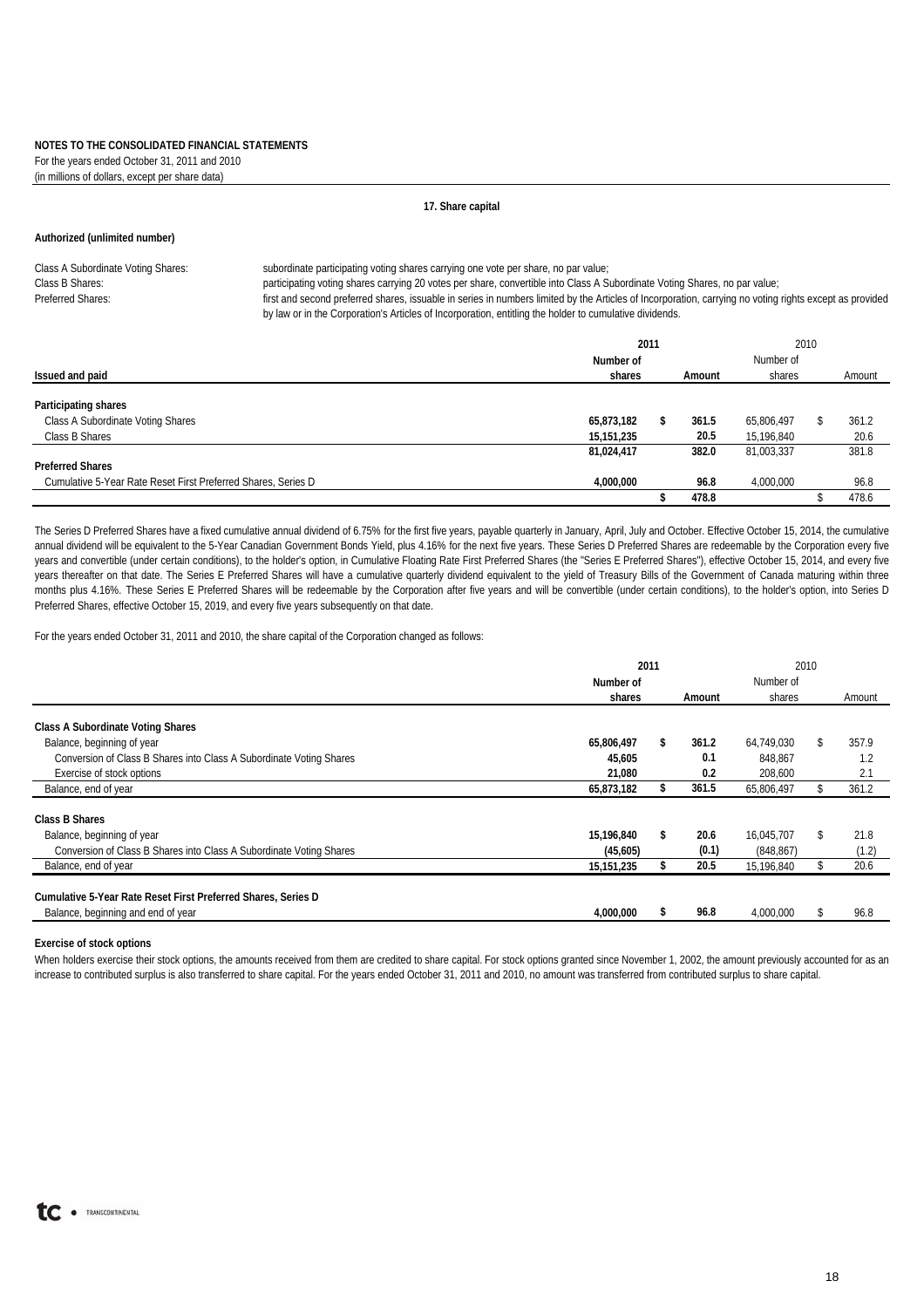### **18. Net income per participating share**

The following table is a reconciliation of the components used in the calculation of basic and diluted net income from continuing operations per participating share for years ended October 31:

|                                                                           | 2011  | 2010  |
|---------------------------------------------------------------------------|-------|-------|
| Numerator                                                                 |       |       |
| Net income from continuing operations                                     | 105.8 | 144.0 |
| Dividends on preferred shares, net of related income taxes                | 6.8   | 6.8   |
| Net income from continuing operations, applicable to participating shares | 99.0  | 137.2 |
|                                                                           |       |       |
| Denominator (in millions)                                                 |       |       |
| Weighted average number of participating shares - basic                   | 81.0  | 80.8  |
| Weighted average number of dilutive options                               | 0.1   | 0.1   |
| Weighted average number of participating shares - diluted                 | 81.1  | 80.9  |

In the calculation of the diluted net income per share, 1,242,340 stock options were considered anti-dilutive as at October 31, 2011 (1,010,960 as at October 31, 2010), since their exercise price was greater than the average value of Class A Subordinate Voting Shares during the period. Therefore, these stock options were excluded from the calculation.

### **19. Stock-based compensation plans**

#### **Stock option plan**

The Corporation offers a stock option plan for the benefit of certain of its senior executives. The number of Class A Subordinate Voting Shares authorized for issuance and the balance of shares that could be issued under this plan as at October 31, 2011 were 6,078,562 and 4,572,478, respectively. The stock options granted before March 31, 2005 start to vest after one year at a rate of 20% per year and must be exercised no later than ten years after the grant date. The stock options granted after March 30, 2005 start to vest after one year at a rate of 25% per year and must be exercised no later than seven years after the grant date. Under the plan, each stock option entitles its holder to receive one share upon exercise and the exercise price is determined using the weighted average price of all trades for the five days immediately preceding the grant of the stock option.

Stock-based compensation costs of \$0.7 million and \$0.8 million were charged to income and as an increase to contributed surplus of shareholders' equity for the years ended October 31, 2011 and 2010, respectively.

The following table summarizes the changes in outstanding stock options for the years ended October 31:

|                                      |            | 2011       |            |    |          |  |
|--------------------------------------|------------|------------|------------|----|----------|--|
|                                      |            | Weighted   |            |    | Weighted |  |
|                                      |            | average    |            |    | average  |  |
|                                      | Number of  | exercise   | Number of  |    | exercise |  |
|                                      | options    | price      | options    |    | price    |  |
|                                      |            |            |            |    |          |  |
| Balance, beginning of year           | 1,542,490  | 16.76<br>S | 2,006,575  | £. | 17.23    |  |
| Granted                              | 164,672    | 16.20      | 173,100    |    | 13.09    |  |
| Exercised                            | (21,080)   | 10.36      | (208, 600) |    | 9.88     |  |
| Cancelled                            | (113, 442) | 18.38      | (428, 585) |    | 20.84    |  |
| Balance, end of year                 | 1,572,640  | 16.67      | 1,542,490  |    | 16.76    |  |
| Options exercisable as at October 31 | 1,118,885  | 18.10      | 1,044,640  |    | 18.95    |  |

As at October 31, 2011 the balance of stock options available for grant under the plan was 2,999,838.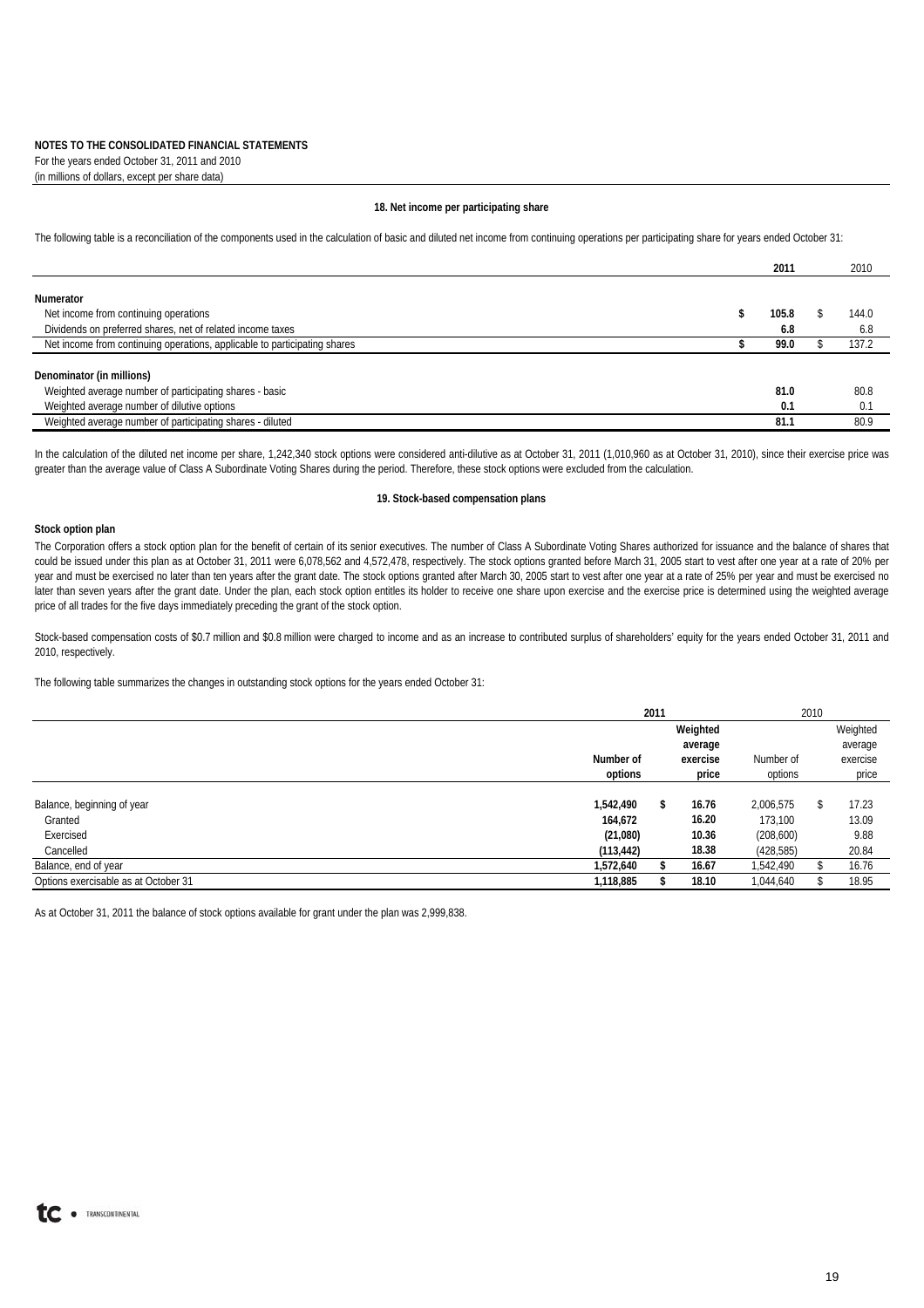### **19. Stock-based compensation plans (continued)**

The following table summarizes information regarding outstanding stock options as at October 31:

|      |                         |                      | Options exercisable                                             |                                 |                               |    |                                          |
|------|-------------------------|----------------------|-----------------------------------------------------------------|---------------------------------|-------------------------------|----|------------------------------------------|
|      | Exercise price<br>range | Number of<br>options | Weighted<br>average<br>remaining<br>contractual life<br>(years) | Weighted<br>average<br>exercise | Number of<br>options<br>price |    | Weighted<br>average<br>exercise<br>price |
| 2011 |                         |                      |                                                                 |                                 |                               |    |                                          |
|      | $9.64 - 13.09$          | 490,400              | 4.3                                                             | 10.85<br>\$                     | 220,375                       | \$ | 10.47                                    |
|      | 15.51 - 22.41<br>\$.    | 1,082,240            | 2.6                                                             | 19.31                           | 898,510                       |    | 19.98                                    |
|      |                         | 1,572,640            | 3.1                                                             | 16.67                           | 1,118,885                     |    | 18.10                                    |
| 2010 |                         |                      |                                                                 |                                 |                               |    |                                          |
|      | $8.85 - 13.09$          | 531,530              | 5.2                                                             | 10.87                           | 124,205                       |    | 10.09                                    |
|      | 15.51 - 22.41           | 1,010,960            | 3.0                                                             | 19.86                           | 920,435                       |    | 20.15                                    |
|      |                         | 1,542,490            | 3.8                                                             | 16.76                           | 1,044,640                     |    | 18.95                                    |

The following table summarizes the assumptions used to calculate the weighted average fair value of stock options granted on the date of grant using the Black-Scholes model for the years ended October 31:

|                             | 2011    | 2010    |
|-----------------------------|---------|---------|
| Fair value of stock options | 5.40    | 4.31    |
| Assumptions:                |         |         |
| Dividend rate               | $1.6\%$ | 1.5 %   |
| Expected volatility         | 39.8 %  | 38.6 %  |
| Risk-free interest rate     | 2.51 %  | 2.74 %  |
| Expected life               | 5 years | 5 years |

### **Share unit plan for senior executives**

The Corporation offers a share unit plan to its senior executives under which deferred share units ("DSU") and restricted share units ("RSU") are granted. A portion of share units will vest based on performance targets and another portion of share units will vest based on tenure. Vested DSUs and RSUs will be paid, at the Corporation's option, in cash or with Class A Subordinate Voting Shares of the Corporation purchased on the open market.

The following table provides details of this plan:

| Number of units            | 2011                     | 2010      | 2011                     | 2010       |
|----------------------------|--------------------------|-----------|--------------------------|------------|
|                            | <b>DSU</b>               |           | <b>RSU</b>               |            |
| Balance, beginning of year | 121,110                  | 127.870   | 676,627                  | 548,808    |
| Units granted              | 40,123                   | 53,240    | 233,383                  | 277,013    |
| Units cancelled            | $\overline{\phantom{a}}$ | (58, 141) | (110, 163)               | (136, 765) |
| Units paid                 | (31, 431)                | (4,290)   | (53, 824)                | (12, 429)  |
| Units converted            | 66,139                   |           | (66, 139)                |            |
| Dividends paid in units    | 6,040                    | 2,431     | $\overline{\phantom{a}}$ | $\sim$     |
| Balance, end of year       | 201,981                  | 121,110   | 679,884                  | 676,627    |

The expense reversal recorded in the consolidated statement of income for the year ended October 31, 2011 was \$0.4 million. The expense recorded in the consolidated statement of income for the year ended October 31, 2010 was \$4.0 million. Amounts of \$1.3 million and \$0.2 million were paid under the plan for the years ended October 31, 2011 and 2010, respectively.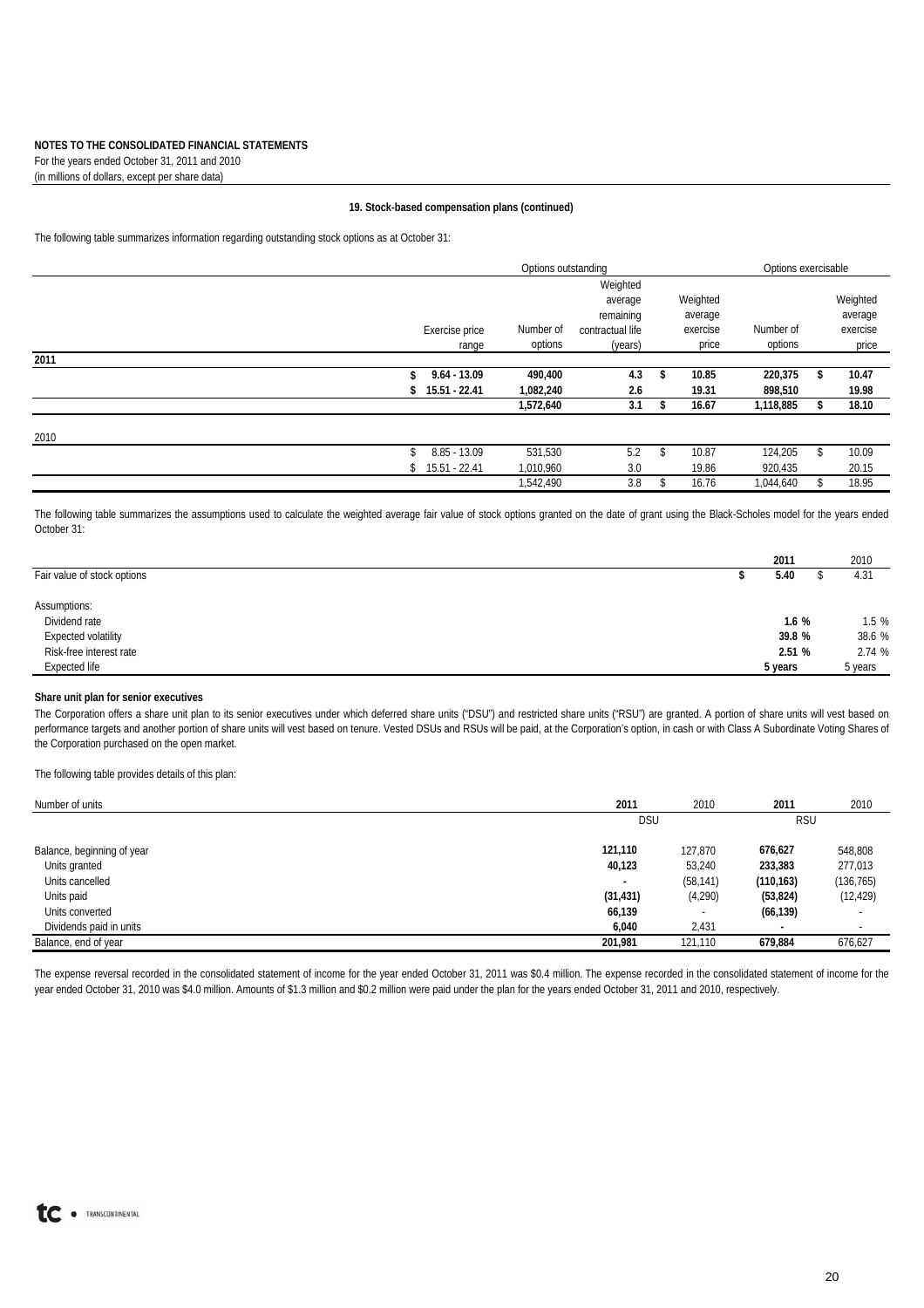## **19. Stock-based compensation plans (continued)**

### **Share unit plan for directors**

The Corporation offers a deferred share unit plan for its directors. Under this plan, directors may elect to receive either cash, deferred share units, or a combination of both for their compensation.

The following table provides details of this plan:

| Number of units            | 2011                     | 2010      |
|----------------------------|--------------------------|-----------|
|                            |                          |           |
| Balance, beginning of year | 159,803                  | 167,783   |
| Directors compensation     | 35,497                   | 29,396    |
| Units paid                 | $\overline{\phantom{a}}$ | (40, 923) |
| Dividends paid in units    | 5.957                    | 3,547     |
| Balance, end of year       | 201.257                  | 159.803   |

The expenses recorded in the consolidated statements of income for the years ended October 31, 2011 and 2010 were \$0.2 million and \$0.9 million, respectively. No amount has been paid under the plan for the year ended October 31, 2011 (\$0.5 million for the year ended October 31, 2010).

## **20. Contributed surplus**

|                                                            | 201  | 2010 |
|------------------------------------------------------------|------|------|
|                                                            |      |      |
| Balance, beginning of year                                 | 13.7 | 12.9 |
| Compensation costs relating to stock option plan (Note 19) | 0.7  |      |
| Balance, end of year                                       | 14.4 | 13.  |

### **21. Accumulated other comprehensive income (loss)**

|                                                                                                                                                | Foreign<br>currency<br>translation<br>adjustment |   | Cash<br>flow<br>hedges |     | Accumulated<br>other com-<br>prehensive<br>income (loss) |
|------------------------------------------------------------------------------------------------------------------------------------------------|--------------------------------------------------|---|------------------------|-----|----------------------------------------------------------|
| Balance as at November 1, 2009<br>Net change in gains (losses), net of income taxes                                                            | (20.8)<br>(4.0)                                  | S | 0.7<br>(5.2)           | ĴЪ. | (20.1)<br>(9.2)                                          |
| Balance as at October 31, 2010                                                                                                                 | (24.8)                                           |   | (4.5)                  |     | (29.3)                                                   |
| Balance as at November 1, 2010<br>Reclassification of a realized foreign exchange loss to net income of discontinued operations,               | (24.8)                                           | ъ | (4.5)                  | S   | (29.3)                                                   |
| related to the reduction of net investment in self-sustaining foreign operations (Note 8)<br>Net change in gains (losses), net of income taxes | 50.5<br>(5.7)                                    |   | $\sim$<br>(1.8)        |     | 50.5<br>(7.5)                                            |
| Balance as at October 31, 2011                                                                                                                 | 20.0                                             |   | (6.3)                  |     | 13.7                                                     |

As at October 31, 2011, the amounts expected to be reclassified to net income are as follows:

|                                                      |       |       |               |       | 2016           |                        |
|------------------------------------------------------|-------|-------|---------------|-------|----------------|------------------------|
|                                                      | 2012  | 2013  | 2014          | 2015  | and thereafter | Total                  |
| Losses on derivatives designated as cash flow hedges | (1.6) | (2.2) | (1.6)         | (0.9) | (2.5)          | (8.8)<br>$\sim$ $\sim$ |
| Income taxes                                         | 0.6   | 0.6   | 0.4<br>$\sim$ | 0.2   |                | د. ک                   |
|                                                      | (1.0) | 1.61  | 1.2           | (0.7) | 1.8)           | (6.3)                  |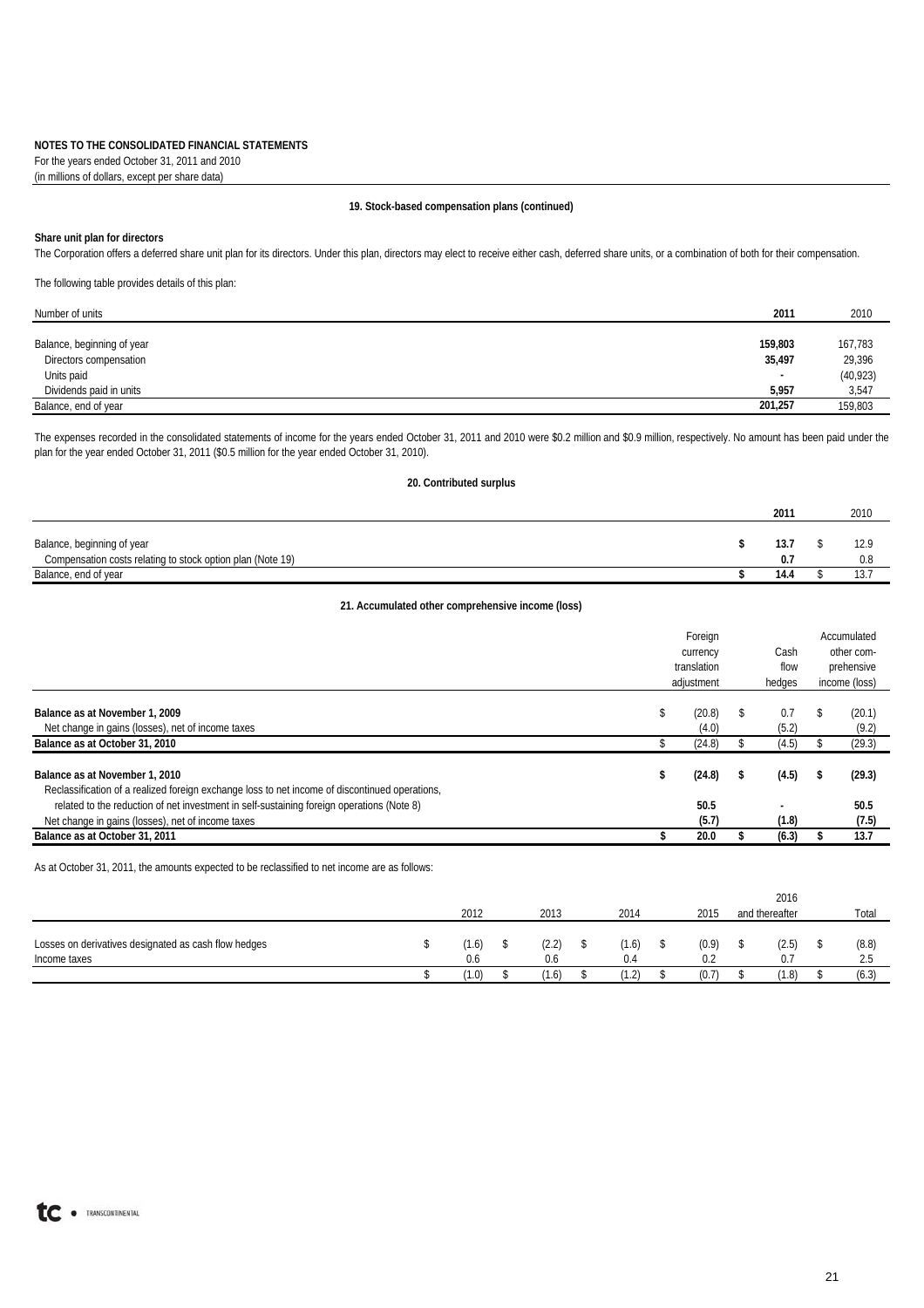### **22. Cash flows**

The changes in non-cash operating items are as follows:

|                                                                     | 2011      |    | 2010    |
|---------------------------------------------------------------------|-----------|----|---------|
|                                                                     |           |    |         |
| Accounts receivable                                                 | 37.7<br>S | Ъ  | (146.2) |
| Income taxes receivable                                             | 5.0       |    | (15.6)  |
| Inventories                                                         | (2.7)     |    | (6.6)   |
| Prepaid expenses and other current assets                           | (3.8)     |    | (0.3)   |
| Accounts payable and accrued liabilities                            | (26.0)    |    | 13.9    |
| Income taxes payable                                                | 4.5       |    | 2.1     |
| Deferred subscription revenues and deposits                         | (6.9)     |    | 3.8     |
| Net change in accrued pension benefit asset and liability (Note 24) | (14.1)    |    | (6.2)   |
|                                                                     | (6.3)     |    | (155.1) |
|                                                                     |           |    |         |
| <b>Additional Information</b>                                       |           |    |         |
| Interest paid                                                       | 30.5      | ٢. | 39.2    |
| Income taxes paid                                                   | 19.5      |    | 33.4    |

#### **23. Business acquisitions**

On July 12, 2011, the Corporation and Quad/Graphics, Inc. have entered into a definitive agreement under which the Corporation will acquire all the shares of Quad/Graphics Canada, Inc., subject to regulatory approval, including the approval under the Canadian Competition Act, and an agreement to sell to Quad/Graphics, Inc. its Mexican printing operations, and to transfer its black and white book printing business for U.S. export. Essentially, these transactions represent an exchange of assets of a net value of approximately \$85.0 million, including \$80.0 million, before adjustment for working capital and transaction costs, for the Mexican printing operations, and \$5.0 million for the black and white book printing business for U.S. export. The Canadian transaction is expected to close in early 2012, and will be settled in cash totaling \$50.0 million, and by compensation the amount related to the sale of the Mexican printing operations and the black and white book printing business for U.S. export. The Mexican transaction was approved under the Mexican Federal Law on Economic Competition, and was completed in the fourth quarter of fiscal 2011.

During the year ended October 31, 2011, the Corporation has made the following acquisitions:

| Operating sector | Acquisitions                                                                                                                                                                         | Date of acquisition |
|------------------|--------------------------------------------------------------------------------------------------------------------------------------------------------------------------------------|---------------------|
| Interactive      | 100% of the shares of Vortxt Interactive Inc., a company operating in mobile solutions.                                                                                              | November 1, 2010    |
| Media            | Assets of Journal Nouvelles Hebdo, a weekly newspaper in the Dolbeau-Mistassini area.                                                                                                | April 28, 2011      |
|                  | Assets of Groupe Le Canada Français, representing 11 weekly and monthly titles, and a series of Web<br>portals, serving Saint-Jean-sur-Richelieu and Granby areas.                   | August 1, 2011      |
|                  | Assets of Avantage Consommateurs de l'Est du Québec, representing three weekly and monthly<br>publications, and their Web portals, serving the territory between St-Simon and Gaspé. | August 29, 2011     |

The purchase price allocation related to other acquisitions completed in the year ended October 31, 2011 are preliminary and subject to change following the final valuation of the assets acquired and the final determination of the costs related to these acquisitions. The excess of purchase price over book value of assets acquired has been fully allocated to goodwill, consequently the acquired intangible assets and depreciation related on these assets were not included in the consolidated financial statements statements for the year ended October 31, 2011. The Corporation will finalize the purchase price allocation over fiscal 2012.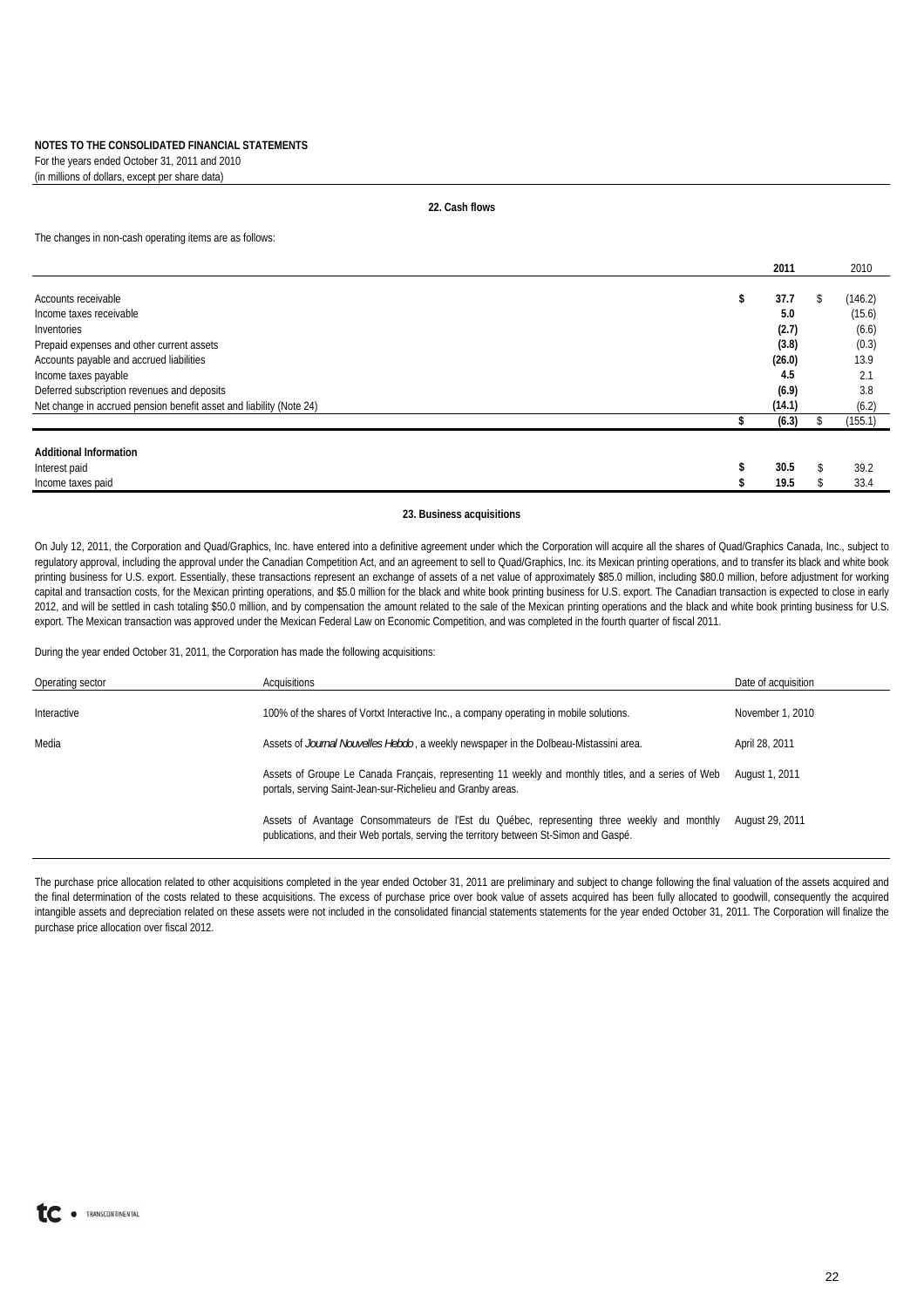### **23. Business acquisitions (continued)**

The fair value of assets acquired as well as adjustments to current and prior period acquisitions are summarized as follows:

|                                       |    | 2011 |
|---------------------------------------|----|------|
| Assets acquired                       |    |      |
| Working capital                       | Ŝ. | 3.0  |
| Property, plant and equipment         |    | 0.2  |
| Goodwill (tax basis of \$23.9)        |    | 35.4 |
| Amortizable intangible assets         |    | 0.4  |
|                                       | \$ | 39.0 |
| Liabilities assumed                   |    |      |
| Future income taxes                   |    | 0.1  |
|                                       |    | 38.9 |
| Consideration                         |    |      |
| Cash paid                             | \$ | 35.2 |
| Bank overdraft in acquired operations |    | 0.1  |
|                                       |    | 35.3 |
| Short-term liabilities                |    | 3.6  |
|                                       |    | 38.9 |

For the year ended October 31, 2011, the Corporation paid an amount of \$0.5 million, included in short-term liabilities as at October 31, 2010, relating to a business acquisition completed in prior periods.

During the year ended October 31, 2010, the Corporation has made the following acquisitions:

| Operating sector | Acquisitions                                                                                                                                                                                             | Date of acquisition |
|------------------|----------------------------------------------------------------------------------------------------------------------------------------------------------------------------------------------------------|---------------------|
| Interactive      | 10% additional shares of ThinData, Canada's leading permission-based email marketing services firm. The<br>Corporation holds 100% of the shares of ThinData as of that date.                             | October 29, 2010    |
|                  | 25% additional shares of Totem (formerly Redwood Custom Communications), a North America's leading<br>custom communications provider. The Corporation holds 100% of the shares of Totem as of that date. | October 29, 2010    |
|                  | 100% of the shares of LIPSO Systems Inc., a Canadian leader in integrated mobile solutions.                                                                                                              | April 30, 2010      |
| Media            | 100% of the shares of <i>Journal Le Nord</i> (Groupe Média-Business Inc.), a weekly newspaper serving the<br>city of St-Jérôme.                                                                          | September 13, 2010  |

### **Conversys**

For the year ended October 31, 2010, adjustments were made to the purchase price allocation of Conversys, acquired January 21, 2009, to reflect the final valuation of the assets acquired and the final determination of the costs related to this acquisition. The table on the next page includes these adjustments.

### **Totem (formerly Redwood Custom Communications)**

For the year ended October 31, 2010, adjustments were made to the purchase price allocation of Totem (formerly Redwood Custom Communications), acquired November 18, 2008, to reflect the final valuation of the assets acquired and the final determination of the costs related to this acquisition. The table on the next page includes these adjustments.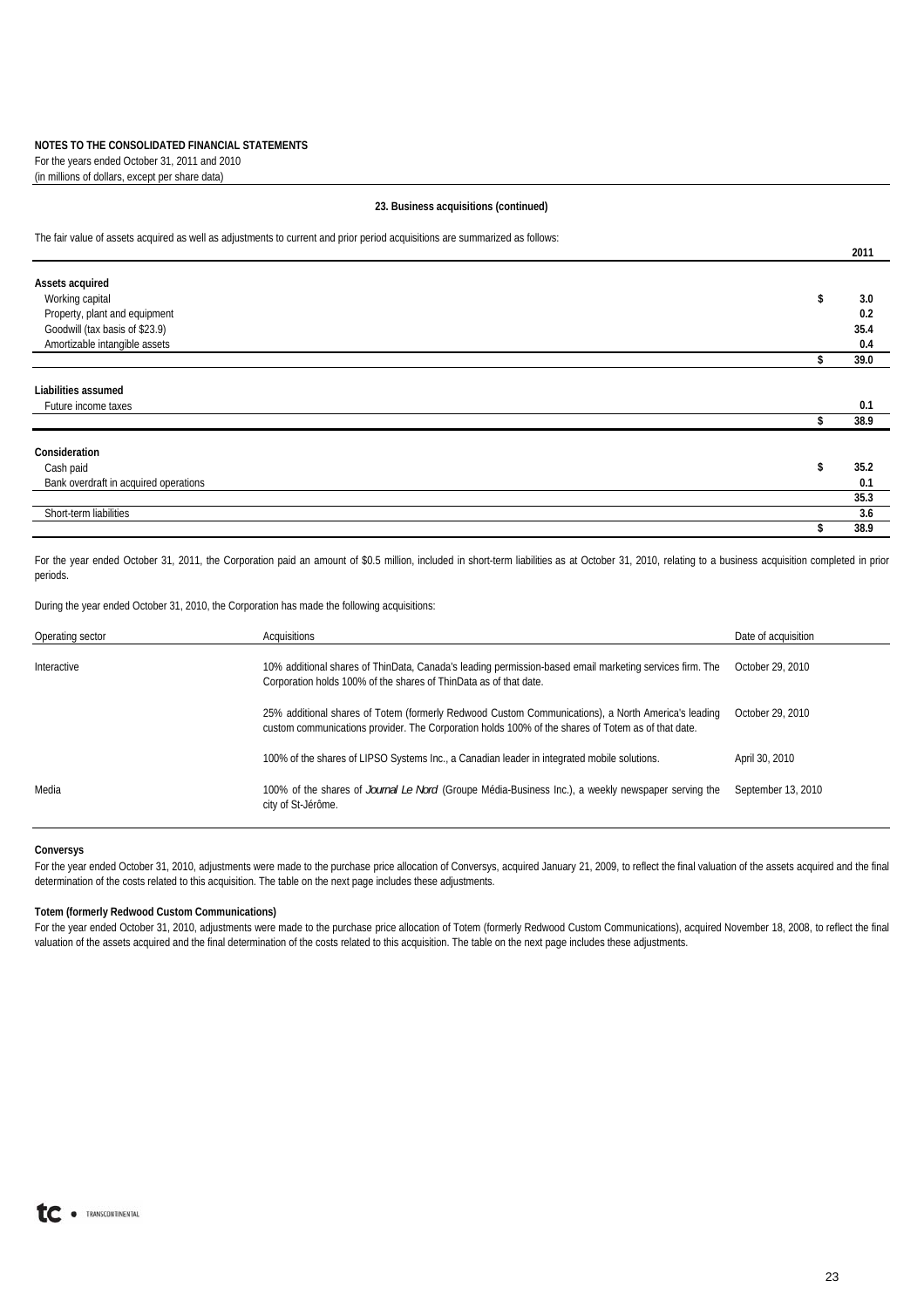### **23. Business acquisitions (continued)**

The fair value of assets acquired as well as adjustments to current and prior period acquisitions are summarized as follows:

|                               | $-\circ\cdot\circ$ |
|-------------------------------|--------------------|
|                               |                    |
| Assets acquired               |                    |
| Property, plant and equipment | \$<br>0.1          |
| Goodwill (no tax basis)       | 6.6                |
| Amortizable intangible assets | 6.1                |
| Future income taxes           | 0.2                |
|                               | 13.0               |
| Liabilities assumed           |                    |
| Other liabilities             | \$<br>(0.1)        |
| Future income taxes           | 1.8                |
|                               | 1.7                |
|                               | 11.3               |
| Consideration                 |                    |
| Cash paid                     | \$<br>11.6         |
| Short-term liabilities        | 1.3                |
| Long-term liabilities         | (1.6)              |
|                               | 11.3               |

For the year ended October 31, 2010, the Corporation paid an amount of \$2.4 million relating to business acquisitions completed in prior years. Of this amount, \$1.6 million was included in short-term liabilities and \$0.8 million was allocated to goodwill.

### **24. Pension plans**

The Corporation offers various contributory and non-contributory defined benefit pension plans, defined contribution pension plans and registred savings plans to its employees and those of its participating subsidiaries. Since June 1, 2010, most employees participate only in defined contribution pension plans. For defined benefit pension plans, retirement benefits are generally based on years of service and employees' compensation. Pension funding is based on actuarial estimates and is subject to limitations under applicable income tax and other regulations. Actuarial estimates prepared during the year were based on assumptions related to projected employee compensation levels to the time of retirement and the anticipated long-term rate of return on pension plan assets. For defined contribution pension plans and registered retirement savings plans, the only obligation of the Corporation and its subsidiaries is to remit the monthly contribution of the employer.

Accrued benefit obligation, fair value of plan assets and plan asset composition are measured at the date of the annual financial statements. The most recent actuarial valuation of the pension plans for funding purposes was made as of December 31, 2010. From now, the valuations will be performed annually.

The composition of the pension plan assets is as follows:

|                                | 2011 | 2010  |
|--------------------------------|------|-------|
|                                |      |       |
| Canadian and foreign stocks    | 68%  | 69%   |
| Government and corporate bonds | 29   | ാറ    |
| Cash and temporary investments |      |       |
|                                | 100% | 100 % |

 $2010$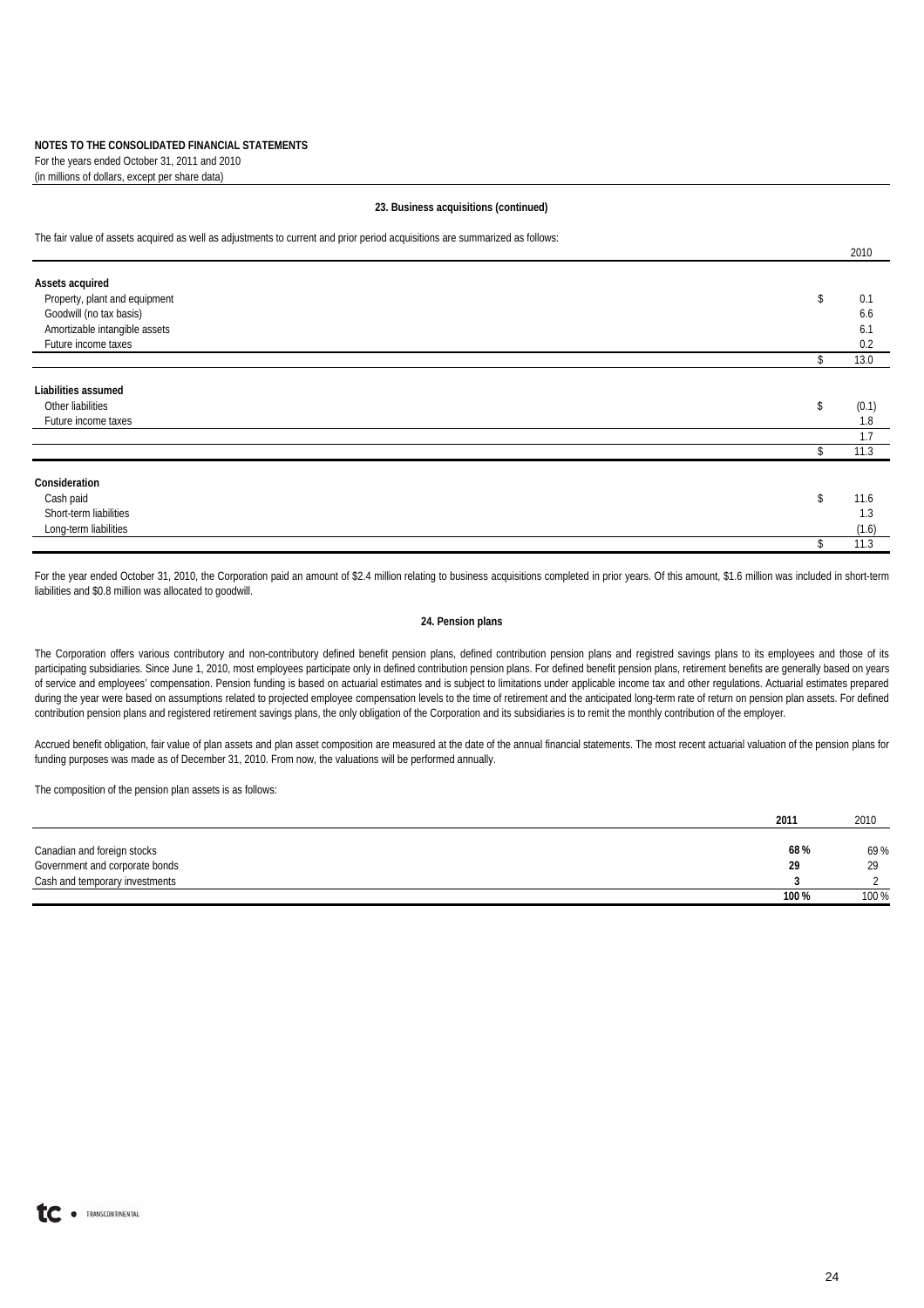# **24. Pension plans (continued)**

The following table presents the changes in the accrued benefit obligation and the fair value of plan assets, as well as the funded status of the defined benefit plans for the years ended October 31:

|                                                                                                                                           | 2011                     | 2010         |
|-------------------------------------------------------------------------------------------------------------------------------------------|--------------------------|--------------|
| Accrued benefit obligation                                                                                                                |                          |              |
| Balance, beginning of year                                                                                                                | \$<br>394.7              | \$<br>343.2  |
| Change in exchange rate                                                                                                                   | $\overline{\phantom{a}}$ | (0.1)        |
| Current service cost                                                                                                                      | 1.1                      | 10.9         |
| Interest on accrued benefit obligation                                                                                                    | 20.8                     | 21.8         |
| Actuarial losses                                                                                                                          | 1.7                      | 46.8         |
| Benefits paid                                                                                                                             | (19.6)                   | (19.2)       |
| Plans curtailment                                                                                                                         | $\sim$                   | (10.5)       |
| Impact of settlement                                                                                                                      |                          | (4.6)        |
| Employee contributions                                                                                                                    | 0.1                      | 6.4          |
| Accrued benefit obligation, end of year                                                                                                   | \$<br>398.8              | \$<br>394.7  |
|                                                                                                                                           |                          |              |
| Fair value of plan assets                                                                                                                 |                          |              |
| Balance, beginning of year                                                                                                                | \$<br>346.5              | \$<br>307.0  |
| Actual return on plan assets                                                                                                              | (0.8)                    | 36.7         |
| Benefits paid                                                                                                                             | (19.6)                   | (19.2)       |
| Employer contributions                                                                                                                    | 12.2                     | 20.2         |
| Employee contributions                                                                                                                    | 0.1                      | 6.4          |
| Impact of settlement                                                                                                                      | ÷.                       | (4.6)        |
| Fair value of plan assets, end of year                                                                                                    | \$<br>338.4              | \$<br>346.5  |
| Plan deficit                                                                                                                              | \$<br>(60.4)             | \$<br>(48.2) |
| Unamortized net actuarial losses                                                                                                          | 68.2                     | 42.1         |
| Unamortized past service costs                                                                                                            | 0.1                      | 0.1          |
| Unamortized transitional obligation                                                                                                       | (0.2)                    | (0.4)        |
| Accrued benefit asset (liability)                                                                                                         | \$<br>7.7                | \$<br>(6.4)  |
|                                                                                                                                           |                          |              |
| The accrued benefit asset (liability) is included in the Corporation's balance sheets as follows:                                         |                          |              |
|                                                                                                                                           | 2011                     | 2010         |
|                                                                                                                                           |                          |              |
| Other assets                                                                                                                              | \$<br>23.6               | \$<br>8.4    |
| Other liabilities                                                                                                                         | (15.9)                   | (14.8)       |
|                                                                                                                                           | \$<br>7.7                | \$<br>(6.4)  |
|                                                                                                                                           |                          |              |
| Accrued benefit obligation and fair value of plan assets as at October 31 are as follows with respect to plans that are not fully funded: |                          |              |
|                                                                                                                                           | 2011                     | 2010         |
|                                                                                                                                           |                          |              |
| Fair value of plan assets                                                                                                                 | \$<br>320.0              | \$<br>327.5  |
| Accrued benefit obligation                                                                                                                | 380.6                    | 377.4        |
| Funded status - plan deficit                                                                                                              | \$<br>(60.6)             | \$<br>(49.9) |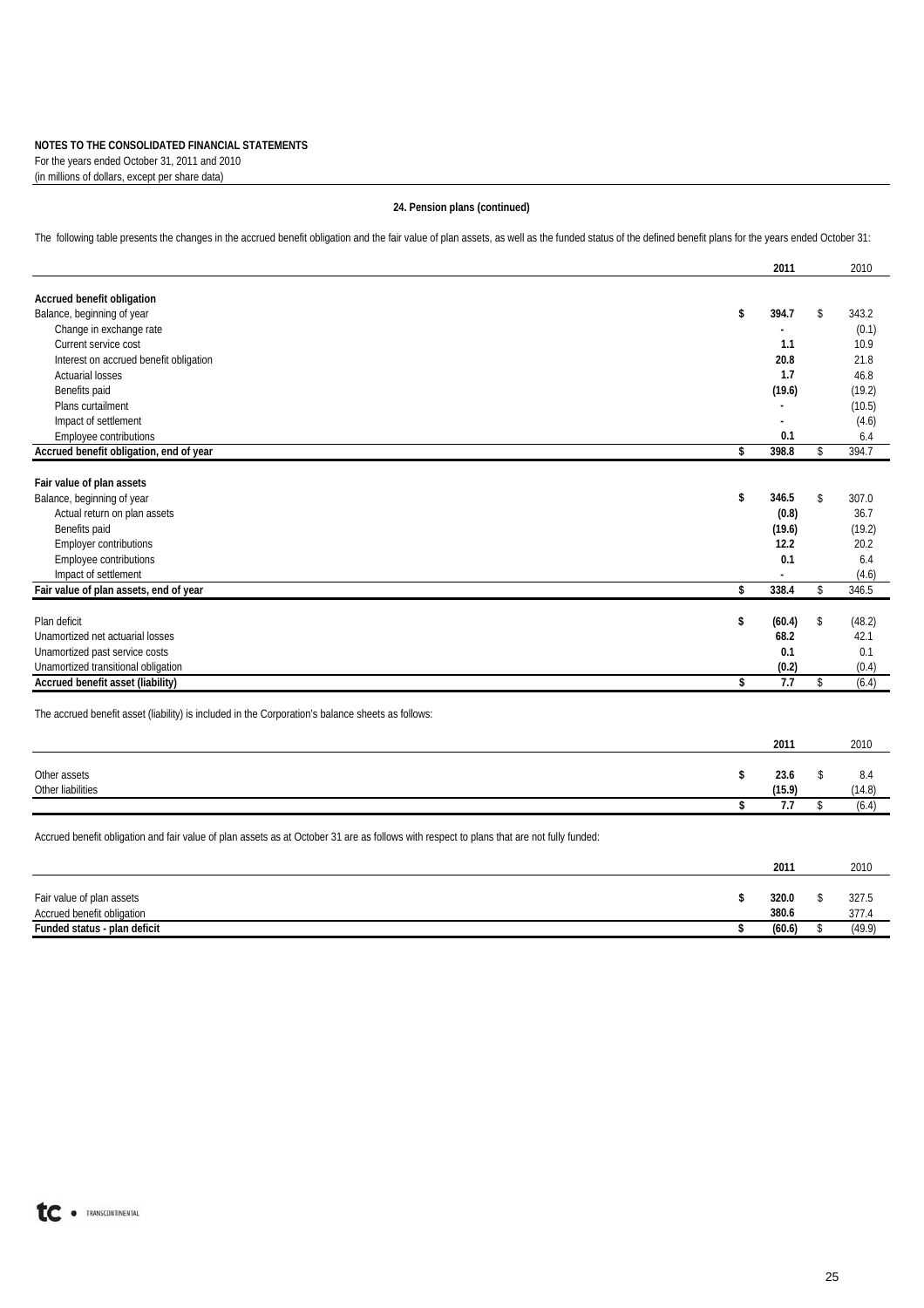## **NOTES TO THE CONSOLIDATED FINANCIAL STATEMENTS** For the years ended October 31, 2011 and 2010

(in millions of dollars, except per share data)

## **24. Pension plans (continued)**

The major assumptions used are as follows:

|                                                  | 2011            | 2010            |
|--------------------------------------------------|-----------------|-----------------|
|                                                  |                 |                 |
| Accrued benefit obligation as at October 31      |                 |                 |
| Discount rate, at year-end                       | 5.50%           | 5.50 %          |
| Rate of compensation increase                    | $3.00 - 4.00 %$ | $3,00 - 4,00 %$ |
| Benefit cost for years ended October 31          |                 |                 |
| Discount rate, at previous year-end              | 5.50%           | 6.50 %          |
| Expected long-term rate of return on plan assets | 7.00%           | 7.25 %          |
| Rate of compensation increase                    | $3.00 - 4.00 %$ | $3,50 - 4,50 %$ |

The cost of the defined benefit pension plans recorded for the years ended October 31 is as follows:

|                                                                                                                                    | 2011      | 2010   |
|------------------------------------------------------------------------------------------------------------------------------------|-----------|--------|
| Current service cost                                                                                                               | \$<br>1.1 | 10.9   |
| Interest on accrued benefit obligation                                                                                             | 20.8      | 21.8   |
| Actual return on plan assets                                                                                                       | 0.8       | (36.7) |
| Actuarial losses on accrued benefit obligation                                                                                     | 1.7       | 46.8   |
| Effect of plans curtailment                                                                                                        |           | (10.5) |
| Cost of defined benefit pension plans before adjustments to recognize the long-term nature of employee future benefit cost         | 24.4      | 32.3   |
| Adjustments to recognize the long-term nature of employee future benefit cost:                                                     |           |        |
| Difference between expected return and actual return on plan assets for the year                                                   | (24.6)    | 14.0   |
| Difference between actuarial losses recognized for the year and actual actuarial losses on accrued benefit obligation for the year | (1.5)     | (35.4) |
| Difference between amortization of past service costs for the year and actual plan amendments effective for the year               |           | (0.1)  |
| Amortization of the transitional obligation                                                                                        | (0.2)     | 3.2    |
| Defined benefit cost recognized                                                                                                    | (1.9)     | 14.0   |
|                                                                                                                                    |           |        |
| The cost and total cash amount paid for the defined contribution pension plans for the years ended October 31 are as follows:      | 2011      | 2010   |
|                                                                                                                                    | 17.7      | 8.6    |
| <b>Employer contributions</b>                                                                                                      |           |        |

## **25. Commitments, guarantees and contingent liabilities**

### **Commitments**

The Corporation is commited, under various leases of premises and contracts to acquire production equipment, to make payments until 2029. The Corporation is also committed, under contracts with certain customers, to make payments covering contract acquisition costs until 2017. Minimum payments required over the following years for these commitments are as follows:

|                                            |              |  |              |      |      |      |                |                          |       | 2017 |       |
|--------------------------------------------|--------------|--|--------------|------|------|------|----------------|--------------------------|-------|------|-------|
|                                            | 2012<br>2013 |  | 2015<br>2014 |      | 2016 |      | and thereafter |                          | Total |      |       |
|                                            |              |  |              |      |      |      |                |                          |       |      |       |
| Premises lease contracts                   | 27.6         |  | 24.7         | 21.3 |      | 20.0 |                | 16.8                     |       | 68.8 | 179.2 |
| Production equipment acquisition contracts |              |  | 0.5          | 0.3  |      |      |                | $\overline{\phantom{a}}$ |       |      | 1.9   |
| Contract acquisition costs                 | 7.8          |  | 2.8          | 4.5  |      | 0.4  |                |                          |       |      | 15.8  |
|                                            | 36.5         |  | 28.0         | 26.  |      | 20.4 |                |                          |       | 68.8 | 196.9 |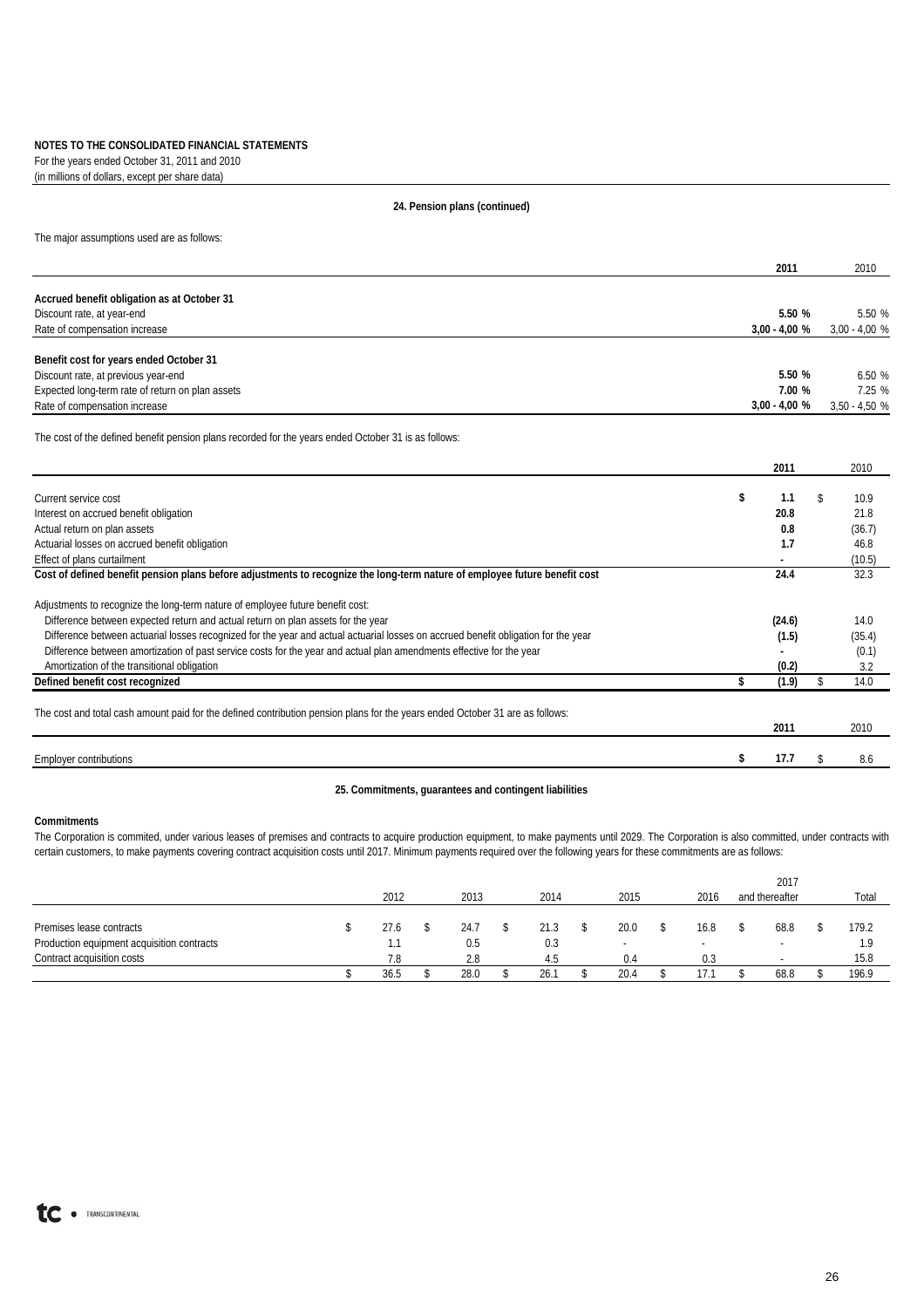### **25. Commitments, guarantees and contingent liabilities (continued)**

#### **Guarantees**

In the normal course of business, the Corporation has provided the following significant guarantees to third parties:

#### **a) Sub-lease agreements**

The Corporation has entered into sub-lease agreements for some of its locations under operating leases, with expiry dates between 2012 and 2015. If the sub-lessee defaults under any of these agreements, the Corporation must compensate the lessor for the default. The maximum exposure in respect of these guarantees is estimated at \$2.1 million. As at October 31, 2011, the Corporation has not recorded any liability associated with these guarantees, since it is not probable that the sub-lessee will default under the agreement.

#### **b) Indemnification of third parties**

Under the terms of its debt agreements, the Corporation has agreed to indemnify the holders of such debt instruments against any increase in their costs or reduction in the amounts otherwise payable to them resulting from changes in laws and regulations. These indemnification agreements extend for the term of the agreements and do not have any limit. Given the nature of these indemnifications, the Corporation is unable to reasonably estimate its maximum potential liability payable to third parties. Historically, the Corporation has never made any indemnification payments, and as at October 31, 2011 the Corporation has not recorded a liability associated with these indemnifications.

### **c) Business disposals**

As a result of the sale of business operations or assets, the Corporation may agree to provide indemnity against claims from previous business activities. The nature of these indemnification agreements prevents the Corporation from estimating the maximum potential liability that it could be required to pay to guaranteed parties. Historically, the Corporation has not made any significant indemnification payments, and as at October 31, 2011, the Corporation has not recorded any liability associated with these indemnifications.

### **Contingent liabilities**

In the normal course of business, the Corporation is involved in various claims and legal proceedings. Although the resolution of these various cases pending as at October 31, 2011 cannot be determined with certainty, the Corporation believes that their outcome would likely not have a material adverse effect on its financial position and operating results, given the provisions on its books or insurance covering certain claims or legal proceedings.

### **26. Financial instruments**

### **Credit risk**

Credit risk is the risk that the Corporation will incur losses due to non-payment of contractual obligations by third parties. The Corporation is exposed to credit risk with respect to trade receivables. It is also exposed to credit risk as part of its ongoing activities relative to its cash and cash equivalents and derivative assets.

The Corporation analyzes and reviews the financial health of its current customers on an ongoing basis and applies specific evaluation procedures to all new customers. A specific credit limit is established for each customer and reviewed periodically by the Corporation.

Due to the diversification of its products, its customers and its geographic coverage, the Corporation is protected against any concentration of credit risk. As at October 31, 2011, no single customer accounts for more than 5% of consolidated accounts receivable and the Corporation's 20 largest customers account for less than 25% of its consolidated accounts receivable. As at October 31, 2011, the maximum credit risk exposure for receivables corresponds to their carrying value. In addition, the Corporation has a credit insurance policy covering most of its major customers for a maximum of \$20.0 million. The conditions of the policy include the usual clauses and limits regarding the amounts that can be claimed per event and per year of coverage.

The Corporation determines past due receivables by considering the type of clients, historical payment terms and in which sector the clients conduct business. On a quarterly basis, allowance for doubtful accounts and past due receivables are reviewed by management. The Corporation records impairment only on receivables for which the recoverability is not reasonably certain.

The Corporation is exposed to credit risk arising from derivative financial instruments if a counterparty fails to meet its obligations; however, it does not foresee such an occurrence since it deals only with recognized financial institutions with superior credit ratings. As at October 31, 2011, the maximum exposure to credit risk is \$4.3 million (\$7.8 million as at October 31, 2010), which represents the carrying value of the financial instruments recorded as assets on the balance sheet of the Corporation.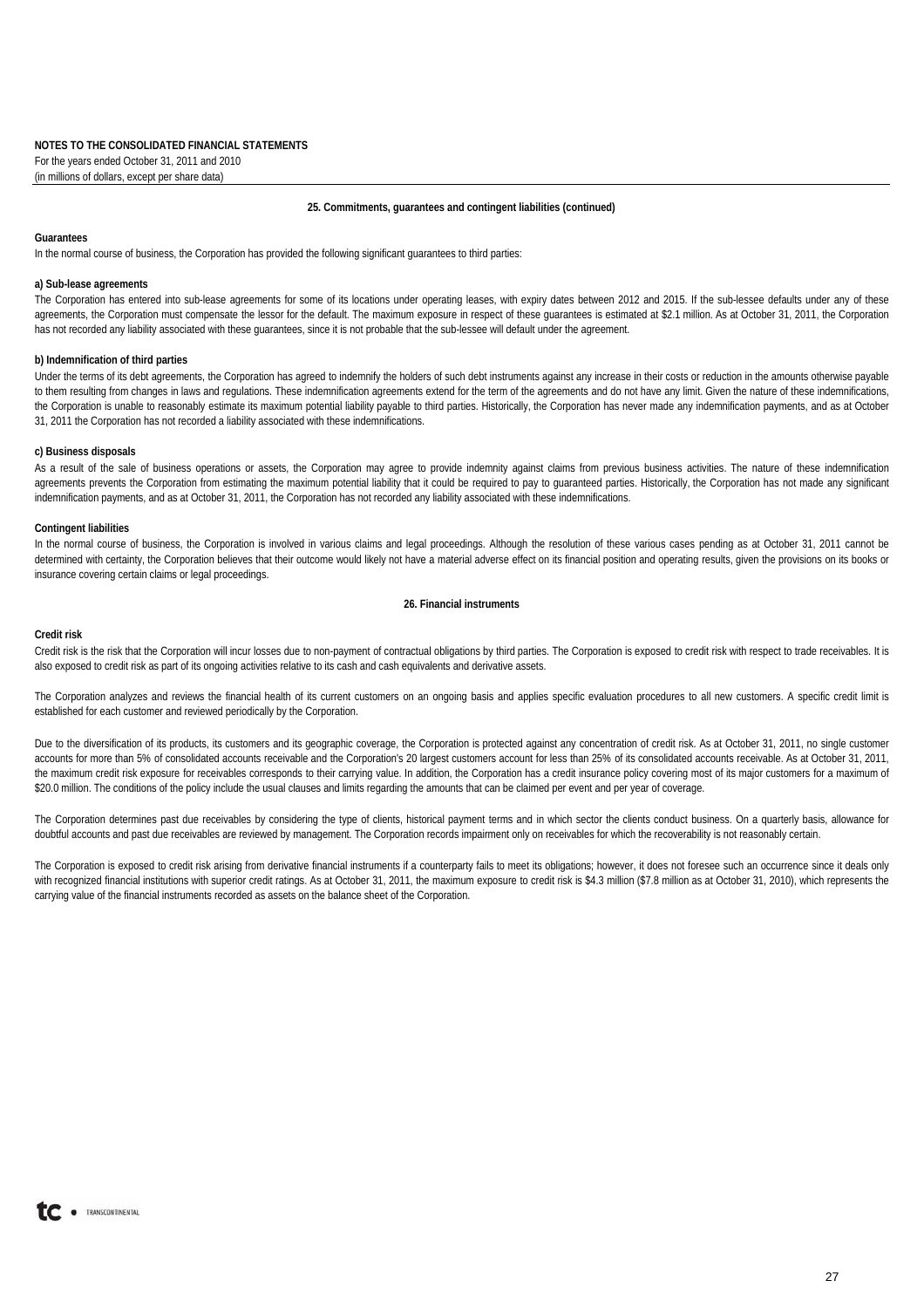## **Past due accounts receivable:**

|                                  | As at       | As at       |
|----------------------------------|-------------|-------------|
|                                  | October 31, | October 31, |
| Trade receivables                | 2011        | 2010        |
|                                  |             |             |
| Not past due                     | \$<br>241.5 | \$<br>285.9 |
| Past due 1-30 days               | 88.7        | 82.8        |
| Past due 31-60 days              | 25.4        | 23.3        |
| Past due more than 60 days       | 22.7        | 21.1        |
|                                  | 378.3       | 413.1       |
| Allowance for doubtful accounts  | (7.5)       | (10.9)      |
| Other receivables                | 65.5        | 38.4        |
|                                  | 436.3       | 440.6       |
| Allowance for doubtful accounts: |             |             |
| Balance, beginning of year       | \$<br>10.9  | \$<br>10.2  |
| Bad debt expense                 | 1.8         | 3.4         |
| Amounts written off              | (5.2)       | (2.7)       |

Based on the historical payment trend of the customers, the Corporation believes that this allowance for doubtful accounts is sufficient to cover the risk of default.

### **Liquidity risk**

Liquidity risk is the risk that the Corporation will not be able to meet its financial obligations as they come due. The Corporation is exposed to liquidity risk with respect to accounts payable, long-term debt, derivative financial instruments and contractual obligations.

**Balance, end of year 7.5** \$ **10.9 \$** 7.5 \$ 10.9

The table below presents the contractual maturities of financial liabilities as at October 31, 2011:

| 2011                                                                                                                                     | Carrying<br>amount |                             | Contractual<br>cash flows |                             | Less than<br>1 year      | $1 - 3$ years |                  | $3 - 5$ years |                          | More than<br>5 years                                                 |
|------------------------------------------------------------------------------------------------------------------------------------------|--------------------|-----------------------------|---------------------------|-----------------------------|--------------------------|---------------|------------------|---------------|--------------------------|----------------------------------------------------------------------|
| Non-derivative financial liabilities<br>Accounts payable and accrued liabilities (1)<br>Long-term debt<br>Long-term accounts payable (2) | \$                 | (297.4)<br>(564.4)<br>(2.2) | \$                        | (297.4)<br>(623.5)<br>(2.2) | \$<br>(297.4)<br>(290.9) | \$            | (193.3)<br>(2.2) | \$            | (82.0)                   | \$<br>$\overline{\phantom{a}}$<br>(57.3)<br>$\overline{\phantom{a}}$ |
|                                                                                                                                          |                    | (864.0)                     |                           | (923.1)                     | (588.3)                  |               | (195.5)          |               | (82.0)                   | (57.3)                                                               |
| Derivative financial liabilities<br>Foreign exchange forward contracts<br>Outflow                                                        |                    | ٠                           |                           | (91.7)                      | (56.0)                   |               | (35.7)           |               |                          |                                                                      |
| Inflow<br>Interest rate swaps                                                                                                            |                    | 3.8<br>(5.2)                |                           | 96.7<br>(5.8)               | 60.5<br>(4.2)            |               | 36.2<br>(1.6)    |               | $\overline{\phantom{a}}$ |                                                                      |
| Cross currency swap                                                                                                                      |                    | (8.7)<br>(10.1)             |                           | (9.4)<br>(10.2)             | (2.8)<br>(2.5)           |               | (4.7)<br>(5.8)   |               | (1.9)<br>(1.9)           | ٠<br>٠                                                               |
|                                                                                                                                          | S                  | (874.1)                     |                           | (933.3)                     | (590.8)                  |               | (201.3)          |               | (83.9)                   | (57.3)                                                               |

(1) Excludes derivative financial instruments

(2) Excludes non-financial liabilities

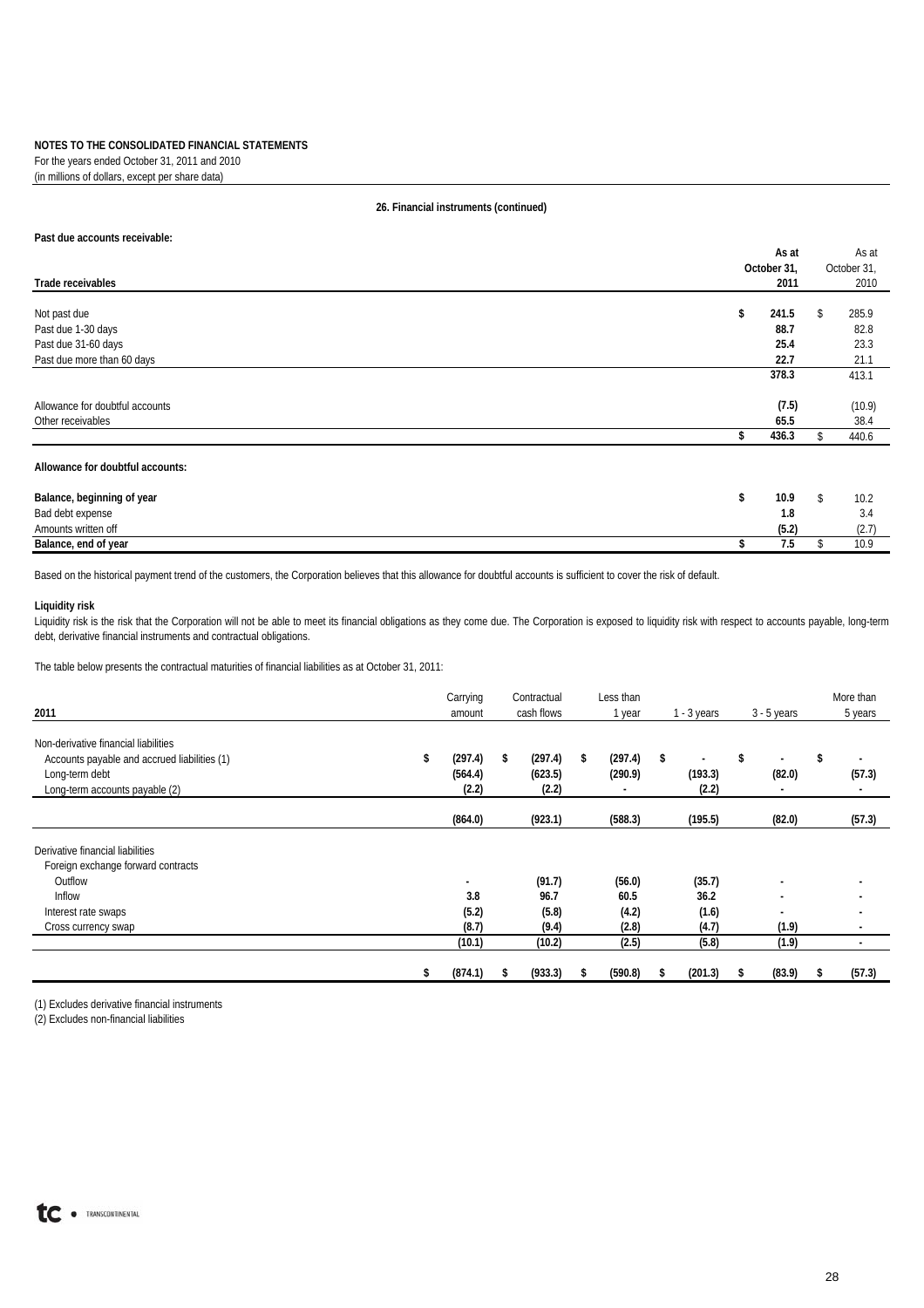The table below presents the contractual maturities of financial liabilities as at October 31, 2010:

| 2010                                                                   | Carrying<br>amount |           |    | Contractual<br>cash flows |    | Less than<br>1 year |    | $1 - 3$ years |    | $3 - 5$ years |    | More than<br>5 years |
|------------------------------------------------------------------------|--------------------|-----------|----|---------------------------|----|---------------------|----|---------------|----|---------------|----|----------------------|
| Non-derivative financial liabilities                                   |                    |           |    |                           |    |                     |    |               |    |               |    |                      |
| Accounts payable and accrued liabilities (1)                           | \$                 | (334.6)   | \$ | (334.6)                   | \$ | (334.6)             | \$ |               | \$ |               | \$ |                      |
| Long-term debt                                                         |                    | (730.7)   |    | (863.5)                   |    | (50.2)              |    | (420.1)       |    | (320.4)       |    | (72.8)               |
| Long-term accounts payable (2)                                         |                    | (0.5)     |    | (0.5)                     |    | $\sim$              |    | (0.5)         |    | ٠             |    | $\sim$               |
|                                                                        |                    | (1,065.8) |    | (1, 198.6)                |    | (384.8)             |    | (420.6)       |    | (320.4)       |    | (72.8)               |
| Derivative financial liabilities<br>Foreign exchange forward contracts |                    |           |    |                           |    |                     |    |               |    |               |    |                      |
| Outflow                                                                |                    | ٠         |    | (109.7)                   |    | (63.8)              |    | (45.9)        |    |               |    |                      |
| Inflow                                                                 |                    | 8.5       |    | 119.4                     |    | 70.3                |    | 49.1          |    | ٠             |    |                      |
| Commodity swap agreements                                              |                    | (0.1)     |    | (0.1)                     |    | (0.1)               |    | ٠             |    | ٠             |    |                      |
| Interest rate swaps                                                    |                    | (6.5)     |    | (7.3)                     |    | (3.9)               |    | (3.5)         |    | 0.1           |    |                      |
| Bond forward                                                           |                    | (6.1)     |    | (6.1)                     |    | (6.1)               |    | ٠             |    |               |    | $\sim$               |
| Cross currency swap                                                    |                    | (10.1)    |    | (10.9)                    |    | (1.7)               |    | (4.7)         |    | (3.7)         |    | (0.8)                |
|                                                                        |                    | (14.3)    |    | (14.7)                    |    | (5.3)               |    | (5.0)         |    | (3.6)         |    | (0.8)                |
|                                                                        | \$                 | (1,080.1) | \$ | (1, 213.3)                |    | (390.1)             |    | (425.6)       |    | (324.0)       | S  | (73.6)               |

(1) Excludes derivative financial instruments

(2) Excludes non-financial liabilities

The Corporation believes that future cash flows generated by operations and access to additional liquidity through capital and banking markets will be adequate to meet its financial obligations. In addition, the Corporation has concluded long-term contracts with most of its major customers. These contracts contain cost-escalation clauses equivalent to those required by the Corporation's suppliers.

### **Market risk**

Market risk is the risk that the Corporation will incur losses resulting from adverse changes in underlying factors of the market, primarily interest rates and exchange rates.

### **a) Interest rate risk**

The Corporation is exposed to market risks related to interest rate fluctuations. In order to mitigate this risk, the Corporation aims to maintain an adequate balance of fixed versus floating rate debt. As at October 31, 2011, the floating rate portion of long-term debt represents 59% (61% as at October 31, 2010) of the total while the fixed rate portion represents 41% (39% as at October 31, 2010).

As at October 31, 2011, in order to mitigate the interest rate risk, the Corporation entered into interest rate swap agreements on long-term debt denominated in Canadian dollars, on a notional amount of \$225.0 million, including \$125.0 million maturing in September 2012 and \$100.0 million maturing in May 2014. The latter are the only swaps designated as hedging derivative financial instruments as at October 31, 2011. The swap agreements convert the variable interest rate based on bankers' acceptance rate into a fixed rate of 6.16%, including the applicable margin. Considering the economic effect of these derivatives, the floating rate portion of long-term debt represents 19% of total debt (30% as at October 31, 2010), while the fixed rate portion represents 81% (70% as at October 31, 2010).

As at October 31, 2011, the Corporation entered into a six-year cross currency swap agreement, maturing in July 2015, to convert the interest rate of the €39.3 million debt (\$55.5 million), which bears an interest of rate of EURIBOR + 1.60%, to bankers' acceptance rate plus 3.36%. This derivative financial instrument also locks the exchange rate at 1.5761.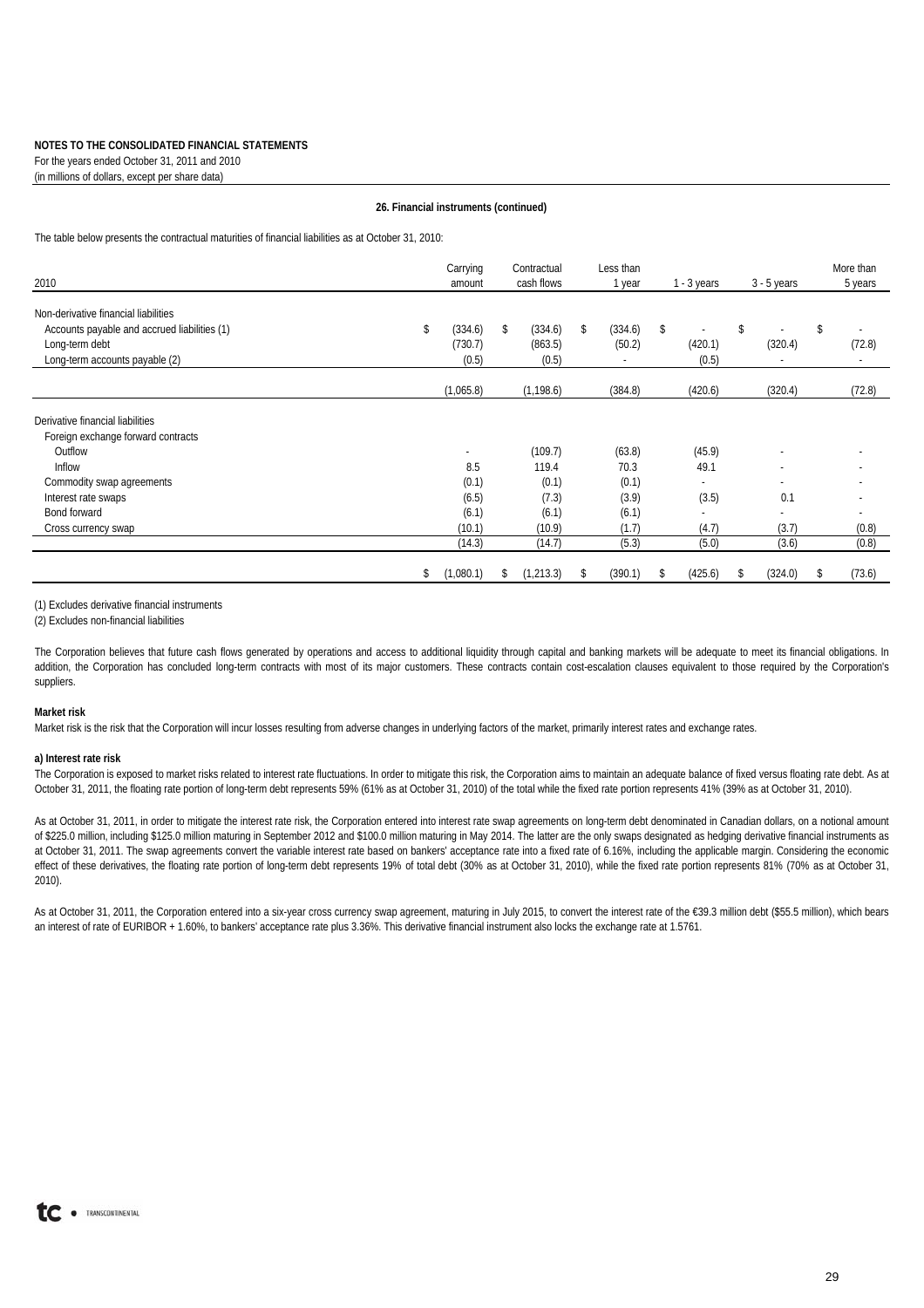For the years ended October 31, 2011 and 2010, all things being equal, a hypothetical increase of 0.5% in interest rates would have had the following impact on net income and on other comprehensive income (loss):

| Year ended<br>October 31, 2011 |  |               |  | Year ended<br>October 31, 2010 |               |       |  |  |
|--------------------------------|--|---------------|--|--------------------------------|---------------|-------|--|--|
|                                |  | Other         |  |                                |               | Other |  |  |
| Net                            |  | comprehensive |  | Net                            | comprehensive |       |  |  |
| income                         |  | income (loss) |  | income                         | income (loss) |       |  |  |
|                                |  |               |  | (0.8)                          |               | 2.0   |  |  |
| (0.4)                          |  |               |  |                                |               |       |  |  |

A hypothetical decrease of 0.5% in interest rates would have an opposite impact on net income and on other comprehensive income (loss).

### **b) Foreign exchange risk**

The Corporation has operations in the United States, exports its products to the United States and purchases machinery and equipment in U.S. dollars and Euros. In addition, as at October 31, 2011, the Corporation has long-term debt in U.S. dollars and Euros for a total amount of US\$263.5 million and €39.3 million (US\$238.5 million and €49.2 as at October 31, 2010). The Corporation is therefore exposed to foreign exchange risk.

To mitigate the foreign exchange risk related to its exports to the United States, the Corporation enters into foreign exchange forward contracts. As at October 31, 2011, the Corporation entered into foreign exchange forward contracts to sell US\$92.5 million (US\$107.0 million as at October 31, 2010), of which US\$56.5 million and US\$36.0 million will be sold in fiscal years 2012 and 2013, respectively. The terms of these forward contracts range from 1 to 21 months, with rates varying from 0.9846 to 1.1474. Hedging relationships were effective and in accordance with the risk management objectives and strategies throughout fiscal 2011.

For the years ended October 31, 2011 and 2010, all things being equal, an hypothetical strengthening of 10.0% of the U.S. dollar and Euro against the Canadian dollar would have had the following impact on net income and on other comprehensive income (loss):

|             |  | Year ended<br>October 31, 2011 |  |               |        |        | Year ended<br>October 31, 2010 |               |  |
|-------------|--|--------------------------------|--|---------------|--------|--------|--------------------------------|---------------|--|
|             |  | Other<br>Net<br>comprehensive  |  |               |        |        | Other                          |               |  |
|             |  |                                |  |               |        | Net    | comprehensive                  |               |  |
|             |  | income                         |  | income (loss) | income |        |                                | income (loss) |  |
| U.S. dollar |  | 1.5                            |  | (5.6)         | S      | 1.5    |                                | (7.0)         |  |
| Euro        |  | $\overline{\phantom{a}}$       |  | 2.2           |        | $\sim$ |                                | 2.3           |  |

A hypothetical weakening of 10.0% of the U.S. dollar and Euro against the Canadian dollar would have had an opposite impact on net income and other comprehensive income (loss).

#### **Fair value**

The book value of certain financial instruments maturing in the short-term approximates their fair value. These financial instruments include cash and cash equivalents, accounts receivable, accounts payable and accrued liabilities. The table below shows the fair value and the book value of other financial instruments as at October 31, 2011 and 2010. The fair value is determined essentially by discounting cash flows or quoted market prices. The fair values calculated approximate the amounts for which the financial instruments could be settled between consenting parties, based on current market data for similar instruments. Consequently, as estimates must be used to determine fair value, they must not be interpreted as being realizable in the event of an immediate settlement of the instruments.

|                                    | 2011       |        |            |        |            | 2010   |  |            |  |
|------------------------------------|------------|--------|------------|--------|------------|--------|--|------------|--|
|                                    | Fair value |        | Book value |        | Fair value |        |  | Book value |  |
|                                    |            |        |            |        |            |        |  |            |  |
| Long-term debt                     |            | 586.7  |            | 564.4  |            | 769.9  |  | 730.7      |  |
| Foreign exchange forward contracts |            | 3.8    |            | 3.8    |            | 8.5    |  | 8.5        |  |
| Commodity swap agreements          |            | $\sim$ |            |        |            | (0.1)  |  | (0.1)      |  |
| Interest rate swap agreements      |            | (5.2)  |            | (5.2)  |            | (6.5)  |  | (6.5)      |  |
| Bond forward                       |            |        |            | $\sim$ |            | (6.1)  |  | (6.1)      |  |
| Cross currency swap agreement      |            | (8.7)  |            | (8.7)  |            | (10.1) |  | (10.1)     |  |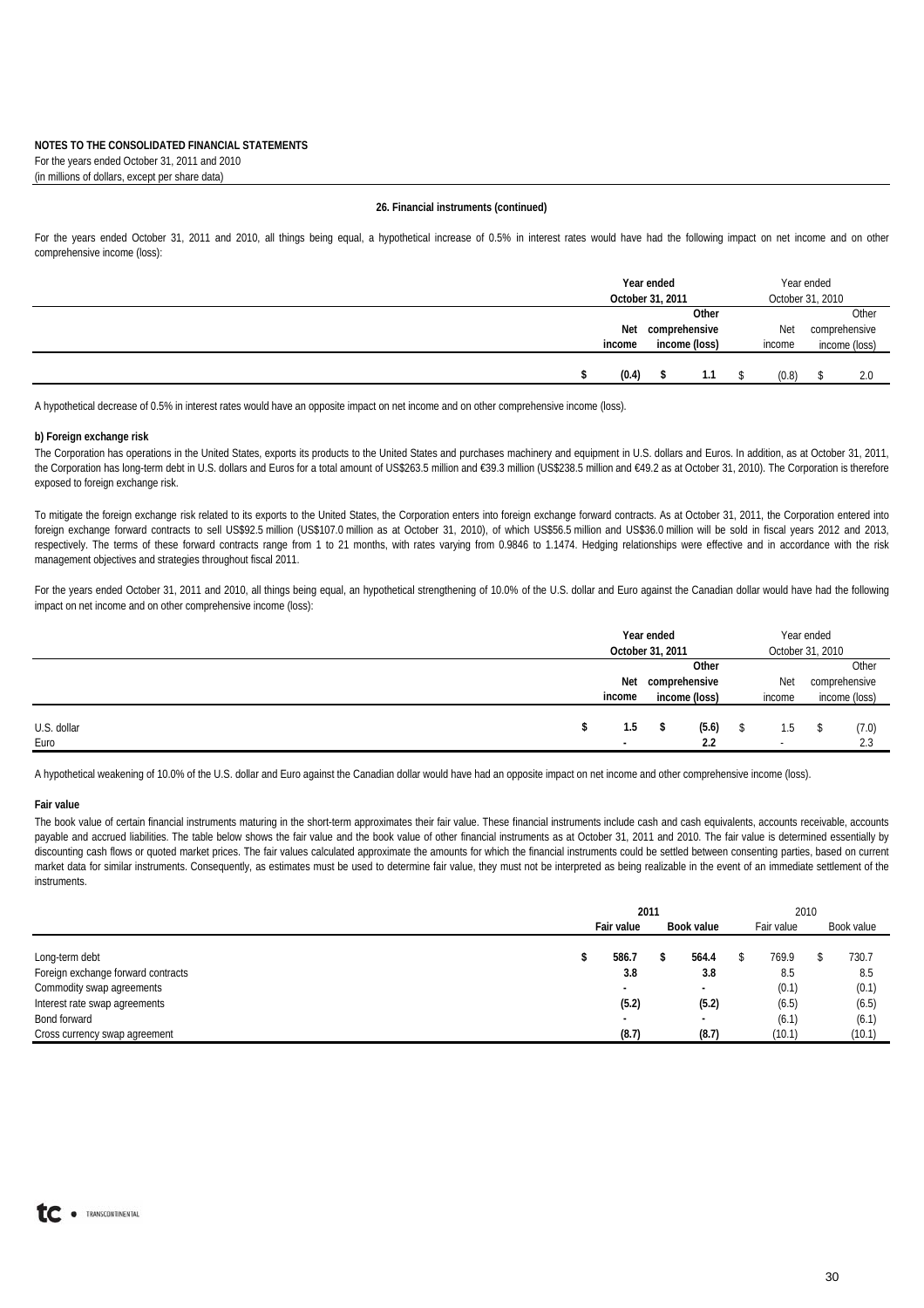### **Fair value hierarchy**

The table below presents financial instruments carried at fair value, by valuation method. The different levels have been defined as follows:

Level 1 - Quoted prices (unadjusted) in active markets for identical assets or liabilities

Level 2 - Inputs other than quoted prices included within Level 1, that are observable for the asset or liability, either directly (i.e., as prices) or indirectly (i.e., derived from prices)

Level 3 - Inputs for the asset or liability that are not based on observable market data

| 2011                               | Level 1                  | Level 2      |     | Level 3                  |    | Total  |
|------------------------------------|--------------------------|--------------|-----|--------------------------|----|--------|
| Foreign exchange forward contracts | \$                       | \$<br>3.8    | \$  | ۰                        | S  | 3.8    |
| Interest rate swap agreements      |                          | (5.2)        |     |                          |    | (5.2)  |
| Cross currency swap agreement      | $\overline{\phantom{a}}$ | (8.7)        |     | $\overline{\phantom{a}}$ |    | (8.7)  |
|                                    | $\sim$                   | (10.1)       | -S. | $\overline{\phantom{a}}$ |    | (10.1) |
| 2010                               |                          |              |     |                          |    |        |
| Foreign exchange forward contracts | \$<br>$\sim$             | \$<br>8.5    | \$  | $\overline{\phantom{a}}$ | Ŝ. | 8.5    |
| Commodity swap agreements          | ۰                        | (0.1)        |     | ۰                        |    | (0.1)  |
| Interest rate swap agreements      | $\overline{\phantom{a}}$ | (6.5)        |     | $\overline{\phantom{a}}$ |    | (6.5)  |
| Bond forward                       | $\overline{\phantom{a}}$ | (6.1)        |     | $\overline{\phantom{a}}$ |    | (6.1)  |
| Cross currency swap agreement      | ٠                        | (10.1)       |     | $\overline{\phantom{a}}$ |    | (10.1) |
|                                    | $\sim$                   | \$<br>(14.3) |     | $\overline{\phantom{a}}$ |    | (14.3) |

## **27. Capital management**

The Corporation's primary objectives in managing capital are to:

• Maintain an investment grade credit rating;

• Preserve its financial flexibility in order to benefit from potential opportunities as they arise.

The Corporation manages the capital structure and makes adjustments to it in light of changes in economic conditions and the risk characteristics of the underlying assets.

The Corporation relies on the net debt ratio (including, if any, utilization of the securitization program) to operating income from continuing operations before amortization, impairment of assets, restructuring costs and impairment of goodwill and intangible assets as the main indicator of financial leverage. For calculation purposes, net debt refers to long-term debt, current portion of long-term, bank overdraft and utilization of the securitization program, less cash and cash equivalents.

As at October 31, 2011, the net debt ratio was 1.31x. As at October 31, 2010, the same ratio was 1.87x. The decrease of this ratio in fiscal 2011 is primarily due to a significant reduction in net debt, which decreased from \$698.8 million as at October 31, 2010 to \$489,4 million as at October 31, 2011, primarily due to cash flows generated by operations and significant reduction in capital expenditures.

For the year ended October 31, 2011, the Corporation has not been in default under any of its obligations.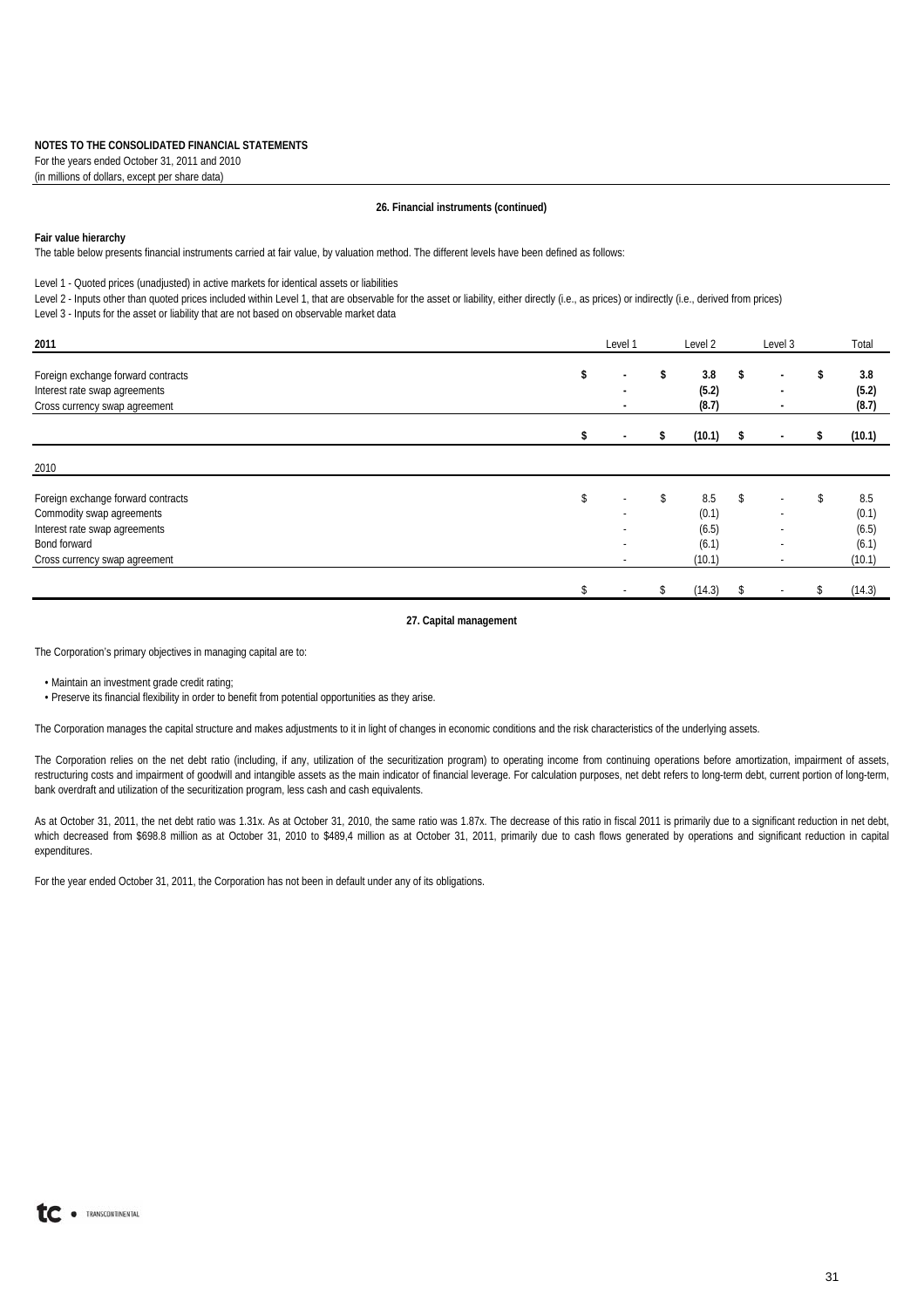## **28. Segmented information**

Sales between sectors of the Corporation are measured at the exchange amount. Transactions other than sales are measured at carrying amount.

|                                                                                        | 2011          | 2010          |
|----------------------------------------------------------------------------------------|---------------|---------------|
|                                                                                        |               |               |
| Revenues<br>Printing sector                                                            | \$<br>1,400.8 | \$<br>1,379.4 |
|                                                                                        | 125.4         | 123.3         |
| Interactive sector<br>Media sector                                                     | 612.4         | 608.3         |
|                                                                                        |               |               |
| Other activities and unallocated amounts                                               | 8.1           | 7.8           |
| Inter-segment sales                                                                    |               |               |
| Printing sector                                                                        | (92.2)        | (82.3)        |
| Interactive sector                                                                     | (3.3)         | (2.8)         |
| Media sector                                                                           | (7.6)         | (5.4)         |
| Total inter-segment sales                                                              | (103.1)       | (90.5)        |
|                                                                                        | \$<br>2,043.6 | \$<br>2,028.3 |
|                                                                                        |               |               |
| Operating income (loss) before amortization, impairment of assets, restructuring costs |               |               |
| and impairment of goodwill and intangible assets                                       |               |               |
| Printing sector                                                                        | \$<br>287.6   | \$<br>270.3   |
| Interactive sector                                                                     | (1.0)         | 6.7           |
| Media sector                                                                           | 90.2          | 109.5         |
| Other activities and unallocated amounts                                               | (3.8)         | (13.3)        |
|                                                                                        | \$<br>373.0   | \$<br>373.2   |
|                                                                                        |               |               |
| Operating income (loss)                                                                |               |               |
| Printing sector                                                                        | \$<br>181.5   | \$<br>164.6   |
| Interactive sector                                                                     | (52.2)        | (5.7)         |
| Media sector                                                                           | 51.3          | 82.9          |
| Other activities and unallocated amounts                                               | 1.5           | (19.3)        |
|                                                                                        | \$<br>182.1   | \$<br>222.5   |
|                                                                                        |               |               |
| Acquisitions of property, plant and equipment (1)                                      |               |               |
| Printing sector                                                                        | \$<br>16.7    | \$<br>101.5   |
| Interactive sector                                                                     | 4.1           | 7.3           |
| Media sector                                                                           | 8.9           | 6.4           |
| Other activities and unallocated amounts                                               | 3.4           | 3.4           |
|                                                                                        | \$<br>33.1    | \$<br>118.6   |
|                                                                                        |               |               |
| Amortization of property, plant and equipment and intangible assets                    |               |               |
| Printing sector                                                                        | \$<br>86.7    | \$<br>90.7    |
| Interactive sector                                                                     | 9.3           | 10.3          |
| Media sector                                                                           | 18.9          | 17.0          |
| Other activities and unallocated amounts                                               | 5.4           | 5.3           |
|                                                                                        | \$<br>120.3   | \$<br>123.3   |
|                                                                                        |               |               |

 $(1)$  These amounts represent total expenditures for additions to property, plant and equipment, whether they are paid or not.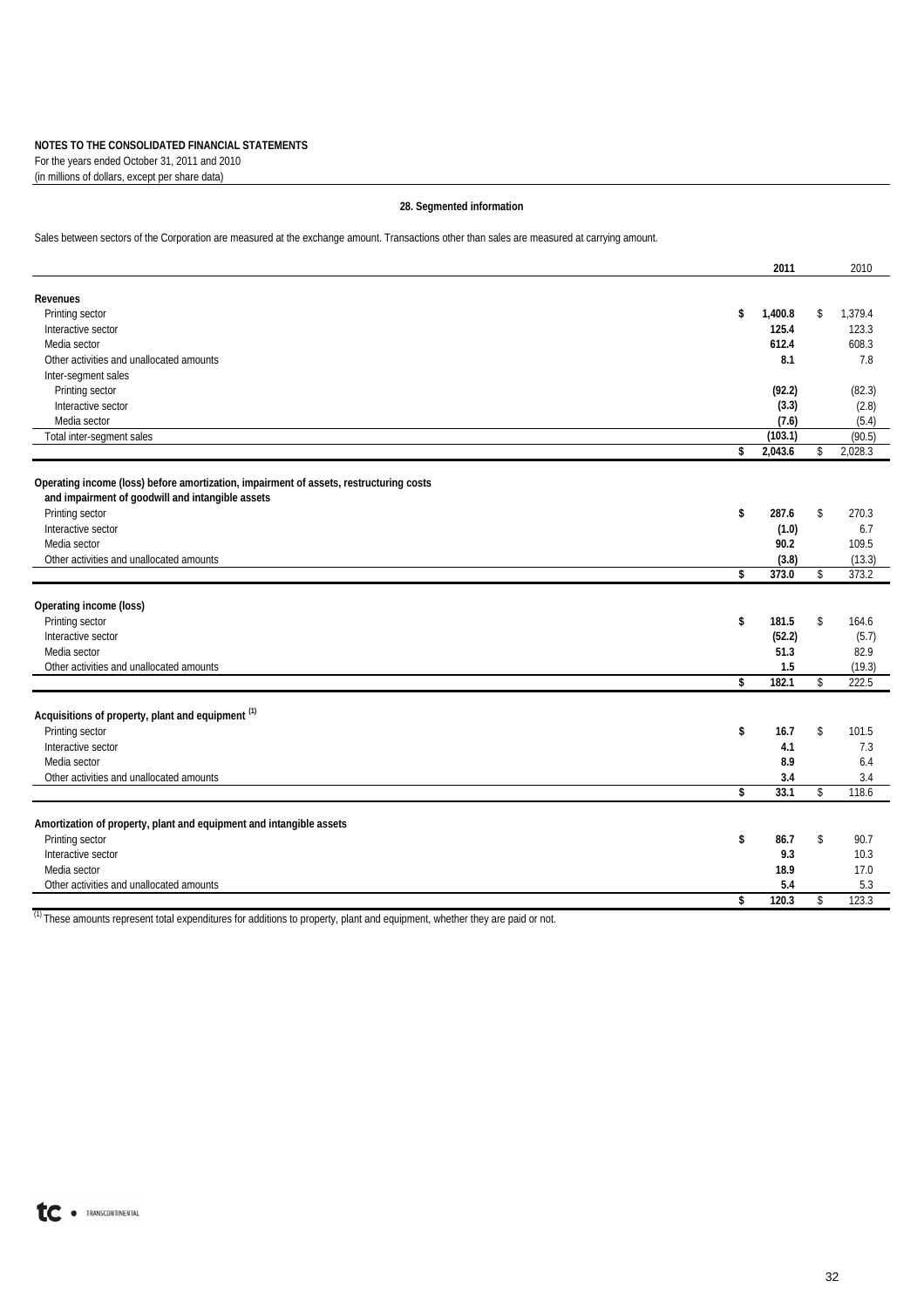| Operating sectors                                                                                                                                                     | As at<br>October 31,<br>2011 |                                         | As at<br>October 31,<br>2010 |                                            |  |
|-----------------------------------------------------------------------------------------------------------------------------------------------------------------------|------------------------------|-----------------------------------------|------------------------------|--------------------------------------------|--|
| Assets<br>Printing sector<br>Interactive sector<br>Media sector<br>Other activities and unallocated amounts<br>Assets from discontinued operations (Note 8)           | \$                           | 1,284.4<br>99.4<br>859.9<br>209.9<br>÷. | \$                           | 1,397.5<br>131.5<br>845.6<br>144.2<br>75.9 |  |
|                                                                                                                                                                       | \$                           | 2,453.6                                 | \$                           | 2,594.7                                    |  |
| Geographical regions                                                                                                                                                  |                              | 2011                                    |                              | 2010                                       |  |
| Revenues<br>Canada<br>Within Canada<br>Exports                                                                                                                        | \$                           | 1,787.5<br>152.3                        | \$                           | 1,756.7<br>160.4                           |  |
| <b>United States</b>                                                                                                                                                  |                              | 1,939.8<br>103.8                        |                              | 1,917.1<br>111.2                           |  |
|                                                                                                                                                                       | \$                           | 2,043.6                                 | \$                           | 2,028.3                                    |  |
| Operating income before amortization, impairment of assets,<br>restructuring costs and impairment of goodwill and intangible assets<br>Canada<br><b>United States</b> | \$<br>\$                     | 343.1<br>29.9<br>373.0                  | \$<br>\$                     | 339.8<br>33.4<br>373.2                     |  |
| Operating income<br>Canada<br><b>United States</b>                                                                                                                    | \$                           | 180.1<br>2.0                            | \$                           | 210.9<br>11.6                              |  |
|                                                                                                                                                                       | $\overline{\mathsf{s}}$      | 182.1                                   | \$                           | 222.5                                      |  |
|                                                                                                                                                                       |                              | As at<br>October 31,<br>2011            |                              | As at<br>October 31,<br>2010               |  |
| Assets<br>Canada<br><b>United States</b><br>Assets from discontinued operations (Note 8)                                                                              | \$<br>\$                     | 2,080.1<br>373.5<br>2,453.6             | \$<br>\$                     | 2,111.6<br>407.2<br>75.9<br>2,594.7        |  |
| Property, plant and equipment<br>Canada<br><b>United States</b>                                                                                                       | \$                           | 588.6<br>198.5                          | \$                           | 654.2<br>217.4                             |  |
|                                                                                                                                                                       | $\overline{\mathbf{s}}$      | 787.1                                   | \$                           | 871.6                                      |  |
| Goodwill<br>Canada<br><b>United States</b>                                                                                                                            | \$<br>\$                     | 682.5<br>682.5                          | \$<br>\$                     | 674.1<br>4.0<br>678.1                      |  |